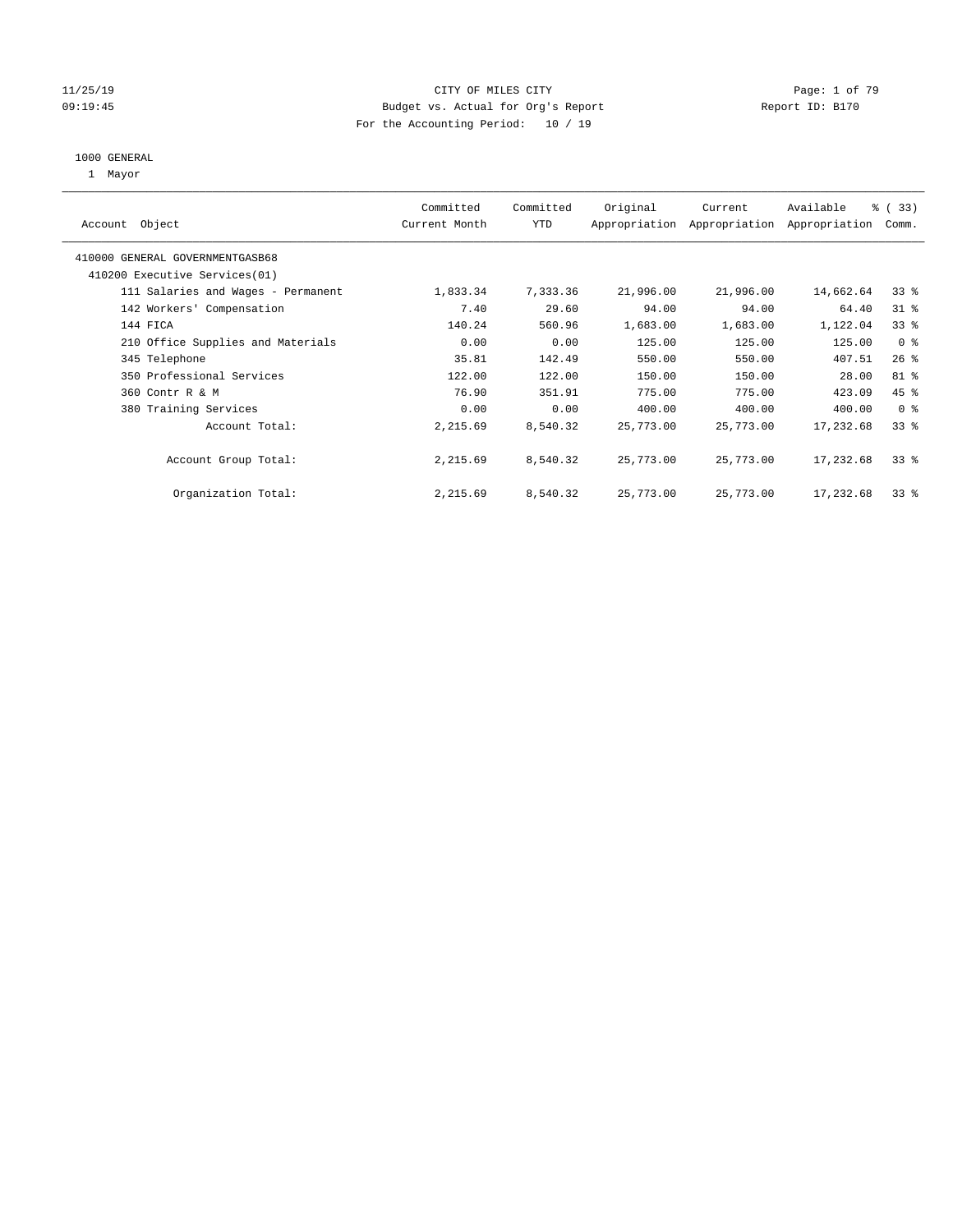#### 11/25/19 CITY OF MILES CITY Page: 2 of 79 09:19:45 Budget vs. Actual for Org's Report Changer Report ID: B170 For the Accounting Period: 10 / 19

#### 1000 GENERAL

2 City Council

|                                          | Committed     | Committed  | Original  | Current                                   | Available   | % (33)          |
|------------------------------------------|---------------|------------|-----------|-------------------------------------------|-------------|-----------------|
| Account Object                           | Current Month | <b>YTD</b> |           | Appropriation Appropriation Appropriation |             | Comm.           |
| 410000 GENERAL GOVERNMENTGASB68          |               |            |           |                                           |             |                 |
| 410100 Legislative Services(02)          |               |            |           |                                           |             |                 |
| 111 Salaries and Wages - Permanent       | 2,666.72      | 10,500.21  | 31,968.00 | 31,968.00                                 | 21, 467.79  | 33 <sup>8</sup> |
| 142 Workers' Compensation                | 10.72         | 42.21      | 136.00    | 136.00                                    | 93.79       | $31$ %          |
| 144 FICA                                 | 204.00        | 803.25     | 2,445.00  | 2,445.00                                  | 1,641.75    | 33 <sup>8</sup> |
| 145 PERS                                 | 28.90         | 115.60     | 346.00    | 346.00                                    | 230.40      | 33%             |
| 220 Operating Expenses                   | 0.00          | 0.00       | 100.00    | 100.00                                    | 100.00      | 0 <sup>8</sup>  |
| 370 Travel                               | 0.00          | 0.00       | 380.00    | 380.00                                    | 380.00      | 0 <sup>8</sup>  |
| 380 Training Services                    | 0.00          | 0.00       | 500.00    | 500.00                                    | 500.00      | 0 <sup>8</sup>  |
| Account Total:                           | 2,910.34      | 11,461.27  | 35,875.00 | 35,875.00                                 | 24, 413. 73 | 32%             |
| 410105 Safety Culture-Supplies           |               |            |           |                                           |             |                 |
| 230 Repair and Maintenance Supplies      | 0.00          | 0.00       | 250.00    | 250.00                                    | 250.00      | 0 <sup>8</sup>  |
| Account Total:                           | 0.00          | 0.00       | 250.00    | 250.00                                    | 250.00      | 0 <sup>8</sup>  |
| Account Group Total:                     | 2,910.34      | 11,461.27  | 36,125.00 | 36,125.00                                 | 24,663.73   | $32*$           |
| 470000 Housing and Community Development |               |            |           |                                           |             |                 |
| 470300 Ecomonic Development              |               |            |           |                                           |             |                 |
| 350 Professional Services                | 0.00          | 15,492.00  | 15,492.00 | 15,492.00                                 | 0.00        | $100*$          |
| Account Total:                           | 0.00          | 15,492.00  | 15,492.00 | 15,492.00                                 | 0.00        | $100*$          |
| Account Group Total:                     | 0.00          | 15,492.00  | 15,492.00 | 15,492.00                                 | 0.00        | $100*$          |
| Organization Total:                      | 2,910.34      | 26,953.27  | 51,617.00 | 51,617.00                                 | 24,663.73   | $52$ $%$        |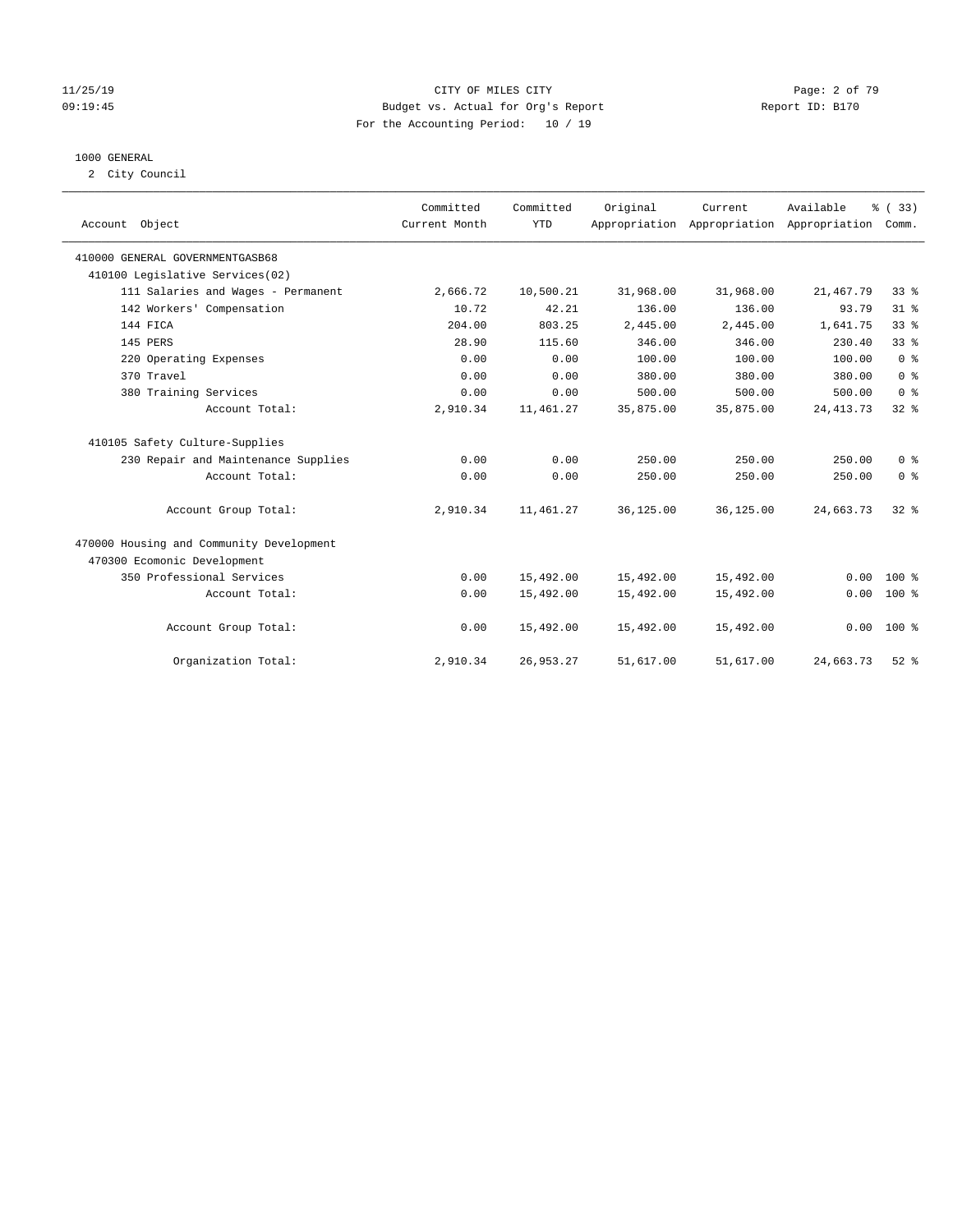#### 11/25/19 CITY OF MILES CITY Page: 3 of 79 09:19:45 Budget vs. Actual for Org's Report Changer Report ID: B170 For the Accounting Period: 10 / 19

### 1000 GENERAL

3 City Clerk

| Account Object                             | Committed<br>Current Month | Committed<br><b>YTD</b> | Original   | Current    | Available<br>Appropriation Appropriation Appropriation Comm. | % (33)          |
|--------------------------------------------|----------------------------|-------------------------|------------|------------|--------------------------------------------------------------|-----------------|
| 410000 GENERAL GOVERNMENTGASB68            |                            |                         |            |            |                                                              |                 |
| 410500 Financial Services(03)              |                            |                         |            |            |                                                              |                 |
| 111 Salaries and Wages - Permanent         | 9,220.79                   | 35,618.59               | 113,048.00 | 113,048.00 | 77,429.41                                                    | 32%             |
| 131 VACATION                               | 328.40                     | 3,710.14                | 7,100.00   | 7,100.00   | 3,389.86                                                     | $52$ $%$        |
| 132 SICK LEAVE                             | 780.93                     | 1,532.49                | 4,100.00   | 4,100.00   | 2,567.51                                                     | 37 <sup>8</sup> |
| 133 OTHER LEAVE PAY                        | 0.00                       | 139.04                  | 3,360.00   | 3,360.00   | 3,220.96                                                     | 4%              |
| 141 Unemployment Insurance                 | 15.51                      | 62.18                   | 191.00     | 191.00     | 128.82                                                       | 33 <sup>8</sup> |
| 142 Workers' Compensation                  | 63.51                      | 253.01                  | 1,562.00   | 1,562.00   | 1,308.99                                                     | 16 <sup>°</sup> |
| 143 Health Insurance                       | 2,304.05                   | 9,215.94                | 27,656.00  | 27,656.00  | 18,440.06                                                    | 338             |
| 144 FICA                                   | 787.89                     | 3,160.33                | 9,762.00   | 9,762.00   | 6,601.67                                                     | 32%             |
| 145 PERS                                   | 895.64                     | 3,554.74                | 11,064.00  | 11,064.00  | 7,509.26                                                     | $32$ $%$        |
| 196 CLOTHING ALLOTMENT                     | 0.00                       | 435.00                  | 450.00     | 450.00     | 15.00                                                        | 97 <sub>8</sub> |
| 210 Office Supplies and Materials          | 171.71                     | 363.37                  | 2,200.00   | 2,200.00   | 1,836.63                                                     | $17*$           |
| 214 Small Items of Equipment               | 0.00                       | 2,682.12                | 1,800.00   | 1,800.00   | $-882.12$                                                    | 149 %           |
| 220 Operating Expenses                     | $-1, 564.93$               | 703.40                  | 2,500.00   | 2,500.00   | 1,796.60                                                     | $28$ %          |
| 311 Postage, Box Rent, Etc.                | $-278.30$                  | $-36.84$                | 1,500.00   | 1,500.00   | 1,536.84                                                     | $-2$ $%$        |
| 320 Printing, Duplicating, Typing &        | 0.00                       | 0.00                    | 100.00     | 100.00     | 100.00                                                       | 0 <sup>8</sup>  |
| 330 Publicity, Subscriptions & Dues        | 0.00                       | 462.38                  | 2,200.00   | 2,200.00   | 1,737.62                                                     | $21$ %          |
| 334 Memberships, Registrations & Dues      | $-250.00$                  | 3,205.41                | 3,200.00   | 3,200.00   | $-5.41$                                                      | $100*$          |
| 345 Telephone                              | 52.21                      | 208.22                  | 650.00     | 650.00     | 441.78                                                       | 32%             |
| 347 Internet                               | 19.52                      | 78.08                   | 250.00     | 250.00     | 171.92                                                       | $31$ %          |
| 350 Professional Services                  | 2,032.66                   | 8,694.40                | 33,850.00  | 33,850.00  | 25, 155.60                                                   | 26%             |
| 360 Contr R & M                            | 230.70                     | 11,180.46               | 18,606.00  | 18,606.00  | 7,425.54                                                     | 60 %            |
| 370 Travel                                 | 537.94                     | 792.64                  | 2,500.00   | 2,500.00   | 1,707.36                                                     | 32%             |
| 380 Training Services                      | 250.00                     | 300.00                  | 1,600.00   | 1,600.00   | 1,300.00                                                     | 19 <sup>°</sup> |
| 382 Books                                  | 0.00                       | 0.00                    | 350.00     | 350.00     | 350.00                                                       | 0 <sup>8</sup>  |
| 390 Other Purchased Services (Recorded     | $-4.00$                    | $-4.00$                 | 100.00     | 100.00     | 104.00                                                       | $-4$ %          |
| 513 Liability                              | 0.00                       | 91,300.05               | 91,301.00  | 91,301.00  | 0.95                                                         | $100*$          |
| 521 Surety Bonds for Officials & Employees | 0.00                       | 750.00                  | 750.00     | 750.00     | 0.00                                                         | $100*$          |
| 555 Bank Service Charges                   | 20.00                      | 80.00                   | 300.00     | 300.00     | 220.00                                                       | $27$ %          |
| Account Total:                             | 15,614.23                  | 178, 441.15             | 342,050.00 | 342,050.00 | 163,608.85                                                   | $52$ $%$        |
| 411101 Labor Negotiations                  |                            |                         |            |            |                                                              |                 |
| 350 Professional Services                  | 0.00                       | 6,656.00                | 13,400.00  | 13,400.00  | 6,744.00                                                     | 50 %            |
| Account Total:                             | 0.00                       | 6,656.00                | 13,400.00  | 13,400.00  | 6,744.00                                                     | 50%             |
| Account Group Total:                       | 15,614.23                  | 185,097.15              | 355,450.00 | 355,450.00 | 170, 352.85                                                  | $52$ $%$        |
| Organization Total:                        | 15,614.23                  | 185,097.15              | 355,450.00 | 355,450.00 | 170, 352.85                                                  | $52$ $%$        |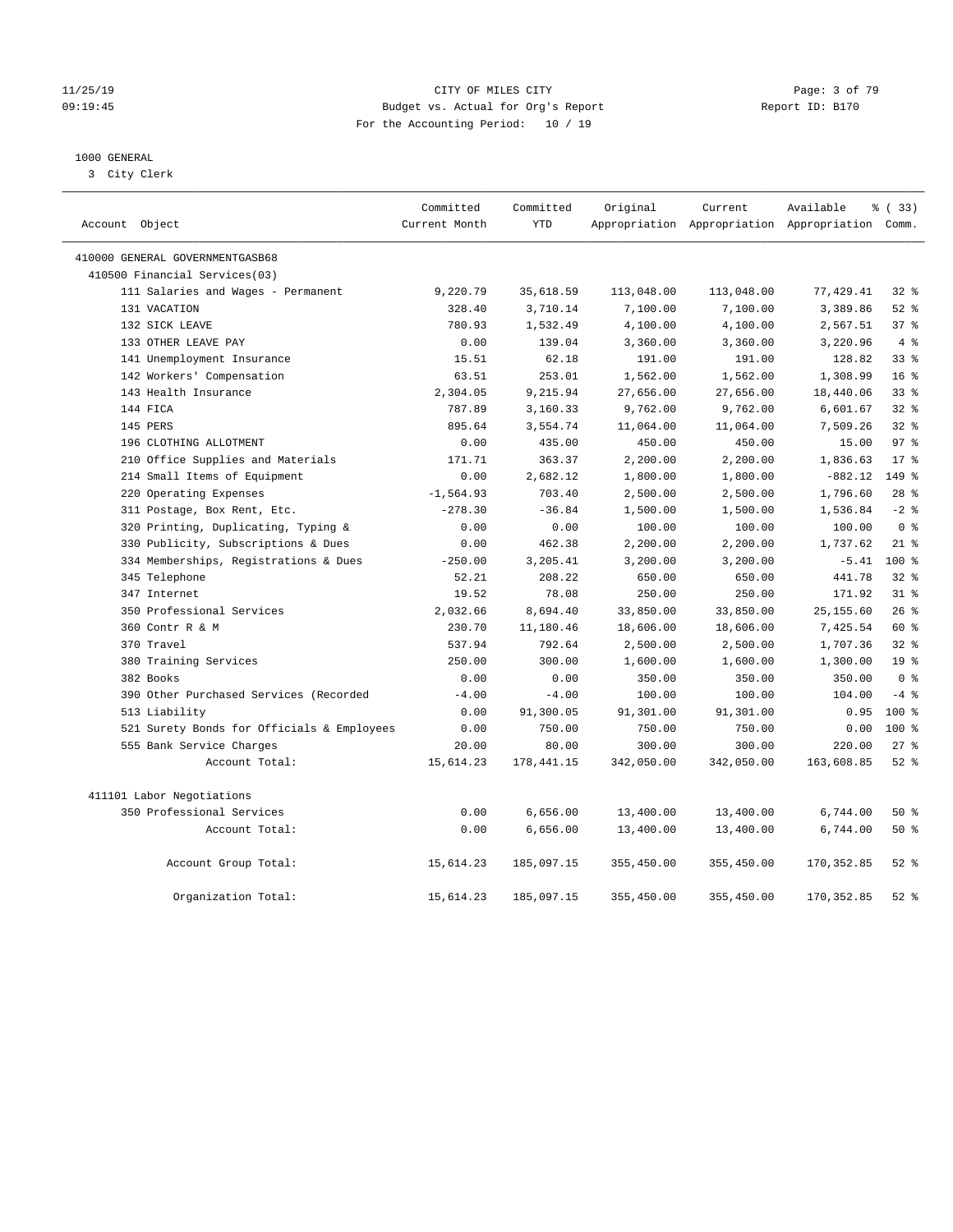#### 11/25/19 Page: 4 of 79 09:19:45 Budget vs. Actual for Org's Report Communication Chemical Report ID: B170 For the Accounting Period: 10 / 19

## 1000 GENERAL

4 Attorney

| Account Object |                                    | Committed<br>Current Month | Committed<br><b>YTD</b> | Original    | Current<br>Appropriation Appropriation Appropriation | Available   | % (33)<br>Comm. |  |
|----------------|------------------------------------|----------------------------|-------------------------|-------------|------------------------------------------------------|-------------|-----------------|--|
|                | 410000 GENERAL GOVERNMENTGASB68    |                            |                         |             |                                                      |             |                 |  |
|                | 411100 Legal Services(04)          |                            |                         |             |                                                      |             |                 |  |
|                | 111 Salaries and Wages - Permanent | 6,465.00                   | 29,893.54               | 103,796.00  | 103,796.00                                           | 73,902.46   | 29%             |  |
|                | 131 VACATION                       | 0.00                       | 104.64                  | 2,700.00    | 2,700.00                                             | 2,595.36    | 4%              |  |
|                | 132 SICK LEAVE                     | 0.00                       | 0.00                    | 1,900.00    | 1,900.00                                             | 1,900.00    | 0 <sup>8</sup>  |  |
|                | 141 Unemployment Insurance         | 9.69                       | 45.23                   | 163.00      | 163.00                                               | 117.77      | $28$ %          |  |
|                | 142 Workers' Compensation          | 39.69                      | 191.96                  | 689.00      | 689.00                                               | 497.04      | $28$ %          |  |
|                | 143 Health Insurance               | 794.70                     | 3,178.80                | 9,536.00    | 9,536.00                                             | 6,357.20    | 33 <sup>8</sup> |  |
|                | 144 FICA                           | 480.61                     | 2,250.48                | 8,292.00    | 8,292.00                                             | 6,041.52    | 27%             |  |
|                | 145 PERS                           | 516.20                     | 2,429.39                | 9,398.00    | 9,398.00                                             | 6,968.61    | 26%             |  |
|                | 196 CLOTHING ALLOTMENT             | 0.00                       | 150.00                  | 150.00      | 150.00                                               | 0.00        | 100 %           |  |
|                | 210 Office Supplies and Materials  | 0.00                       | 105.55                  | 1,000.00    | 1,000.00                                             | 894.45      | $11$ %          |  |
|                | 214 Small Items of Equipment       | 31.00                      | 131.99                  | 1,000.00    | 1,000.00                                             | 868.01      | $13*$           |  |
|                | 220 Operating Expenses             | 58.60                      | 455.37                  | 1,000.00    | 1,000.00                                             | 544.63      | 46%             |  |
|                | 311 Postage, Box Rent, Etc.        | 33.09                      | 101.29                  | 500.00      | 500.00                                               | 398.71      | $20*$           |  |
|                | 345 Telephone                      | 4.44                       | 17.14                   | 100.00      | 100.00                                               | 82.86       | $17*$           |  |
|                | 350 Professional Services          | 344.00                     | 722.75                  | 4,000.00    | 4,000.00                                             | 3, 277.25   | 18 %            |  |
|                | 360 Contr R & M                    | 0.00                       | 0.00                    | 207.00      | 207.00                                               | 207.00      | 0 <sup>8</sup>  |  |
|                | 370 Travel                         | 0.00                       | 0.00                    | 700.00      | 700.00                                               | 700.00      | 0 <sup>8</sup>  |  |
|                | Account Total:                     | 8,777.02                   | 39,778.13               | 145, 131.00 | 145, 131.00                                          | 105, 352.87 | $27$ %          |  |
|                | Account Group Total:               | 8,777.02                   | 39,778.13               | 145, 131.00 | 145, 131.00                                          | 105, 352.87 | $27$ %          |  |
|                | Organization Total:                | 8,777.02                   | 39,778.13               | 145,131.00  | 145,131.00                                           | 105, 352.87 | $27$ %          |  |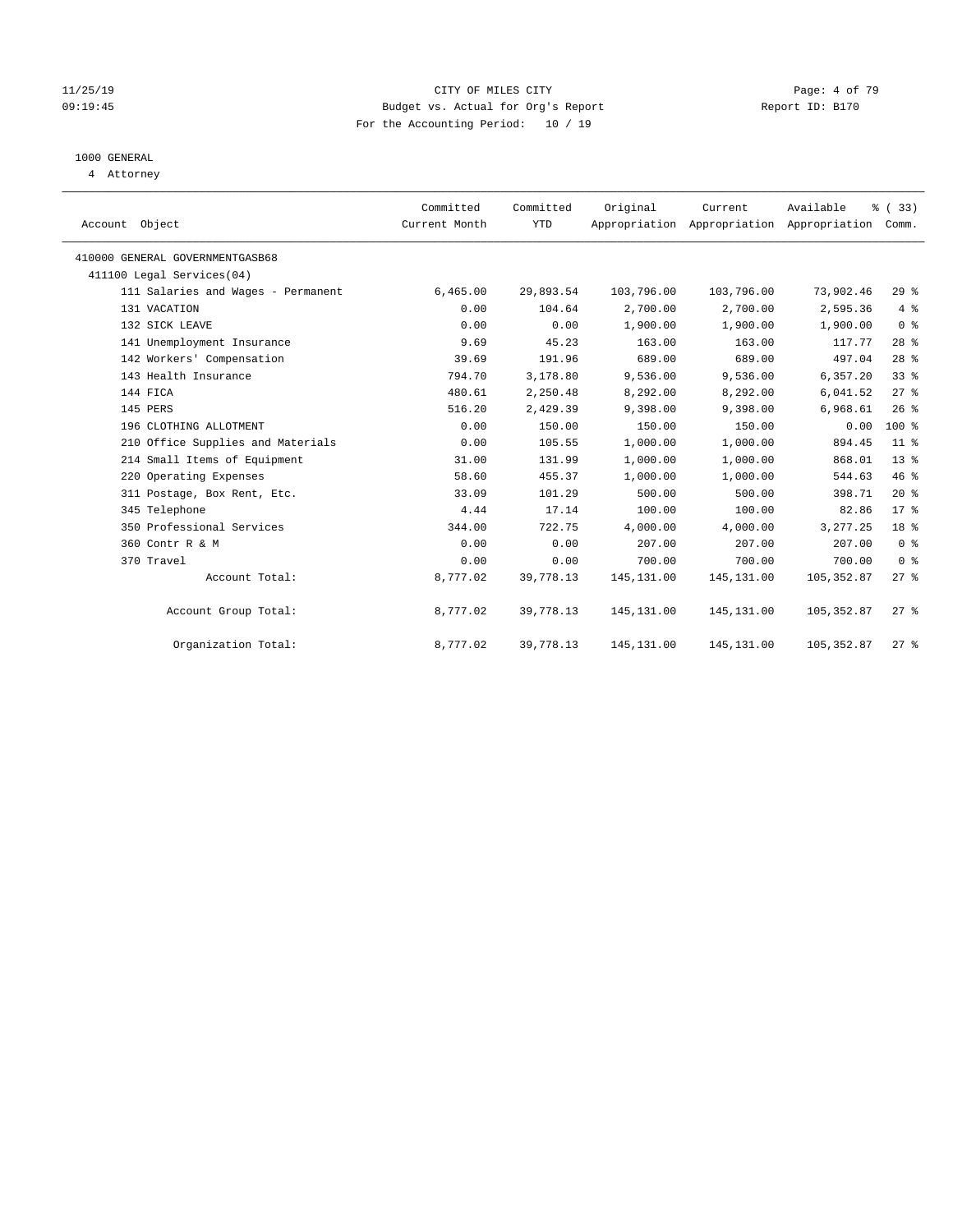#### 11/25/19 **CITY OF MILES CITY CITY CITY CITY Page: 5 of 79** 09:19:45 Budget vs. Actual for Org's Report Report ID: B170 For the Accounting Period: 10 / 19

————————————————————————————————————————————————————————————————————————————————————————————————————————————————————————————————————

### 1000 GENERAL

5 Police

| Account Object                                                            | Committed<br>Current Month | Committed<br>YTD | Original     | Current      | Available<br>Appropriation Appropriation Appropriation Comm. | % ( 33)         |
|---------------------------------------------------------------------------|----------------------------|------------------|--------------|--------------|--------------------------------------------------------------|-----------------|
|                                                                           |                            |                  |              |              |                                                              |                 |
| 420000 PUBLIC SAFETY-GASB68<br>420140 Crime Control and Investigation(05) |                            |                  |              |              |                                                              |                 |
|                                                                           | 51,545.70                  | 223, 443. 46     | 668,624.00   | 668,624.00   | 445,180.54                                                   | 33%             |
| 111 Salaries and Wages - Permanent<br>121 OVERTIME-PERMANENT              | 10,307.12                  | 36,896.22        | 30,000.00    | 30,000.00    | $-6,896.22$                                                  | $123$ %         |
| 131 VACATION                                                              | 5,987.12                   | 23,791.30        | 51,000.00    | 51,000.00    | 27,208.70                                                    | 47 %            |
| 132 SICK LEAVE                                                            | 1,349.51                   | 8,048.31         | 25,000.00    | 25,000.00    | 16,951.69                                                    | $32$ $%$        |
| 133 OTHER LEAVE PAY                                                       | 2,161.66                   | 10,695.48        | 32,372.00    | 32,372.00    | 21,676.52                                                    | 33 <sup>8</sup> |
| 134 HOLIDAY PAY                                                           | 0.00                       | 0.00             | 10,100.00    | 10,100.00    | 10,100.00                                                    | 0 <sup>8</sup>  |
| 141 Unemployment Insurance                                                | 107.04                     | 463.07           | 1,226.00     | 1,226.00     | 762.93                                                       | 38 %            |
| 142 Workers' Compensation                                                 | 3,124.15                   | 13,704.27        | 38,997.00    | 38,997.00    | 25, 292. 73                                                  | 35%             |
| 143 Health Insurance                                                      | 11,919.45                  | 49,270.70        | 143,046.00   | 143,046.00   | 93,775.30                                                    | 34%             |
| 144 FICA                                                                  | 1,049.40                   | 4,538.55         | 11,848.00    | 11,848.00    | 7,309.45                                                     | 38 %            |
| 145 PERS                                                                  | 82.03                      | 337.01           | 600.00       | 600.00       | 262.99                                                       | 56%             |
| 146 Police Pension                                                        | 8,449.64                   | 36,584.72        | 108,619.00   | 108,619.00   | 72,034.28                                                    | $34$ $%$        |
| 196 CLOTHING ALLOTMENT                                                    | 0.00                       | 5,835.00         | 11,960.00    | 11,960.00    | 6, 125.00                                                    | 49 %            |
| 210 Office Supplies and Materials                                         | 784.03                     | 1,795.37         | 6,500.00     | 6,500.00     | 4,704.63                                                     | $28$ %          |
| 214 Small Items of Equipment                                              | 1,368.10                   | 4,171.97         | 12,500.00    | 12,500.00    | 8,328.03                                                     | 33%             |
| 220 Operating Expenses                                                    | 1,554.29                   | 3,054.10         | 18,000.00    | 18,000.00    | 14,945.90                                                    | $17*$           |
| 226 Clothing and Uniforms                                                 | 0.00                       | 0.00             | 500.00       | 500.00       | 500.00                                                       | 0 <sup>8</sup>  |
| 227 Firearm Supplies                                                      | 0.00                       | 0.00             | 3,800.00     | 3,800.00     | 3,800.00                                                     | 0 <sup>8</sup>  |
| 230 Repair and Maintenance Supplies                                       | 1,500.73                   | 3,550.13         | 9,000.00     | 9,000.00     | 5,449.87                                                     | 39 %            |
| 231 Gas, Oil, Diesel Fuel, Grease, etc.                                   | 2,285.79                   | 10,006.98        | 25,000.00    | 25,000.00    | 14,993.02                                                    | 40 %            |
| 311 Postage, Box Rent, Etc.                                               | 36.08                      | 229.37           | 1,000.00     | 1,000.00     | 770.63                                                       | $23$ $%$        |
| 334 Memberships, Registrations & Dues                                     | 0.00                       | 100.00           | 2,000.00     | 2,000.00     | 1,900.00                                                     | 5 <sup>°</sup>  |
| 345 Telephone                                                             | 312.91                     | 1,251.02         | 4,000.00     | 4,000.00     | 2,748.98                                                     | $31$ %          |
| 347 Internet                                                              | 65.60                      | 262.40           | 800.00       | 800.00       | 537.60                                                       | 33%             |
| 350 Professional Services                                                 | 4,955.10                   | 8,828.15         | 16,260.00    | 16,260.00    | 7,431.85                                                     | 54 %            |
| 360 Contr R & M                                                           | 27.00                      | 94.50            | 600.00       | 600.00       | 505.50                                                       | 16 <sup>°</sup> |
| 366 R&M Vehicles - Police/Animal Control                                  | 216.62                     | 7,132.79         | 16,980.00    | 16,980.00    | 9,847.21                                                     | 42 %            |
| 370 Travel                                                                | 395.15                     | 1,906.43         | 4,500.00     | 4,500.00     | 2,593.57                                                     | 42 %            |
| 380 Training Services                                                     | 0.00                       | 1,469.00         | 6,600.00     | 6,600.00     | 5,131.00                                                     | $22$ %          |
| 511 Insurance on Buildings                                                | 0.00                       | 24.50            | 25.00        | 25.00        | 0.50                                                         | 98 %            |
| 512 Insurance on Vehicles & Equipment                                     | 0.00                       | 1,203.63         | 1,204.00     | 1,204.00     | 0.37                                                         | $100*$          |
| 530 Rent                                                                  | 3,115.83                   | 12,463.32        | 37,380.00    | 37,380.00    | 24,916.68                                                    | $33$ $%$        |
| 700 Grants, Contributions & Indemnities                                   | 0.00                       | 4,000.00         | 6,000.00     | 6,000.00     | 2,000.00                                                     | 67%             |
| 790 K9 from contributions                                                 | 45.00                      | 289.39           | 3,000.00     | 3,000.00     | 2,710.61                                                     | $10*$           |
| 940 Machinery & Equipment                                                 | 7,235.99                   | 7,235.99         | 0.00         | 0.00         | $-7, 235.99$                                                 | $***$ $%$       |
| Account Total:                                                            | 119,981.04                 | 482,677.13       | 1,309,041.00 | 1,309,041.00 | 826, 363.87                                                  | 37%             |
|                                                                           |                            |                  |              |              |                                                              |                 |
| 420160 Communications-Dispatch                                            |                            |                  |              |              |                                                              |                 |
| 111 Salaries and Wages - Permanent                                        | 19,283.17                  | 77,925.94        | 238,516.00   | 238,516.00   | 160,590.06                                                   | 33%             |
| 121 OVERTIME-PERMANENT                                                    | 2,052.06                   | 6,964.27         | 24,800.00    | 24,800.00    | 17,835.73                                                    | $28$ %          |
| 131 VACATION                                                              | 151.43                     | 2,406.13         | 13,500.00    | 13,500.00    | 11,093.87                                                    | 18 %            |
| 132 SICK LEAVE                                                            | 946.92                     | 3,385.65         | 7,400.00     | 7,400.00     | 4,014.35                                                     | 46 %            |
| 133 OTHER LEAVE PAY                                                       | 184.51                     | 471.57           | 5,266.00     | 5,266.00     | 4,794.43                                                     | 9%              |
| 134 HOLIDAY PAY                                                           | 0.00                       | 0.00             | 3,400.00     | 3,400.00     | 3,400.00                                                     | 0 <sup>8</sup>  |
| 141 Unemployment Insurance                                                | 33.93                      | 138.10           | 431.00       | 431.00       | 292.90                                                       | $32$ $%$        |
| 142 Workers' Compensation                                                 | 1,026.44                   | 4,225.35         | 12,944.00    | 12,944.00    | 8,718.65                                                     | 33%             |
| 143 Health Insurance                                                      | 3,977.35                   | 15,909.40        | 57,218.00    | 57,218.00    | 41,308.60                                                    | $28$ %          |
| 144 FICA                                                                  | 1,684.15                   | 6,855.64         | 22,003.00    | 22,003.00    | 15,147.36                                                    | 31 %            |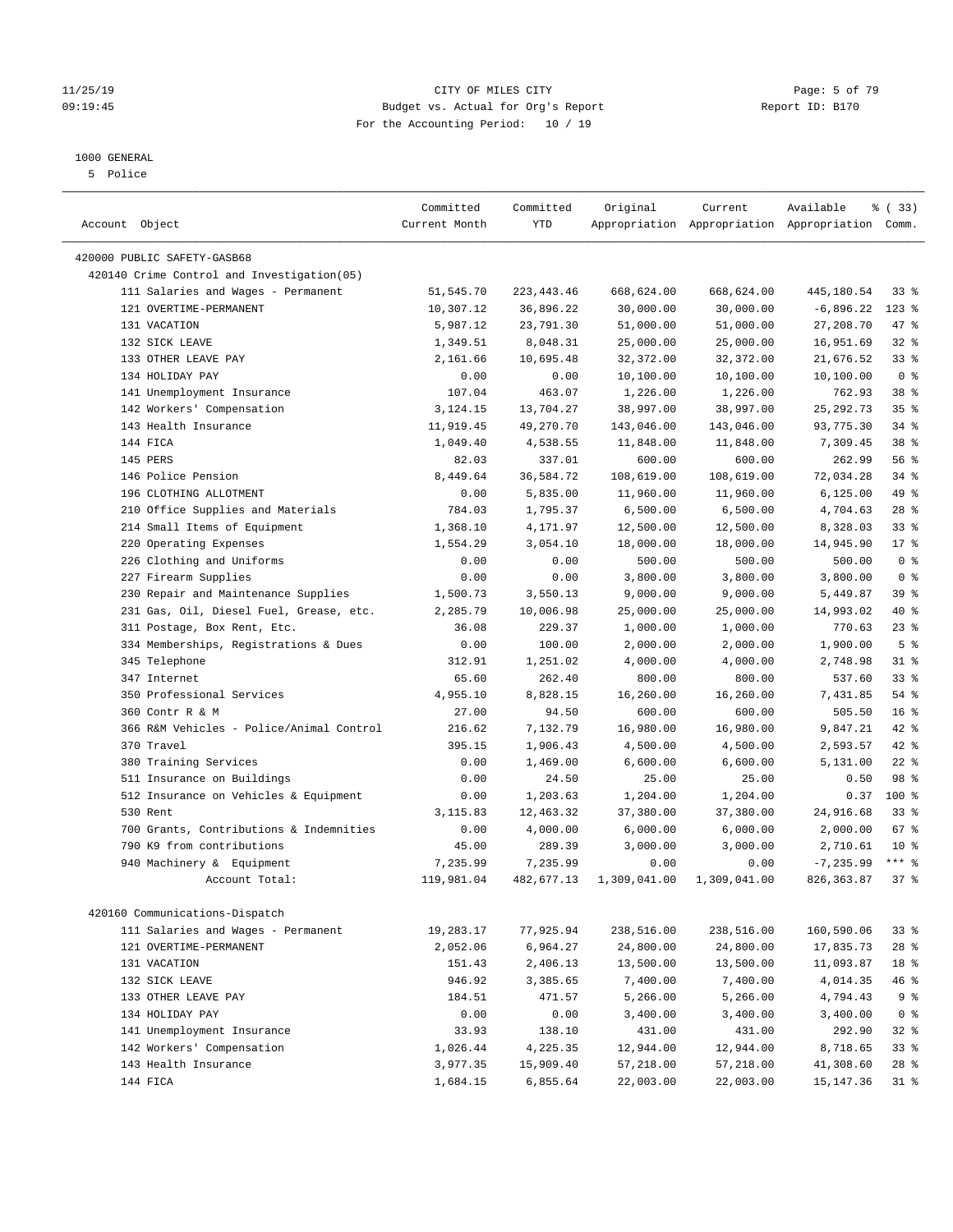#### 11/25/19 **CITY OF MILES CITY CITY CITY Page: 6 of 79** 09:19:45 Budget vs. Actual for Org's Report Report ID: B170 For the Accounting Period: 10 / 19

## 1000 GENERAL

5 Police

| Account Object                          | Committed<br>Current Month | Committed<br><b>YTD</b> | Original     | Current<br>Appropriation Appropriation Appropriation | Available    | % (33)<br>Comm. |  |
|-----------------------------------------|----------------------------|-------------------------|--------------|------------------------------------------------------|--------------|-----------------|--|
| 145 PERS                                | 1,999.77                   | 7,941.75                | 25,393.00    | 25,393.00                                            | 17,451.25    | $31$ %          |  |
| 196 CLOTHING ALLOTMENT                  | 0.00                       | 875.00                  | 2,000.00     | 2,000.00                                             | 1,125.00     | 44 %            |  |
| 210 Office Supplies and Materials       | 178.97                     | 758.64                  | 2,000.00     | 2,000.00                                             | 1,241.36     | 38 %            |  |
| 214 Small Items of Equipment            | 0.00                       | 100.00                  | 1,500.00     | 1,500.00                                             | 1,400.00     | 7 %             |  |
| 220 Operating Expenses                  | 0.00                       | 0.00                    | 1,000.00     | 1,000.00                                             | 1,000.00     | 0 <sup>8</sup>  |  |
| 231 Gas, Oil, Diesel Fuel, Grease, etc. | 0.00                       | 0.00                    | 600.00       | 600.00                                               | 600.00       | 0 <sup>8</sup>  |  |
| 311 Postage, Box Rent, Etc.             | 0.00                       | 0.00                    | 150.00       | 150.00                                               | 150.00       | 0 <sup>8</sup>  |  |
| 320 Printing, Duplicating, Typing &     | 0.00                       | 0.00                    | 300.00       | 300.00                                               | 300.00       | 0 <sup>8</sup>  |  |
| 330 Publicity, Subscriptions & Dues     | 0.00                       | 0.00                    | 100.00       | 100.00                                               | 100.00       | 0 <sup>8</sup>  |  |
| 334 Memberships, Registrations & Dues   | 0.00                       | 0.00                    | 500.00       | 500.00                                               | 500.00       | 0 <sup>8</sup>  |  |
| 345 Telephone                           | 310.93                     | 1,243.10                | 5,000.00     | 5,000.00                                             | 3,756.90     | 25%             |  |
| 350 Professional Services               | 1,072.00                   | 1,072.00                | 1,500.00     | 1,500.00                                             | 428.00       | 71 %            |  |
| 360 Contr R & M                         | 0.00                       | 0.00                    | 100.00       | 100.00                                               | 100.00       | 0 <sup>8</sup>  |  |
| 370 Travel                              | 0.00                       | 1,190.94                | 1,000.00     | 1,000.00                                             | $-190.94$    | 119 %           |  |
| 380 Training Services                   | 0.00                       | 250.00                  | 1,000.00     | 1,000.00                                             | 750.00       | 25%             |  |
| Account Total:                          | 32,901.63                  | 131,713.48              | 427,621.00   | 427,621.00                                           | 295,907.52   | $31$ %          |  |
| Account Group Total:                    | 152,882.67                 | 614,390.61              | 1,736,662.00 | 1,736,662.00                                         | 1,122,271.39 | 35 <sup>8</sup> |  |
| Organization Total:                     | 152,882.67                 | 614,390.61              | 1,736,662.00 | 1,736,662.00                                         | 1,122,271.39 | 35 <sup>8</sup> |  |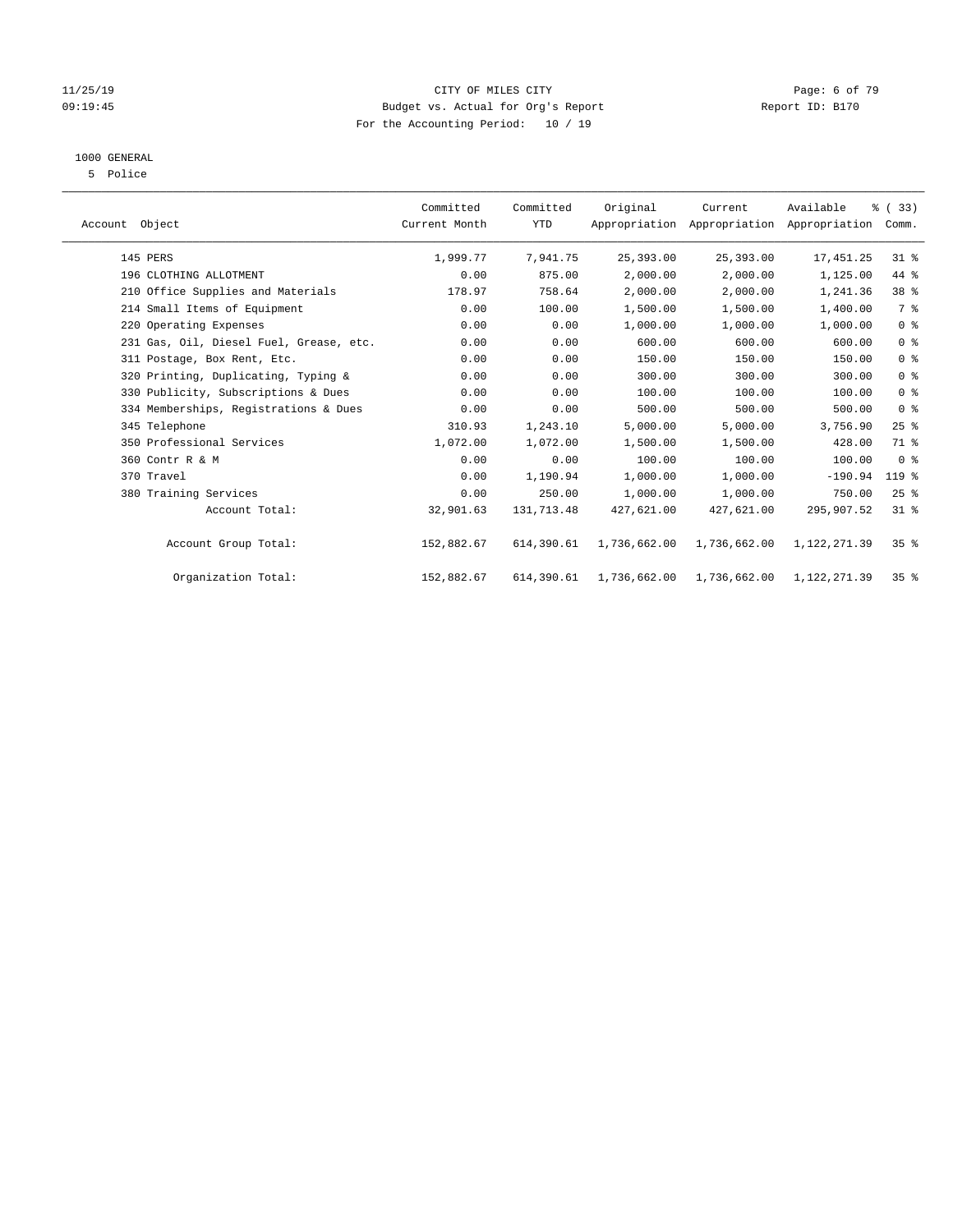#### 11/25/19 CITY OF MILES CITY Page: 7 of 79 09:19:45 Budget vs. Actual for Org's Report Communication of Report ID: B170 For the Accounting Period: 10 / 19

#### 1000 GENERAL

6 Police Judge

| Account Object                        | Committed<br>Current Month | Committed<br>YTD | Original   | Current    | Available<br>Appropriation Appropriation Appropriation Comm. | % (33)          |
|---------------------------------------|----------------------------|------------------|------------|------------|--------------------------------------------------------------|-----------------|
| 410000 GENERAL GOVERNMENTGASB68       |                            |                  |            |            |                                                              |                 |
| 410300 Judicial Services(06)          |                            |                  |            |            |                                                              |                 |
| 111 Salaries and Wages - Permanent    | 7,151.28                   | 29,881.88        | 87,276.00  | 87,276.00  | 57,394.12                                                    | 34.8            |
| 131 VACATION                          | 689.60                     | 1,232.16         | 4,000.00   | 4,000.00   | 2,767.84                                                     | $31$ %          |
| 132 SICK LEAVE                        | 104.94                     | 669.24           | 3,500.00   | 3,500.00   | 2,830.76                                                     | 19 <sup>°</sup> |
| 141 Unemployment Insurance            | 9.18                       | 37.17            | 140.00     | 140.00     | 102.83                                                       | $27$ %          |
| 142 Workers' Compensation             | 80.76                      | 330.23           | 1,009.00   | 1,009.00   | 678.77                                                       | 33%             |
| 143 Health Insurance                  | 1,983.77                   | 6,749.87         | 19,073.00  | 19,073.00  | 12,323.13                                                    | 35%             |
| 144 FICA                              | 600.10                     | 2,423.42         | 7,250.00   | 7,250.00   | 4,826.58                                                     | 33 <sup>8</sup> |
| 145 PERS                              | 688.90                     | 2,755.61         | 8,217.00   | 8,217.00   | 5,461.39                                                     | 34%             |
| 196 CLOTHING ALLOTMENT                | 0.00                       | 300.00           | 300.00     | 300.00     | 0.00                                                         | $100*$          |
| 210 Office Supplies and Materials     | 165.49                     | 302.68           | 800.00     | 800.00     | 497.32                                                       | 38 <sup>8</sup> |
| 214 Small Items of Equipment          | 0.00                       | 0.00             | 600.00     | 600.00     | 600.00                                                       | 0 <sup>8</sup>  |
| 220 Operating Expenses                | 0.00                       | 31.88            | 300.00     | 300.00     | 268.12                                                       | 11 <sup>8</sup> |
| 230 Repair and Maintenance Supplies   | 0.00                       | 0.00             | 100.00     | 100.00     | 100.00                                                       | 0 <sup>8</sup>  |
| 311 Postage, Box Rent, Etc.           | 34.00                      | 132.70           | 1,100.00   | 1,100.00   | 967.30                                                       | $12*$           |
| 334 Memberships, Registrations & Dues | 0.00                       | 0.00             | 1,100.00   | 1,100.00   | 1,100.00                                                     | 0 <sup>8</sup>  |
| 345 Telephone                         | 105.10                     | 432.99           | 1,300.00   | 1,300.00   | 867.01                                                       | 33 <sup>8</sup> |
| 347 Internet                          | 8.39                       | 190.69           | 700.00     | 700.00     | 509.31                                                       | $27$ %          |
| 350 Professional Services             | 0.00                       | 0.00             | 700.00     | 700.00     | 700.00                                                       | 0 <sup>8</sup>  |
| 360 Contr R & M                       | 0.00                       | 516.78           | 1,100.00   | 1,100.00   | 583.22                                                       | 47.8            |
| 370 Travel                            | 310.95                     | 1,148.67         | 2,000.00   | 2,000.00   | 851.33                                                       | 57%             |
| 380 Training Services                 | $-250.00$                  | 300.00           | 500.00     | 500.00     | 200.00                                                       | 60 %            |
| 382 Books                             | 0.00                       | 0.00             | 600.00     | 600.00     | 600.00                                                       | 0 <sup>8</sup>  |
| 394 Jury and Witness Fees             | 0.00                       | $-330.00$        | 500.00     | 500.00     | 830.00                                                       | $-66$ %         |
| 533 Machinery and Equipment Rental    | 0.00                       | 0.00             | 1,500.00   | 1,500.00   | 1,500.00                                                     | 0 <sup>8</sup>  |
| Account Total:                        | 11,682.46                  | 47,105.97        | 143,665.00 | 143,665.00 | 96,559.03                                                    | 33 <sup>8</sup> |
| Account Group Total:                  | 11,682.46                  | 47,105.97        | 143,665.00 | 143,665.00 | 96,559.03                                                    | $33$ $%$        |
| Organization Total:                   | 11,682.46                  | 47,105.97        | 143,665.00 | 143,665.00 | 96,559.03                                                    | $33$ $%$        |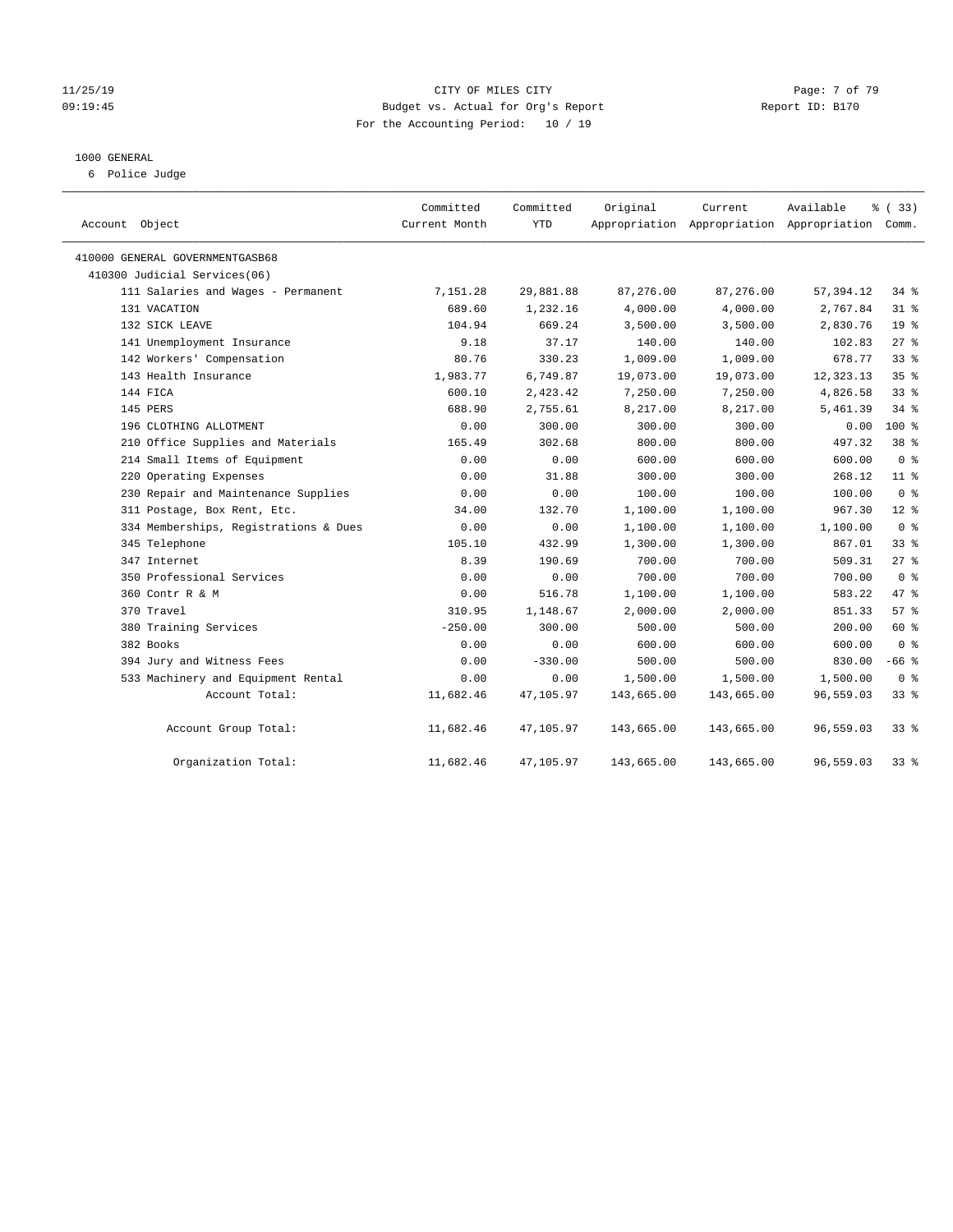#### 11/25/19 CITY OF MILES CITY Page: 8 of 79 09:19:45 Budget vs. Actual for Org's Report Changer Report ID: B170 For the Accounting Period: 10 / 19

#### 1000 GENERAL

7 Fire

| Account Object                          | Committed<br>Current Month | Committed<br>YTD | Original     | Current      | Available<br>Appropriation Appropriation Appropriation Comm. | % (33)          |
|-----------------------------------------|----------------------------|------------------|--------------|--------------|--------------------------------------------------------------|-----------------|
| 420000 PUBLIC SAFETY-GASB68             |                            |                  |              |              |                                                              |                 |
| 420460 Fire Suppression(07)             |                            |                  |              |              |                                                              |                 |
| 111 Salaries and Wages - Permanent      | 44,771.55                  | 164,618.33       | 460,572.00   | 460,572.00   | 295,953.67                                                   | 36%             |
| 112 SALARIES AND WAGES - PART PAID      | 134.00                     | 1,215.00         | 6,480.00     | 6,480.00     | 5,265.00                                                     | 19 <sup>°</sup> |
| 121 OVERTIME-PERMANENT                  | 4,656.80                   | 20,167.67        | 40,712.00    | 40,712.00    | 20,544.33                                                    | 50%             |
| 131 VACATION                            | 3,222.25                   | 13,654.23        | 26,600.00    | 26,600.00    | 12,945.77                                                    | $51$ %          |
| 132 SICK LEAVE                          | 700.95                     | 9,517.11         | 10,600.00    | 10,600.00    | 1,082.89                                                     | 90%             |
| 133 OTHER LEAVE PAY                     | 0.00                       | 0.00             | 9,723.00     | 9,723.00     | 9,723.00                                                     | 0 <sup>8</sup>  |
| 134 HOLIDAY PAY                         | 1,001.74                   | 3,107.89         | 12,000.00    | 12,000.00    | 8,892.11                                                     | 26%             |
| 141 Unemployment Insurance              | 81.76                      | 318.55           | 832.00       | 832.00       | 513.45                                                       | 38 %            |
| 142 Workers' Compensation               | 3,398.60                   | 13,186.77        | 31,061.00    | 31,061.00    | 17,874.23                                                    | 42 %            |
| 143 Health Insurance                    | 8,245.84                   | 30,584.05        | 89,447.00    | 89,447.00    | 58,862.95                                                    | 34%             |
| 144 FICA                                | 795.69                     | 3,142.44         | 8,598.00     | 8,598.00     | 5,455.56                                                     | 37%             |
| 147 Firemen's Pension                   | 6,357.48                   | 24,915.55        | 84,145.00    | 84,145.00    | 59,229.45                                                    | $30*$           |
| 210 Office Supplies and Materials       | 66.16                      | 182.46           | 11,500.00    | 11,500.00    | 11,317.54                                                    | 2 <sup>°</sup>  |
| 211 Clothing Allotment                  | 0.00                       | 1,890.00         | 9,600.00     | 9,600.00     | 7,710.00                                                     | $20*$           |
| 214 Small Items of Equipment            | 0.00                       | 545.81           | 14,500.00    | 14,500.00    | 13,954.19                                                    | $4\degree$      |
| 217 Small Item Equ/Inspector            | 0.00                       | 0.00             | 500.00       | 500.00       | 500.00                                                       | 0 <sup>8</sup>  |
| 220 Operating Expenses                  | 1,112.23                   | 1,858.83         | 10,000.00    | 10,000.00    | 8,141.17                                                     | 19 <sup>°</sup> |
| 223 Operating Exp/Inspector             | 504.95                     | 504.95           | 2,000.00     | 2,000.00     | 1,495.05                                                     | $25$ %          |
| 226 Clothing and Uniforms               | 693.61                     | 693.61           | 16,500.00    | 16,500.00    | 15,806.39                                                    | 4%              |
| 230 Repair and Maintenance Supplies     | 0.00                       | 58.65            | 3,500.00     | 3,500.00     | 3,441.35                                                     | 2 <sup>8</sup>  |
| 231 Gas, Oil, Diesel Fuel, Grease, etc. | 395.64                     | 2,599.72         | 11,000.00    | 11,000.00    | 8,400.28                                                     | $24$ %          |
| 241 Consumable Tools                    | 106.53                     | 132.95           | 3,000.00     | 3,000.00     | 2,867.05                                                     | 4%              |
| 311 Postage, Box Rent, Etc.             | 59.50                      | 64.81            | 150.00       | 150.00       | 85.19                                                        | $43$ %          |
| 320 Printing, Duplicating, Typing &     | 0.00                       | $-93.53$         | 500.00       | 500.00       | 593.53                                                       | $-19$ %         |
| 330 Publicity, Subscriptions & Dues     | 0.00                       | 0.00             | 300.00       | 300.00       | 300.00                                                       | 0 <sup>8</sup>  |
| 334 Memberships, Registrations & Dues   | 0.00                       | 185.00           | 2,000.00     | 2,000.00     | 1,815.00                                                     | 9 <sup>°</sup>  |
| 341 Electric Utility Services           | 581.17                     | 2,427.82         | 5,130.00     | 5,130.00     | 2,702.18                                                     | 47 %            |
| 342 Water Utility Services              | 32.99                      | 130.11           | 500.00       | 500.00       | 369.89                                                       | 26%             |
| 343 Sewer Utility Services              | 39.50                      | 169.34           | 500.00       | 500.00       | 330.66                                                       | $34$ $%$        |
| 344 Gas Utility Service                 | 20.56                      | 69.99            | 2,850.00     | 2,850.00     | 2,780.01                                                     | 2 <sup>8</sup>  |
| 345 Telephone                           | 281.17                     | 882.71           | 3,225.00     | 3,225.00     | 2,342.29                                                     | $27$ %          |
| 346 Garbage Service                     | 30.87                      | 495.18           | 1,500.00     | 1,500.00     | 1,004.82                                                     | 33%             |
| 347 Internet                            | 135.60                     | 595.12           | 1,850.00     | 1,850.00     | 1,254.88                                                     | $32$ $%$        |
| 350 Professional Services               | 1,512.62                   | 4,919.42         | 28,710.00    | 28,710.00    | 23,790.58                                                    | $17*$           |
| 360 Contr R & M                         | 0.00                       | 5,630.81         | 13,500.00    | 13,500.00    | 7,869.19                                                     | 42 %            |
| 364 R&M Vehicles - Fire/Amb             | 81.79                      | 5,617.98         | 33,000.00    | 33,000.00    | 27,382.02                                                    | 17.8            |
| 370 Travel                              | 0.00                       | 948.63           | 6,500.00     | 6,500.00     | 5,551.37                                                     | 15 <sup>°</sup> |
| 375 Travel/Inspector                    | 0.00                       | 0.00             | 1,000.00     | 1,000.00     | 1,000.00                                                     | 0 <sup>8</sup>  |
| 380 Training Services                   | 2,672.00                   | 2,894.00         | 10,500.00    | 10,500.00    | 7,606.00                                                     | 28 %            |
| 382 Books                               | 50.00                      | 50.00            | 2,500.00     | 2,500.00     | 2,450.00                                                     | 2 <sup>°</sup>  |
| 400 BUILDING MATERIALS                  | 40.81                      | 113.05           | 2,500.00     | 2,500.00     | 2,386.95                                                     | 5 <sup>°</sup>  |
| 511 Insurance on Buildings              | 0.00                       | 1,381.46         | 1,382.00     | 1,382.00     |                                                              | $0.54$ 100 %    |
| 512 Insurance on Vehicles & Equipment   | 0.00                       | 4,621.12         | 4,621.00     | 4,621.00     | $-0.12$                                                      | 100 %           |
| 940 Machinery & Equipment               | 0.00                       | 7,596.55         | 50,000.00    | 50,000.00    | 42, 403.45                                                   | 15 <sup>°</sup> |
| Account Total:                          | 81,784.36                  | 331,594.14       | 1,035,588.00 | 1,035,588.00 | 703,993.86                                                   | $32$ $%$        |
| Account Group Total:                    | 81,784.36                  | 331,594.14       | 1,035,588.00 | 1,035,588.00 | 703,993.86                                                   | 32%             |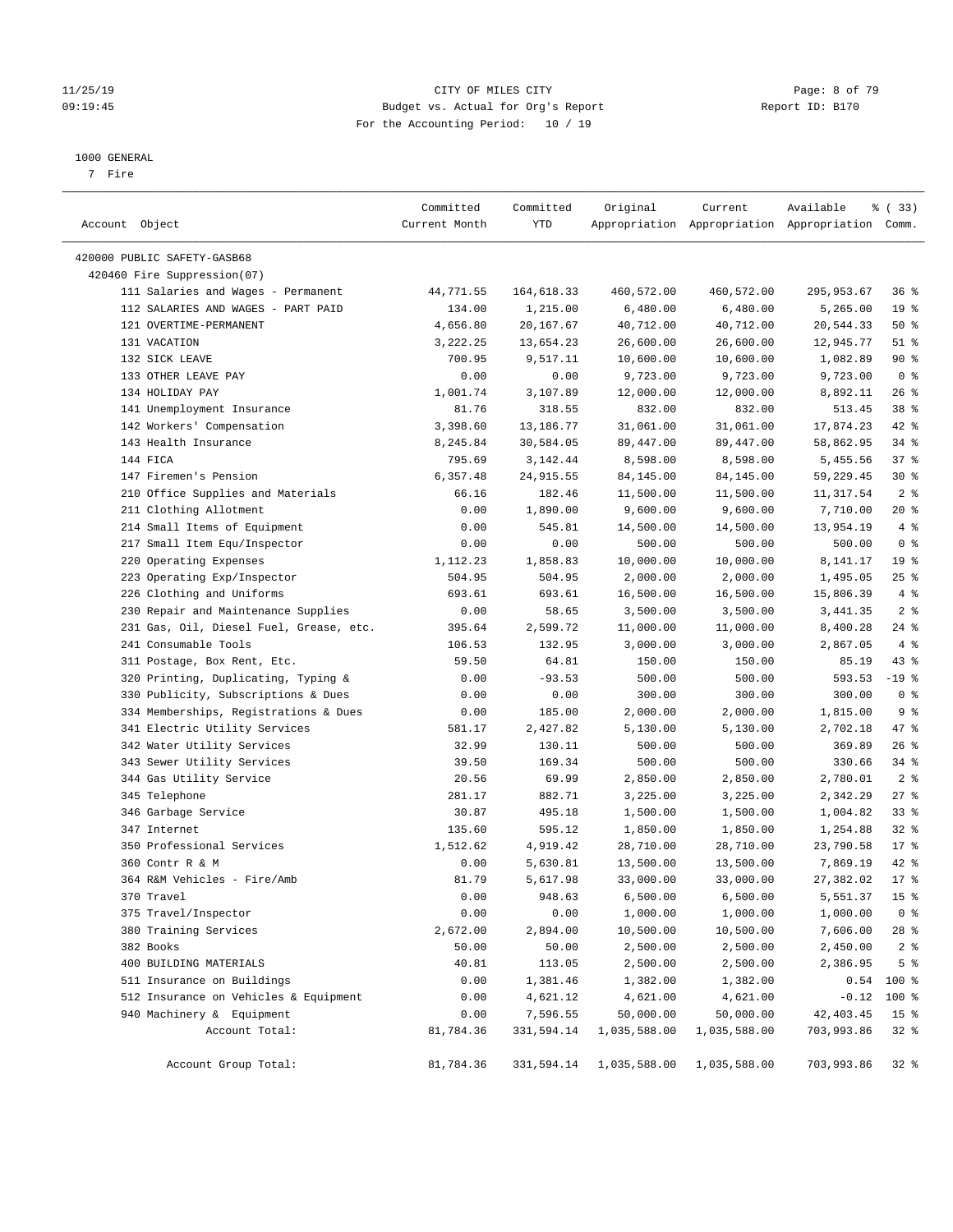#### 11/25/19 Page: 9 of 79 09:19:45 Budget vs. Actual for Org's Report Communication Chemical Report ID: B170 For the Accounting Period: 10 / 19

#### 1000 GENERAL

7 Fire

| Account Object                                            | Committed<br>Current Month | Committed<br><b>YTD</b> | Original<br>Appropriation | Current<br>Appropriation | Available<br>Appropriation | % (33)<br>Comm. |
|-----------------------------------------------------------|----------------------------|-------------------------|---------------------------|--------------------------|----------------------------|-----------------|
| 490000 DEBT SERVICE<br>490500 Other Debt Service Payments |                            |                         |                           |                          |                            |                 |
| 654 Training Center- Principal                            | 584.96                     | 2,152.11                | 6,707.00                  | 6,707.00                 | 4,554.89                   | $32*$           |
| 655 Training Center- Interest                             | 578.00                     | 2,499.73                | 7,252.00                  | 7,252.00                 | 4.752.27                   | $34$ $%$        |
| Account Total:                                            | 1,162.96                   | 4,651.84                | 13,959.00                 | 13,959.00                | 9,307.16                   | 338             |
| Account Group Total:                                      | 1,162.96                   | 4,651.84                | 13,959.00                 | 13,959.00                | 9,307.16                   | 338             |
| Organization Total:                                       | 82,947.32                  | 336, 245.98             | 1,049,547.00              | 1,049,547.00             | 713,301.02                 | 328             |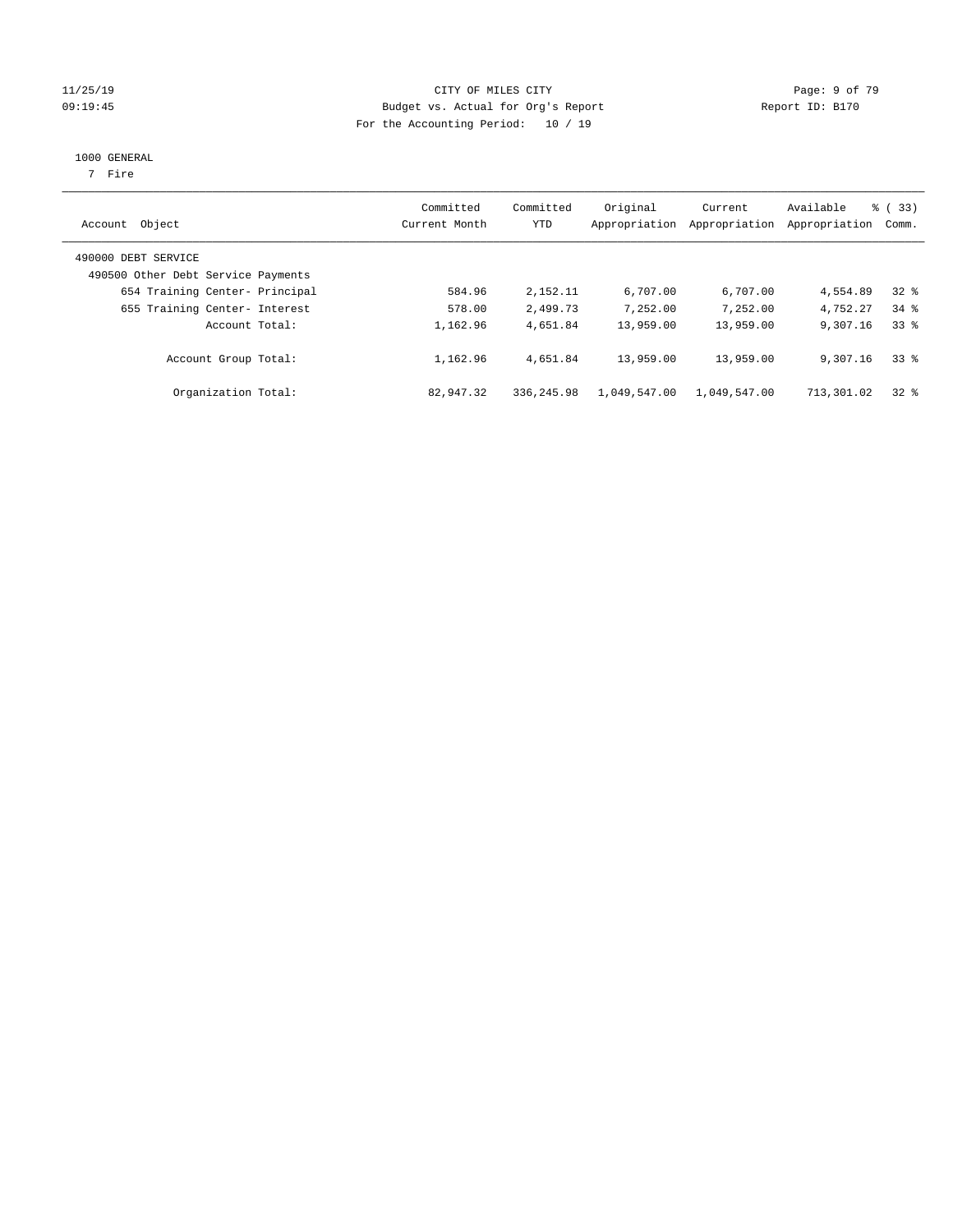#### 11/25/19 Page: 10 of 79 CITY OF MILES CITY CONTROL PAGE: 10 of 79 09:19:45 Budget vs. Actual for Org's Report Communication Chemical Report ID: B170 For the Accounting Period: 10 / 19

#### 1000 GENERAL

8 City Hall Maintenance

| Account Object                      | Committed<br>Current Month | Committed<br>YTD | Original  | Current<br>Appropriation Appropriation Appropriation | Available | % (33)<br>Comm. |  |
|-------------------------------------|----------------------------|------------------|-----------|------------------------------------------------------|-----------|-----------------|--|
| 410000 GENERAL GOVERNMENTGASB68     |                            |                  |           |                                                      |           |                 |  |
| 411230 City Hall                    |                            |                  |           |                                                      |           |                 |  |
| 214 Small Items of Equipment        | 0.00                       | 0.00             | 400.00    | 400.00                                               | 400.00    | 0 <sup>8</sup>  |  |
| 220 Operating Expenses              | 98.00                      | 631.50           | 2,000.00  | 2,000.00                                             | 1,368.50  | $32$ $%$        |  |
| 230 Repair and Maintenance Supplies | 135.00                     | 135.00           | 2,000.00  | 2,000.00                                             | 1,865.00  | 7 %             |  |
| 341 Electric Utility Services       | 469.45                     | 2,612.30         | 7,000.00  | 7,000.00                                             | 4,387.70  | 37.8            |  |
| 342 Water Utility Services          | 57.88                      | 229.30           | 750.00    | 750.00                                               | 520.70    | $31$ %          |  |
| 343 Sewer Utility Services          | 69.30                      | 274.50           | 600.00    | 600.00                                               | 325.50    | 46%             |  |
| 344 Gas Utility Service             | 149.23                     | 259.73           | 2,500.00  | 2,500.00                                             | 2,240.27  | 10 <sup>8</sup> |  |
| 346 Garbage Service                 | 30.87                      | 30.87            | 250.00    | 250.00                                               | 219.13    | $12$ %          |  |
| 360 Contr R & M                     | 600.00                     | 2,400.00         | 15,900.00 | 15,900.00                                            | 13,500.00 | 15 <sup>8</sup> |  |
| 511 Insurance on Buildings          | 0.00                       | 2,940.00         | 2,940.00  | 2,940.00                                             | 0.00      | $100*$          |  |
| Account Total:                      | 1,609.73                   | 9,513.20         | 34,340.00 | 34,340.00                                            | 24,826.80 | $28*$           |  |
|                                     |                            |                  |           |                                                      |           |                 |  |
| Account Group Total:                | 1,609.73                   | 9,513.20         | 34,340.00 | 34,340.00                                            | 24,826.80 | $28*$           |  |
|                                     |                            |                  |           |                                                      |           |                 |  |
| Organization Total:                 | 1,609.73                   | 9,513.20         | 34,340.00 | 34,340.00                                            | 24,826.80 | $28*$           |  |
|                                     |                            |                  |           |                                                      |           |                 |  |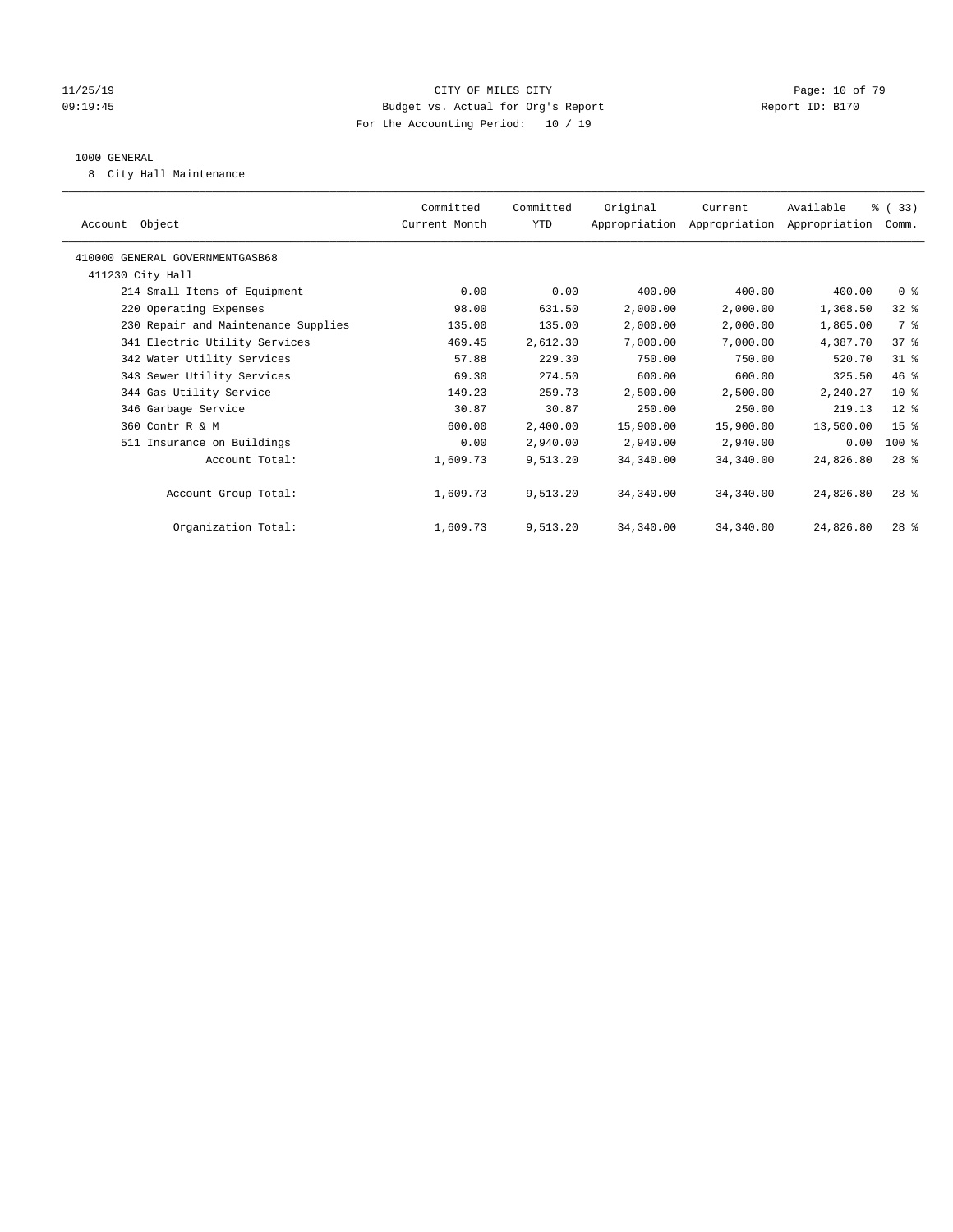#### $CITY$  OF MILES  $CITY$  and the contract of  $79$ 09:19:45 Budget vs. Actual for Org's Report Communication Report ID: B170 For the Accounting Period: 10 / 19

## 1000 GENERAL

9 Treasurer

| Object<br>Account                  | Committed<br>Current Month | Committed<br>YTD | Original  | Current<br>Appropriation Appropriation | Available<br>Appropriation | % (33)<br>Comm. |
|------------------------------------|----------------------------|------------------|-----------|----------------------------------------|----------------------------|-----------------|
| 410000 GENERAL GOVERNMENTGASB68    |                            |                  |           |                                        |                            |                 |
| 410540 City Treasurer(09)          |                            |                  |           |                                        |                            |                 |
| 111 Salaries and Wages - Permanent | 1,833.34                   | 7,333.36         | 21,996.00 | 21,996.00                              | 14,662.64                  | $33*$           |
| 142 Workers' Compensation          | 7.40                       | 29.60            | 94.00     | 94.00                                  | 64.40                      | $31*$           |
| 144 FICA                           | 140.24                     | 560.96           | 1,683.00  | 1,683.00                               | 1,122.04                   | 33 <sup>8</sup> |
| 145 PERS                           | 158.96                     | 635.84           | 1,907.00  | 1,907.00                               | 1,271.16                   | 33 <sup>8</sup> |
| 214 Small Items of Equipment       | 0.00                       | 0.00             | 1,200.00  | 1,200.00                               | 1,200.00                   | 0 <sup>8</sup>  |
| 220 Operating Expenses             | 273.03                     | 273.03           | 0.00      | 0.00                                   | $-273.03$                  | $***$ $%$       |
| 345 Telephone                      | 4.44                       | 17.14            | 50.00     | 50.00                                  | 32.86                      | $34$ $%$        |
| 350 Professional Services          | 122.00                     | 122.00           | 550.00    | 550.00                                 | 428.00                     | $22$ %          |
| 360 Contr R & M                    | 76.90                      | 351.91           | 1,000.00  | 1,000.00                               | 648.09                     | 35 <sup>8</sup> |
| Account Total:                     | 2,616.31                   | 9,323.84         | 28,480.00 | 28,480.00                              | 19,156.16                  | 33 <sup>8</sup> |
| Account Group Total:               | 2,616.31                   | 9,323.84         | 28,480.00 | 28,480.00                              | 19, 156, 16                | $33*$           |
| Organization Total:                | 2,616.31                   | 9,323.84         | 28,480.00 | 28,480.00                              | 19,156.16                  | 33 <sup>8</sup> |
|                                    |                            |                  |           |                                        |                            |                 |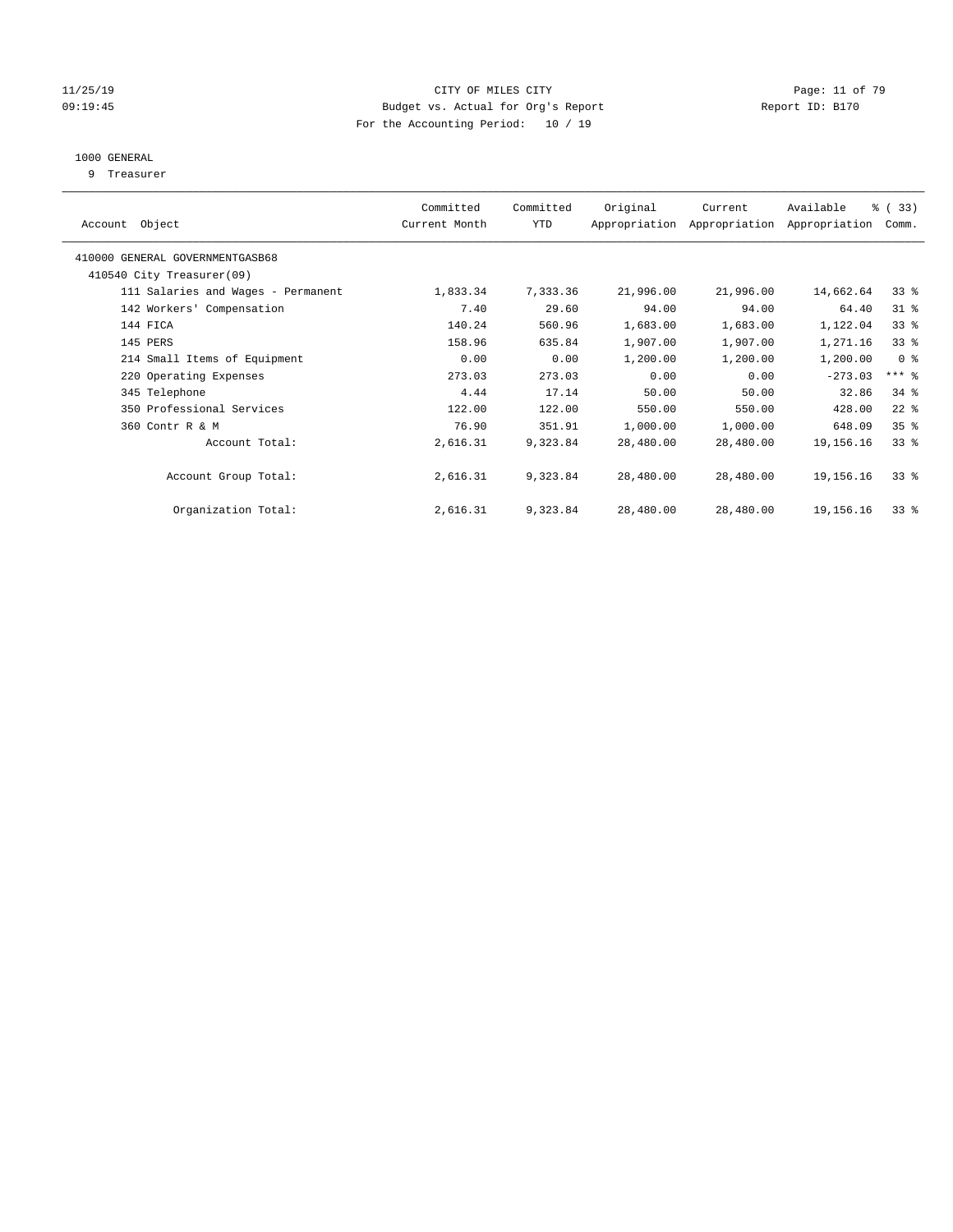#### 11/25/19 Page: 12 of 79 09:19:45 Budget vs. Actual for Org's Report Report ID: B170 For the Accounting Period: 10 / 19

#### 1000 GENERAL

11 Historic Preservation

| Object<br>Account                                                       | Committed<br>Current Month | Committed<br>YTD | Original<br>Appropriation | Current<br>Appropriation | Available<br>Appropriation | $\frac{8}{6}$ (33)<br>Comm. |
|-------------------------------------------------------------------------|----------------------------|------------------|---------------------------|--------------------------|----------------------------|-----------------------------|
| 520000 OTHER FINANCING USES<br>521000 Interfund Operating Transfers Out |                            |                  |                           |                          |                            |                             |
| 820 Transfers to Other Funds                                            | 0.00                       | 0.00             | 2,200.00                  | 2,200,00                 | 2,200.00                   | 0 %                         |
| Account Total:                                                          | 0.00                       | 0.00             | 2,200.00                  | 2,200,00                 | 2,200.00                   | 0 <sup>8</sup>              |
| Account Group Total:                                                    | 0.00                       | 0.00             | 2,200.00                  | 2,200.00                 | 2,200.00                   | 0 %                         |
| Organization Total:                                                     | 0.00                       | 0.00             | 2,200.00                  | 2,200.00                 | 2,200.00                   | 0 %                         |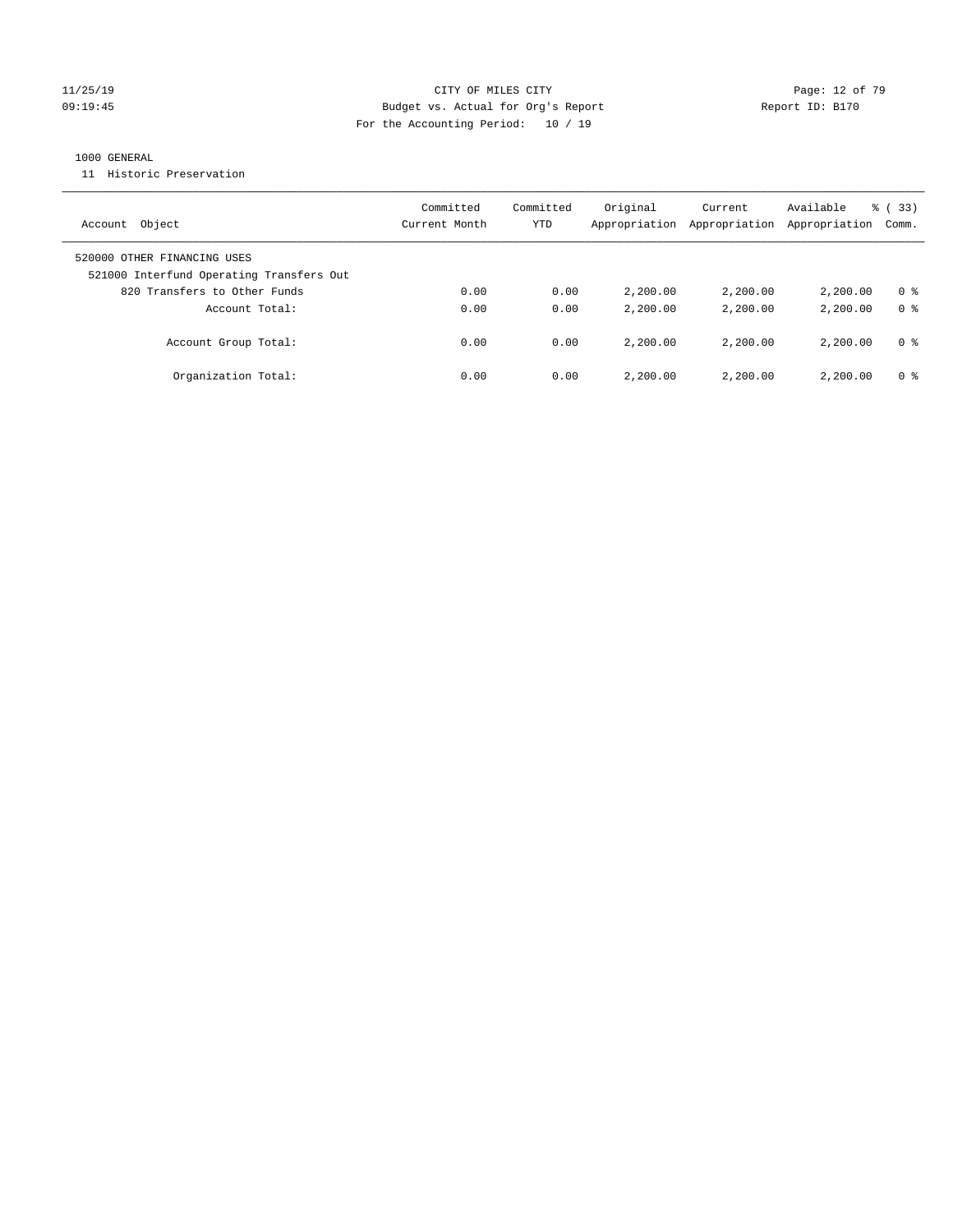#### 11/25/19 Page: 13 of 79 09:19:45 Budget vs. Actual for Org's Report Communication of Report ID: B170 For the Accounting Period: 10 / 19

————————————————————————————————————————————————————————————————————————————————————————————————————————————————————————————————————

#### 1000 GENERAL

13 Park

|                                            | Committed     | Committed   | Original   | Current    | Available                                       | 8 (33)          |
|--------------------------------------------|---------------|-------------|------------|------------|-------------------------------------------------|-----------------|
| Account Object                             | Current Month | YTD         |            |            | Appropriation Appropriation Appropriation Comm. |                 |
| 460000 CULTURE AND RECREATION-GASB68       |               |             |            |            |                                                 |                 |
| 460433 Park Operations(13)                 |               |             |            |            |                                                 |                 |
| 111 Salaries and Wages - Permanent         | 15,738.74     | 67, 433.73  | 183,328.00 | 183,328.00 | 115,894.27                                      | 37 %            |
| 121 OVERTIME-PERMANENT                     | 234.81        | 4,751.90    | 7,300.00   | 7,300.00   | 2,548.10                                        | 65 %            |
| 131 VACATION                               | 784.19        | 6,675.29    | 12,100.00  | 12,100.00  | 5,424.71                                        | 55 %            |
| 132 SICK LEAVE                             | 189.79        | 368.79      | 9,400.00   | 9,400.00   | 9,031.21                                        | 4%              |
| 133 OTHER LEAVE PAY                        | 0.00          | 0.00        | 747.00     | 747.00     | 747.00                                          | 0 <sup>8</sup>  |
| 134 HOLIDAY PAY                            | 355.36        | 2,653.24    | 5,500.00   | 5,500.00   | 2,846.76                                        | 48 %            |
| 141 Unemployment Insurance                 | 25.94         | 124.25      | 331.00     | 331.00     | 206.75                                          | 38 <sup>8</sup> |
| 142 Workers' Compensation                  | 876.71        | 4,158.05    | 11,790.00  | 11,790.00  | 7,631.95                                        | 35%             |
| 143 Health Insurance                       | 3,329.79      | 13, 319.14  | 39,958.00  | 39,958.00  | 26,638.86                                       | 33%             |
| 144 FICA                                   | 1,270.67      | 6,123.12    | 16,859.00  | 16,859.00  | 10,735.88                                       | 36%             |
| 145 PERS                                   | 1,500.17      | 6,766.41    | 19,107.00  | 19,107.00  | 12,340.59                                       | 35%             |
| 196 CLOTHING ALLOTMENT                     | 0.00          | 928.50      | 950.00     | 950.00     | 21.50                                           | 98 %            |
| 210 Office Supplies and Materials          | 0.00          | 0.00        | 350.00     | 350.00     | 350.00                                          | 0 <sup>8</sup>  |
| 214 Small Items of Equipment               | 0.00          | 169.98      | 0.00       | 0.00       | $-169.98$                                       | $***$ $-$       |
| 220 Operating Expenses                     | 306.49        | 1,915.38    | 2,500.00   | 2,500.00   | 584.62                                          | 77 %            |
| 222 Chemicals, Lab & Med Supplies          | 673.25        | 825.25      | 4,000.00   | 4,000.00   | 3,174.75                                        | $21$ %          |
| 226 Clothing and Uniforms                  | 0.00          | 259.98      | 750.00     | 750.00     | 490.02                                          | 35%             |
| 230 Repair and Maintenance Supplies        | 3,730.85      | 6,153.83    | 15,000.00  | 15,000.00  | 8,846.17                                        | 41 %            |
| 231 Gas, Oil, Diesel Fuel, Grease, etc.    | 737.00        | 3,828.39    | 6,500.00   | 6,500.00   | 2,671.61                                        | 59 %            |
| 334 Memberships, Registrations & Dues      | 0.00          | 0.00        | 300.00     | 300.00     | 300.00                                          | 0 <sup>8</sup>  |
| 341 Electric Utility Services              | 939.99        | 4,581.28    | 11,400.00  | 11,400.00  | 6,818.72                                        | 40 %            |
| 342 Water Utility Services                 | 1,880.97      | 13,765.53   | 24,000.00  | 24,000.00  | 10,234.47                                       | 57%             |
| 343 Sewer Utility Services                 | 283.56        | 1,132.46    | 1,700.00   | 1,700.00   | 567.54                                          | $67$ %          |
| 344 Gas Utility Service                    | 130.04        | 307.65      | 4,235.00   | 4,235.00   | 3,927.35                                        | 7 %             |
| 345 Telephone                              | 40.50         | 161.38      | 500.00     | 500.00     | 338.62                                          | $32$ $%$        |
| 346 Garbage Service                        | 155.10        | 155.10      | 800.00     | 800.00     | 644.90                                          | 19 <sup>°</sup> |
| 347 Internet                               | 37.60         | 150.40      | 450.00     | 450.00     | 299.60                                          | $33$ $%$        |
| 350 Professional Services                  | 763.48        | 763.48      | 8,000.00   | 8,000.00   | 7,236.52                                        | $10*$           |
| 360 Contr R & M                            | 0.00          | 6,543.76    | 7,000.00   | 7,000.00   | 456.24                                          | $93$ $%$        |
| 363 R&M Vehicles/Equip/Labor-PW            | 0.00          | 3,252.64    | 7,000.00   | 7,000.00   | 3,747.36                                        | 46 %            |
| 370 Travel                                 | 0.00          | 0.00        | 600.00     | 600.00     | 600.00                                          | 0 <sup>8</sup>  |
| 380 Training Services                      | 0.00          | 0.00        | 400.00     | 400.00     | 400.00                                          | 0 <sup>8</sup>  |
| 511 Insurance on Buildings                 | 0.00          | 3,197.51    | 3,198.00   | 3,198.00   | 0.49                                            | $100*$          |
| 512 Insurance on Vehicles & Equipment      | 0.00          | 596.99      | 597.00     | 597.00     | 0.01                                            | $100$ %         |
| 936 Parks and Recreation Facilities        | 0.00          | 370.97      | 0.00       | 0.00       | $-370.97$                                       | $***$ $%$       |
| Account Total:                             | 33,985.00     | 161, 434.38 | 406,650.00 | 406,650.00 | 245, 215.62                                     | $40*$           |
| 460436 Denton Complex Upgrades             |               |             |            |            |                                                 |                 |
| 350 Professional Services                  | 0.00          | 0.00        | 1,000.00   | 1,000.00   | 1,000.00                                        | 0 <sup>°</sup>  |
| Account Total:                             | 0.00          | 0.00        | 1,000.00   | 1,000.00   | 1,000.00                                        | 0 <sup>8</sup>  |
| 460439 Riverside Park Tennis Court Project |               |             |            |            |                                                 |                 |
|                                            |               |             |            |            |                                                 |                 |
| 230 Repair and Maintenance Supplies        | 0.00          | 0.00        | 200.00     | 200.00     | 200.00                                          | 0 <sup>8</sup>  |
| Account Total:                             | 0.00          | 0.00        | 200.00     | 200.00     | 200.00                                          | 0 <sup>8</sup>  |
| Account Group Total:                       | 33,985.00     | 161,434.38  | 407,850.00 | 407,850.00 | 246,415.62                                      | $40*$           |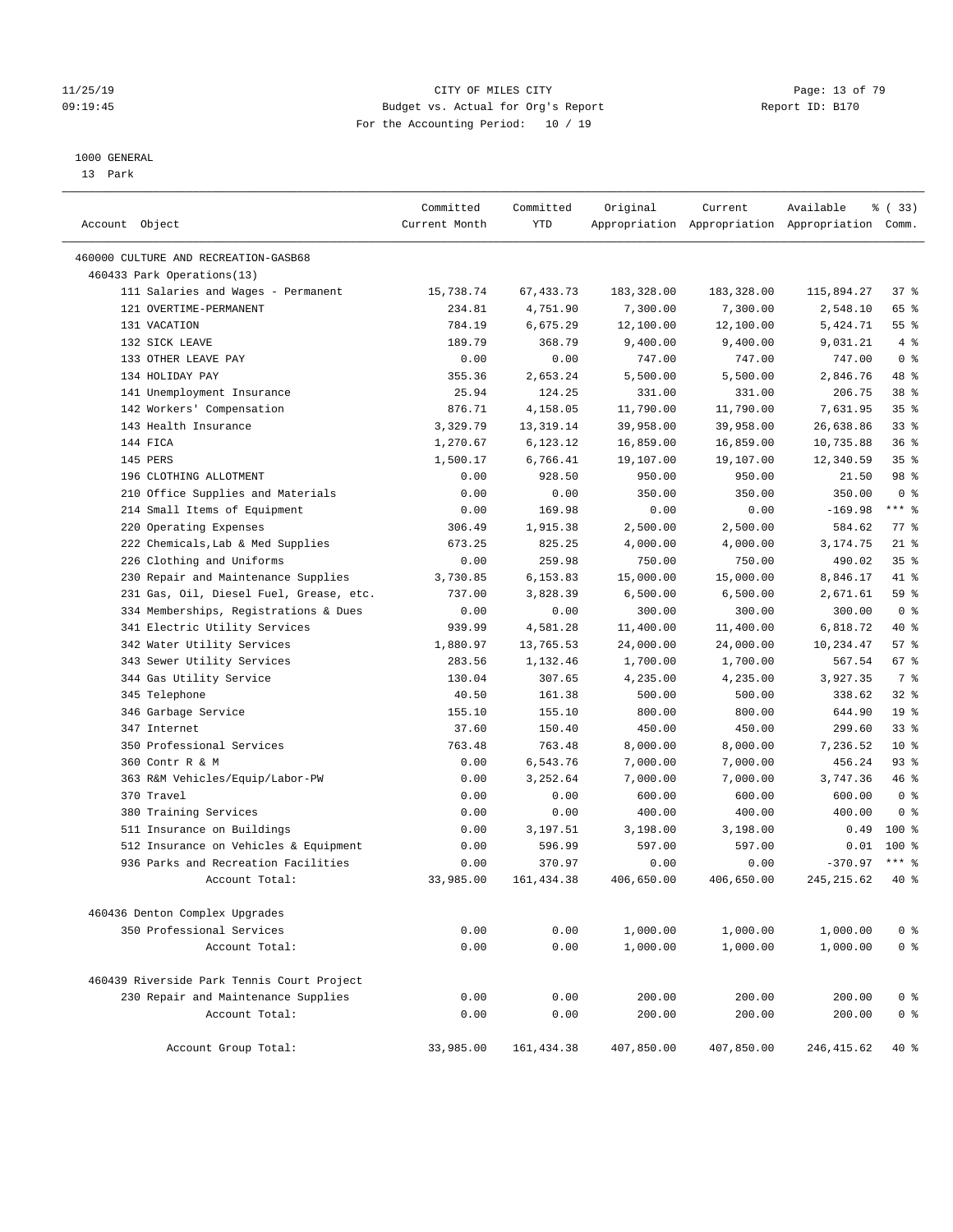#### $CITY$  OF MILES  $CITY$  and the contract of  $79$ 09:19:45 Budget vs. Actual for Org's Report Communication of Report ID: B170 For the Accounting Period: 10 / 19

#### 1000 GENERAL

13 Park

| Account Object      | Committed<br>Current Month | Committed<br><b>YTD</b> | Original   | Current<br>Appropriation Appropriation Appropriation Comm. | Available % (33) |  |
|---------------------|----------------------------|-------------------------|------------|------------------------------------------------------------|------------------|--|
| Organization Total: | 33,985.00                  | 161,434.38              | 407,850.00 | 407,850.00                                                 | 246,415.62 40%   |  |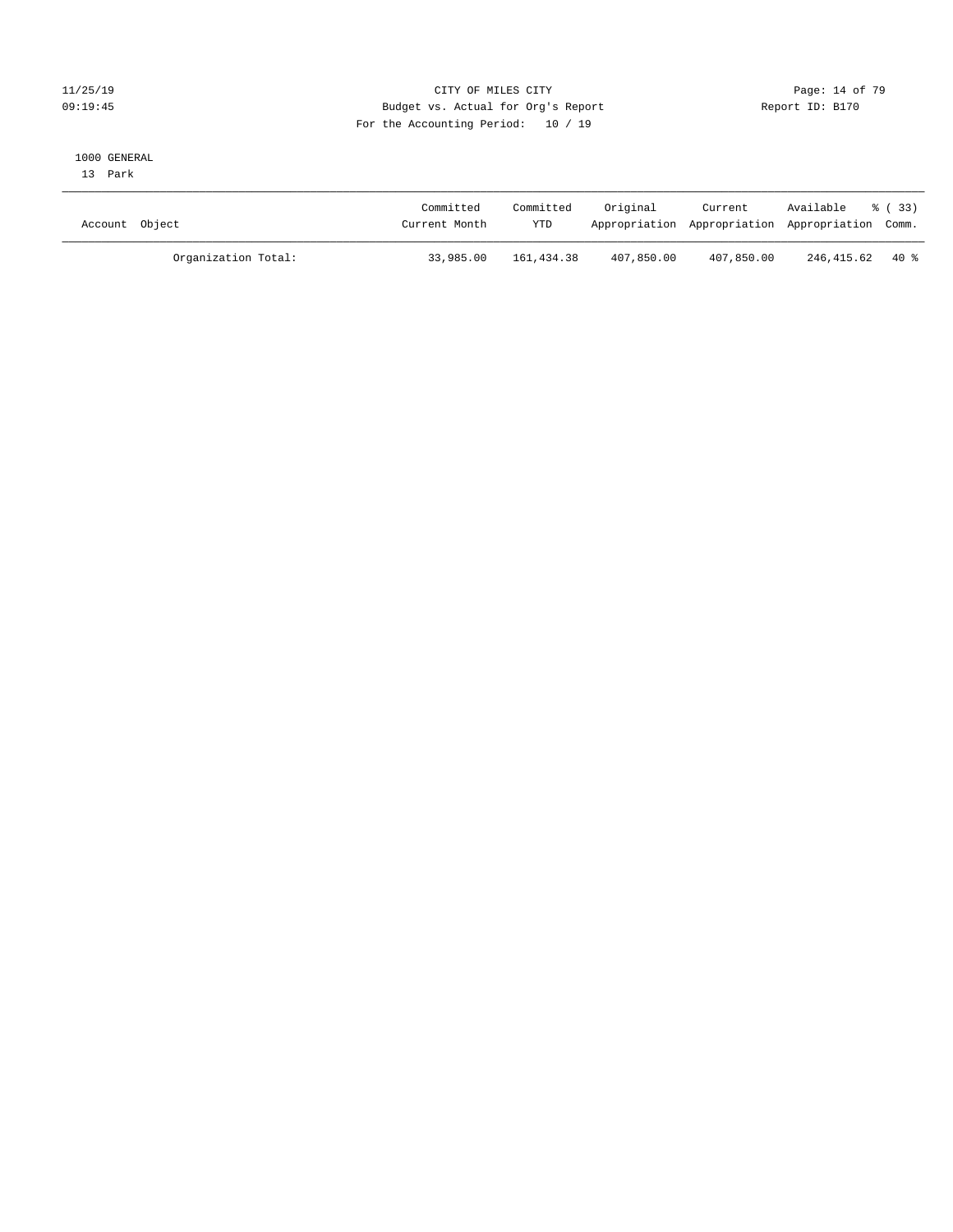#### $CITY$  OF MILES  $CITY$  and the contract of  $79$ 09:19:45 Budget vs. Actual for Org's Report Report ID: B170 For the Accounting Period: 10 / 19

## 1000 GENERAL

14 Swim Pool

| Account Object                       | Committed<br>Current Month | Committed<br><b>YTD</b> | Original   | Current<br>Appropriation Appropriation Appropriation | Available   | % (33)<br>Comm. |
|--------------------------------------|----------------------------|-------------------------|------------|------------------------------------------------------|-------------|-----------------|
| 460000 CULTURE AND RECREATION-GASB68 |                            |                         |            |                                                      |             |                 |
| 460445 Swimming Pool                 |                            |                         |            |                                                      |             |                 |
| 111 Salaries and Wages - Permanent   | 0.00                       | 31,981.77               | 54, 315.00 | 54, 315.00                                           | 22, 333. 23 | 59 <sub>8</sub> |
| 121 OVERTIME-PERMANENT               | 0.00                       | 395.11                  | 0.00       | 0.00                                                 | $-395.11$   | $***$ $-$       |
| 141 Unemployment Insurance           | 0.00                       | 48.60                   | 82.00      | 82.00                                                | 33.40       | 59 %            |
| 142 Workers' Compensation            | 0.00                       | 1,761.39                | 3,114.00   | 3,114.00                                             | 1,352.61    | 57%             |
| 144 FICA                             | 0.00                       | 2,476.90                | 4,156.00   | 4,156.00                                             | 1,679.10    | 60 %            |
| 145 PERS                             | 0.00                       | 438.44                  | 1,082.00   | 1,082.00                                             | 643.56      | 41 %            |
| 214 Small Items of Equipment         | 0.00                       | 0.00                    | 300.00     | 300.00                                               | 300.00      | 0 <sup>8</sup>  |
| 220 Operating Expenses               | 0.00                       | 0.00                    | 1,000.00   | 1,000.00                                             | 1,000.00    | 0 <sup>8</sup>  |
| 222 Chemicals, Lab & Med Supplies    | 0.00                       | 454.99                  | 3,500.00   | 3,500.00                                             | 3,045.01    | $13*$           |
| 226 Clothing and Uniforms            | 0.00                       | 0.00                    | 550.00     | 550.00                                               | 550.00      | 0 <sup>8</sup>  |
| 230 Repair and Maintenance Supplies  | 0.00                       | 244.94                  | 500.00     | 500.00                                               | 255.06      | 49 %            |
| 341 Electric Utility Services        | 113.67                     | 1,097.22                | 1,568.00   | 1,568.00                                             | 470.78      | 70 %            |
| 342 Water Utility Services           | 39.94                      | 195.84                  | 300.00     | 300.00                                               | 104.16      | 65 %            |
| 343 Sewer Utility Services           | 45.48                      | 180.14                  | 200.00     | 200.00                                               | 19.86       | $90*$           |
| 345 Telephone                        | 0.00                       | 104.10                  | 150.00     | 150.00                                               | 45.90       | 69 %            |
| 350 Professional Services            | 0.00                       | 0.00                    | 250.00     | 250.00                                               | 250.00      | 0 <sup>8</sup>  |
| 360 Contr R & M                      | 0.00                       | 0.00                    | 200.00     | 200.00                                               | 200.00      | 0 <sup>8</sup>  |
| 363 R&M Vehicles/Equip/Labor-PW      | 0.00                       | 0.00                    | 300.00     | 300.00                                               | 300.00      | 0 <sup>8</sup>  |
| 380 Training Services                | 0.00                       | 0.00                    | 700.00     | 700.00                                               | 700.00      | 0 <sup>8</sup>  |
| 540 Special Assessments              | 0.00                       | 0.00                    | 700.00     | 700.00                                               | 700.00      | 0 <sup>8</sup>  |
| Account Total:                       | 199.09                     | 39, 379.44              | 72,967.00  | 72,967.00                                            | 33,587.56   | $54$ $%$        |
| Account Group Total:                 | 199.09                     | 39, 379.44              | 72,967.00  | 72,967.00                                            | 33,587.56   | $54$ %          |
| Organization Total:                  | 199.09                     | 39, 379.44              | 72,967.00  | 72,967.00                                            | 33,587.56   | 54 %            |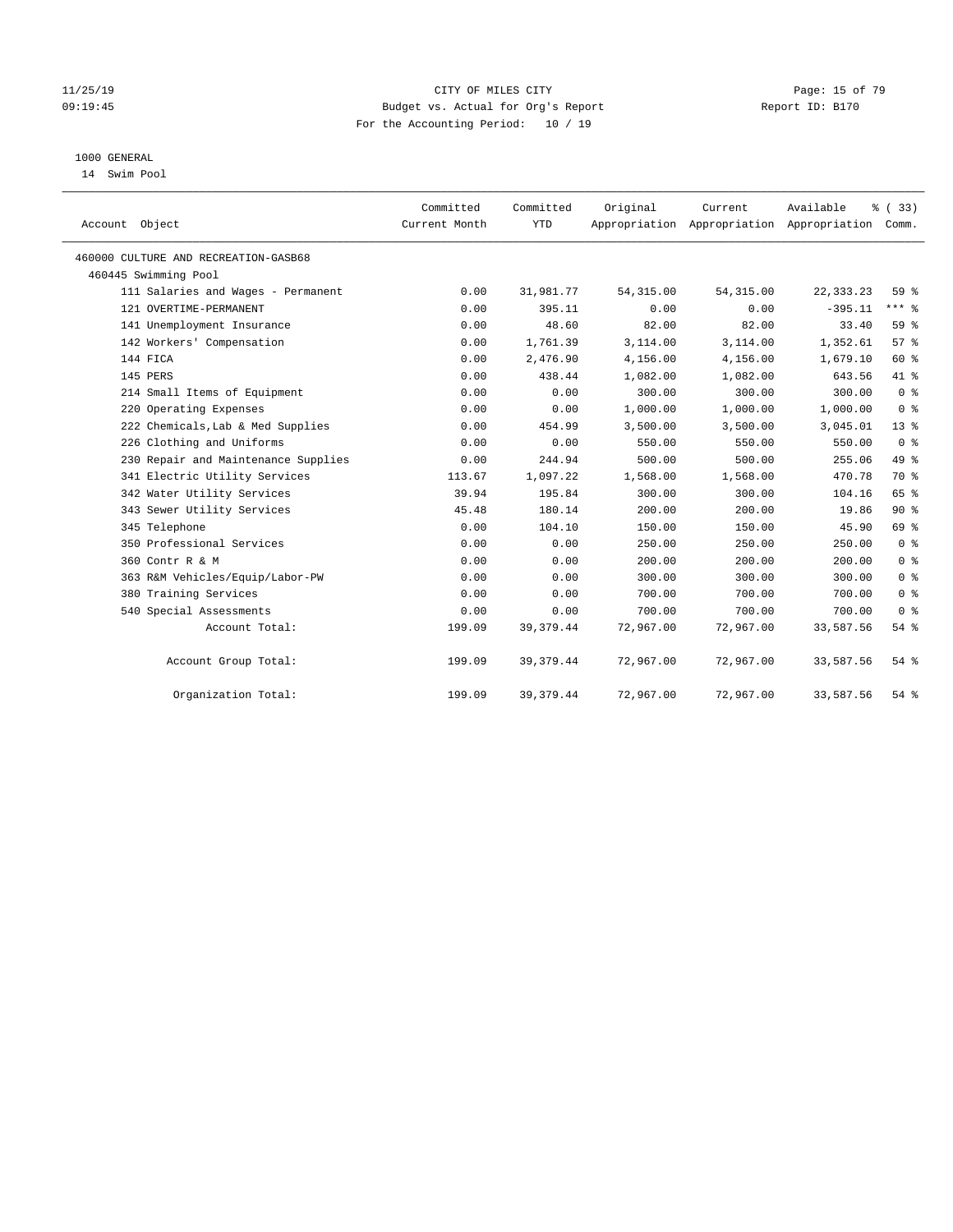#### $CITY$  OF MILES  $CITY$  and the contract of  $79$ 09:19:45 Budget vs. Actual for Org's Report Communication Report ID: B170 For the Accounting Period: 10 / 19

# 1000 GENERAL

16 Library

| Object<br>Account                                                       | Committed<br>Current Month | Committed<br>YTD | Original<br>Appropriation | Current<br>Appropriation | Available<br>Appropriation | 8 (33)<br>Comm. |
|-------------------------------------------------------------------------|----------------------------|------------------|---------------------------|--------------------------|----------------------------|-----------------|
| 520000 OTHER FINANCING USES<br>521000 Interfund Operating Transfers Out |                            |                  |                           |                          |                            |                 |
| 820 Transfers to Other Funds                                            | 25,445.00                  | 101,780.00       | 305, 344, 00              | 305, 344, 00             | 203,564.00                 | 338             |
| Account Total:                                                          | 25,445.00                  | 101,780.00       | 305, 344, 00              | 305, 344, 00             | 203,564.00                 | 338             |
| Account Group Total:                                                    | 25,445.00                  | 101,780.00       | 305, 344, 00              | 305, 344, 00             | 203,564.00                 | 338             |
| Organization Total:                                                     | 25,445.00                  | 101,780.00       | 305, 344, 00              | 305, 344, 00             | 203,564.00                 | 338             |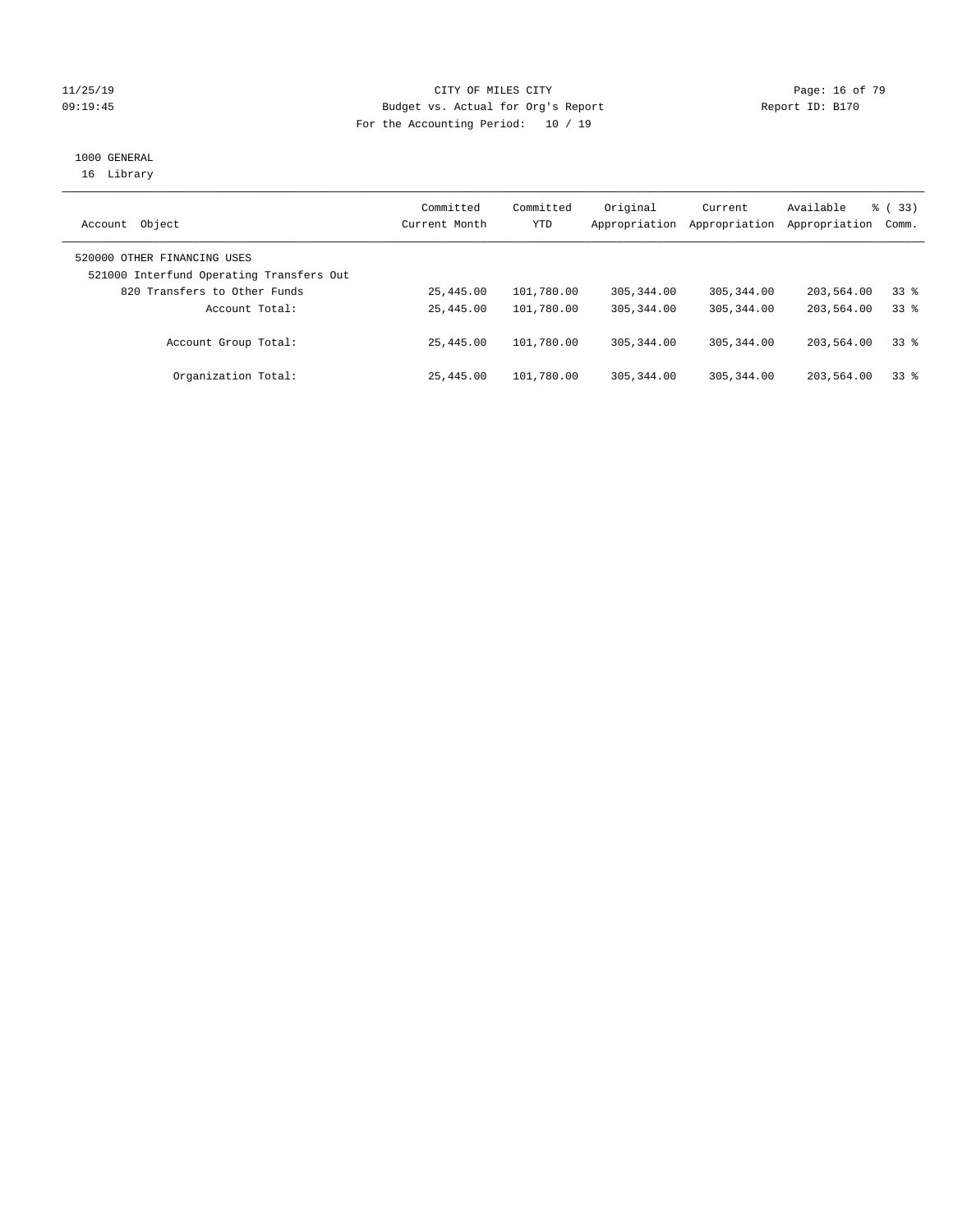#### 11/25/19 **Page: 17 of 79** CITY OF MILES CITY **CITY Page: 17 of 79** 09:19:45 Budget vs. Actual for Org's Report Report ID: B170 For the Accounting Period: 10 / 19

#### 1000 GENERAL

21 Animal Control

| Account Object                           | Committed<br>Current Month | Committed<br><b>YTD</b> | Original  | Current   | Available<br>Appropriation Appropriation Appropriation Comm. | 8 (33)         |  |
|------------------------------------------|----------------------------|-------------------------|-----------|-----------|--------------------------------------------------------------|----------------|--|
| 440000 PUBLIC HEALTH-GASB68              |                            |                         |           |           |                                                              |                |  |
| 440600 Animal Control Services (21)      |                            |                         |           |           |                                                              |                |  |
| 111 Salaries and Wages - Permanent       | 3,358.00                   | 12,594.63               | 42,860.00 | 42,860.00 | 30, 265. 37                                                  | 29%            |  |
| 121 OVERTIME-PERMANENT                   | 42.50                      | 127.50                  | 500.00    | 500.00    | 372.50                                                       | 26%            |  |
| 131 VACATION                             | 243.00                     | 2,349.00                | 1,500.00  | 1,500.00  | $-849.00$                                                    | 157 %          |  |
| 132 SICK LEAVE                           | 0.00                       | 0.00                    | 700.00    | 700.00    | 700.00                                                       | 0 <sup>8</sup> |  |
| 133 OTHER LEAVE PAY                      | 60.75                      | 111.38                  | 500.00    | 500.00    | 388.62                                                       | $22$ %         |  |
| 134 HOLIDAY PAY                          | 0.00                       | 0.00                    | 300.00    | 300.00    | 300.00                                                       | 0 <sup>8</sup> |  |
| 141 Unemployment Insurance               | 5.55                       | 23.35                   | 70.00     | 70.00     | 46.65                                                        | 338            |  |
| 142 Workers' Compensation                | 174.82                     | 737.01                  | 2,583.00  | 2,583.00  | 1,845.99                                                     | 29%            |  |
| 143 Health Insurance                     | 794.70                     | 3,178.80                | 9,536.00  | 9,536.00  | 6,357.20                                                     | 338            |  |
| 144 FICA                                 | 283.36                     | 1,192.30                | 3,547.00  | 3,547.00  | 2,354.70                                                     | 34%            |  |
| 145 PERS                                 | 309.00                     | 1,235.99                | 3,456.00  | 3,456.00  | 2,220.01                                                     | 36%            |  |
| 196 CLOTHING ALLOTMENT                   | 0.00                       | 403.20                  | 807.00    | 807.00    | 403.80                                                       | 50%            |  |
| 210 Office Supplies and Materials        | 0.00                       | 0.00                    | 150.00    | 150.00    | 150.00                                                       | 0 <sup>8</sup> |  |
| 214 Small Items of Equipment             | 0.00                       | 31.75                   | 400.00    | 400.00    | 368.25                                                       | 8 %            |  |
| 220 Operating Expenses                   | 93.99                      | 307.27                  | 1,200.00  | 1,200.00  | 892.73                                                       | $26$ %         |  |
| 230 Repair and Maintenance Supplies      | 0.00                       | 0.00                    | 250.00    | 250.00    | 250.00                                                       | 0 <sup>8</sup> |  |
| 231 Gas, Oil, Diesel Fuel, Grease, etc.  | 96.15                      | 479.44                  | 1,400.00  | 1,400.00  | 920.56                                                       | $34$ $%$       |  |
| 311 Postage, Box Rent, Etc.              | 12.15                      | 63.45                   | 20.00     | 20.00     | $-43.45$                                                     | $317$ %        |  |
| 320 Printing, Duplicating, Typing &      | 0.00                       | 0.00                    | 25.00     | 25.00     | 25.00                                                        | 0 <sup>8</sup> |  |
| 330 Publicity, Subscriptions & Dues      | 0.00                       | 0.00                    | 25.00     | 25.00     | 25.00                                                        | 0 <sup>8</sup> |  |
| 341 Electric Utility Services            | 84.82                      | 326.02                  | 529.00    | 529.00    | 202.98                                                       | 62 %           |  |
| 342 Water Utility Services               | 23.46                      | 92.96                   | 350.00    | 350.00    | 257.04                                                       | $27$ %         |  |
| 343 Sewer Utility Services               | 27.61                      | 109.36                  | 150.00    | 150.00    | 40.64                                                        | 73.8           |  |
| 344 Gas Utility Service                  | 29.59                      | 108.26                  | 635.00    | 635.00    | 526.74                                                       | $17*$          |  |
| 345 Telephone                            | 40.09                      | 160.36                  | 500.00    | 500.00    | 339.64                                                       | 32%            |  |
| 347 Internet                             | 0.00                       | 0.00                    | 560.00    | 560.00    | 560.00                                                       | 0 <sup>8</sup> |  |
| 350 Professional Services                | 241.40                     | 1,923.49                | 3,000.00  | 3,000.00  | 1,076.51                                                     | 64 %           |  |
| 366 R&M Vehicles - Police/Animal Control | 0.00                       | 0.00                    | 100.00    | 100.00    | 100.00                                                       | 0 <sup>8</sup> |  |
| 370 Travel                               | 0.00                       | 0.00                    | 200.00    | 200.00    | 200.00                                                       | 0 <sup>8</sup> |  |
| 380 Training Services                    | 0.00                       | 0.00                    | 100.00    | 100.00    | 100.00                                                       | 0 <sup>8</sup> |  |
| 511 Insurance on Buildings               | 0.00                       | 85.34                   | 86.00     | 86.00     | 0.66                                                         | 99 %           |  |
| Account Total:                           | 5,920.94                   | 25,640.86               | 76,039.00 | 76,039.00 | 50,398.14                                                    | $34$ $%$       |  |
| Account Group Total:                     | 5,920.94                   | 25,640.86               | 76,039.00 | 76,039.00 | 50,398.14                                                    | $34$ $%$       |  |
| Organization Total:                      | 5,920.94                   | 25,640.86               | 76,039.00 | 76,039.00 | 50,398.14                                                    | 34.8           |  |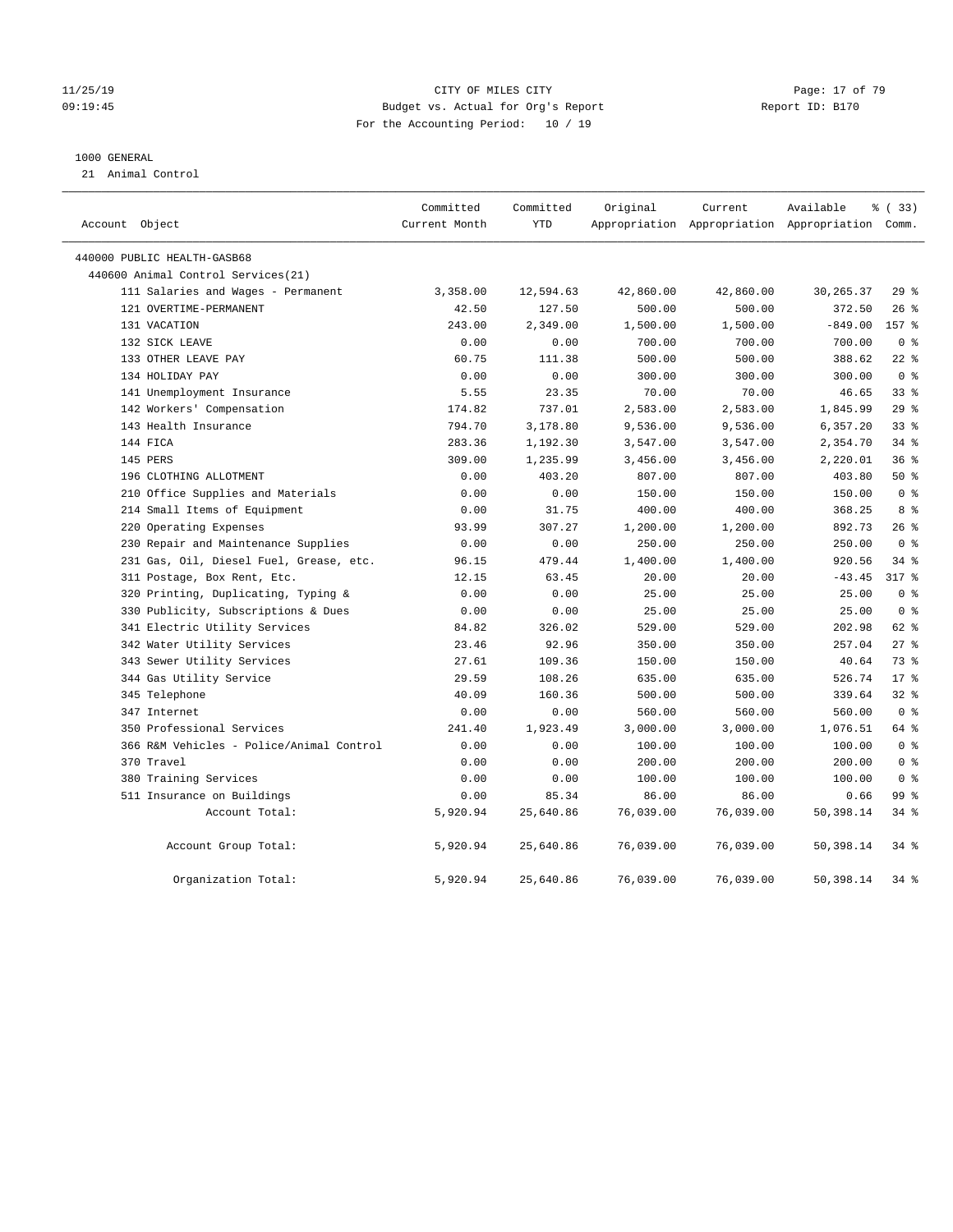#### 11/25/19 Page: 18 of 79 09:19:45 Budget vs. Actual for Org's Report Report ID: B170 For the Accounting Period: 10 / 19

#### 1000 GENERAL

36 Planning & Community Services

| Account Object                            | Committed<br>Current Month | Committed<br>YTD | Original   | Current    | Available<br>Appropriation Appropriation Appropriation Comm. | % (33)           |
|-------------------------------------------|----------------------------|------------------|------------|------------|--------------------------------------------------------------|------------------|
| 410000 GENERAL GOVERNMENTGASB68           |                            |                  |            |            |                                                              |                  |
| 411020 Community Services & Planning      |                            |                  |            |            |                                                              |                  |
| 111 Salaries and Wages - Permanent        | 2,824.47                   | 11,486.18        | 36,472.00  | 36,472.00  | 24,985.82                                                    | $31$ %           |
| 121 OVERTIME-PERMANENT                    | 11.37                      | 22.75            | 200.00     | 200.00     | 177.25                                                       | $11$ %           |
| 131 VACATION                              | 182.26                     | 1,099.68         | 2,800.00   | 2,800.00   | 1,700.32                                                     | 39 %             |
| 132 SICK LEAVE                            | 367.93                     | 791.82           | 1,300.00   | 1,300.00   | 508.18                                                       | 61 %             |
| 133 OTHER LEAVE PAY                       | 0.00                       | 120.96           | 2,112.00   | 2,112.00   | 1,991.04                                                     | 6 %              |
| 141 Unemployment Insurance                | 5.10                       | 20.52            | 64.00      | 64.00      | 43.48                                                        | $32$ $%$         |
| 142 Workers' Compensation                 | 16.36                      | 66.10            | 215.00     | 215.00     | 148.90                                                       | 318              |
| 143 Health Insurance                      | 865.88                     | 3,463.57         | 10,395.00  | 10,395.00  | 6,931.43                                                     | 338              |
| 144 FICA                                  | 258.99                     | 1,046.81         | 3,281.00   | 3,281.00   | 2,234.19                                                     | 328              |
| 145 PERS                                  | 293.57                     | 1,172.29         | 3,718.00   | 3,718.00   | 2,545.71                                                     | 328              |
| 196 CLOTHING ALLOTMENT                    | 0.00                       | 163.50           | 164.00     | 164.00     | 0.50                                                         | $100*$           |
| 210 Office Supplies and Materials         | 15.31                      | 69.31            | 500.00     | 500.00     | 430.69                                                       | $14*$            |
| 214 Small Items of Equipment              | 0.00                       | 0.00             | 800.00     | 800.00     | 800.00                                                       | 0 <sup>8</sup>   |
| 220 Operating Expenses                    | 0.00                       | 0.00             | 300.00     | 300.00     | 300.00                                                       | 0 <sup>8</sup>   |
| 311 Postage, Box Rent, Etc.               | 69.00                      | 71.00            | 3,000.00   | 3,000.00   | 2,929.00                                                     | 2 <sup>°</sup>   |
| 320 Printing, Duplicating, Typing &       | 0.00                       | 97.50            | 1,000.00   | 1,000.00   | 902.50                                                       | $10*$            |
| 327 Map Printing                          | 0.00                       | 10.00            | 200.00     | 200.00     | 190.00                                                       | 5 <sup>8</sup>   |
| 330 Publicity, Subscriptions & Dues       | 0.00                       | 0.00             | 500.00     | 500.00     | 500.00                                                       | 0 <sup>8</sup>   |
| 331 Publication of Formal & Legal Notices | 0.00                       | 0.00             | 1,000.00   | 1,000.00   | 1,000.00                                                     | 0 <sup>8</sup>   |
| 334 Memberships, Registrations & Dues     | 0.00                       | 105.00           | 1,200.00   | 1,200.00   | 1,095.00                                                     | 9 <sup>°</sup>   |
| 345 Telephone                             | 77.37                      | 308.86           | 900.00     | 900.00     | 591.14                                                       | $34$ $%$         |
| 347 Internet                              | 0.00                       | 0.00             | 170.00     | 170.00     | 170.00                                                       | 0 <sup>8</sup>   |
| 350 Professional Services                 | 0.00                       | 2,303.00         | 36,000.00  | 36,000.00  | 33,697.00                                                    | 6 %              |
| 360 Contr R & M                           | 76.90                      | 351.91           | 10,000.00  | 10,000.00  | 9,648.09                                                     | 4%               |
| 370 Travel                                | 109.32                     | 782.13           | 1,500.00   | 1,500.00   | 717.87                                                       | 52 $\frac{8}{3}$ |
| 380 Training Services                     | 10.00                      | 329.50           | 2,000.00   | 2,000.00   | 1,670.50                                                     | 16 <sup>°</sup>  |
| 382 Books                                 | 0.00                       | 0.00             | 200.00     | 200.00     | 200.00                                                       | 0 <sup>8</sup>   |
| Account Total:                            | 5,183.83                   | 23,882.39        | 119,991.00 | 119,991.00 | 96,108.61                                                    | $20*$            |
| Account Group Total:                      | 5,183.83                   | 23,882.39        | 119,991.00 | 119,991.00 | 96,108.61                                                    | $20*$            |
| Organization Total:                       | 5,183.83                   | 23,882.39        | 119,991.00 | 119,991.00 | 96,108.61                                                    | $20*$            |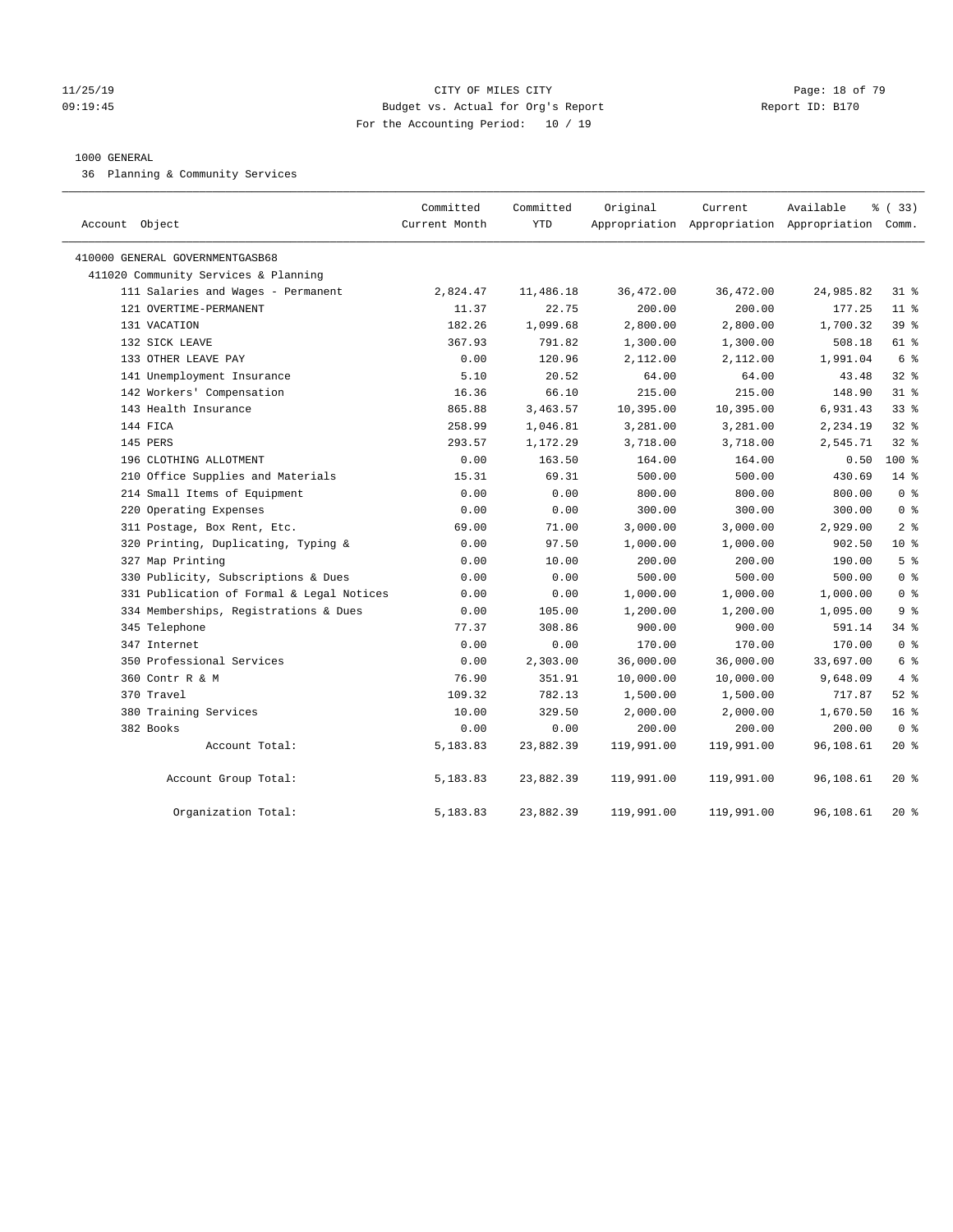#### 11/25/19 Page: 19 of 79 09:19:45 Budget vs. Actual for Org's Report Communication of Report ID: B170 For the Accounting Period: 10 / 19

## 1000 GENERAL

37 CITY HEALTH

| Object<br>Account                                                       | Committed<br>Current Month | Committed<br>YTD | Original<br>Appropriation | Current<br>Appropriation | Available<br>Appropriation | % (33)<br>Comm. |
|-------------------------------------------------------------------------|----------------------------|------------------|---------------------------|--------------------------|----------------------------|-----------------|
| 520000 OTHER FINANCING USES<br>521000 Interfund Operating Transfers Out |                            |                  |                           |                          |                            |                 |
| 820 Transfers to Other Funds                                            | 0.00                       | 0.00             | 11,500.00                 | 11,500.00                | 11,500.00                  | 0 %             |
| Account Total:                                                          | 0.00                       | 0.00             | 11,500.00                 | 11,500.00                | 11,500.00                  | 0 <sup>8</sup>  |
| Account Group Total:                                                    | 0.00                       | 0.00             | 11,500.00                 | 11,500.00                | 11,500.00                  | 0 %             |
| Organization Total:                                                     | 0.00                       | 0.00             | 11,500.00                 | 11,500.00                | 11,500.00                  | 0 %             |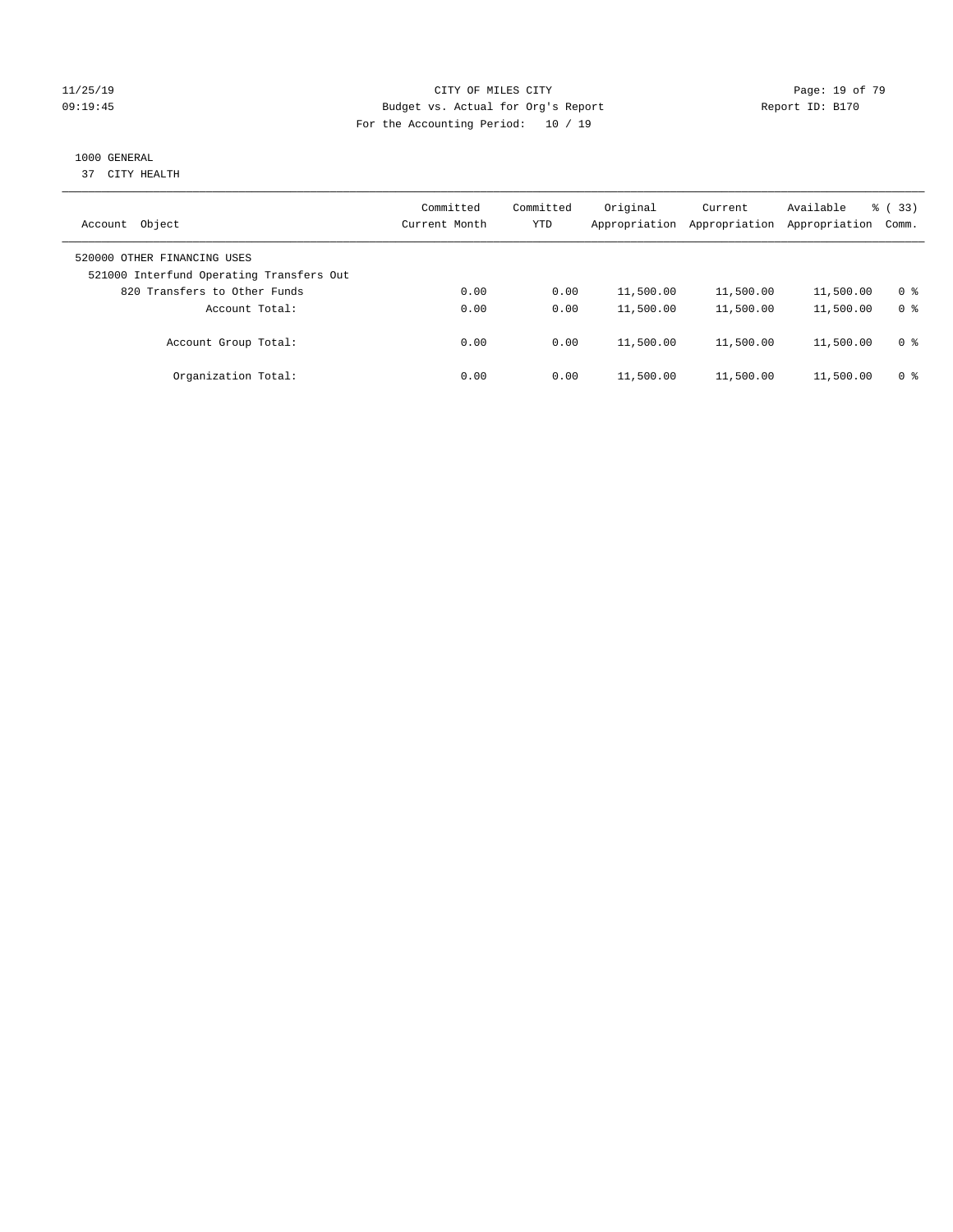#### 11/25/19 **Page: 20 of 79** CITY OF MILES CITY **CITY Page: 20 of 79** 09:19:45 Budget vs. Actual for Org's Report Report ID: B170 For the Accounting Period: 10 / 19

#### 1000 GENERAL

201 Flood Prevention

| Account Object                            | Committed<br>Current Month | Committed<br><b>YTD</b> | Original    | Current    | Available<br>Appropriation Appropriation Appropriation Comm. | % (33)          |
|-------------------------------------------|----------------------------|-------------------------|-------------|------------|--------------------------------------------------------------|-----------------|
|                                           |                            |                         |             |            |                                                              |                 |
| 430000 Public Works-GASB68                |                            |                         |             |            |                                                              |                 |
| 431200 Flood Control                      |                            |                         |             |            |                                                              |                 |
| 111 Salaries and Wages - Permanent        | 1,273.62                   | 5,018.65                | 16,128.00   | 16,128.00  | 11,109.35                                                    | $31$ %          |
| 131 VACATION                              | 36.07                      | 622.01                  | 1,000.00    | 1,000.00   | 377.99                                                       | $62$ $%$        |
| 132 SICK LEAVE                            | 156.16                     | 222.81                  | 500.00      | 500.00     | 277.19                                                       | 45 %            |
| 133 OTHER LEAVE PAY                       | 0.00                       | 0.00                    | 1,017.00    | 1,017.00   | 1,017.00                                                     | 0 <sup>8</sup>  |
| 141 Unemployment Insurance                | 2.21                       | 8.93                    | 28.00       | 28.00      | 19.07                                                        | 32%             |
| 142 Workers' Compensation                 | 5.91                       | 23.88                   | 1,069.00    | 1,069.00   | 1,045.12                                                     | 2 <sup>8</sup>  |
| 143 Health Insurance                      | 317.86                     | 1,271.46                | 3,815.00    | 3,815.00   | 2,543.54                                                     | 33 <sup>8</sup> |
| 144 FICA                                  | 111.02                     | 448.41                  | 1,426.00    | 1,426.00   | 977.59                                                       | 31.8            |
| 145 PERS                                  | 127.08                     | 508.31                  | 1,616.00    | 1,616.00   | 1,107.69                                                     | 318             |
| 196 CLOTHING ALLOTMENT                    | 0.00                       | 60.00                   | 60.00       | 60.00      | 0.00                                                         | 100 %           |
| 210 Office Supplies and Materials         | 0.00                       | 31.05                   | 400.00      | 400.00     | 368.95                                                       | 8 %             |
| 214 Small Items of Equipment              | 0.00                       | 0.00                    | 500.00      | 500.00     | 500.00                                                       | 0 <sup>8</sup>  |
| 220 Operating Expenses                    | 0.00                       | 0.00                    | 500.00      | 500.00     | 500.00                                                       | 0 <sup>8</sup>  |
| 231 Gas, Oil, Diesel Fuel, Grease, etc.   | 0.00                       | 0.00                    | 500.00      | 500.00     | 500.00                                                       | 0 <sup>8</sup>  |
| 311 Postage, Box Rent, Etc.               | 6.00                       | 60.35                   | 3,000.00    | 3,000.00   | 2,939.65                                                     | 2 <sup>8</sup>  |
| 330 Publicity, Subscriptions & Dues       | 0.00                       | 0.00                    | 100.00      | 100.00     | 100.00                                                       | 0 <sup>8</sup>  |
| 331 Publication of Formal & Legal Notices | 364.00                     | 825.50                  | 2,000.00    | 2,000.00   | 1,174.50                                                     | 41.8            |
| 334 Memberships, Registrations & Dues     | 0.00                       | 80.00                   | 200.00      | 200.00     | 120.00                                                       | 40 %            |
| 345 Telephone                             | 0.00                       | 0.00                    | 50.00       | 50.00      | 50.00                                                        | 0 <sup>8</sup>  |
| 350 Professional Services                 | 161.24                     | 477.02                  | 58,000.00   | 58,000.00  | 57,522.98                                                    | 1 <sup>8</sup>  |
| 370 Travel                                | 58.45                      | 190.53                  | 1,000.00    | 1,000.00   | 809.47                                                       | 19 <sup>°</sup> |
| 380 Training Services                     | 0.00                       | 0.00                    | 200.00      | 200.00     | 200.00                                                       | 0 <sup>8</sup>  |
| 382 Books                                 | 0.00                       | 0.00                    | 50.00       | 50.00      | 50.00                                                        | 0 <sup>8</sup>  |
| 532 Land Rental                           | 0.00                       | 0.00                    | 150.00      | 150.00     | 150.00                                                       | 0 <sup>8</sup>  |
| 540 Special Assessments                   | 0.00                       | 0.00                    | 300.00      | 300.00     | 300.00                                                       | 0 <sup>8</sup>  |
| Account Total:                            | 2,619.62                   | 9,848.91                | 93,609.00   | 93,609.00  | 83,760.09                                                    | 11 <sup>8</sup> |
| Account Group Total:                      | 2,619.62                   | 9,848.91                | 93,609.00   | 93,609.00  | 83,760.09                                                    | $11$ %          |
| 490000 DEBT SERVICE                       |                            |                         |             |            |                                                              |                 |
| 490500 Other Debt Service Payments        |                            |                         |             |            |                                                              |                 |
| 652 Principle- Flood Study Loan           | 0.00                       | 14,321.14               | 28,799.00   | 28,799.00  | 14, 477.86                                                   | 50%             |
| 653 Interest- Flood Study Loan            | 0.00                       | 1,987.04                | 3,764.00    | 3,764.00   | 1,776.96                                                     | 53%             |
| Account Total:                            | 0.00                       | 16,308.18               | 32,563.00   | 32,563.00  | 16,254.82                                                    | 50%             |
| Account Group Total:                      | 0.00                       | 16,308.18               | 32,563.00   | 32,563.00  | 16,254.82                                                    | 50%             |
| Organization Total:                       | 2,619.62                   | 26, 157.09              | 126, 172.00 | 126,172.00 | 100,014.91                                                   | $21$ %          |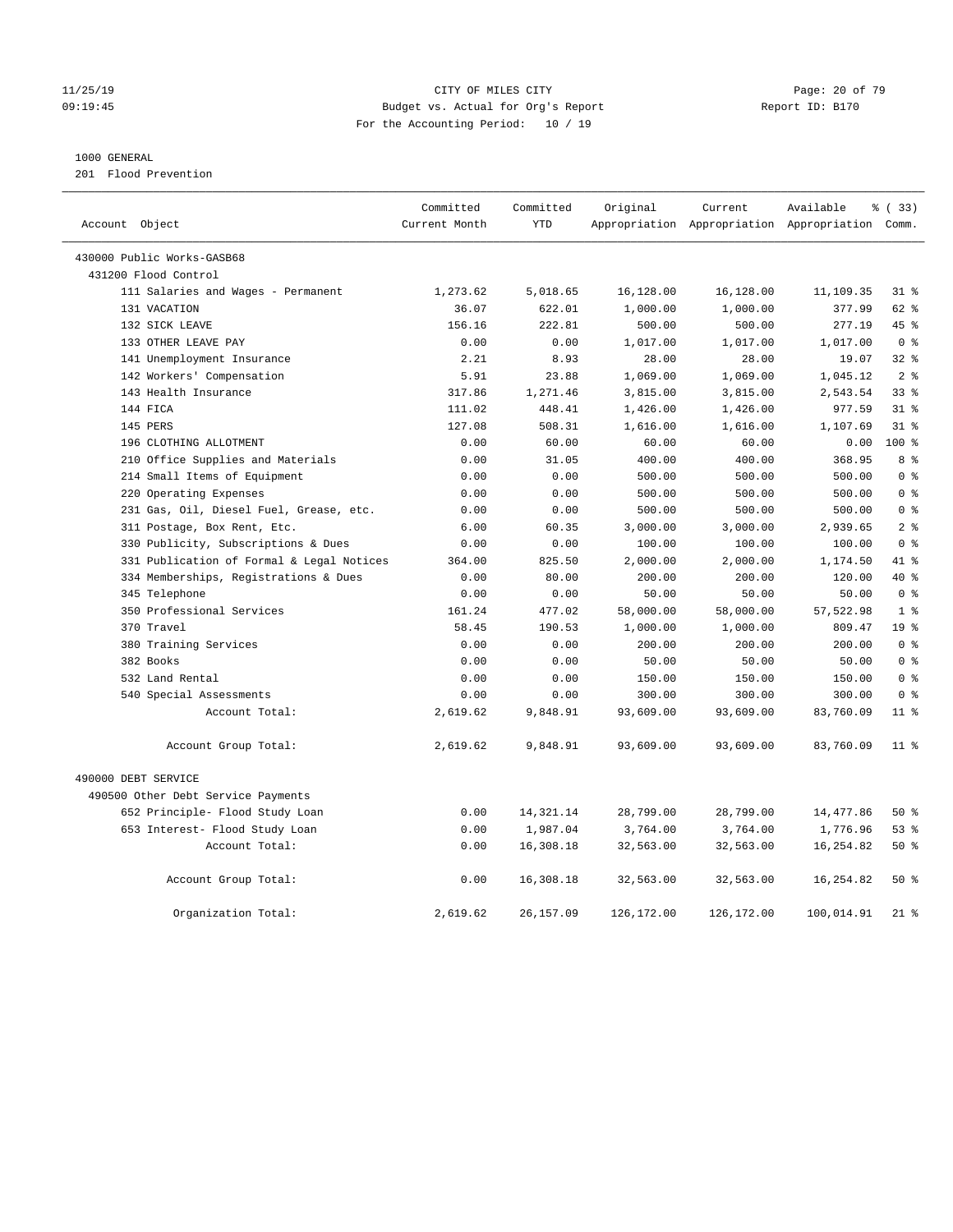#### 11/25/19 Page: 21 of 79 09:19:45 Budget vs. Actual for Org's Report Report ID: B170 For the Accounting Period: 10 / 19

## 1000 GENERAL

301 Elections

| Object<br>Account                                   | Committed<br>Current Month | Committed<br><b>YTD</b> | Original<br>Appropriation | Current<br>Appropriation | Available<br>Appropriation | 8 (33)<br>Comm. |
|-----------------------------------------------------|----------------------------|-------------------------|---------------------------|--------------------------|----------------------------|-----------------|
| 410000 GENERAL GOVERNMENTGASB68<br>410600 Elections |                            |                         |                           |                          |                            |                 |
| 300<br>PURCHASED SERVICES                           | 0.00                       | 0.00                    | 10,000.00                 | 10,000.00                | 10,000.00                  | 0 <sup>8</sup>  |
| Account Total:                                      | 0.00                       | 0.00                    | 10,000.00                 | 10,000.00                | 10,000.00                  | 0 <sup>8</sup>  |
| Account Group Total:                                | 0.00                       | 0.00                    | 10,000.00                 | 10,000.00                | 10,000.00                  | 0 <sup>8</sup>  |
| Organization Total:                                 | 0.00                       | 0.00                    | 10,000.00                 | 10,000.00                | 10,000.00                  | 0 <sup>8</sup>  |
|                                                     |                            |                         |                           |                          |                            |                 |

Fund Total: 354,609.25 1,655,222.63 4,702,728.00 4,702,728.00 3,047,505.37 35 %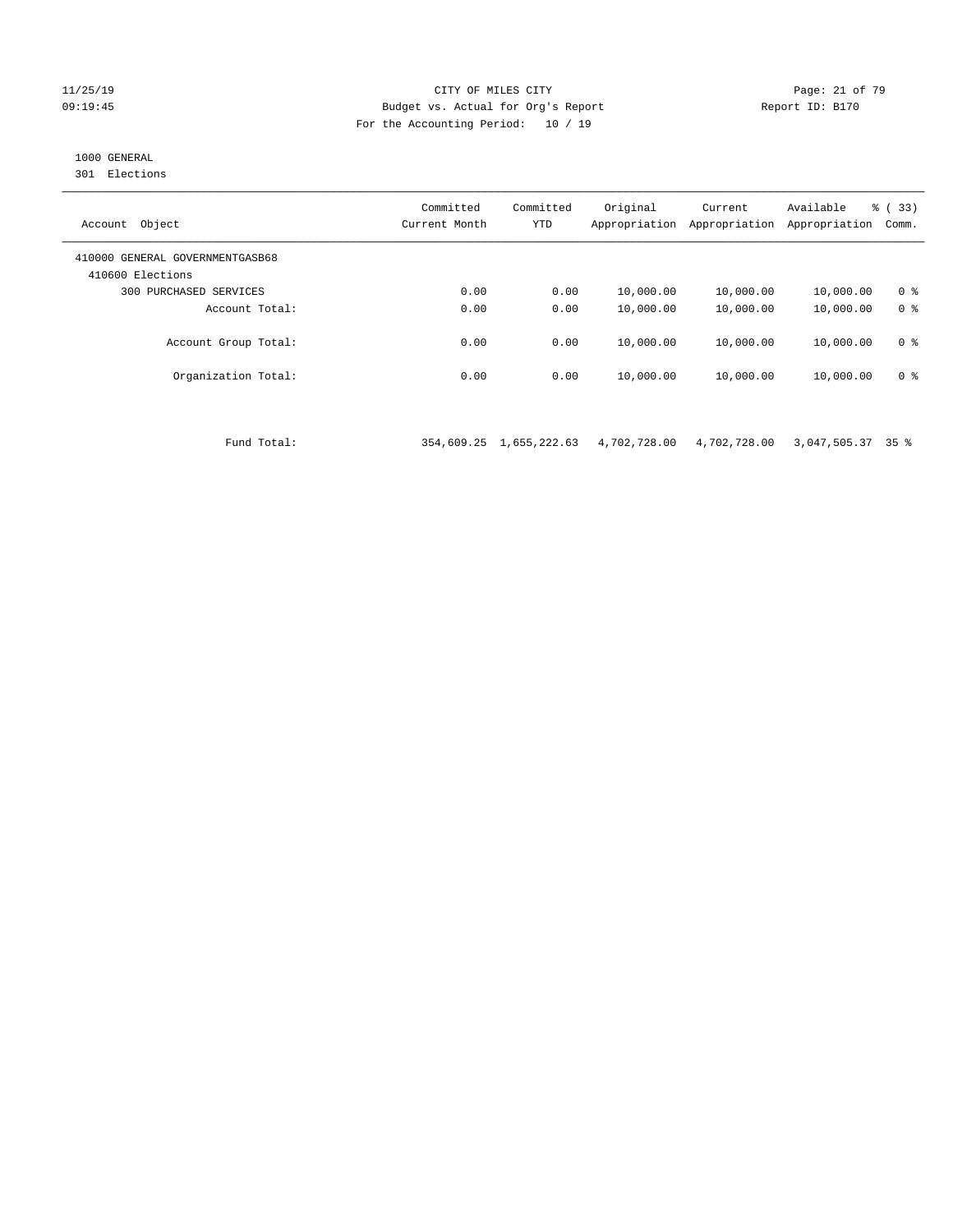#### 11/25/19 Page: 22 of 79 09:19:45 Budget vs. Actual for Org's Report Report ID: B170 For the Accounting Period: 10 / 19

————————————————————————————————————————————————————————————————————————————————————————————————————————————————————————————————————

# 2220 LIBRARY

16 Library

|                                             | Committed     | Committed            | Original             | Current              | Available                                       | % (33)          |
|---------------------------------------------|---------------|----------------------|----------------------|----------------------|-------------------------------------------------|-----------------|
| Account Object                              | Current Month | YTD                  |                      |                      | Appropriation Appropriation Appropriation Comm. |                 |
| 460000 CULTURE AND RECREATION-GASB68        |               |                      |                      |                      |                                                 |                 |
| 460100 Library Services(16)                 |               |                      |                      |                      |                                                 |                 |
| 111 Salaries and Wages - Permanent          | 13,445.97     | 51,301.35            | 180,964.00           | 180,964.00           | 129,662.65                                      | 28 %            |
| 121 OVERTIME-PERMANENT                      | 0.00          | 0.00                 | 600.00               | 600.00               | 600.00                                          | 0 <sup>8</sup>  |
| 131 VACATION                                | 0.00          | 2,720.90             | 16,000.00            | 16,000.00            | 13,279.10                                       | $17*$           |
| 132 SICK LEAVE                              | 187.21        | 1,099.38             | 7,300.00             | 7,300.00             | 6,200.62                                        | 15 <sup>°</sup> |
| 133 OTHER LEAVE PAY                         | 355.28        | 355.28               | 4,071.00             | 4,071.00             | 3,715.72                                        | 9 <sup>°</sup>  |
| 141 Unemployment Insurance                  | 20.98         | 84.15                | 731.00               | 731.00               | 646.85                                          | $12*$           |
| 142 Workers' Compensation                   | 56.40         | 226.14               | 887.00               | 887.00               | 660.86                                          | $25$ %          |
| 143 Health Insurance                        | 3,178.45      | 12,713.80            | 47,682.00            | 47,682.00            | 34,968.20                                       | 27%             |
| 144 FICA                                    | 1,058.42      | 4,243.14             | 15,983.00            | 15,983.00            | 11,739.86                                       | $27$ %          |
| 145 PERS                                    | 1,212.81      | 4,809.87             | 18,115.00            | 18,115.00            | 13,305.13                                       | 27%             |
| 196 CLOTHING ALLOTMENT                      | 0.00          | 600.00               | 750.00               | 750.00               | 150.00                                          | 80 %            |
| 210 Office Supplies and Materials           | 63.34         | 99.89                | 500.00               | 500.00               | 400.11                                          | $20*$           |
| 214 Small Items of Equipment                | 174.00        | 953.00               | 3,000.00             | 3,000.00             | 2,047.00                                        | 32%             |
| 220 Operating Expenses                      | 0.00          | 0.00                 | 500.00               | 500.00               | 500.00                                          | 0 <sup>8</sup>  |
| 224 Janitorial Supplies                     | 0.00          | 42.93                | 1,200.00             | 1,200.00             | 1,157.07                                        | 4%              |
| 311 Postage, Box Rent, Etc.                 | 95.28         | 369.54               | 1,500.00             | 1,500.00             | 1,130.46                                        | 25%             |
| 320 Printing, Duplicating, Typing &         | 256.75        | 266.88               | 1,500.00             | 1,500.00             | 1,233.12                                        | 18 %            |
| 334 Memberships, Registrations & Dues       | 0.00          | 0.00                 | 250.00               | 250.00               | 250.00                                          | 0 <sup>8</sup>  |
| 341 Electric Utility Services               | 700.08        | 3,716.36             | 9,000.00             | 9,000.00             | 5,283.64                                        | 41 %            |
| 342 Water Utility Services                  | 23.46         | 139.26               | 750.00               | 750.00               | 610.74                                          | 19 <sup>°</sup> |
| 343 Sewer Utility Services                  | 27.61         | 151.21               | 800.00               | 800.00               | 648.79                                          | 19 <sup>°</sup> |
| 344 Gas Utility Service                     | 80.33         | 191.92               | 5,000.00             | 5,000.00             | 4,808.08                                        | $4\degree$      |
| 345 Telephone                               | 93.68         | 500.24               | 1,750.00             | 1,750.00             | 1,249.76                                        | $29$ %          |
| 346 Garbage Service                         | 0.00          | 0.00                 | 400.00               | 400.00               | 400.00                                          | 0 <sup>8</sup>  |
| 347 Internet                                | 523.21        | 997.11               | 2,500.00             | 2,500.00             | 1,502.89                                        | 40 %            |
| 350 Professional Services                   | 0.00          | 1,390.21             | 9,500.00             | 9,500.00             | 8,109.79                                        | 15 <sup>°</sup> |
| 360 Contr R & M                             | 0.00          | 2,053.00             | 10,000.00            | 10,000.00            | 7,947.00                                        | $21$ %          |
| 370 Travel                                  | 105.00        | 105.00               | 1,500.00             | 1,500.00             | 1,395.00                                        | 7 %             |
| 380 Training Services                       | 0.00          | 0.00                 | 1,000.00             | 1,000.00             | 1,000.00                                        | 0 <sup>8</sup>  |
| 382 Books                                   | 70.69         | 1,437.67<br>2,994.06 | 15,000.00            | 15,000.00            | 13,562.33                                       | $10*$<br>$100*$ |
| 511 Insurance on Buildings<br>513 Liability | 0.00<br>0.00  | 2,931.16             | 2,995.00<br>2,932.00 | 2,995.00<br>2,932.00 | 0.94<br>0.84                                    | $100*$          |
| Account Total:                              | 21,728.95     | 96, 493. 45          | 364,660.00           | 364,660.00           | 268,166.55                                      | $26$ %          |
|                                             |               |                      |                      |                      |                                                 |                 |
| Account Group Total:                        | 21,728.95     | 96,493.45            | 364,660.00           | 364,660.00           | 268,166.55                                      | 26 %            |
| 520000 OTHER FINANCING USES                 |               |                      |                      |                      |                                                 |                 |
| 521000 Interfund Operating Transfers Out    |               |                      |                      |                      |                                                 |                 |
| 820 Transfers to Other Funds                | 1,748.00      | 6,992.00             | 20,972.00            | 20,972.00            | 13,980.00                                       | 33 %            |
| Account Total:                              | 1,748.00      | 6,992.00             | 20,972.00            | 20,972.00            | 13,980.00                                       | 33 %            |
|                                             |               |                      |                      |                      |                                                 |                 |
| Account Group Total:                        | 1,748.00      | 6,992.00             | 20,972.00            | 20,972.00            | 13,980.00                                       | 33 %            |
| Organization Total:                         | 23, 476.95    | 103,485.45           | 385,632.00           | 385,632.00           | 282,146.55                                      | $27$ %          |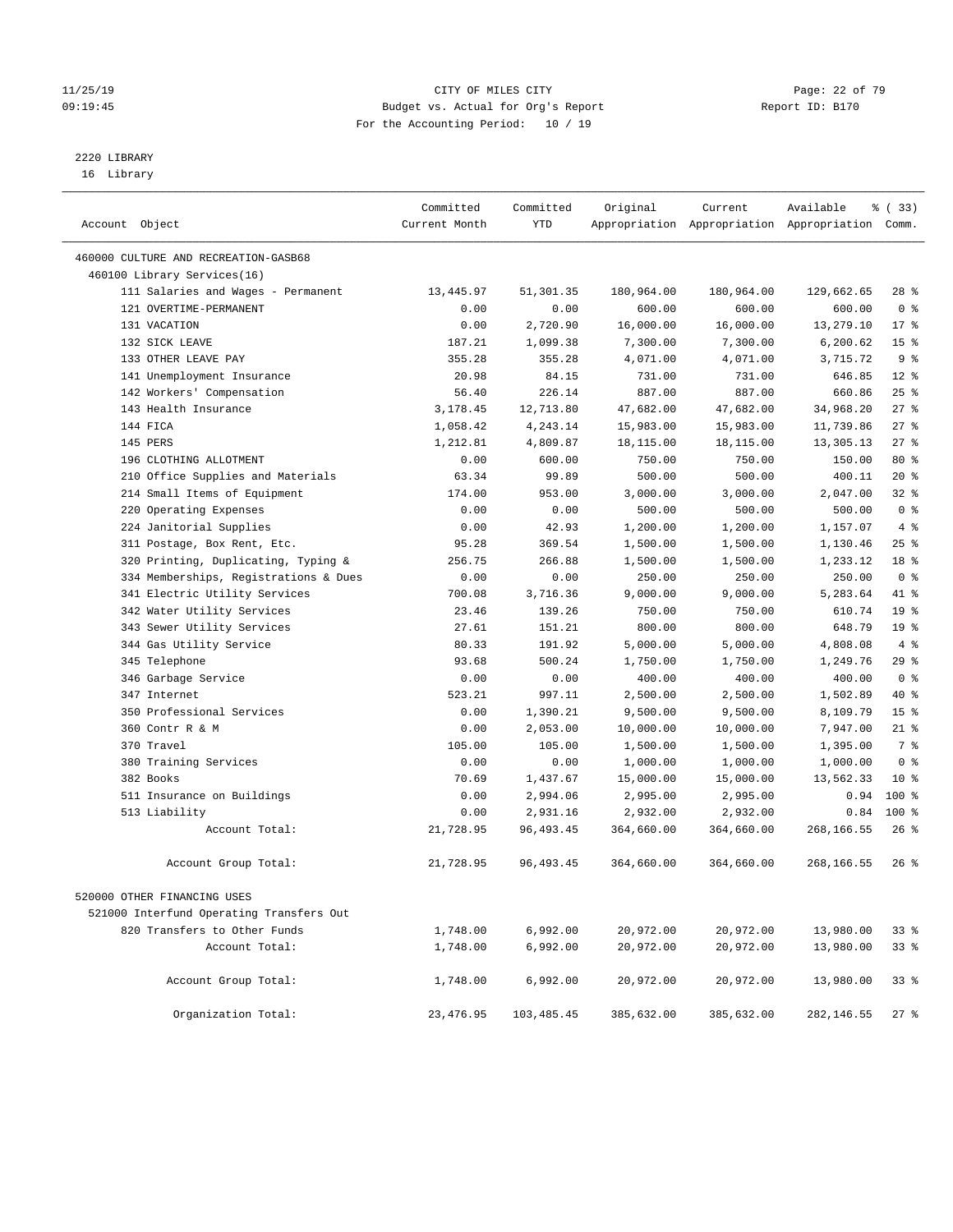#### 11/25/19 Page: 23 of 79 09:19:45 Budget vs. Actual for Org's Report Changer Report ID: B170 For the Accounting Period: 10 / 19

# 2220 LIBRARY

16 Library

| Account Object |             | Committed<br>Current Month | Committed<br><b>YTD</b> | Original   | Current<br>Appropriation Appropriation Appropriation Comm. | Available % (33) |  |
|----------------|-------------|----------------------------|-------------------------|------------|------------------------------------------------------------|------------------|--|
|                | Fund Total: | 23,476.95                  | 103,485.45              | 385,632.00 | 385,632.00                                                 | 282,146.55 27 %  |  |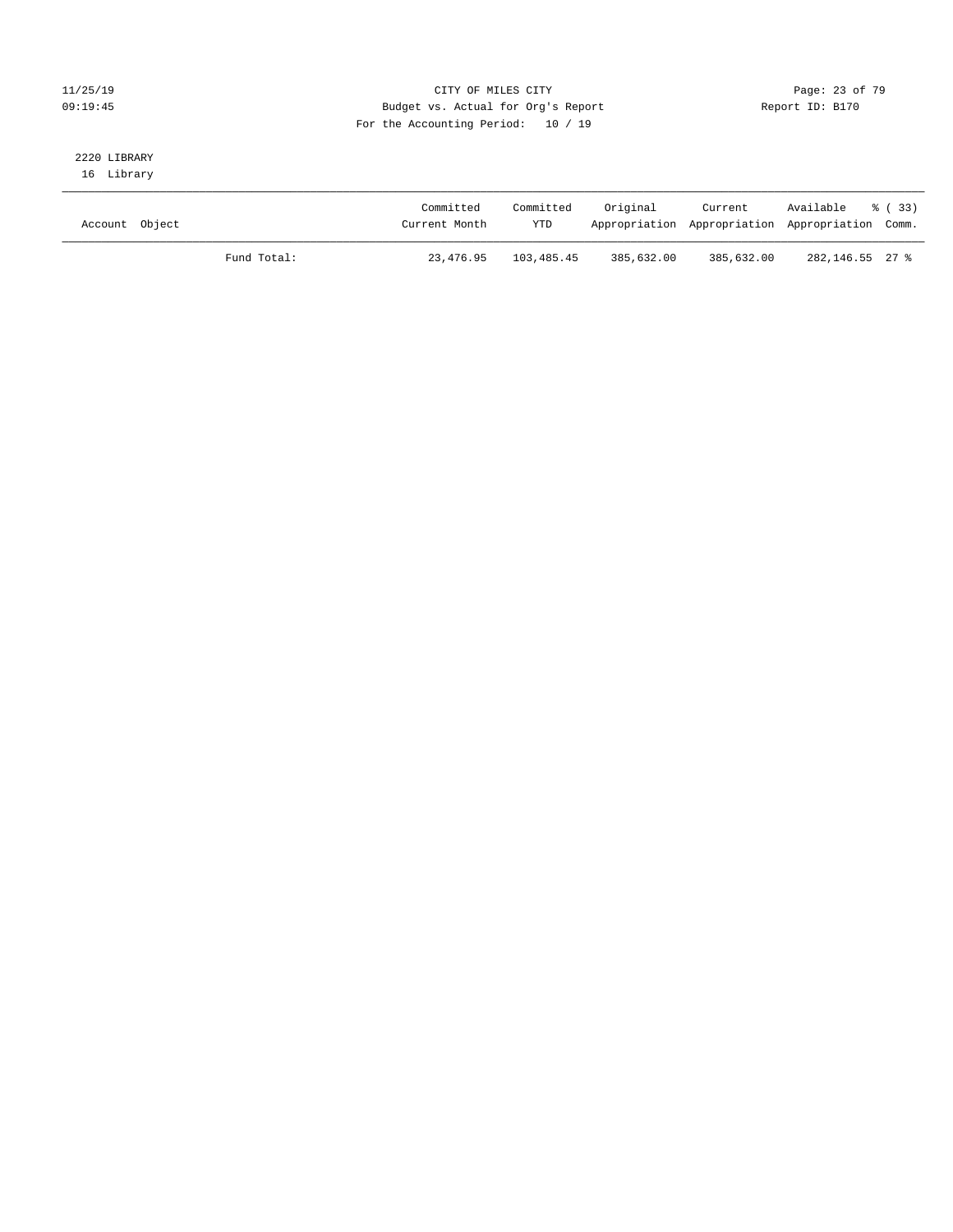#### 11/25/19 Page: 24 of 79 09:19:45 Budget vs. Actual for Org's Report Changer Report ID: B170 For the Accounting Period: 10 / 19

## 2250 Planning & Community Serv

36 Planning & Community Services

| Account Object                                                          | Committed<br>Current Month | Committed<br><b>YTD</b> | Original | Current<br>Appropriation Appropriation Appropriation | Available       | % (33)<br>Comm.     |
|-------------------------------------------------------------------------|----------------------------|-------------------------|----------|------------------------------------------------------|-----------------|---------------------|
| 410000 GENERAL GOVERNMENTGASB68<br>411020 Community Services & Planning |                            |                         |          |                                                      |                 |                     |
| 350 Professional Services                                               | 122.00                     | 122.00                  | 0.00     | 0.00                                                 | $-122.00$       | $***$ %             |
| Account Total:                                                          | 122.00                     | 122.00                  | 0.00     | 0.00                                                 | $-122.00$       | $***$ $\frac{6}{5}$ |
| Account Group Total:                                                    | 122.00                     | 122.00                  | 0.00     | 0.00                                                 | $-122.00$       | $***$ 2             |
| Organization Total:                                                     | 122.00                     | 122.00                  | 0.00     | 0.00                                                 | $-122.00$       | $***$ 2             |
|                                                                         |                            |                         |          |                                                      |                 |                     |
| Fund Total:                                                             | 122.00                     | 122.00                  | 0.00     | 0.00                                                 | $-122.00$ *** & |                     |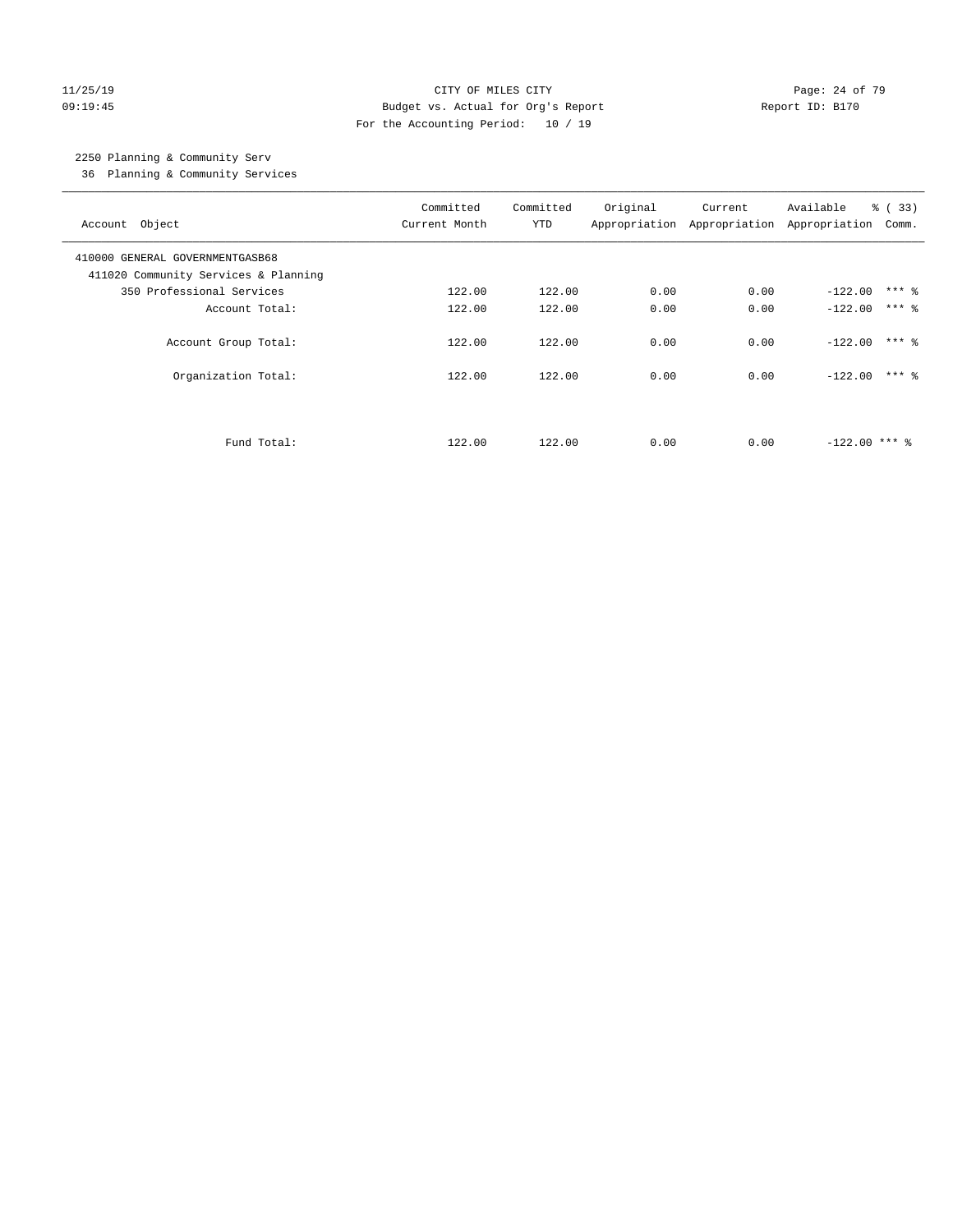#### 11/25/19 Page: 25 of 79 09:19:45 Budget vs. Actual for Org's Report Changer Report ID: B170 For the Accounting Period: 10 / 19

## 2260 EMERGENCY DISASTER

201 Flood Prevention

| Account Object                                                          | Committed<br>Current Month | Committed<br><b>YTD</b> | Original | Current<br>Appropriation Appropriation | Available<br>Appropriation | % (33)<br>Comm. |
|-------------------------------------------------------------------------|----------------------------|-------------------------|----------|----------------------------------------|----------------------------|-----------------|
| 520000 OTHER FINANCING USES<br>521000 Interfund Operating Transfers Out |                            |                         |          |                                        |                            |                 |
| 820 Transfers to Other Funds                                            | 0.00                       | 0.00                    | 549.00   | 549.00                                 | 549.00                     | 0 <sup>8</sup>  |
| Account Total:                                                          | 0.00                       | 0.00                    | 549.00   | 549.00                                 | 549.00                     | 0 <sup>8</sup>  |
| Account Group Total:                                                    | 0.00                       | 0.00                    | 549.00   | 549.00                                 | 549.00                     | 0 <sup>8</sup>  |
| Organization Total:                                                     | 0.00                       | 0.00                    | 549.00   | 549.00                                 | 549.00                     | 0 <sup>8</sup>  |
|                                                                         |                            |                         |          |                                        |                            |                 |
| Fund Total:                                                             | 0.00                       | 0.00                    | 549.00   | 549.00                                 | 549.00                     | 0 %             |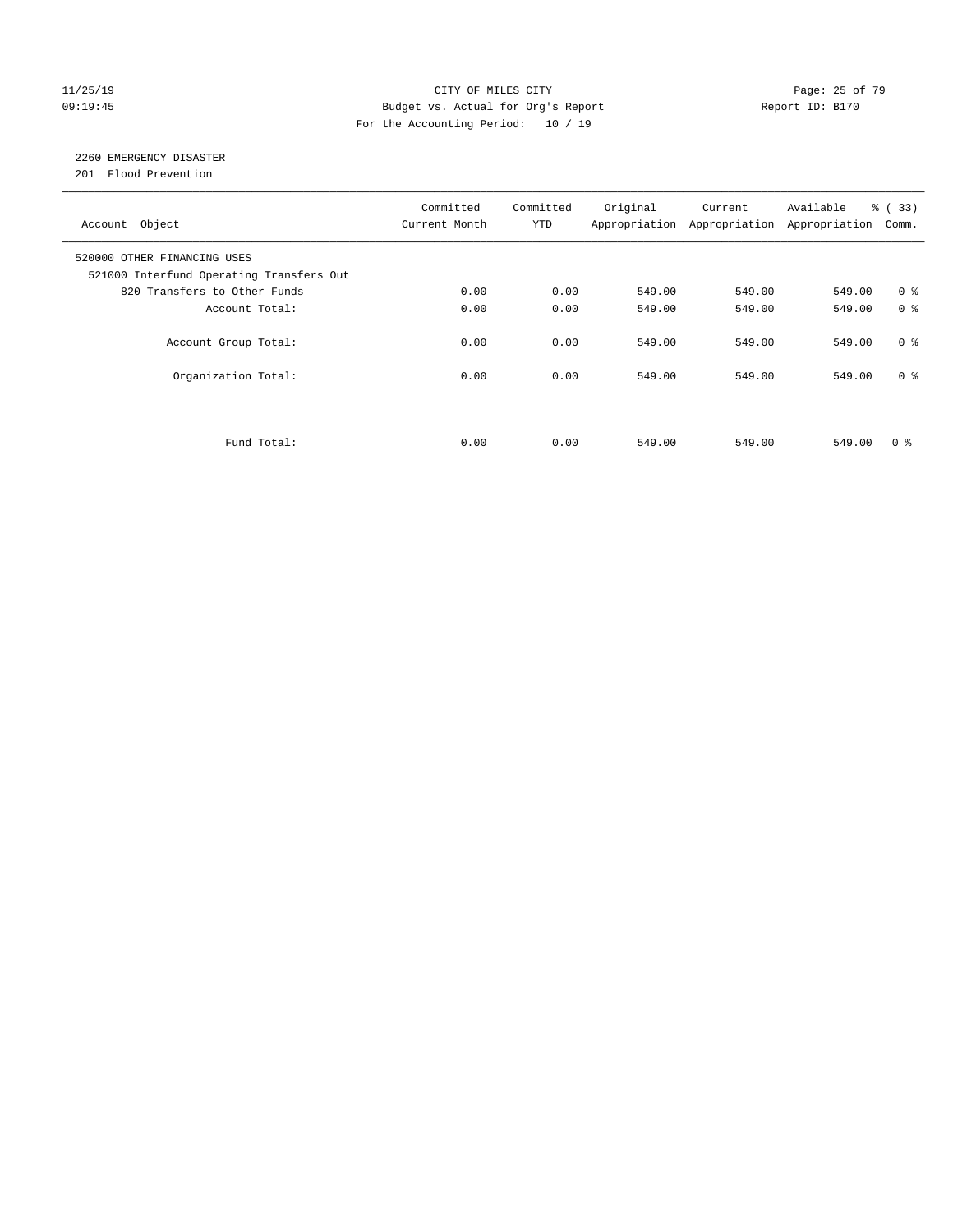#### 11/25/19 Page: 26 of 79 09:19:45 Budget vs. Actual for Org's Report Changer Report ID: B170 For the Accounting Period: 10 / 19

#### 2270 Health 37 CITY HEALTH

| Account Object                                                    | Committed<br>Current Month | Committed<br><b>YTD</b> | Original  | Current<br>Appropriation Appropriation | Available<br>Appropriation | % (33)<br>Comm. |
|-------------------------------------------------------------------|----------------------------|-------------------------|-----------|----------------------------------------|----------------------------|-----------------|
| 440000 PUBLIC HEALTH-GASB68<br>440140 Registration and Inspection |                            |                         |           |                                        |                            |                 |
| 350 Professional Services                                         | 0.00                       | 0.00                    | 16,500.00 | 16,500.00                              | 16,500.00                  | 0 <sup>8</sup>  |
| Account Total:                                                    | 0.00                       | 0.00                    | 16,500.00 | 16,500.00                              | 16,500.00                  | 0 <sup>8</sup>  |
| Account Group Total:                                              | 0.00                       | 0.00                    | 16,500.00 | 16,500.00                              | 16,500.00                  | 0 <sup>8</sup>  |
| Organization Total:                                               | 0.00                       | 0.00                    | 16,500.00 | 16,500.00                              | 16,500.00                  | 0 <sup>8</sup>  |
|                                                                   |                            |                         |           |                                        |                            |                 |
| Fund Total:                                                       | 0.00                       | 0.00                    | 16,500.00 | 16,500.00                              | 16,500.00                  | 0 <sup>8</sup>  |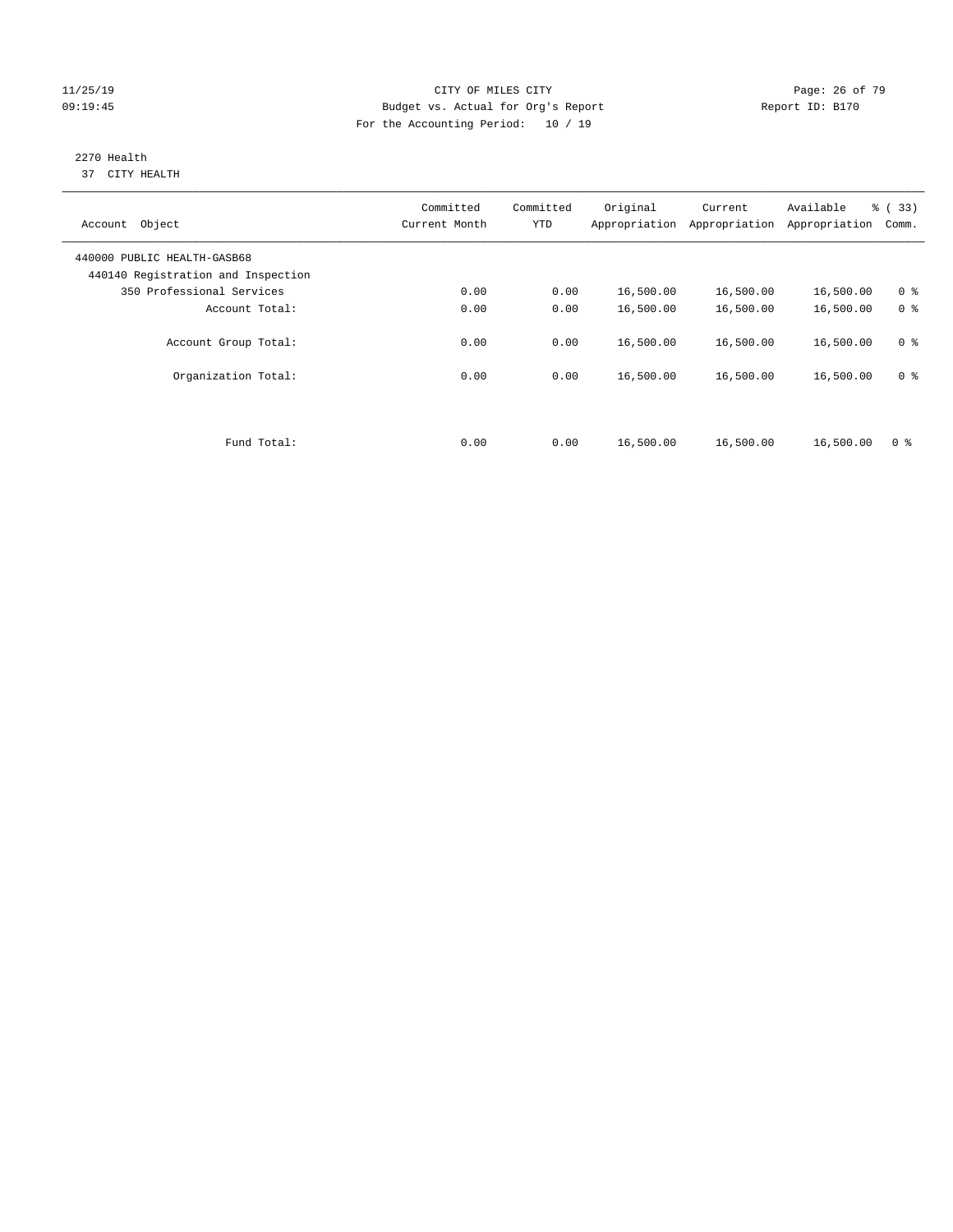#### 11/25/19 Page: 27 of 79 09:19:45 Budget vs. Actual for Org's Report Report ID: B170 For the Accounting Period: 10 / 19

#### 2310 TIFD-Downtown

11 Historic Preservation

| Account Object                            | Committed<br>Current Month | Committed<br>YTD | Original  | Current   | Available<br>Appropriation Appropriation Appropriation Comm. | % (33)          |
|-------------------------------------------|----------------------------|------------------|-----------|-----------|--------------------------------------------------------------|-----------------|
| 460000 CULTURE AND RECREATION-GASB68      |                            |                  |           |           |                                                              |                 |
| 460462 Urban Renewal District             |                            |                  |           |           |                                                              |                 |
| 111 Salaries and Wages - Permanent        | 0.00                       | 0.00             | 14,740.00 | 14,740.00 | 14,740.00                                                    | 0 <sup>8</sup>  |
| 131 VACATION                              | 0.00                       | 0.00             | 1,600.00  | 1,600.00  | 1,600.00                                                     | 0 <sup>8</sup>  |
| 132 SICK LEAVE                            | 0.00                       | 0.00             | 400.00    | 400.00    | 400.00                                                       | 0 <sup>8</sup>  |
| 141 Unemployment Insurance                | 0.00                       | 0.00             | 25.00     | 25.00     | 25.00                                                        | 0 <sup>8</sup>  |
| 142 Workers' Compensation                 | 0.00                       | 0.00             | 210.00    | 210.00    | 210.00                                                       | 0 <sup>8</sup>  |
| 144 FICA                                  | 0.00                       | 0.00             | 1,281.00  | 1,281.00  | 1,281.00                                                     | 0 <sup>8</sup>  |
| 145 PERS                                  | 0.00                       | 0.00             | 1,451.00  | 1,451.00  | 1,451.00                                                     | 0 <sup>8</sup>  |
| 196 CLOTHING ALLOTMENT                    | 0.00                       | 0.00             | 70.00     | 70.00     | 70.00                                                        | 0 <sup>8</sup>  |
| 210 Office Supplies and Materials         | 0.00                       | 5.99             | 75.00     | 75.00     | 69.01                                                        | 8 %             |
| 220 Operating Expenses                    | 0.00                       | 0.00             | 1,000.00  | 1,000.00  | 1,000.00                                                     | 0 <sup>8</sup>  |
| 311 Postage, Box Rent, Etc.               | 0.00                       | 6.08             | 100.00    | 100.00    | 93.92                                                        | 6 %             |
| 320 Printing, Duplicating, Typing &       | 0.00                       | 0.00             | 200.00    | 200.00    | 200.00                                                       | 0 <sup>8</sup>  |
| 330 Publicity, Subscriptions & Dues       | 0.00                       | 0.00             | 100.00    | 100.00    | 100.00                                                       | 0 <sup>8</sup>  |
| 331 Publication of Formal & Legal Notices | 46.00                      | 46.00            | 300.00    | 300.00    | 254.00                                                       | 15 <sup>°</sup> |
| 345 Telephone                             | 19.71                      | 77.00            | 219.00    | 219.00    | 142.00                                                       | 35 <sup>8</sup> |
| 347 Internet                              | 12.03                      | 47.55            | 785.00    | 785.00    | 737.45                                                       | 6 %             |
| 350 Professional Services                 | 46.75                      | 179.64           | 1,500.00  | 1,500.00  | 1,320.36                                                     | $12*$           |
| 360 Contr R & M                           | 76.90                      | 346.91           | 500.00    | 500.00    | 153.09                                                       | 69 %            |
| 370 Travel                                | 0.00                       | 0.00             | 1,000.00  | 1,000.00  | 1,000.00                                                     | 0 <sup>8</sup>  |
| 513 Liability                             | 0.00                       | 143.50           | 144.00    | 144.00    | 0.50                                                         | $100*$          |
| 721 Redevelopment                         | 0.00                       | 0.00             | 11,067.00 | 11,067.00 | 11,067.00                                                    | 0 <sup>8</sup>  |
| Account Total:                            | 201.39                     | 852.67           | 36,767.00 | 36,767.00 | 35, 914.33                                                   | 2 <sup>8</sup>  |
| Account Group Total:                      | 201.39                     | 852.67           | 36,767.00 | 36,767.00 | 35, 914.33                                                   | 2 <sup>8</sup>  |
| Organization Total:                       | 201.39                     | 852.67           | 36,767.00 | 36,767.00 | 35, 914. 33                                                  | 2 <sup>8</sup>  |
| Fund Total:                               | 201.39                     | 852.67           | 36,767.00 | 36,767.00 | 35, 914. 33                                                  | 2 <sup>8</sup>  |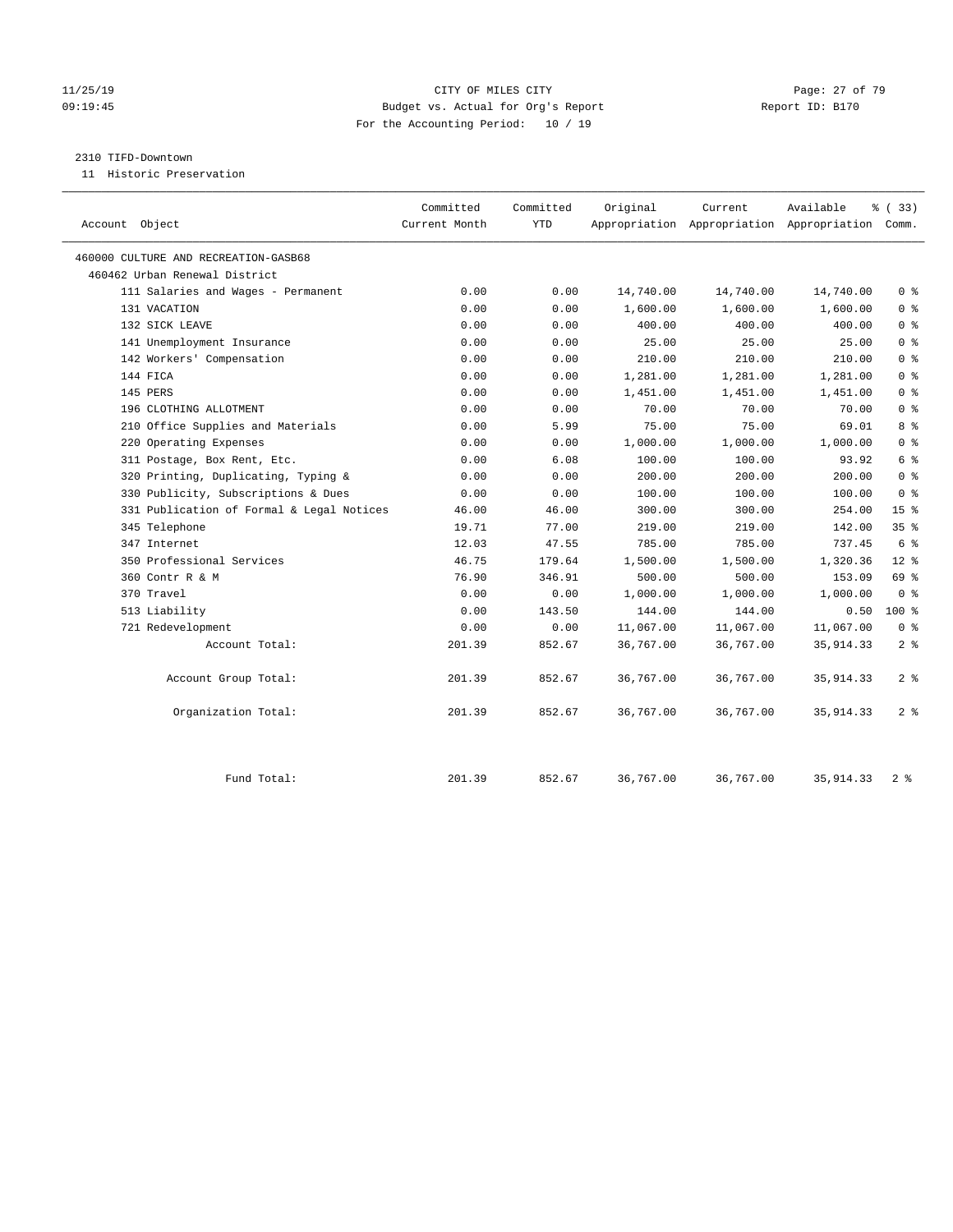#### 11/25/19 Page: 28 of 79 09:19:45 Budget vs. Actual for Org's Report Changer Report ID: B170 For the Accounting Period: 10 / 19

## 2350 Local Government/Study Commission

302 Local Government/Study Commission

| Account Object                                                          | Committed<br>Current Month | Committed<br><b>YTD</b> | Original | Current<br>Appropriation Appropriation | Available<br>Appropriation | % (33)<br>Comm. |
|-------------------------------------------------------------------------|----------------------------|-------------------------|----------|----------------------------------------|----------------------------|-----------------|
| 520000 OTHER FINANCING USES<br>521000 Interfund Operating Transfers Out |                            |                         |          |                                        |                            |                 |
| 820 Transfers to Other Funds                                            | 0.00                       | 0.00                    | 25.00    | 25.00                                  | 25.00                      | 0 <sup>8</sup>  |
| Account Total:                                                          | 0.00                       | 0.00                    | 25.00    | 25.00                                  | 25.00                      | 0 <sup>8</sup>  |
| Account Group Total:                                                    | 0.00                       | 0.00                    | 25.00    | 25.00                                  | 25.00                      | 0 <sup>8</sup>  |
| Organization Total:                                                     | 0.00                       | 0.00                    | 25.00    | 25.00                                  | 25.00                      | 0 <sup>8</sup>  |
| Fund Total:                                                             | 0.00                       | 0.00                    | 25.00    | 25.00                                  | 25.00                      | 0 ៖             |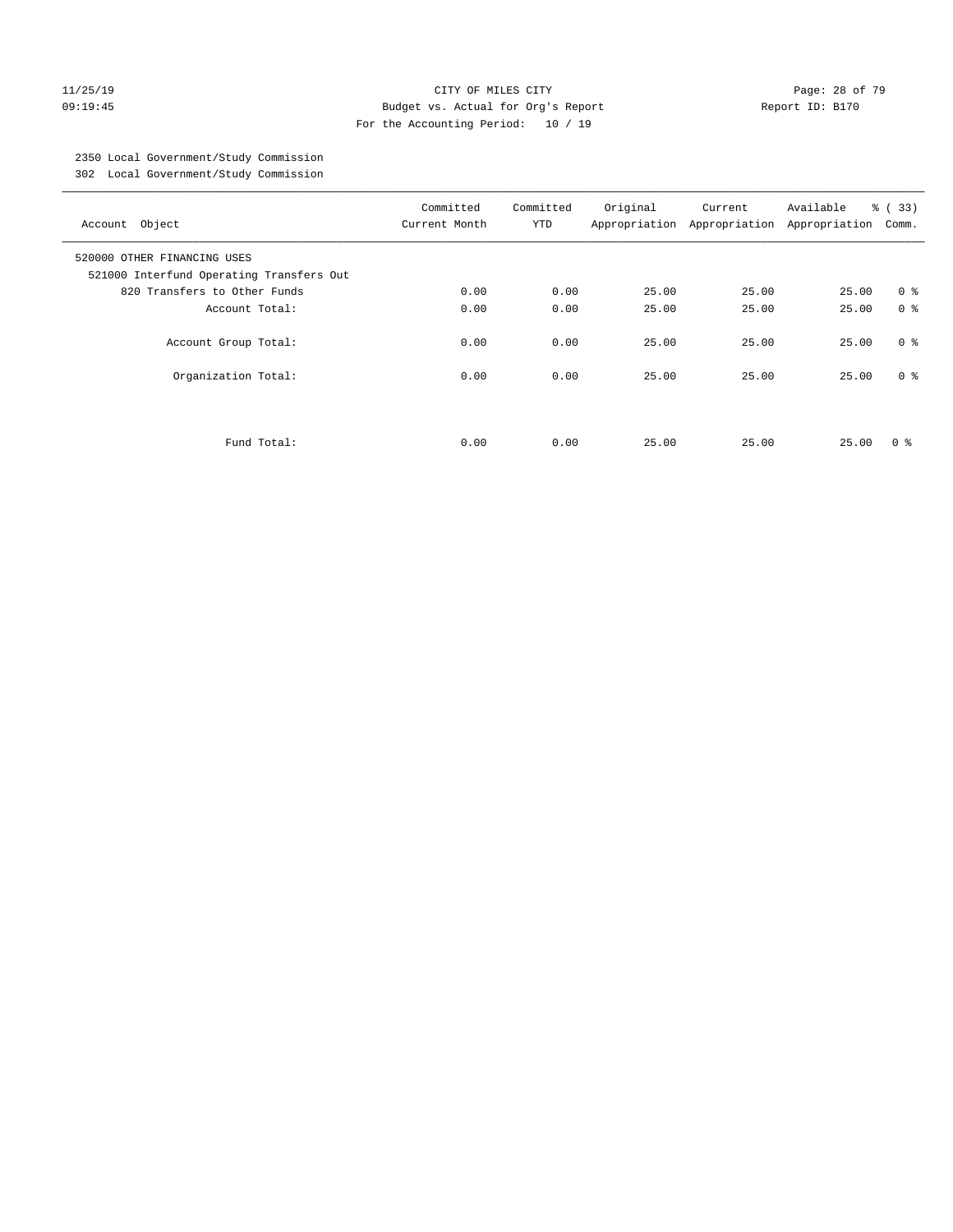#### 11/25/19 Page: 29 of 79 09:19:45 Budget vs. Actual for Org's Report Changer Report ID: B170 For the Accounting Period: 10 / 19

# 2372 Permissive Medical Levy

20 Permissive Medical Levy

| Account Object                                                          | Committed<br>Current Month | Committed<br><b>YTD</b> | Original   | Current<br>Appropriation Appropriation | Available<br>Appropriation | % (33)<br>Comm. |
|-------------------------------------------------------------------------|----------------------------|-------------------------|------------|----------------------------------------|----------------------------|-----------------|
| 520000 OTHER FINANCING USES<br>521000 Interfund Operating Transfers Out |                            |                         |            |                                        |                            |                 |
| 820 Transfers to Other Funds                                            | 0.00                       | 0.00                    | 259,721.00 | 259,721.00                             | 259,721.00                 | 0 <sup>8</sup>  |
| Account Total:                                                          | 0.00                       | 0.00                    | 259,721.00 | 259,721.00                             | 259,721.00                 | 0 <sup>8</sup>  |
| Account Group Total:                                                    | 0.00                       | 0.00                    | 259,721.00 | 259,721.00                             | 259,721.00                 | 0 <sup>8</sup>  |
| Organization Total:                                                     | 0.00                       | 0.00                    | 259,721.00 | 259,721.00                             | 259,721.00                 | 0 <sup>8</sup>  |
|                                                                         |                            |                         |            |                                        |                            |                 |
| Fund Total:                                                             | 0.00                       | 0.00                    | 259,721.00 | 259,721.00                             | 259,721.00                 | 0 %             |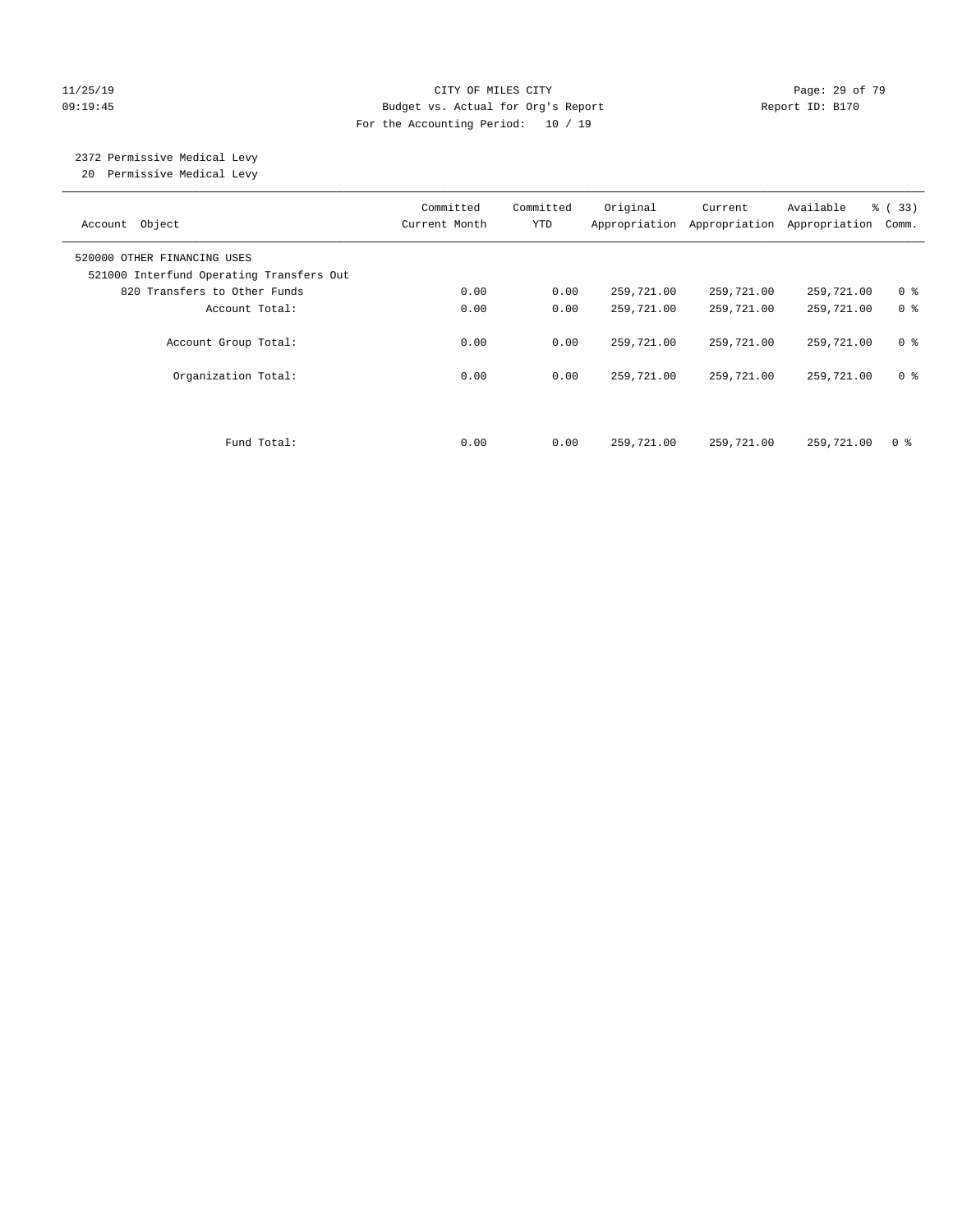#### 11/25/19 Page: 30 of 79 09:19:45 Budget vs. Actual for Org's Report Communication of Report ID: B170 For the Accounting Period: 10 / 19

#### 2390 DRUG FORFEITURE

5 Police

| Account Object                    | Committed<br>Current Month | Committed<br>YTD | Original | Current<br>Appropriation Appropriation | Available<br>Appropriation | % (33)<br>Comm. |
|-----------------------------------|----------------------------|------------------|----------|----------------------------------------|----------------------------|-----------------|
| 420000 PUBLIC SAFETY-GASB68       |                            |                  |          |                                        |                            |                 |
| 420100 Law Enforcement Services   |                            |                  |          |                                        |                            |                 |
| 210 Office Supplies and Materials | 0.00                       | 0.00             | 100.00   | 100.00                                 | 100.00                     | 0 <sub>8</sub>  |
| 220 Operating Expenses            | 0.00                       | 0.00             | 500.00   | 500.00                                 | 500.00                     | 0 <sup>8</sup>  |
| 380 Training Services             | 0.00                       | 0.00             | 100.00   | 100.00                                 | 100.00                     | 0 <sup>8</sup>  |
| 900 Capital Outlay                | 0.00                       | 0.00             | 1,000.00 | 1,000.00                               | 1,000.00                   | 0 <sup>8</sup>  |
| Account Total:                    | 0.00                       | 0.00             | 1,700.00 | 1,700.00                               | 1,700.00                   | 0 <sup>8</sup>  |
| Account Group Total:              | 0.00                       | 0.00             | 1,700.00 | 1,700.00                               | 1,700.00                   | 0 <sup>8</sup>  |
| Organization Total:               | 0.00                       | 0.00             | 1,700.00 | 1,700.00                               | 1,700.00                   | 0 <sup>8</sup>  |
|                                   |                            |                  |          |                                        |                            |                 |
| Fund Total:                       | 0.00                       | 0.00             | 1,700.00 | 1,700.00                               | 1,700.00                   | 0 %             |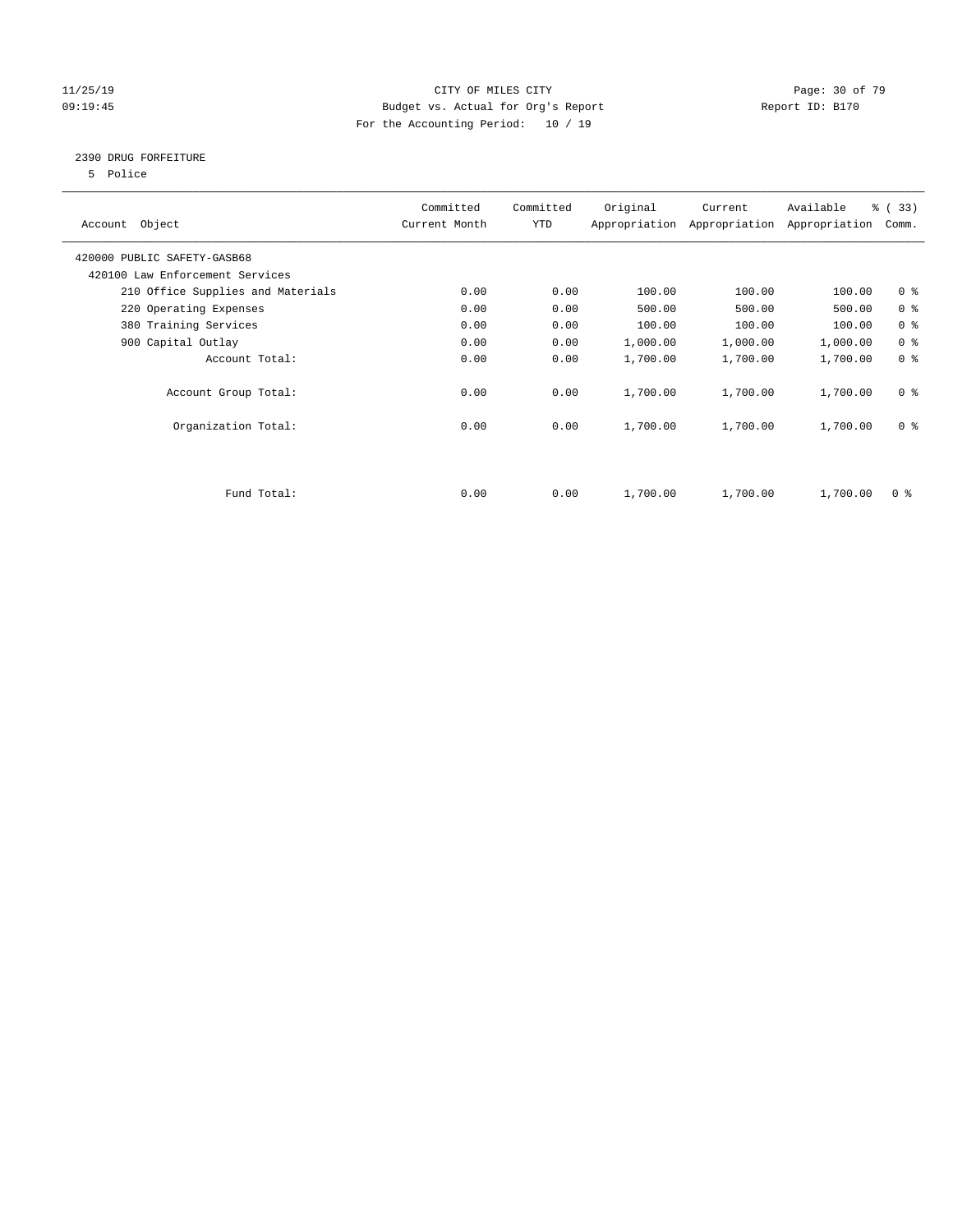#### 11/25/19 Page: 31 of 79 Page: 31 of 79 Page: 31 of 79 Page: 31 of 79 Page: 31 of 79 Page: 31 of 79 Page: 31 of 79 09:19:45 Budget vs. Actual for Org's Report Report ID: B170 For the Accounting Period: 10 / 19

#### 2394 BUILDING CODE ENFORCEMENT

18 BUILDING INSPECTION

| Account Object                            | Committed<br>Current Month | Committed<br><b>YTD</b> | Original   | Current    | Available<br>Appropriation Appropriation Appropriation Comm. | ៖ (33)          |
|-------------------------------------------|----------------------------|-------------------------|------------|------------|--------------------------------------------------------------|-----------------|
|                                           |                            |                         |            |            |                                                              |                 |
| 420000 PUBLIC SAFETY-GASB68               |                            |                         |            |            |                                                              |                 |
| 420531 Building Inspection                |                            |                         |            |            |                                                              |                 |
| 111 Salaries and Wages - Permanent        | 958.02                     | 3,678.49                | 11,612.00  | 11,612.00  | 7,933.51                                                     | $32$ $%$        |
| 121 OVERTIME-PERMANENT                    | 25.25                      | 50.49                   | 240.00     | 240.00     | 189.51                                                       | $21$ %          |
| 131 VACATION                              | 110.02                     | 559.46                  | 1,000.00   | 1,000.00   | 440.54                                                       | 56%             |
| 132 SICK LEAVE                            | 39.04                      | 190.33                  | 600.00     | 600.00     | 409.67                                                       | 328             |
| 133 OTHER LEAVE PAY                       | 0.00                       | 0.00                    | 254.00     | 254.00     | 254.00                                                       | 0 <sup>8</sup>  |
| 141 Unemployment Insurance                | 1.70                       | 6.79                    | 21.00      | 21.00      | 14.21                                                        | 32%             |
| 142 Workers' Compensation                 | 10.56                      | 42.27                   | 363.00     | 363.00     | 320.73                                                       | $12*$           |
| 143 Health Insurance                      | 238.42                     | 953.67                  | 2,861.00   | 2,861.00   | 1,907.33                                                     | 33%             |
| 144 FICA                                  | 86.22                      | 344.54                  | 1,049.00   | 1,049.00   | 704.46                                                       | 338             |
| 145 PERS                                  | 98.18                      | 388.33                  | 1,188.00   | 1,188.00   | 799.67                                                       | 33 <sup>8</sup> |
| 196 CLOTHING ALLOTMENT                    | 0.00                       | 45.00                   | 45.00      | 45.00      | 0.00                                                         | 100 %           |
| 210 Office Supplies and Materials         | 8.65                       | 357.68                  | 2,000.00   | 2,000.00   | 1,642.32                                                     | 18 %            |
| 214 Small Items of Equipment              | 0.00                       | 0.00                    | 1,500.00   | 1,500.00   | 1,500.00                                                     | 0 <sup>8</sup>  |
| 220 Operating Expenses                    | 273.03                     | 273.03                  | 5,000.00   | 5,000.00   | 4,726.97                                                     | 5 <sup>8</sup>  |
| 311 Postage, Box Rent, Etc.               | 1.95                       | 224.25                  | 500.00     | 500.00     | 275.75                                                       | 45 %            |
| 320 Printing, Duplicating, Typing &       | 0.00                       | 0.00                    | 500.00     | 500.00     | 500.00                                                       | 0 <sup>8</sup>  |
| 330 Publicity, Subscriptions & Dues       | 0.00                       | 0.00                    | 500.00     | 500.00     | 500.00                                                       | 0 <sup>8</sup>  |
| 331 Publication of Formal & Legal Notices | 45.50                      | 45.50                   | 1,000.00   | 1,000.00   | 954.50                                                       | 5 <sup>8</sup>  |
| 334 Memberships, Registrations & Dues     | 0.00                       | 0.00                    | 400.00     | 400.00     | 400.00                                                       | 0 <sup>8</sup>  |
| 345 Telephone                             | 26.36                      | 105.44                  | 500.00     | 500.00     | 394.56                                                       | $21$ %          |
| 347 Internet                              | 0.00                       | 0.00                    | 200.00     | 200.00     | 200.00                                                       | 0 <sup>8</sup>  |
| 350 Professional Services                 | 17,804.03                  | 52,785.01               | 120,000.00 | 120,000.00 | 67, 214.99                                                   | 44 %            |
| 360 Contr R & M                           | 166.10                     | 1,887.12                | 3,000.00   | 3,000.00   | 1,112.88                                                     | 63 %            |
| 380 Training Services                     | 0.00                       | 2,495.00                | 6,000.00   | 6,000.00   | 3,505.00                                                     | $42$ $%$        |
| 382 Books                                 | 0.00                       | 0.00                    | 8,000.00   | 8,000.00   | 8,000.00                                                     | 0 <sup>8</sup>  |
| 531 Building & Office Rental              | 200.00                     | 800.00                  | 2,400.00   | 2,400.00   | 1,600.00                                                     | 33%             |
| 540 Special Assessments                   | 0.00                       | 704.78                  | 800.00     | 800.00     | 95.22                                                        | 88 %            |
| Account Total:                            | 20,093.03                  | 65,937.18               | 171,533.00 | 171,533.00 | 105,595.82                                                   | 38 %            |
| Account Group Total:                      | 20,093.03                  | 65,937.18               | 171,533.00 | 171,533.00 | 105,595.82                                                   | 38 <sup>8</sup> |
| 510000 MISCELLANEOUS                      |                            |                         |            |            |                                                              |                 |
| 510330 Comprehensive Liability Insurance  |                            |                         |            |            |                                                              |                 |
| 513 Liability                             | 0.00                       | 201.26                  | 202.00     | 202.00     | 0.74                                                         | $100*$          |
| Account Total:                            | 0.00                       | 201.26                  | 202.00     | 202.00     |                                                              | $0.74$ 100 %    |
|                                           |                            |                         |            |            |                                                              |                 |
| Account Group Total:                      | 0.00                       | 201.26                  | 202.00     | 202.00     |                                                              | $0.74$ 100 %    |
| 520000 OTHER FINANCING USES               |                            |                         |            |            |                                                              |                 |
| 521000 Interfund Operating Transfers Out  |                            |                         |            |            |                                                              |                 |
| 820 Transfers to Other Funds              | 544.00                     | 2,176.00                | 6,522.00   | 6,522.00   | 4,346.00                                                     | 33%             |
| Account Total:                            | 544.00                     | 2,176.00                | 6,522.00   | 6,522.00   | 4,346.00                                                     | 33%             |
|                                           |                            |                         |            |            |                                                              |                 |
| Account Group Total:                      | 544.00                     | 2,176.00                | 6,522.00   | 6,522.00   | 4,346.00                                                     | 33 <sub>8</sub> |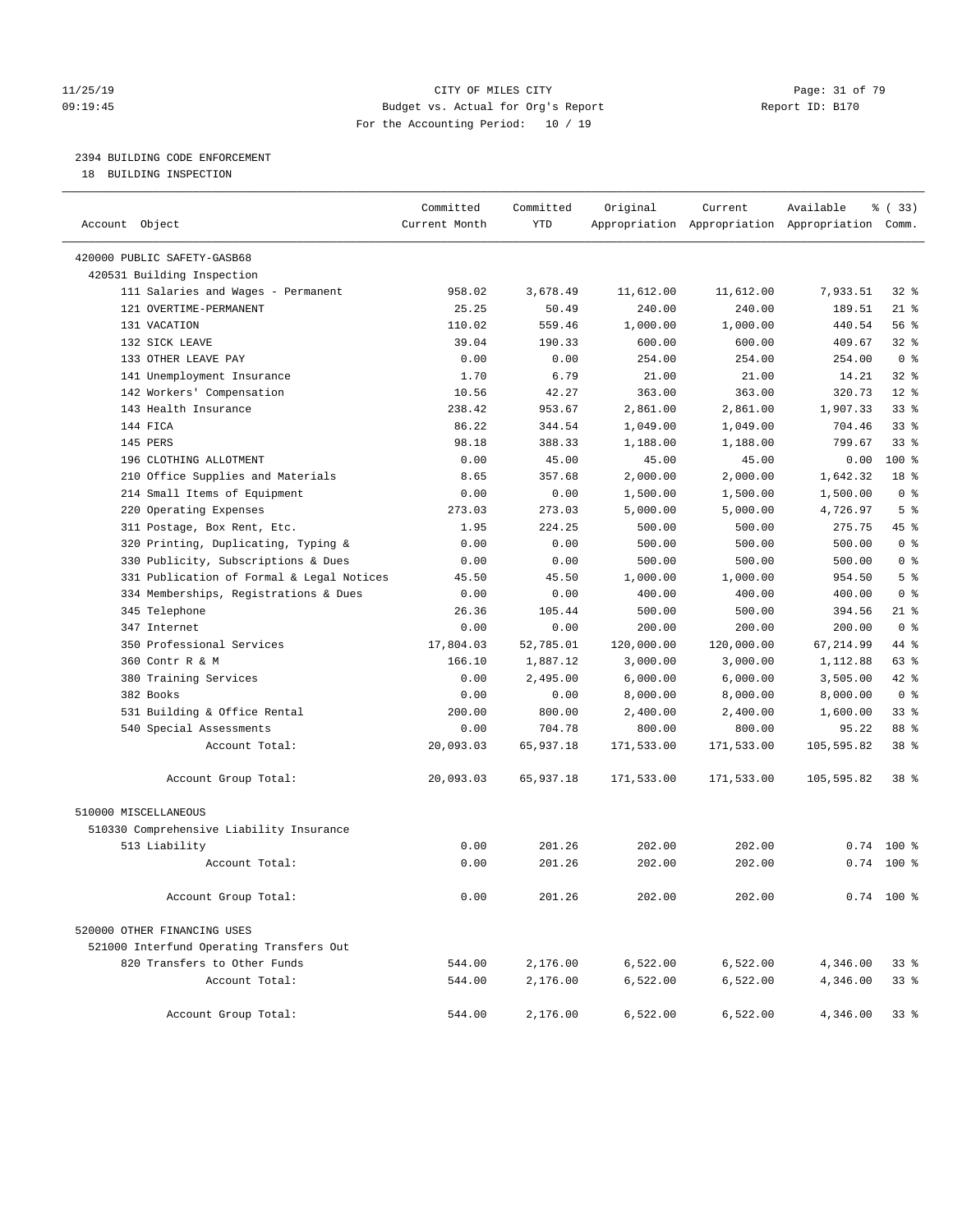#### 11/25/19 Page: 32 of 79 09:19:45 Budget vs. Actual for Org's Report Changer Report ID: B170 For the Accounting Period: 10 / 19

#### 2394 BUILDING CODE ENFORCEMENT

18 BUILDING INSPECTION

| Account Object      | Committed<br>Current Month | Committed<br>YTD | Original   | Current<br>Appropriation Appropriation Appropriation Comm. | Available       | % ( 33 )        |
|---------------------|----------------------------|------------------|------------|------------------------------------------------------------|-----------------|-----------------|
| Organization Total: | 20,637.03                  | 68,314.44        | 178,257.00 | 178,257.00                                                 | 109,942.56      | 38 <sup>8</sup> |
| Fund Total:         | 20,637.03                  | 68,314.44        | 178,257.00 | 178,257.00                                                 | 109,942.56 38 % |                 |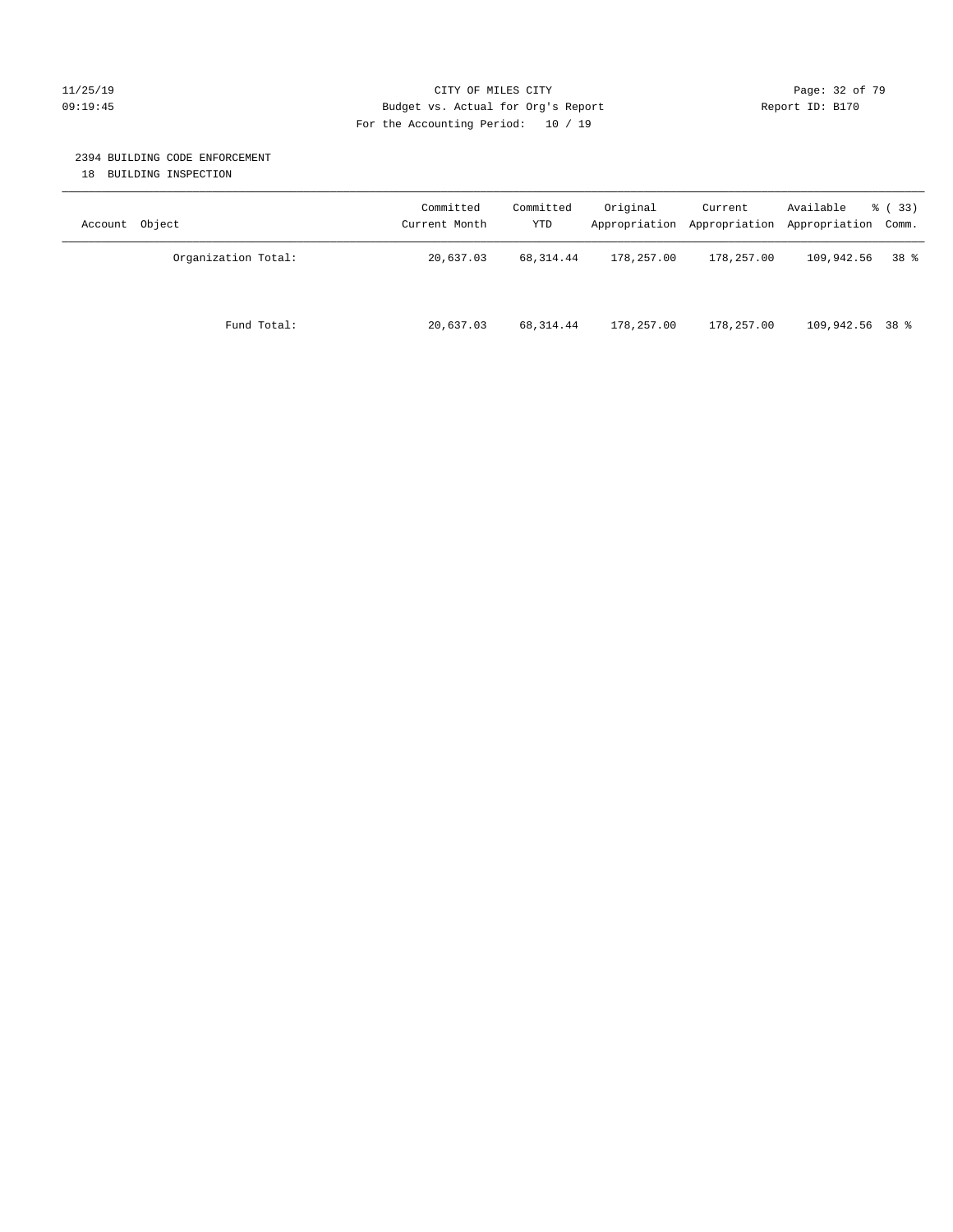#### 11/25/19 Page: 33 of 79 09:19:45 Budget vs. Actual for Org's Report Changer Report ID: B170 For the Accounting Period: 10 / 19

 2400 LTG M D#165-(Gen City) 46 SID #165

| Account Object                           | Committed<br>Current Month | Committed<br><b>YTD</b> | Original   | Current<br>Appropriation Appropriation | Available<br>Appropriation | % (33)<br>Comm. |  |
|------------------------------------------|----------------------------|-------------------------|------------|----------------------------------------|----------------------------|-----------------|--|
| 430000 Public Works-GASB68               |                            |                         |            |                                        |                            |                 |  |
| 430263 STREET LIGHTING                   |                            |                         |            |                                        |                            |                 |  |
| 341 Electric Utility Services            | 4,509.98                   | 17,017.67               | 50,000.00  | 50,000.00                              | 32,982.33                  | 34.8            |  |
| 533 Machinery and Equipment Rental       | 8,929.10                   | 43,933.09               | 120,000.00 | 120,000.00                             | 76,066.91                  | 37%             |  |
| Account Total:                           | 13,439.08                  | 60,950.76               | 170,000.00 | 170,000.00                             | 109,049.24                 | 36%             |  |
| Account Group Total:                     | 13,439.08                  | 60,950.76               | 170,000.00 | 170,000.00                             | 109,049.24                 | 36 <sup>8</sup> |  |
| 520000 OTHER FINANCING USES              |                            |                         |            |                                        |                            |                 |  |
| 521000 Interfund Operating Transfers Out |                            |                         |            |                                        |                            |                 |  |
| 820 Transfers to Other Funds             | 0.00                       | 1,000.00                | 1,000.00   | 1,000.00                               | 0.00                       | 100 %           |  |
| Account Total:                           | 0.00                       | 1,000.00                | 1,000.00   | 1,000.00                               | 0.00                       | $100*$          |  |
| Account Group Total:                     | 0.00                       | 1,000.00                | 1,000.00   | 1,000.00                               | 0.00                       | 100 %           |  |
| Organization Total:                      | 13,439.08                  | 61,950.76               | 171,000.00 | 171,000.00                             | 109,049.24                 | $36*$           |  |
| Fund Total:                              | 13,439.08                  | 61,950.76               | 171,000.00 | 171,000.00                             | 109,049.24                 | 36 %            |  |
|                                          |                            |                         |            |                                        |                            |                 |  |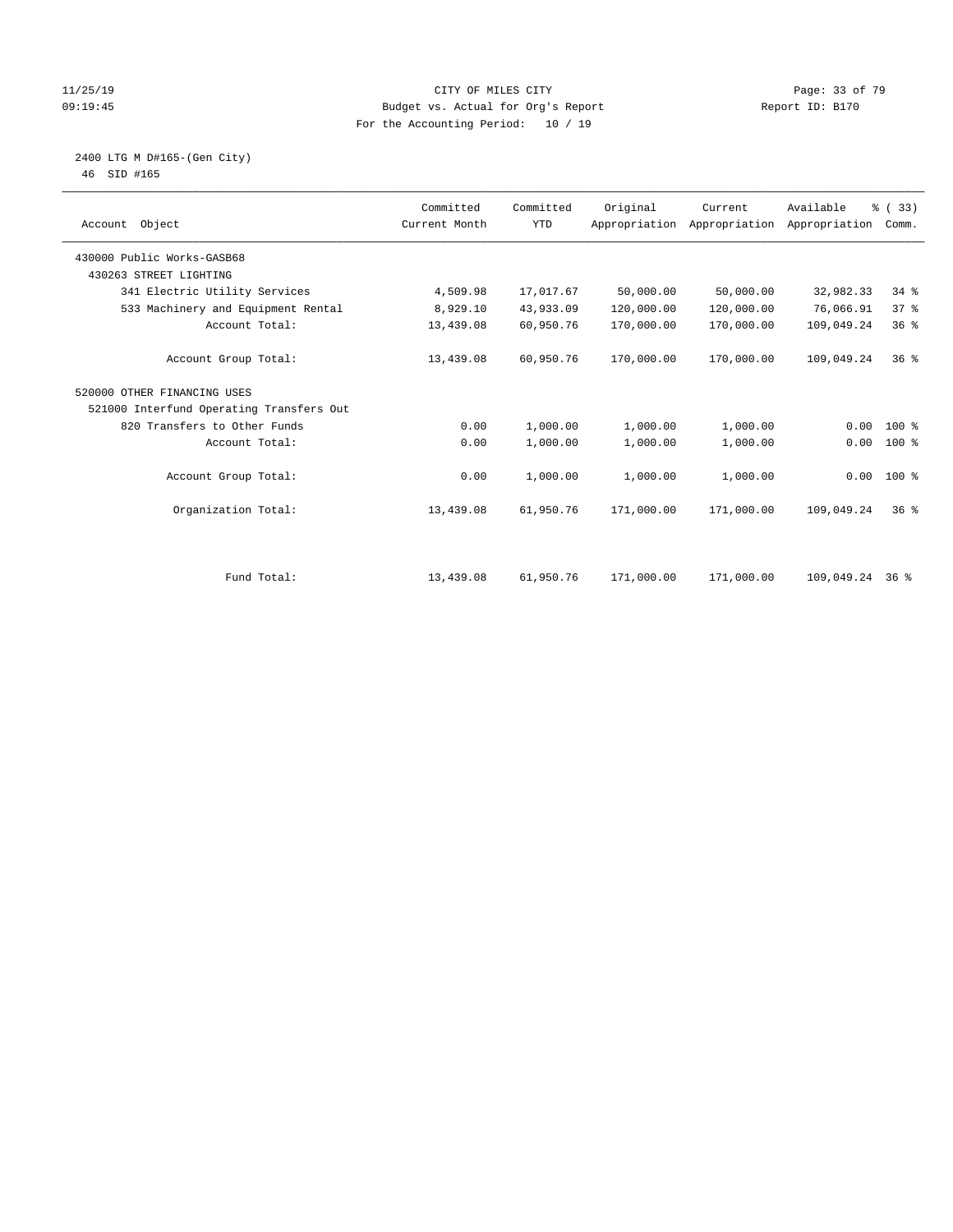#### 11/25/19 Page: 34 of 79 09:19:45 Budget vs. Actual for Org's Report Report ID: B170 For the Accounting Period: 10 / 19

# 2420 LTG M D#167-(MilesAddn Etc)

48 SID #167

| Account Object                           | Committed<br>Current Month | Committed<br><b>YTD</b> | Original  | Current   | Available<br>Appropriation Appropriation Appropriation | % (33)<br>Comm. |
|------------------------------------------|----------------------------|-------------------------|-----------|-----------|--------------------------------------------------------|-----------------|
| 430000 Public Works-GASB68               |                            |                         |           |           |                                                        |                 |
| 430263 STREET LIGHTING                   |                            |                         |           |           |                                                        |                 |
| 341 Electric Utility Services            | 636.37                     | 2,401.39                | 9,000.00  | 9,000.00  | 6,598.61                                               | $27$ $%$        |
| 533 Machinery and Equipment Rental       | 1,054.80                   | 5,236.57                | 16,000.00 | 16,000.00 | 10,763.43                                              | 33%             |
| Account Total:                           | 1,691.17                   | 7,637.96                | 25,000.00 | 25,000.00 | 17,362.04                                              | $31$ %          |
| Account Group Total:                     | 1,691.17                   | 7,637.96                | 25,000.00 | 25,000.00 | 17,362.04                                              | $31*$           |
| 520000 OTHER FINANCING USES              |                            |                         |           |           |                                                        |                 |
| 521000 Interfund Operating Transfers Out |                            |                         |           |           |                                                        |                 |
| 820 Transfers to Other Funds             | 0.00                       | 1,000.00                | 1,000.00  | 1,000.00  | 0.00                                                   | 100 %           |
| Account Total:                           | 0.00                       | 1,000.00                | 1,000.00  | 1,000.00  | 0.00                                                   | $100$ %         |
| Account Group Total:                     | 0.00                       | 1,000.00                | 1,000.00  | 1,000.00  |                                                        | $0.00 100$ %    |
| Organization Total:                      | 1,691.17                   | 8,637.96                | 26,000.00 | 26,000.00 | 17,362.04                                              | 338             |
|                                          |                            |                         |           |           |                                                        |                 |
| Fund Total:                              | 1,691.17                   | 8,637.96                | 26,000.00 | 26,000.00 | $17,362.04$ 33 %                                       |                 |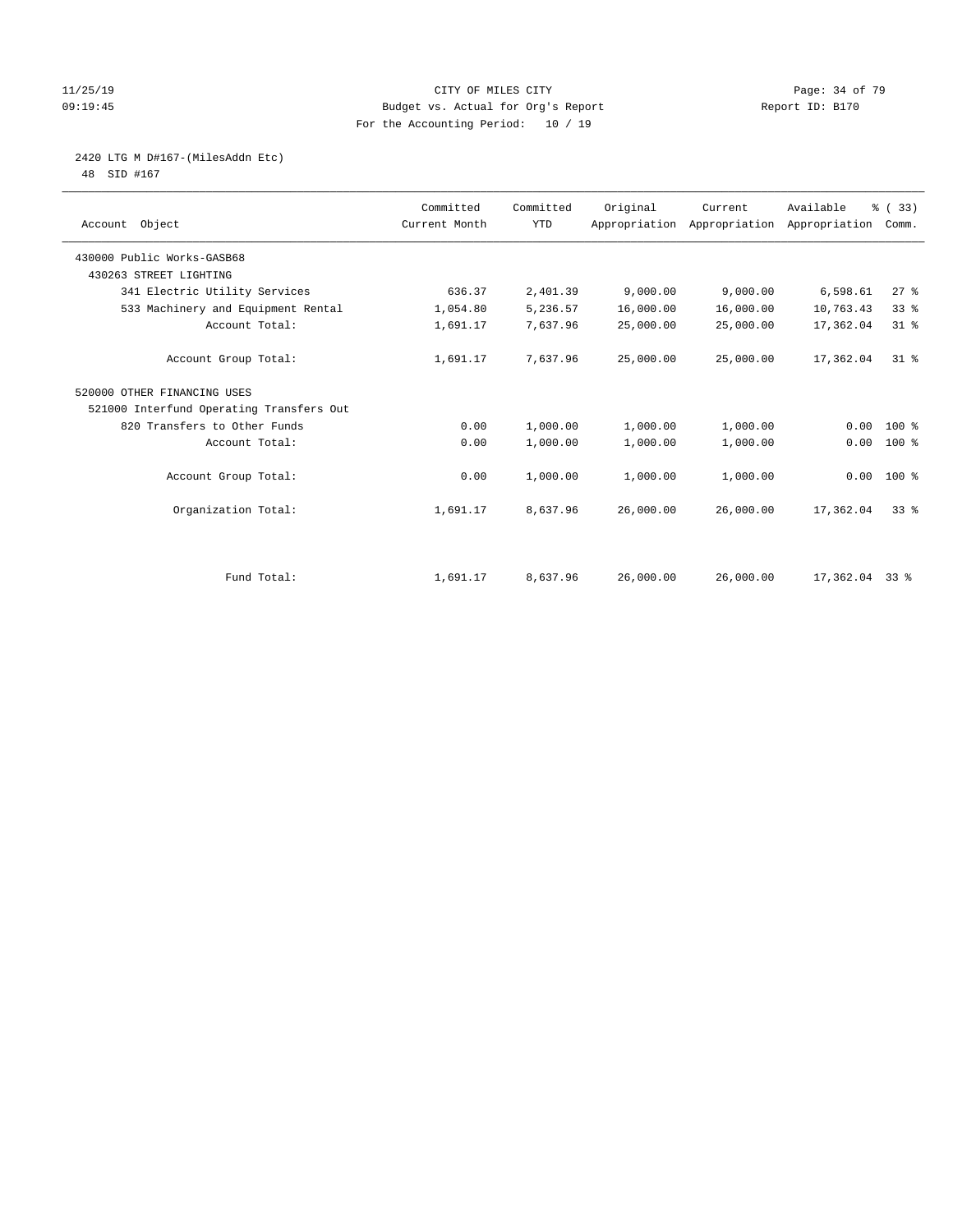#### 11/25/19 Page: 35 of 79 09:19:45 Budget vs. Actual for Org's Report Changer Report ID: B170 For the Accounting Period: 10 / 19

# 2430 LTG M D#171-(Balsam Est)

49 SID #171

| Account Object                           | Committed<br>Current Month | Committed<br><b>YTD</b> | Original | Current<br>Appropriation Appropriation Appropriation | Available     | % (33)<br>Comm. |
|------------------------------------------|----------------------------|-------------------------|----------|------------------------------------------------------|---------------|-----------------|
|                                          |                            |                         |          |                                                      |               |                 |
| 430000 Public Works-GASB68               |                            |                         |          |                                                      |               |                 |
| 430263 STREET LIGHTING                   |                            |                         |          |                                                      |               |                 |
| 230 Repair and Maintenance Supplies      | 0.00                       | 0.00                    | 1,600.00 | 1,600.00                                             | 1,600.00      | 0 <sup>8</sup>  |
| 341 Electric Utility Services            | 187.39                     | 678.76                  | 1,950.00 | 1,950.00                                             | 1,271.24      | 35%             |
| 360 Contr R & M                          | 0.00                       | 0.00                    | 1,200.00 | 1,200.00                                             | 1,200.00      | 0 <sup>8</sup>  |
| Account Total:                           | 187.39                     | 678.76                  | 4,750.00 | 4,750.00                                             | 4,071.24      | 14 %            |
| Account Group Total:                     | 187.39                     | 678.76                  | 4,750.00 | 4,750.00                                             | 4,071.24      | $14*$           |
| 520000 OTHER FINANCING USES              |                            |                         |          |                                                      |               |                 |
| 521000 Interfund Operating Transfers Out |                            |                         |          |                                                      |               |                 |
| 820 Transfers to Other Funds             | 0.00                       | 1,000.00                | 1,000.00 | 1,000.00                                             | 0.00          | $100$ %         |
| Account Total:                           | 0.00                       | 1,000.00                | 1,000.00 | 1,000.00                                             | 0.00          | $100*$          |
| Account Group Total:                     | 0.00                       | 1,000.00                | 1,000.00 | 1,000.00                                             | 0.00          | 100 %           |
| Organization Total:                      | 187.39                     | 1,678.76                | 5,750.00 | 5,750.00                                             | 4,071.24      | $29*$           |
|                                          |                            |                         |          |                                                      |               |                 |
| Fund Total:                              | 187.39                     | 1,678.76                | 5,750.00 | 5,750.00                                             | 4,071.24 29 % |                 |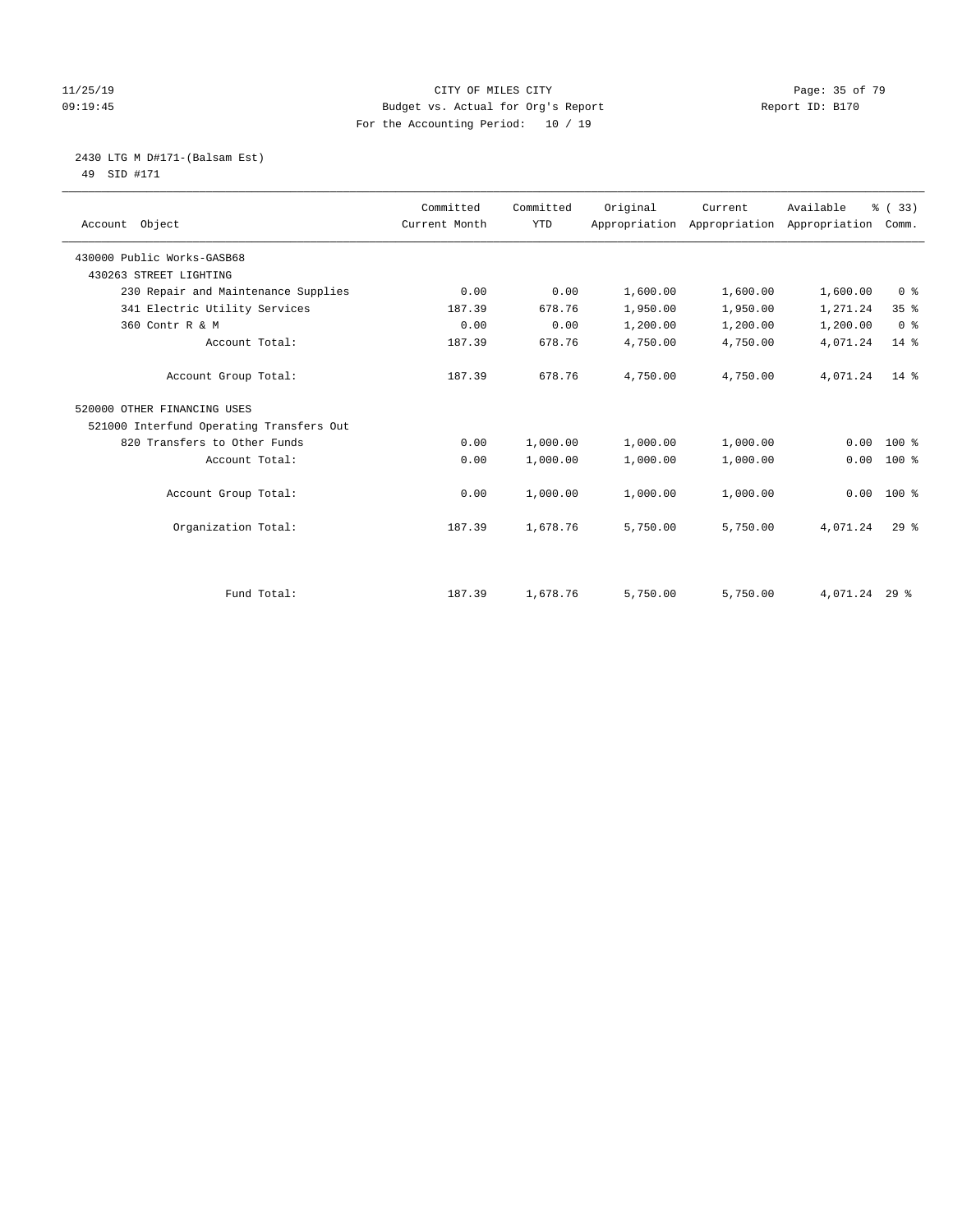#### 11/25/19 Page: 36 of 79 09:19:45 Budget vs. Actual for Org's Report Report ID: B170 For the Accounting Period: 10 / 19

 2440 LTG M D#172-(Main Str) 50 SID #172

| Account Object                           | Committed<br>Current Month | Committed<br>YTD | Original  | Current<br>Appropriation Appropriation Appropriation | Available      | % (33)<br>Comm. |  |
|------------------------------------------|----------------------------|------------------|-----------|------------------------------------------------------|----------------|-----------------|--|
| 430000 Public Works-GASB68               |                            |                  |           |                                                      |                |                 |  |
| 430263 STREET LIGHTING                   |                            |                  |           |                                                      |                |                 |  |
| 230 Repair and Maintenance Supplies      | 4, 163. 16                 | 4,232.40         | 4,000.00  | 4,000.00                                             | $-232.40$      | $106$ %         |  |
| 341 Electric Utility Services            | 1,736.66                   | 6,208.16         | 24,000.00 | 24,000.00                                            | 17,791.84      | 26%             |  |
| 360 Contr R & M                          | 306.25                     | 350.00           | 3,000.00  | 3,000.00                                             | 2,650.00       | $12*$           |  |
| Account Total:                           | 6,206.07                   | 10,790.56        | 31,000.00 | 31,000.00                                            | 20,209.44      | 35%             |  |
| Account Group Total:                     | 6,206.07                   | 10,790.56        | 31,000.00 | 31,000.00                                            | 20,209.44      | 35 <sup>8</sup> |  |
| 520000 OTHER FINANCING USES              |                            |                  |           |                                                      |                |                 |  |
| 521000 Interfund Operating Transfers Out |                            |                  |           |                                                      |                |                 |  |
| 820 Transfers to Other Funds             | 0.00                       | 1,000.00         | 1,000.00  | 1,000.00                                             | 0.00           | $100*$          |  |
| Account Total:                           | 0.00                       | 1,000.00         | 1,000.00  | 1,000.00                                             | 0.00           | $100*$          |  |
| Account Group Total:                     | 0.00                       | 1,000.00         | 1,000.00  | 1,000.00                                             |                | $0.00$ 100 %    |  |
| Organization Total:                      | 6,206.07                   | 11,790.56        | 32,000.00 | 32,000.00                                            | 20,209.44      | 378             |  |
| Fund Total:                              | 6,206.07                   | 11,790.56        | 32,000.00 | 32,000.00                                            | 20,209.44 37 % |                 |  |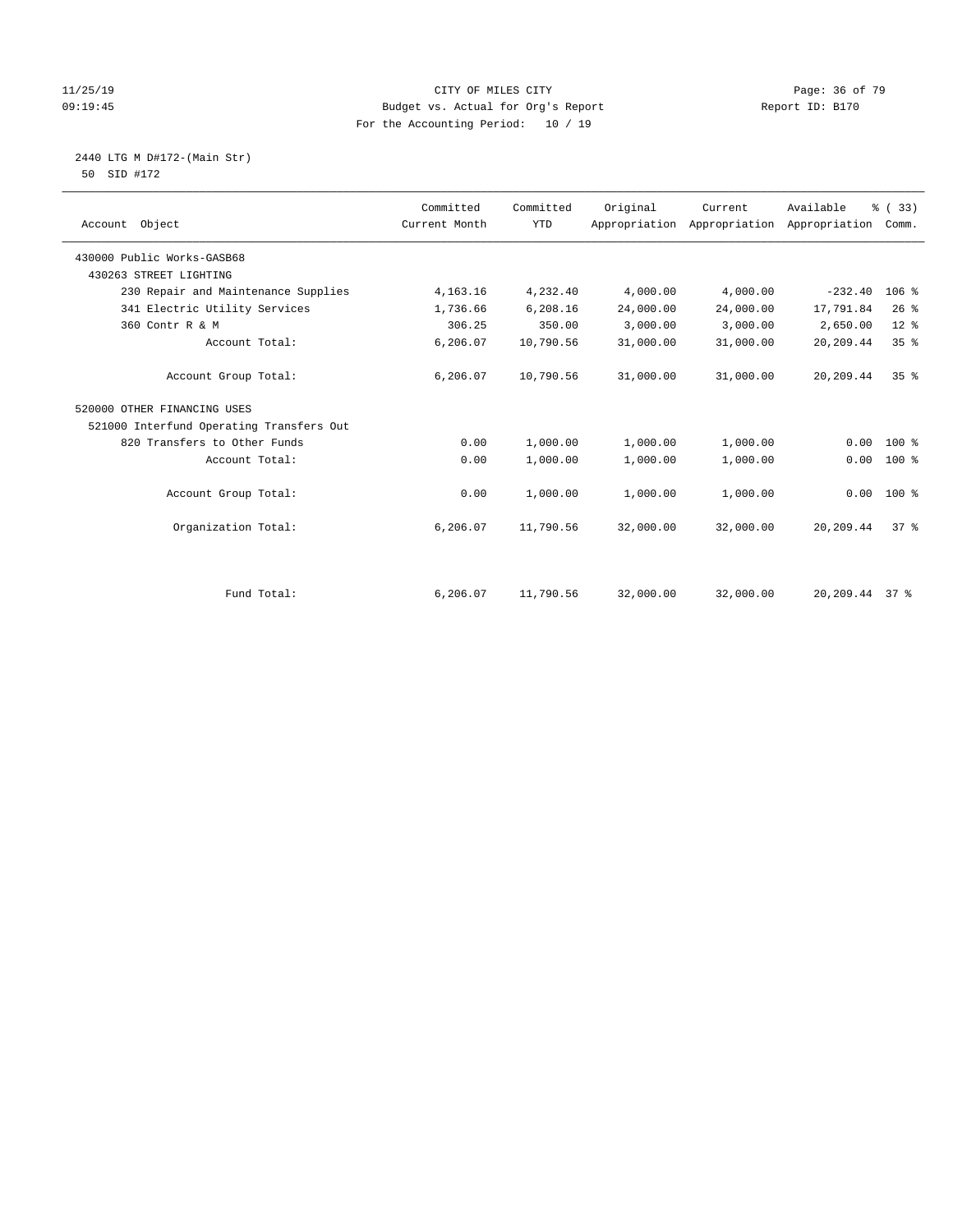#### 11/25/19 Page: 37 of 79 09:19:45 Budget vs. Actual for Org's Report Report ID: B170 For the Accounting Period: 10 / 19

 2450 LTG M D#195-(SG-Trico) 51 SID #195

| Account Object                           | Committed<br>Current Month | Committed<br><b>YTD</b> | Original | Current<br>Appropriation Appropriation Appropriation | Available     | % (33)<br>Comm. |  |
|------------------------------------------|----------------------------|-------------------------|----------|------------------------------------------------------|---------------|-----------------|--|
| 430000 Public Works-GASB68               |                            |                         |          |                                                      |               |                 |  |
| 430263 STREET LIGHTING                   |                            |                         |          |                                                      |               |                 |  |
| 341 Electric Utility Services            | 401.84                     | 1,607.36                | 6,300.00 | 6,300.00                                             | 4,692.64      | 26%             |  |
| Account Total:                           | 401.84                     | 1,607.36                | 6,300.00 | 6, 300.00                                            | 4,692.64      | $26$ $%$        |  |
| Account Group Total:                     | 401.84                     | 1,607.36                | 6,300.00 | 6,300.00                                             | 4,692.64      | $26$ %          |  |
| 520000 OTHER FINANCING USES              |                            |                         |          |                                                      |               |                 |  |
| 521000 Interfund Operating Transfers Out |                            |                         |          |                                                      |               |                 |  |
| 820 Transfers to Other Funds             | 0.00                       | 1,000.00                | 1,000.00 | 1,000.00                                             |               | $0.00$ 100 %    |  |
| Account Total:                           | 0.00                       | 1,000.00                | 1,000.00 | 1,000.00                                             | 0.00          | $100*$          |  |
| Account Group Total:                     | 0.00                       | 1,000.00                | 1,000.00 | 1,000.00                                             | 0.00          | $100*$          |  |
| Organization Total:                      | 401.84                     | 2,607.36                | 7,300.00 | 7,300.00                                             | 4,692.64      | 36 <sup>8</sup> |  |
| Fund Total:                              | 401.84                     | 2,607.36                | 7,300.00 | 7,300.00                                             | 4,692.64 36 % |                 |  |
|                                          |                            |                         |          |                                                      |               |                 |  |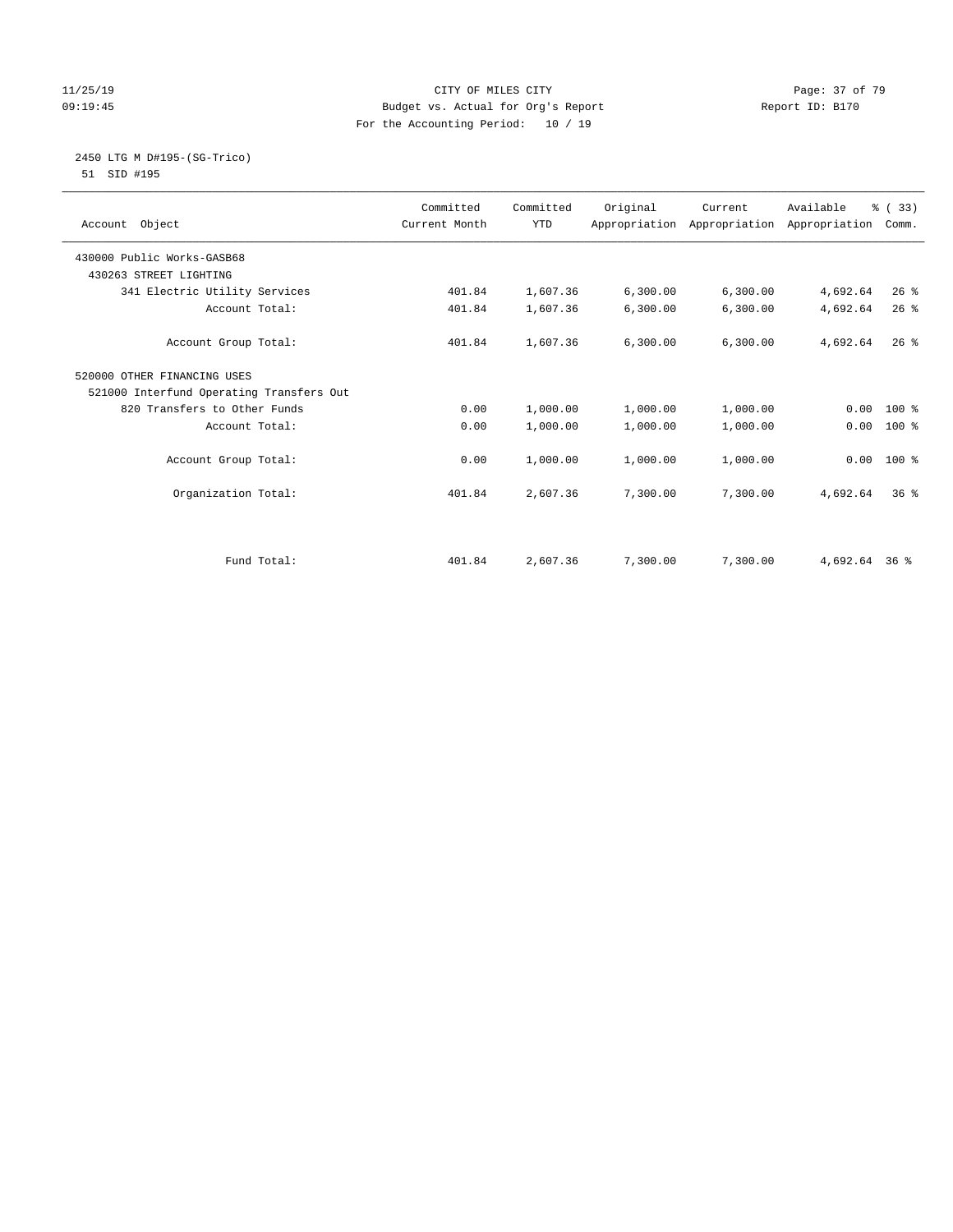#### 11/25/19 Page: 38 of 79 09:19:45 Budget vs. Actual for Org's Report Report ID: B170 For the Accounting Period: 10 / 19

# 2470 LTG M D#202-(SG-MDU&NV)

72 SID #202

| Account Object                           | Committed<br>Current Month | Committed<br><b>YTD</b> | Original | Current  | Available<br>Appropriation Appropriation Appropriation | % (33)<br>Comm. |  |
|------------------------------------------|----------------------------|-------------------------|----------|----------|--------------------------------------------------------|-----------------|--|
| 430000 Public Works-GASB68               |                            |                         |          |          |                                                        |                 |  |
| 430263 STREET LIGHTING                   |                            |                         |          |          |                                                        |                 |  |
| 341 Electric Utility Services            | 132.02                     | 498.15                  | 2,300.00 | 2,300.00 | 1,801.85                                               | $22$ $%$        |  |
| 533 Machinery and Equipment Rental       | 325.90                     | 1,637.62                | 6,000.00 | 6,000.00 | 4,362.38                                               | 27%             |  |
| Account Total:                           | 457.92                     | 2,135.77                | 8,300.00 | 8,300.00 | 6,164.23                                               | 26%             |  |
| Account Group Total:                     | 457.92                     | 2,135.77                | 8,300.00 | 8,300.00 | 6,164.23                                               | $26$ %          |  |
| 520000 OTHER FINANCING USES              |                            |                         |          |          |                                                        |                 |  |
| 521000 Interfund Operating Transfers Out |                            |                         |          |          |                                                        |                 |  |
| 820 Transfers to Other Funds             | 0.00                       | 1,000.00                | 1,000.00 | 1,000.00 | 0.00                                                   | $100*$          |  |
| Account Total:                           | 0.00                       | 1,000.00                | 1,000.00 | 1,000.00 | 0.00                                                   | $100$ %         |  |
| Account Group Total:                     | 0.00                       | 1,000.00                | 1,000.00 | 1,000.00 |                                                        | $0.00 100$ %    |  |
| Organization Total:                      | 457.92                     | 3,135.77                | 9,300.00 | 9,300.00 | 6,164.23                                               | $34$ $%$        |  |
|                                          |                            |                         |          |          |                                                        |                 |  |
| Fund Total:                              | 457.92                     | 3,135.77                | 9,300.00 | 9,300.00 | 6,164.23                                               | 34 %            |  |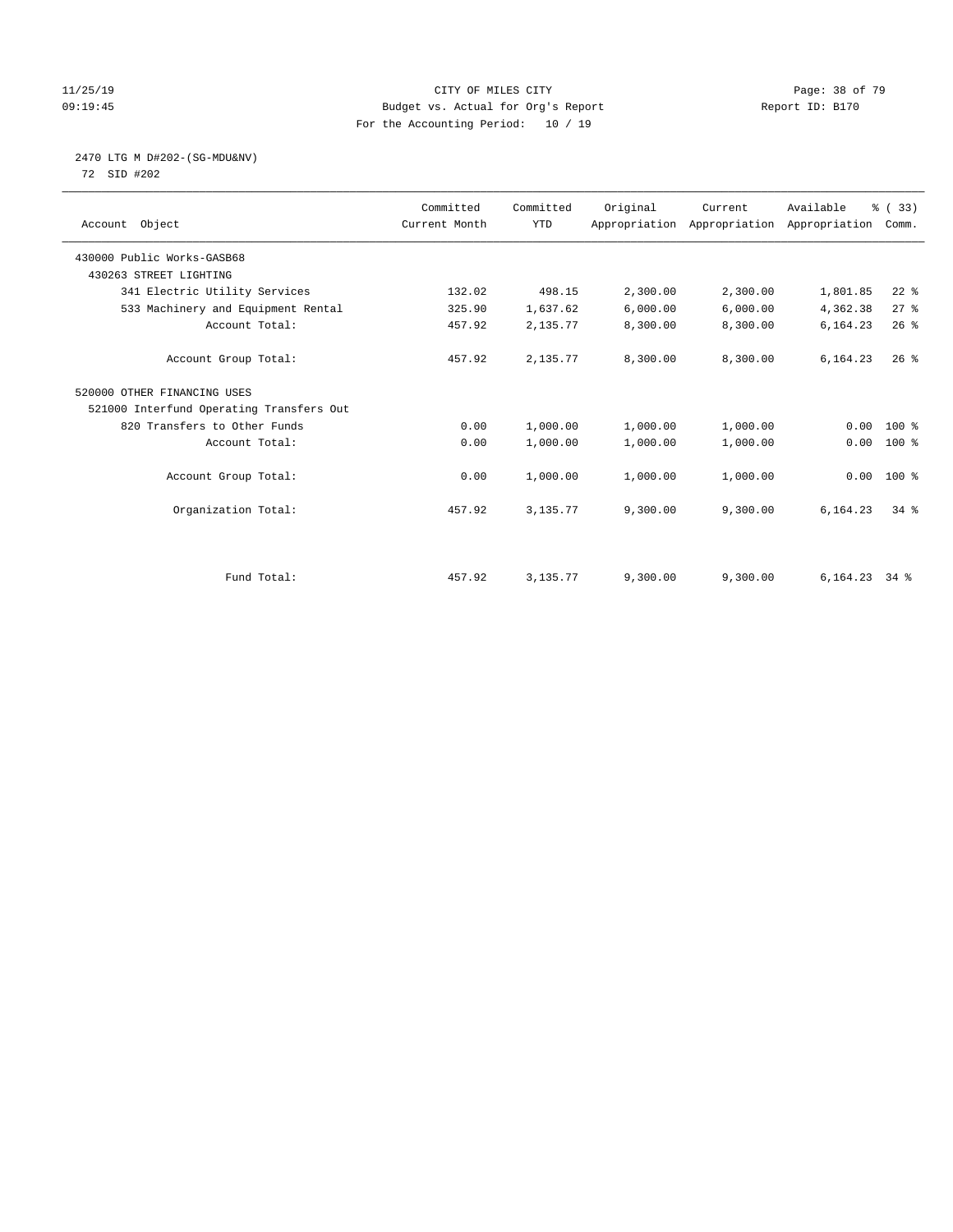#### 11/25/19 Page: 39 of 79 09:19:45 Budget vs. Actual for Org's Report Report ID: B170 For the Accounting Period: 10 / 19

#### 2480 LTG M M#173-(Milestown Estates)

47 SID #173(Ltg-Milestown)

| Account Object                           | Committed<br>Current Month | Committed<br><b>YTD</b> | Original | Current<br>Appropriation Appropriation Appropriation | Available | % (33)<br>Comm. |
|------------------------------------------|----------------------------|-------------------------|----------|------------------------------------------------------|-----------|-----------------|
| 430000 Public Works-GASB68               |                            |                         |          |                                                      |           |                 |
| 430263 STREET LIGHTING                   |                            |                         |          |                                                      |           |                 |
| 230 Repair and Maintenance Supplies      | 720.00                     | 720.00                  | 900.00   | 900.00                                               | 180.00    | 80%             |
| 341 Electric Utility Services            | 155.09                     | 561.45                  | 1,600.00 | 1,600.00                                             | 1,038.55  | 35%             |
| 360 Contr R & M                          | 306.25                     | 306.25                  | 200.00   | 200.00                                               | $-106.25$ | $153$ $%$       |
| Account Total:                           | 1,181.34                   | 1,587.70                | 2,700.00 | 2,700.00                                             | 1,112.30  | 59 %            |
| Account Group Total:                     | 1,181.34                   | 1,587.70                | 2,700.00 | 2,700.00                                             | 1,112.30  | 59 <sup>8</sup> |
| 520000 OTHER FINANCING USES              |                            |                         |          |                                                      |           |                 |
| 521000 Interfund Operating Transfers Out |                            |                         |          |                                                      |           |                 |
| 820 Transfers to Other Funds             | 0.00                       | 250.00                  | 250.00   | 250.00                                               | 0.00      | $100*$          |
| Account Total:                           | 0.00                       | 250.00                  | 250.00   | 250.00                                               | 0.00      | $100*$          |
| Account Group Total:                     | 0.00                       | 250.00                  | 250.00   | 250.00                                               | 0.00      | $100*$          |
| Organization Total:                      | 1,181.34                   | 1,837.70                | 2,950.00 | 2,950.00                                             | 1,112.30  | $62$ $%$        |
|                                          |                            |                         |          |                                                      |           |                 |
| Fund Total:                              | 1,181.34                   | 1,837.70                | 2,950.00 | 2,950.00                                             | 1,112.30  | 62 %            |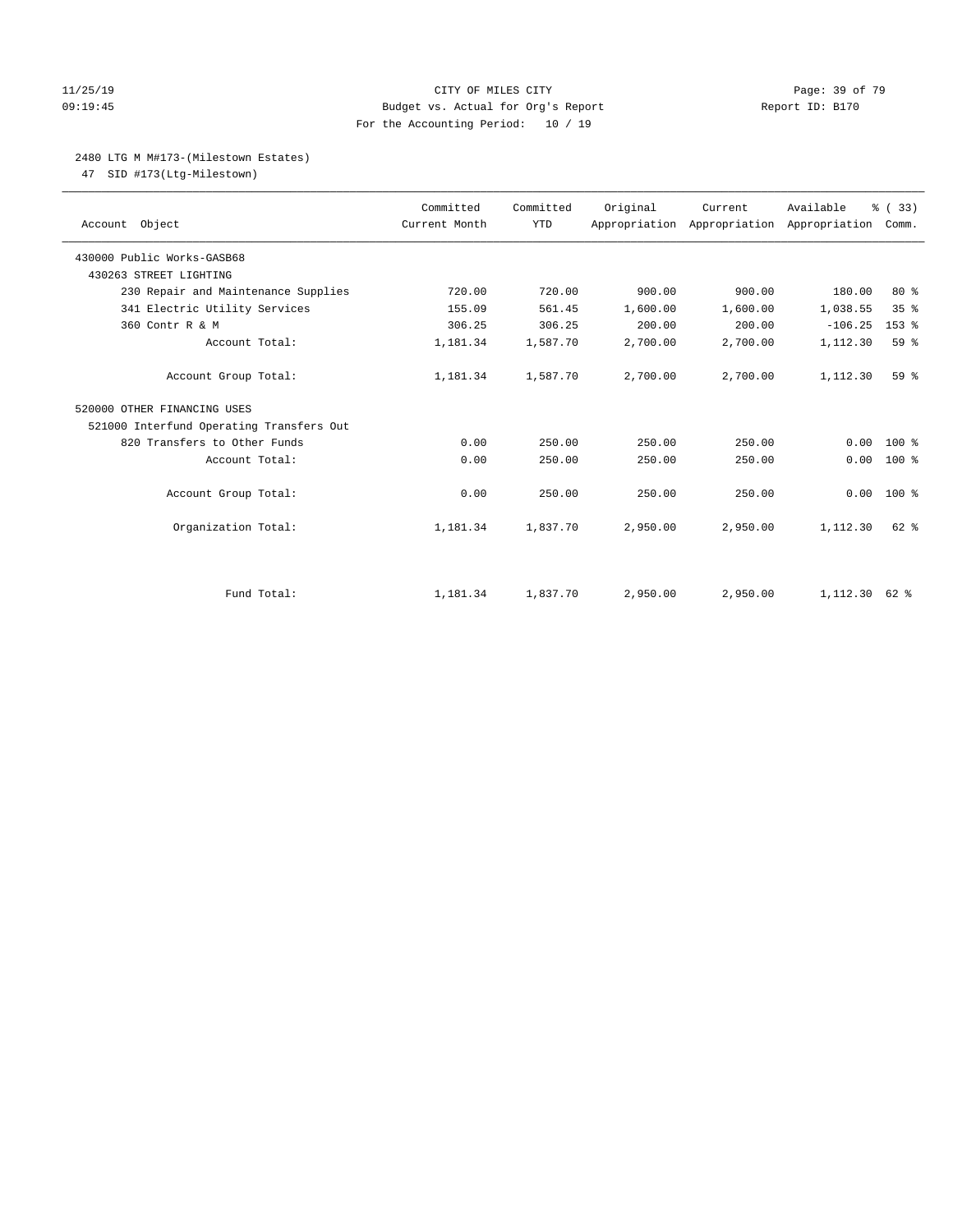#### 11/25/19 Page: 40 of 79 09:19:45 Budget vs. Actual for Org's Report Report ID: B170 For the Accounting Period: 10 / 19

————————————————————————————————————————————————————————————————————————————————————————————————————————————————————————————————————

# 2510 STR MAINT DIST #204

107 Paved St. Maint. Dist.#204

|                                                                                | Committed     | Committed  | Original   | Current    | Available                                       | % (33)         |
|--------------------------------------------------------------------------------|---------------|------------|------------|------------|-------------------------------------------------|----------------|
| Account Object                                                                 | Current Month | YTD        |            |            | Appropriation Appropriation Appropriation Comm. |                |
| 430000 Public Works-GASB68                                                     |               |            |            |            |                                                 |                |
| 430220 Operations                                                              |               |            |            |            |                                                 |                |
| 111 Salaries and Wages - Permanent                                             | 16,327.57     | 65,640.96  | 288,316.00 | 288,316.00 | 222,675.04                                      | $23$ %         |
| 121 OVERTIME-PERMANENT                                                         | 227.01        | 782.50     | 9,100.00   | 9,100.00   | 8,317.50                                        | 9%             |
| 131 VACATION                                                                   | 762.20        | 6,068.70   | 19,600.00  | 19,600.00  | 13,531.30                                       | 31 %           |
| 132 SICK LEAVE                                                                 | 498.68        | 2,803.79   | 13,000.00  | 13,000.00  | 10,196.21                                       | $22$ %         |
| 133 OTHER LEAVE PAY                                                            | 0.00          | 0.00       | 4,735.00   | 4,735.00   | 4,735.00                                        | 0 <sup>8</sup> |
| 134 HOLIDAY PAY                                                                | 0.00          | 122.61     | 3,000.00   | 3,000.00   | 2,877.39                                        | 4%             |
| 141 Unemployment Insurance                                                     | 26.73         | 114.29     | 507.00     | 507.00     | 392.71                                          | $23$ %         |
| 142 Workers' Compensation                                                      | 951.63        | 4,189.34   | 17,128.00  | 17,128.00  | 12,938.66                                       | $24$ %         |
| 143 Health Insurance                                                           | 5,045.73      | 15,574.87  | 66,278.00  | 66,278.00  | 50,703.13                                       | $23$ $%$       |
| 144 FICA                                                                       | 1,261.96      | 5,423.26   | 25,838.00  | 25,838.00  | 20, 414.74                                      | $21$ %         |
| 145 PERS                                                                       | 1,483.63      | 6,477.79   | 29,283.00  | 29,283.00  | 22,805.21                                       | $22$ %         |
| 196 CLOTHING ALLOTMENT                                                         | 0.00          | 712.50     | 1,000.00   | 1,000.00   | 287.50                                          | 71 %           |
| 210 Office Supplies and Materials                                              | 68.05         | 131.30     | 3,000.00   | 3,000.00   | 2,868.70                                        | 4%             |
| 214 Small Items of Equipment                                                   | 0.00          | 438.16     | 25,000.00  | 25,000.00  | 24,561.84                                       | 2 <sup>8</sup> |
| 220 Operating Expenses                                                         | 229.63        | 229.63     | 20,000.00  | 20,000.00  | 19,770.37                                       | 1 <sup>8</sup> |
|                                                                                | 1,026.12      | 1,026.12   | 1,500.00   | 1,500.00   | 473.88                                          | 68 %           |
| 222 Chemicals, Lab & Med Supplies<br>226 Clothing and Uniforms                 | 0.00          | 0.00       | 900.00     | 900.00     | 900.00                                          | 0 <sup>8</sup> |
|                                                                                |               |            |            |            |                                                 | $22$ %         |
| 230 Repair and Maintenance Supplies<br>231 Gas, Oil, Diesel Fuel, Grease, etc. | 502.43        | 2,193.48   | 10,000.00  | 10,000.00  | 7,806.52                                        | 26 %           |
| 241 Consumable Tools                                                           | 3,130.60      | 10,559.29  | 40,000.00  | 40,000.00  | 29,440.71                                       | 0 <sup>8</sup> |
|                                                                                | 0.00          | 0.00       | 50.00      | 50.00      | 50.00                                           |                |
| 242 Sign Parts and Supplies                                                    | 0.00          | 0.00       | 8,000.00   | 8,000.00   | 8,000.00                                        | 0 <sup>8</sup> |
| 311 Postage, Box Rent, Etc.                                                    | 0.25          | 35.83      | 200.00     | 200.00     | 164.17                                          | 18 %           |
| 320 Printing, Duplicating, Typing &                                            | 0.00          | 0.00       | 100.00     | 100.00     | 100.00                                          | 0 <sup>8</sup> |
| 330 Publicity, Subscriptions & Dues                                            | 0.00          | 0.00       | 500.00     | 500.00     | 500.00                                          | 0 <sup>8</sup> |
| 331 Publication of Formal & Legal Notices                                      | 0.00          | 114.40     | 500.00     | 500.00     | 385.60                                          | $23$ %         |
| 334 Memberships, Registrations & Dues                                          | 0.00          | 0.00       | 350.00     | 350.00     | 350.00                                          | 0 <sup>8</sup> |
| 341 Electric Utility Services                                                  | 151.87        | 612.48     | 1,210.00   | 1,210.00   | 597.52                                          | $51$ %         |
| 344 Gas Utility Service                                                        | 23.12         | 51.48      | 1,200.00   | 1,200.00   | 1,148.52                                        | 4%             |
| 345 Telephone                                                                  | 67.28         | 268.50     | 1,000.00   | 1,000.00   | 731.50                                          | $27$ %         |
| 346 Garbage Service                                                            | 0.00          | 0.00       | 175.00     | 175.00     | 175.00                                          | 0 <sup>8</sup> |
| 347 Internet                                                                   | 0.00          | 0.00       | 200.00     | 200.00     | 200.00                                          | 0 <sup>8</sup> |
| 350 Professional Services                                                      | 7,914.76      | 23, 973.42 | 50,000.00  | 50,000.00  | 26,026.58                                       | 48 %           |
| 360 Contr R & M                                                                | 109.20        | 499.72     | 10,000.00  | 10,000.00  | 9,500.28                                        | 5 <sup>8</sup> |
| 363 R&M Vehicles/Equip/Labor-PW                                                | 5,682.41      | 22, 294.79 | 100,000.00 | 100,000.00 | 77,705.21                                       | $22$ %         |
| 370 Travel                                                                     | 0.00          | 54.80      | 1,000.00   | 1,000.00   | 945.20                                          | 5 <sup>°</sup> |
| 380 Training Services                                                          | 0.00          | 123.82     | 1,000.00   | 1,000.00   | 876.18                                          | $12*$          |
| 382 Books                                                                      | 0.00          | 0.00       | 100.00     | 100.00     | 100.00                                          | 0 <sup>8</sup> |
| 511 Insurance on Buildings                                                     | 0.00          | 702.83     | 703.00     | 703.00     |                                                 | $0.17$ 100 %   |
| 512 Insurance on Vehicles & Equipment                                          | 0.00          | 3,468.47   | 3,469.00   | 3,469.00   | 0.53                                            | 100 %          |
| 513 Liability                                                                  | 0.00          | 12,721.84  | 12,722.00  | 12,722.00  | 0.16                                            | 100 %          |
| 531 Building & Office Rental                                                   | 350.00        | 1,400.00   | 4,200.00   | 4,200.00   | 2,800.00                                        | 33%            |
| 532 Land Rental                                                                | 0.00          | 5,445.32   | 8,100.00   | 8,100.00   | 2,654.68                                        | 67 %           |
| Account Total:                                                                 | 45,840.86     | 194,256.29 | 782,964.00 | 782,964.00 | 588,707.71                                      | $25$ $%$       |
| 430233 Roadway/Re-surfacing                                                    |               |            |            |            |                                                 |                |
| 230 Repair and Maintenance Supplies                                            | 7,566.63      | 21,068.32  | 80,000.00  | 80,000.00  | 58,931.68                                       | $26$ %         |
| 350 Professional Services                                                      | 0.00          | 0.00       | 5,000.00   | 5,000.00   | 5,000.00                                        | 0 <sup>8</sup> |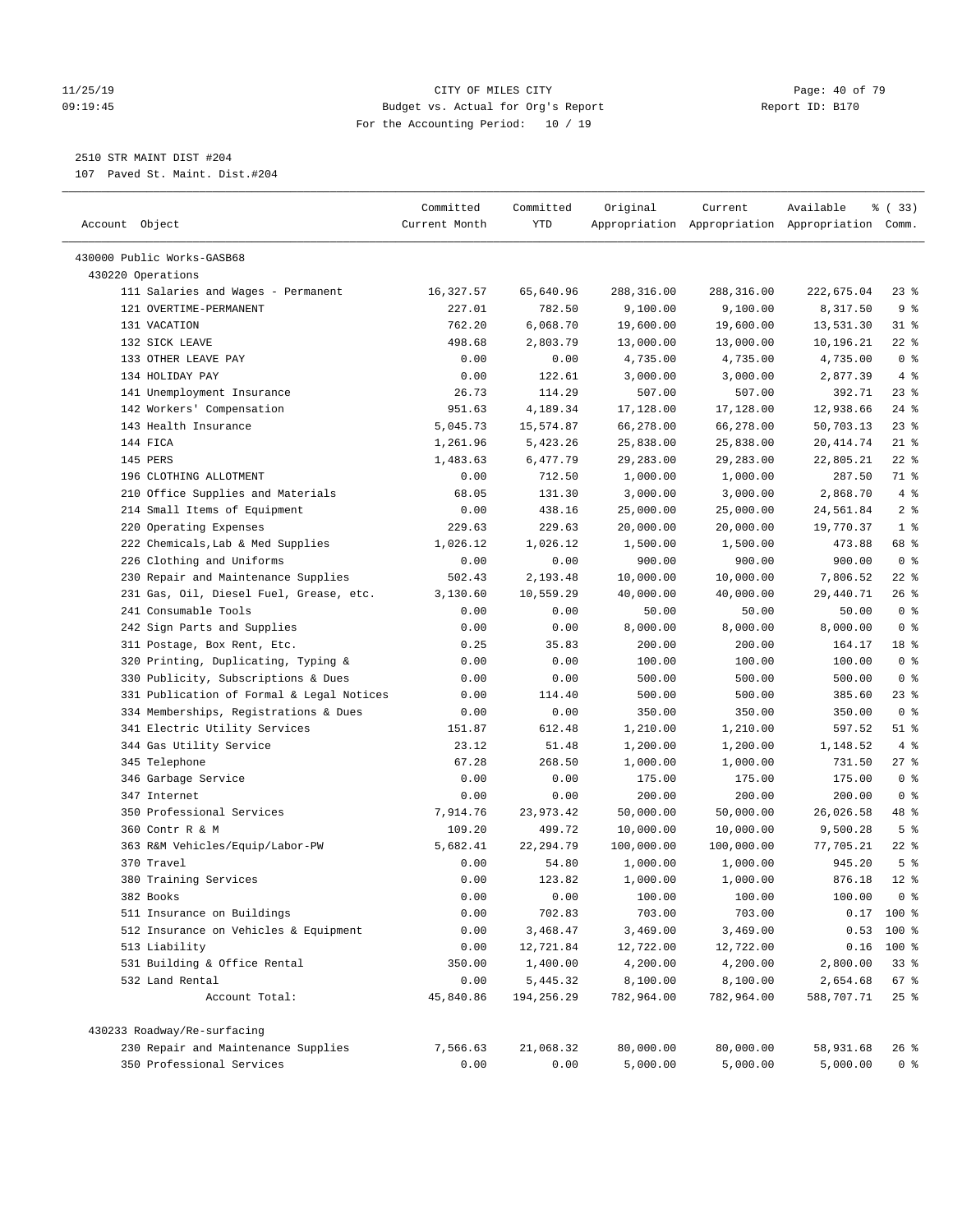#### 11/25/19 Page: 41 of 79 09:19:45 Budget vs. Actual for Org's Report Report ID: B170 For the Accounting Period: 10 / 19

# 2510 STR MAINT DIST #204

107 Paved St. Maint. Dist.#204

| Object<br>Account                        | Committed<br>Current Month | Committed<br><b>YTD</b> | Original     | Current      | Available<br>Appropriation Appropriation Appropriation | % (33)<br>Comm. |
|------------------------------------------|----------------------------|-------------------------|--------------|--------------|--------------------------------------------------------|-----------------|
| Account Total:                           | 7,566.63                   | 21,068.32               | 85,000.00    | 85,000.00    | 63,931.68                                              | $25$ %          |
| 430234 CURB AND GUTTER                   |                            |                         |              |              |                                                        |                 |
| 350 Professional Services                | 0.00                       | 35, 244.60              | 40,000.00    | 40,000.00    | 4,755.40                                               | 88 %            |
| Account Total:                           | 0.00                       | 35, 244.60              | 40,000.00    | 40,000.00    | 4,755.40                                               | 88 %            |
| 430235 Storm Drain & Culvert Maintenance |                            |                         |              |              |                                                        |                 |
| 230 Repair and Maintenance Supplies      | 0.00                       | 24,025.24               | 60,000.00    | 60,000.00    | 35,974.76                                              | 40 %            |
| 350 Professional Services                | 738.00                     | 1,003.20                | 10,000.00    | 10,000.00    | 8,996.80                                               | 10 <sup>°</sup> |
| Account Total:                           | 738.00                     | 25,028.44               | 70,000.00    | 70,000.00    | 44,971.56                                              | 36%             |
| 430236 Darling Addition Project          |                            |                         |              |              |                                                        |                 |
| 220 Operating Expenses                   | 0.00                       | 165,640.73              | 400,000.00   | 400,000.00   | 234, 359.27                                            | 41 %            |
| 230 Repair and Maintenance Supplies      | 286,702.53                 | 286,702.53              | 500,000.00   | 500,000.00   | 213, 297.47                                            | 57%             |
| 350 Professional Services                | 22,538.29                  | 33, 342. 31             | 200,000.00   | 200,000.00   | 166,657.69                                             | $17*$           |
| Account Total:                           | 309,240.82                 | 485,685.57              | 1,100,000.00 | 1,100,000.00 | 614, 314.43                                            | 44 %            |
| Account Group Total:                     | 363, 386.31                | 761, 283.22             | 2,077,964.00 | 2,077,964.00 | 1,316,680.78                                           | 37%             |
| 520000 OTHER FINANCING USES              |                            |                         |              |              |                                                        |                 |
| 521000 Interfund Operating Transfers Out |                            |                         |              |              |                                                        |                 |
| 820 Transfers to Other Funds             | 6, 255.00                  | 25,020.00               | 99,536.00    | 99,536.00    | 74,516.00                                              | 25%             |
| Account Total:                           | 6, 255.00                  | 25,020.00               | 99,536.00    | 99,536.00    | 74,516.00                                              | 25%             |
| Account Group Total:                     | 6, 255.00                  | 25,020.00               | 99,536.00    | 99,536.00    | 74,516.00                                              | $25$ %          |
| Organization Total:                      | 369,641.31                 | 786,303.22              | 2,177,500.00 | 2,177,500.00 | 1,391,196.78                                           | 36%             |
| Fund Total:                              | 369,641.31                 | 786,303.22              | 2,177,500.00 | 2,177,500.00 | 1,391,196.78                                           | 368             |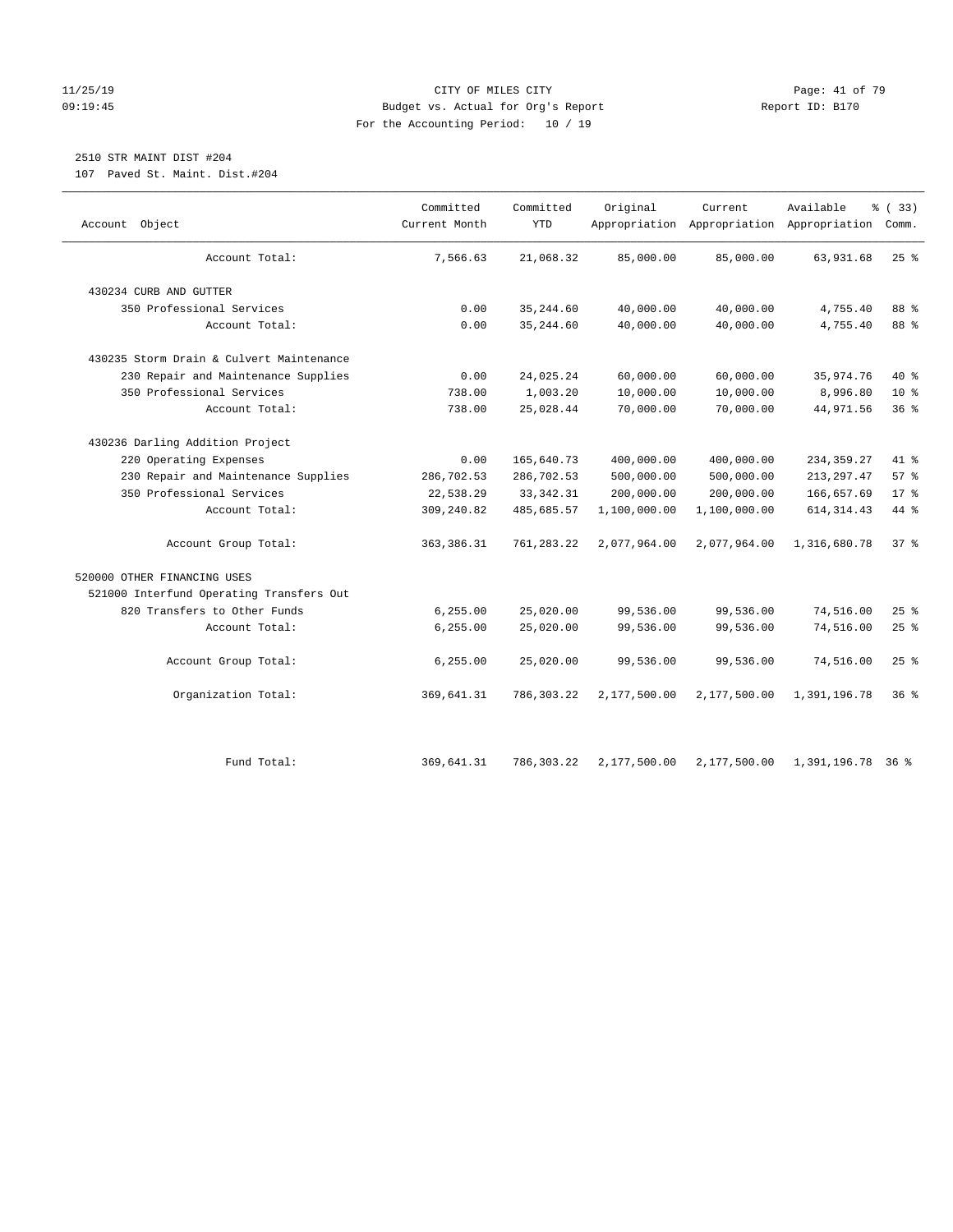#### 11/25/19 Page: 42 of 79 09:19:45 Budget vs. Actual for Org's Report Report ID: B170 For the Accounting Period: 10 / 19

————————————————————————————————————————————————————————————————————————————————————————————————————————————————————————————————————

#### 2520 STR MAINT DIST #205

108 Street Maintenance (North Side)

|                                                                        | Committed      | Committed           | Original               | Current               | Available                                       | % (33)                            |
|------------------------------------------------------------------------|----------------|---------------------|------------------------|-----------------------|-------------------------------------------------|-----------------------------------|
| Account Object                                                         | Current Month  | <b>YTD</b>          |                        |                       | Appropriation Appropriation Appropriation Comm. |                                   |
|                                                                        |                |                     |                        |                       |                                                 |                                   |
| 430000 Public Works-GASB68<br>430220 Operations                        |                |                     |                        |                       |                                                 |                                   |
| 111 Salaries and Wages - Permanent                                     | 4,927.32       |                     | 76,636.00              | 76,636.00             |                                                 | $26$ %                            |
| 121 OVERTIME-PERMANENT                                                 | 72.75          | 19,579.42<br>229.30 | 2,500.00               | 2,500.00              | 57,056.58<br>2,270.70                           | 9 <sup>°</sup>                    |
| 131 VACATION                                                           | 257.88         | 1,968.63            | 6,000.00               | 6,000.00              | 4,031.37                                        | 33%                               |
| 132 SICK LEAVE                                                         | 132.42         | 807.15              | 3,800.00               | 3,800.00              | 2,992.85                                        | $21$ %                            |
| 133 OTHER LEAVE PAY                                                    | 0.00           | 0.00                | 1,178.00               | 1,178.00              | 1,178.00                                        | 0 <sup>8</sup>                    |
| 134 HOLIDAY PAY                                                        | 0.00           | 31.11               | 800.00                 | 800.00                | 768.89                                          | 4%                                |
| 141 Unemployment Insurance                                             | 8.08           | 34.24               | 136.00                 | 136.00                | 101.76                                          | $25$ %                            |
| 142 Workers' Compensation                                              | 247.88         | 1,090.33            | 4,697.00               | 4,697.00              | 3,606.67                                        | $23$ $%$                          |
| 143 Health Insurance                                                   | 1,414.40       | 4,752.03            | 17,547.00              | 17,547.00             | 12,794.97                                       | 27%                               |
| 144 FICA                                                               | 386.38         | 1,642.43            | 6,981.00               | 6,981.00              | 5,338.57                                        | $24$ %                            |
| 145 PERS                                                               | 452.87         | 1,946.37            | 7,882.00               | 7,882.00              | 5,935.63                                        | $25$ %                            |
| 196 CLOTHING ALLOTMENT                                                 | 0.00           | 210.00              | 300.00                 | 300.00                | 90.00                                           | 70 %                              |
| 210 Office Supplies and Materials                                      | 12.76          | 28.56               | 1,000.00               | 1,000.00              | 971.44                                          | 3%                                |
| 214 Small Items of Equipment                                           | 0.00           | 109.40              | 2,000.00               | 2,000.00              | 1,890.60                                        | 5 <sup>°</sup>                    |
| 220 Operating Expenses                                                 | 57.40          | 57.40               | 4,500.00               | 4,500.00              | 4,442.60                                        | 1 <sup>°</sup>                    |
| 222 Chemicals, Lab & Med Supplies                                      | 256.53         | 256.53              | 500.00                 | 500.00                | 243.47                                          | $51$ %                            |
| 226 Clothing and Uniforms                                              | 0.00           | 0.00                | 250.00                 | 250.00                | 250.00                                          | 0 <sup>8</sup>                    |
| 230 Repair and Maintenance Supplies                                    | 125.60         | 550.36              | 5,000.00               | 5,000.00              | 4,449.64                                        | $11$ %                            |
| 231 Gas, Oil, Diesel Fuel, Grease, etc.                                | 572.27         | 2,499.89            | 10,000.00              | 10,000.00             | 7,500.11                                        | 25%                               |
| 242 Sign Parts and Supplies                                            | 0.00           | 0.00                | 2,500.00               | 2,500.00              | 2,500.00                                        | 0 <sup>8</sup>                    |
| 311 Postage, Box Rent, Etc.                                            | 0.25           | 35.82               | 60.00                  | 60.00                 | 24.18                                           | 60 %                              |
| 330 Publicity, Subscriptions & Dues                                    | 0.00           | 0.00                | 100.00                 | 100.00                | 100.00                                          | 0 <sup>8</sup>                    |
| 331 Publication of Formal & Legal Notices                              | 0.00           | 28.60               | 0.00                   | 0.00                  | $-28.60$                                        | $***$ 8                           |
|                                                                        |                | 0.00                | 50.00                  |                       | 50.00                                           | 0 <sup>8</sup>                    |
| 334 Memberships, Registrations & Dues<br>341 Electric Utility Services | 0.00           | 26.17               | 170.00                 | 50.00<br>170.00       | 143.83                                          | 15 <sup>°</sup>                   |
|                                                                        | 7.91           |                     |                        |                       |                                                 | 5 <sup>°</sup>                    |
| 344 Gas Utility Service<br>345 Telephone                               | 5.78<br>32.60  | 12.87<br>129.78     | 270.00<br>600.00       | 270.00<br>600.00      | 257.13<br>470.22                                | $22$ %                            |
| 350 Professional Services                                              | 139.29         | 592.29              | 10,000.00              | 10,000.00             | 9,407.71                                        | 6 %                               |
| 360 Contr R & M                                                        | 58.44          |                     |                        |                       |                                                 | 18 %                              |
|                                                                        | 1,420.60       | 267.44<br>9,885.83  | 1,500.00<br>35,000.00  | 1,500.00<br>35,000.00 | 1,232.56                                        | $28$ %                            |
| 363 R&M Vehicles/Equip/Labor-PW<br>370 Travel                          |                |                     |                        |                       | 25, 114. 17                                     |                                   |
| 380 Training Services                                                  | 0.00<br>0.00   | 13.70<br>30.96      | 250.00<br>200.00       | 250.00<br>200.00      | 236.30<br>169.04                                | 5 <sup>8</sup><br>15 <sup>°</sup> |
| 382 Books                                                              | 0.00           | 0.00                | 100.00                 | 100.00                | 100.00                                          | 0 <sup>8</sup>                    |
| 511 Insurance on Buildings                                             |                | 175.71              |                        |                       | 0.29                                            | $100$ %                           |
|                                                                        | 0.00           |                     | 176.00<br>868.00       | 176.00                |                                                 | $100*$                            |
| 512 Insurance on Vehicles & Equipment<br>513 Liability                 | 0.00           | 867.11<br>3,349.27  |                        | 868.00                | 0.89                                            | $0.73$ 100 %                      |
| 531 Building & Office Rental                                           | 0.00<br>166.66 | 666.64              | 3,350.00<br>2,000.00   | 3,350.00<br>2,000.00  | 1,333.36                                        | 33%                               |
| 532 Land Rental                                                        | 0.00           | 0.00                |                        | 1,500.00              |                                                 | $0$ %                             |
| Account Total:                                                         | 10,756.07      | 51,875.34           | 1,500.00<br>210,401.00 | 210,401.00            | 1,500.00<br>158,525.66                          | 25%                               |
|                                                                        |                |                     |                        |                       |                                                 |                                   |
| 430233 Roadway/Re-surfacing                                            |                |                     |                        |                       |                                                 |                                   |
| 350 Professional Services                                              | 1,891.66       | 5,267.08            | 125,000.00             | 125,000.00            | 119,732.92                                      | 4%                                |
| Account Total:                                                         | 1,891.66       | 5,267.08            | 125,000.00             | 125,000.00            | 119,732.92                                      | 4%                                |
| 430235 Storm Drain & Culvert Maintenance                               |                |                     |                        |                       |                                                 |                                   |
| 230 Repair and Maintenance Supplies                                    | 0.00           | 0.00                | 500.00                 | 500.00                | 500.00                                          | $0$ %                             |
| 350 Professional Services                                              | 184.50         | 250.80              | 10,000.00              | 10,000.00             | 9,749.20                                        | 3%                                |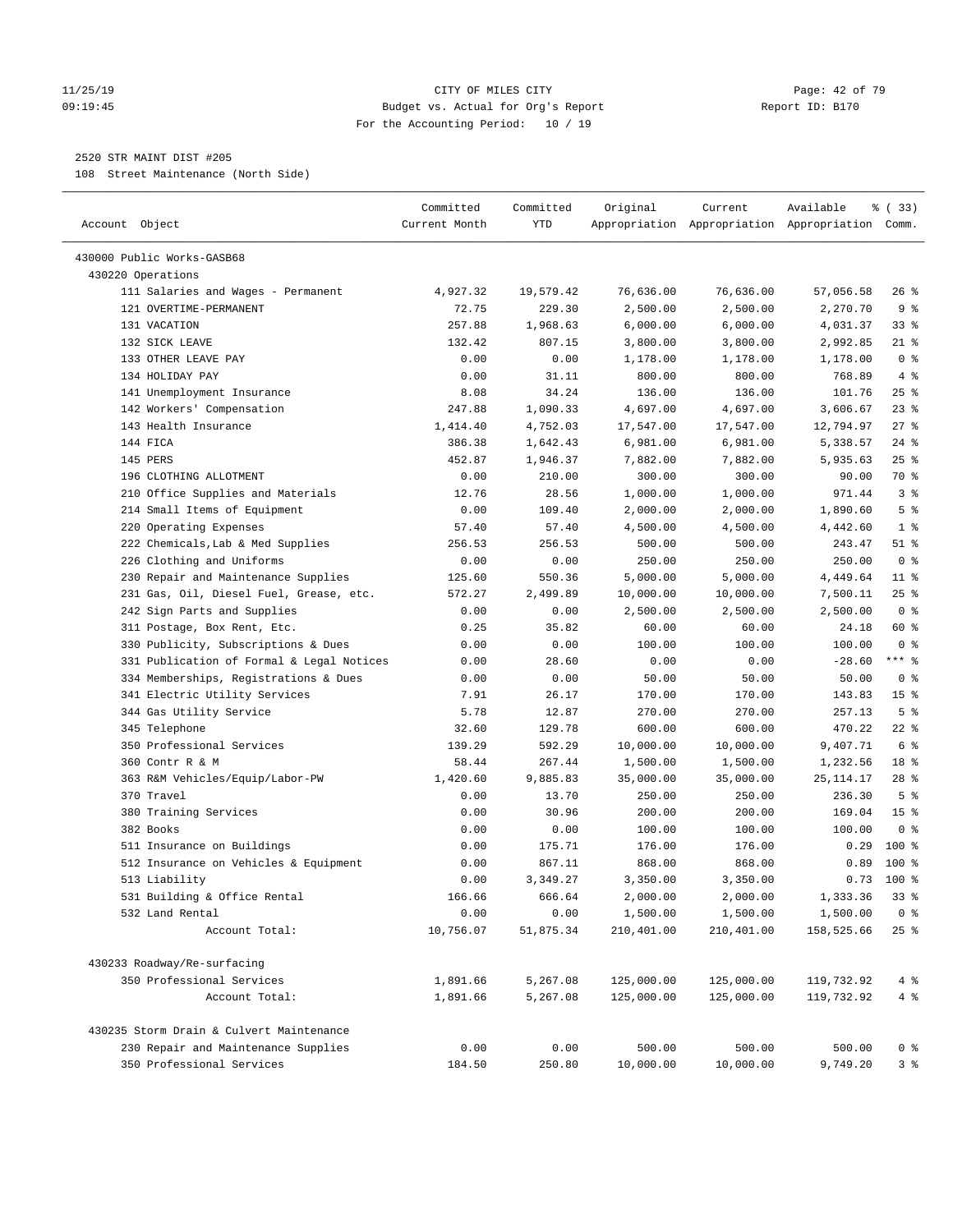#### 11/25/19 Page: 43 of 79 09:19:45 Budget vs. Actual for Org's Report Report ID: B170 For the Accounting Period: 10 / 19

### 2520 STR MAINT DIST #205

108 Street Maintenance (North Side)

| Object<br>Account                                                       | Committed<br>Current Month | Committed<br><b>YTD</b> | Original   | Current<br>Appropriation Appropriation | Available<br>Appropriation | % (33)<br>Comm. |
|-------------------------------------------------------------------------|----------------------------|-------------------------|------------|----------------------------------------|----------------------------|-----------------|
| Account Total:                                                          | 184.50                     | 250.80                  | 10,500.00  | 10,500.00                              | 10,249.20                  | 2 <sup>8</sup>  |
| Account Group Total:                                                    | 12,832.23                  | 57,393.22               | 345,901.00 | 345,901.00                             | 288,507.78                 | $17*$           |
| 520000 OTHER FINANCING USES<br>521000 Interfund Operating Transfers Out |                            |                         |            |                                        |                            |                 |
| 820 Transfers to Other Funds                                            | 2,147.00                   | 8,588.00                | 30,149.00  | 30,149.00                              | 21,561.00                  | $28$ %          |
| Account Total:                                                          | 2,147.00                   | 8,588.00                | 30,149.00  | 30,149.00                              | 21,561.00                  | $28$ %          |
| Account Group Total:                                                    | 2,147.00                   | 8,588.00                | 30,149.00  | 30,149.00                              | 21,561.00                  | $28$ %          |
| Organization Total:                                                     | 14,979.23                  | 65,981.22               | 376,050.00 | 376,050.00                             | 310,068.78                 | 18 %            |
|                                                                         |                            |                         |            |                                        |                            |                 |
| Fund Total:                                                             | 14,979.23                  | 65,981.22               | 376,050.00 | 376,050.00                             | 310,068.78 18 %            |                 |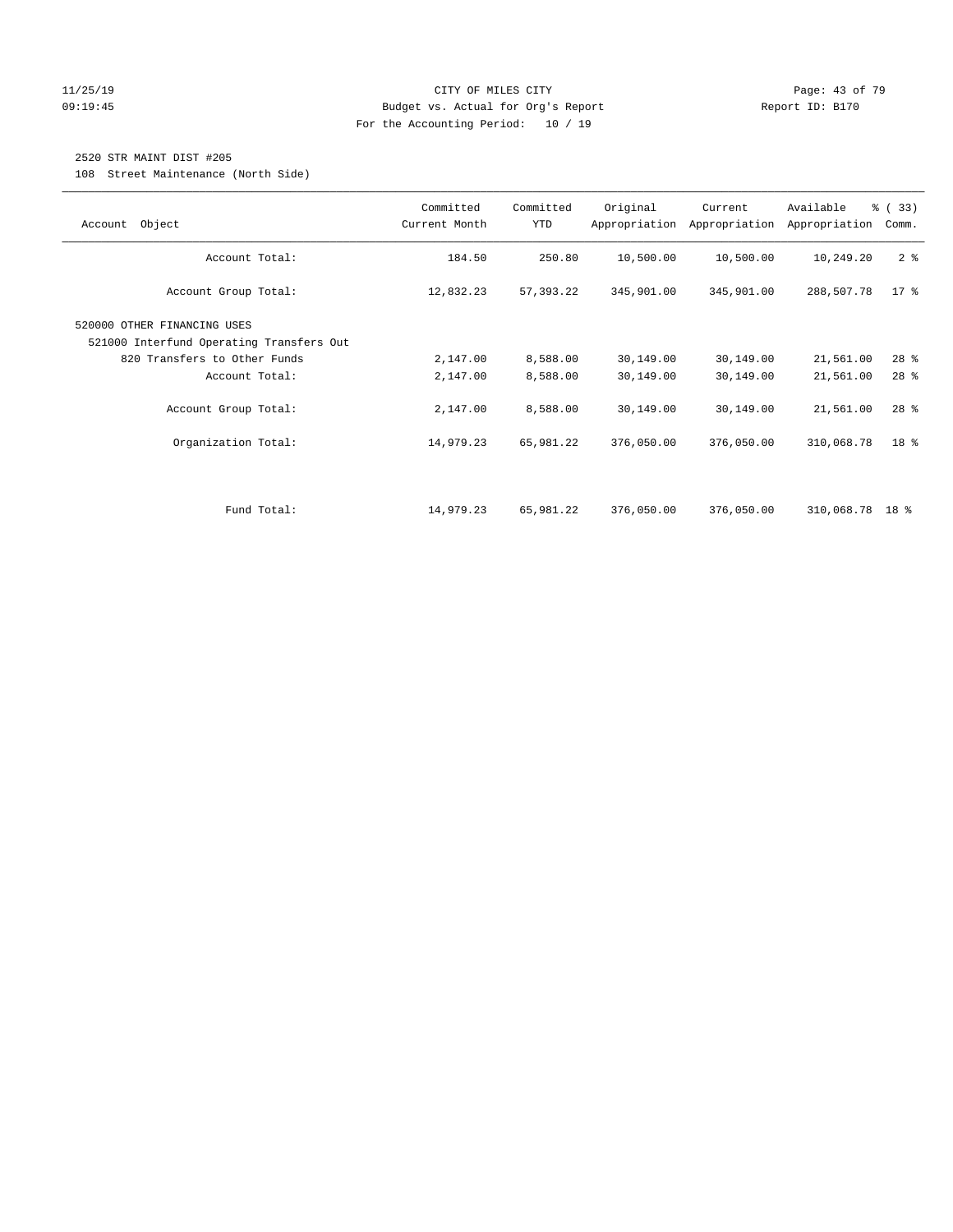#### 11/25/19 Page: 44 of 79 09:19:45 Budget vs. Actual for Org's Report Report ID: B170 For the Accounting Period: 10 / 19

#### 2540 STR MAINT DIST#207-(MILESTOWN ESTATES)

109 Milestown Estates Maintenance Dist.

| Account Object                           | Committed<br>Current Month | Committed<br><b>YTD</b> | Original | Current<br>Appropriation Appropriation Appropriation Comm. | Available     | % (33)          |
|------------------------------------------|----------------------------|-------------------------|----------|------------------------------------------------------------|---------------|-----------------|
| 430000 Public Works-GASB68               |                            |                         |          |                                                            |               |                 |
| 430220 Operations                        |                            |                         |          |                                                            |               |                 |
| 111 Salaries and Wages - Permanent       | 247.27                     | 979.80                  | 3,736.00 | 3,736.00                                                   | 2,756.20      | $26$ %          |
| 121 OVERTIME-PERMANENT                   | 3.99                       | 12.80                   | 100.00   | 100.00                                                     | 87.20         | 13 <sup>8</sup> |
| 131 VACATION                             | 13.36                      | 95.91                   | 300.00   | 300.00                                                     | 204.09        | $32$ $%$        |
| 132 SICK LEAVE                           | 5.29                       | 41.07                   | 200.00   | 200.00                                                     | 158.93        | $21$ %          |
| 133 OTHER LEAVE PAY                      | 0.00                       | 0.00                    | 39.00    | 39.00                                                      | 39.00         | 0 <sup>8</sup>  |
| 134 HOLIDAY PAY                          | 0.00                       | 1.80                    | 40.00    | 40.00                                                      | 38.20         | 5 <sup>8</sup>  |
| 141 Unemployment Insurance               | 0.39                       | 1.60                    | 7.00     | 7.00                                                       | 5.40          | 23%             |
| 142 Workers' Compensation                | 13.21                      | 57.86                   | 225.00   | 225.00                                                     | 167.14        | 26%             |
| 143 Health Insurance                     | 71.35                      | 238.14                  | 763.00   | 763.00                                                     | 524.86        | 31.8            |
| 144 FICA                                 | 19.35                      | 82.05                   | 338.00   | 338.00                                                     | 255.95        | $24$ %          |
| 145 PERS                                 | 22.68                      | 97.42                   | 389.00   | 389.00                                                     | 291.58        | 25%             |
| 196 CLOTHING ALLOTMENT                   | 0.00                       | 10.50                   | 20.00    | 20.00                                                      | 9.50          | 53%             |
| 350 Professional Services                | 1.20                       | 1.20                    | 1,000.00 | 1,000.00                                                   | 998.80        | 0 <sup>8</sup>  |
| Account Total:                           | 398.09                     | 1,620.15                | 7,157.00 | 7,157.00                                                   | 5,536.85      | 23%             |
| Account Group Total:                     | 398.09                     | 1,620.15                | 7,157.00 | 7,157.00                                                   | 5,536.85      | $23$ $%$        |
| 510000 MISCELLANEOUS                     |                            |                         |          |                                                            |               |                 |
| 510330 Comprehensive Liability Insurance |                            |                         |          |                                                            |               |                 |
| 513 Liability                            | 0.00                       | 62.00                   | 62.00    | 62.00                                                      | 0.00          | $100*$          |
| Account Total:                           | 0.00                       | 62.00                   | 62.00    | 62.00                                                      | 0.00          | $100*$          |
| Account Group Total:                     | 0.00                       | 62.00                   | 62.00    | 62.00                                                      | 0.00          | $100*$          |
| Organization Total:                      | 398.09                     | 1,682.15                | 7,219.00 | 7,219.00                                                   | 5,536.85      | $23$ $%$        |
| Fund Total:                              | 398.09                     | 1,682.15                | 7,219.00 | 7,219.00                                                   | 5,536.85 23 % |                 |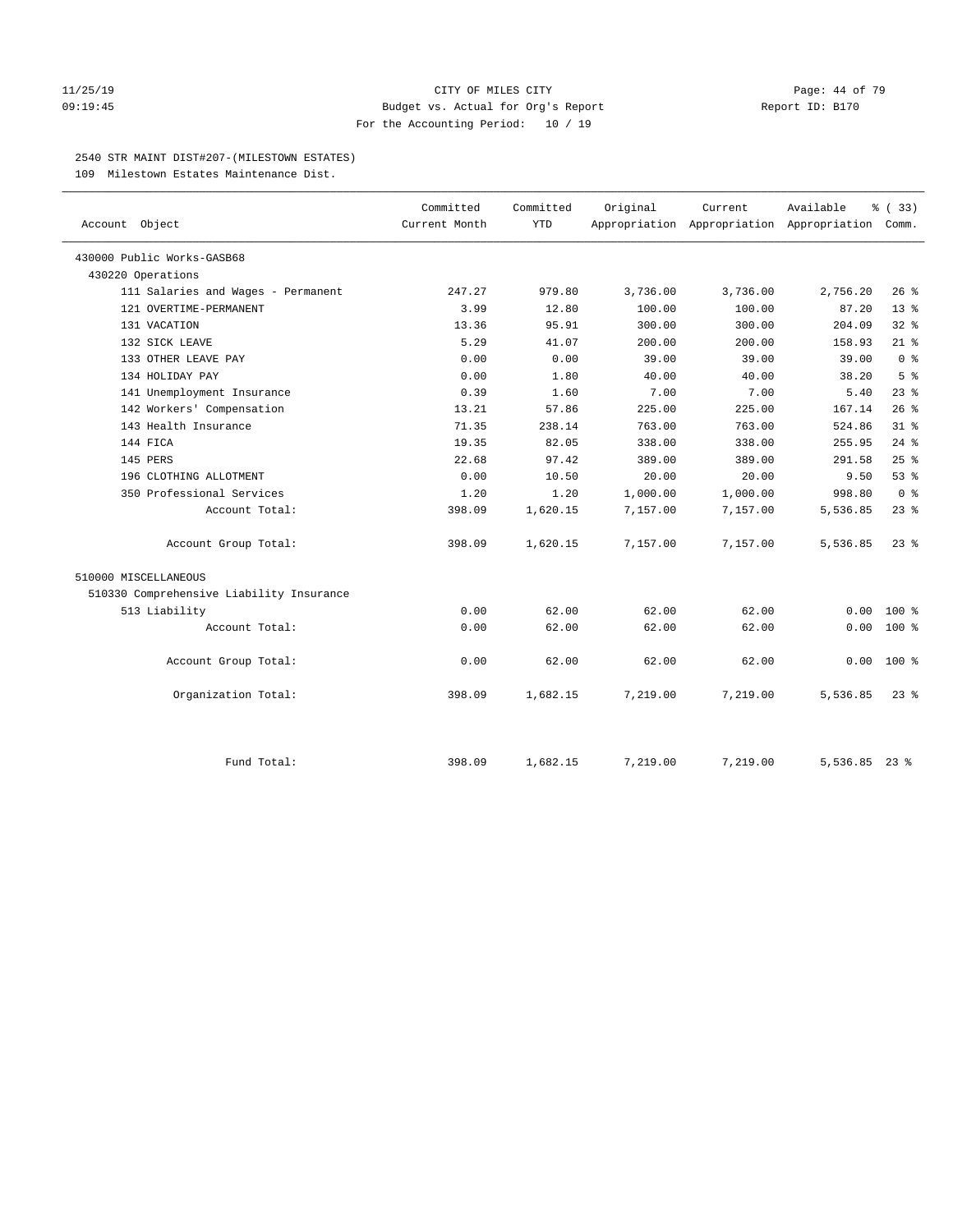#### 11/25/19 Page: 45 of 79 09:19:45 Budget vs. Actual for Org's Report Communication of Report ID: B170 For the Accounting Period: 10 / 19

# 2701 Fire Grants

7 Fire

| Object<br>Account                                                            | Committed<br>Current Month | Committed<br><b>YTD</b> | Original<br>Appropriation | Current<br>Appropriation | Available<br>Appropriation | % (33)<br>Comm. |
|------------------------------------------------------------------------------|----------------------------|-------------------------|---------------------------|--------------------------|----------------------------|-----------------|
| 420000 PUBLIC SAFETY-GASB68<br>420464 Fire-Turnouts/Accountability Sys Grant |                            |                         |                           |                          |                            |                 |
| 226 Clothing and Uniforms                                                    | 0.00                       | 144,094.45              | 723,232.00                | 723,232.00               | 579,137.55                 | $20*$           |
| Account Total:                                                               | 0.00                       | 144,094.45              | 723,232.00                | 723,232.00               | 579,137.55                 | $20*$           |
| Account Group Total:                                                         | 0.00                       | 144,094.45              | 723, 232, 00              | 723,232.00               | 579,137.55                 | $20*$           |
| Organization Total:                                                          | 0.00                       | 144,094.45              | 723,232.00                | 723,232.00               | 579,137.55                 | $20*$           |
| Fund Total:                                                                  | 0.00                       | 144,094.45              | 723,232.00                | 723,232.00               | 579,137.55                 | $20*$           |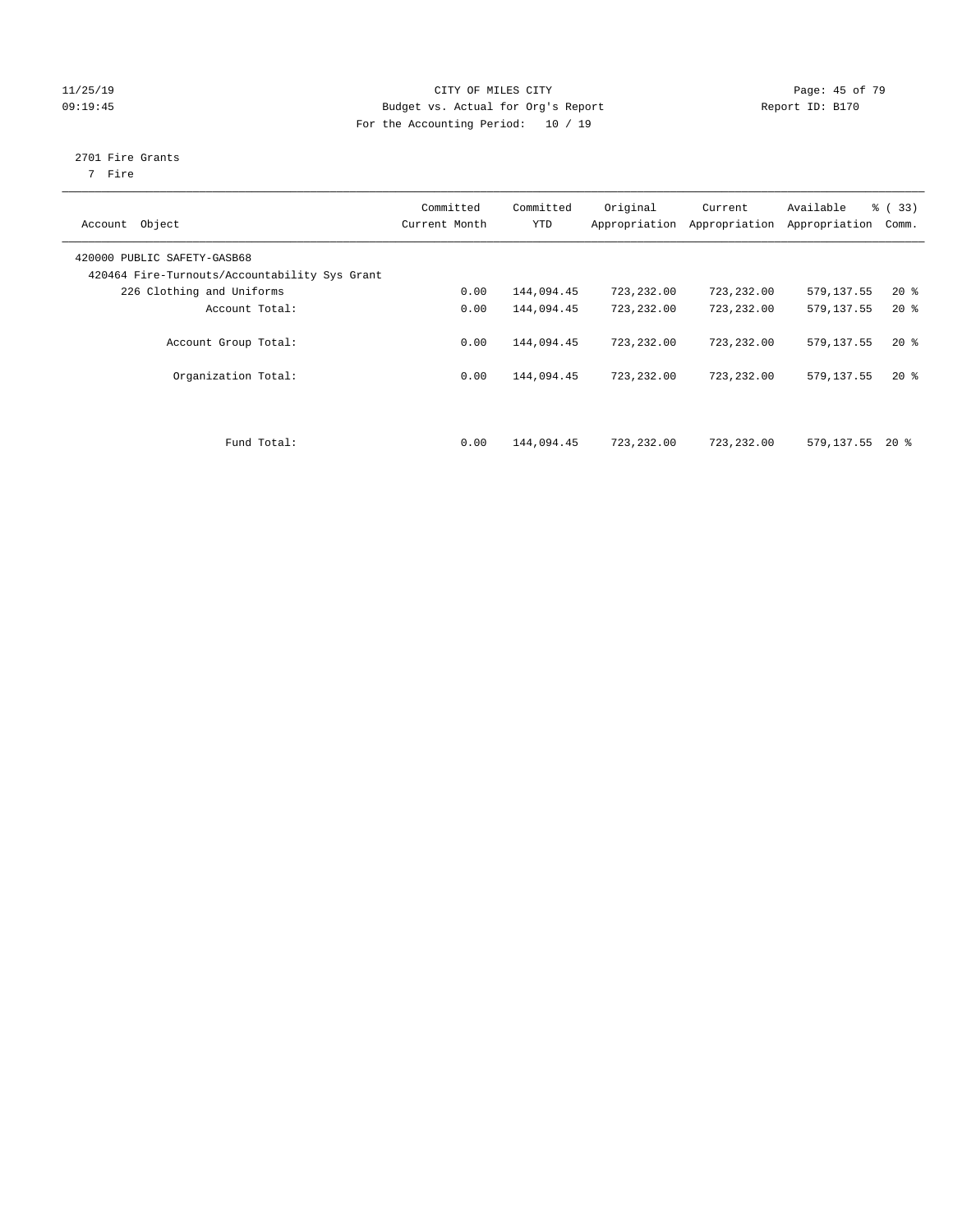#### 11/25/19 Page: 46 of 79 09:19:45 Budget vs. Actual for Org's Report Communication of Report ID: B170 For the Accounting Period: 10 / 19

#### 2820 GAS TAX 34 Gas Tax

| Account Object                           | Committed<br>Current Month | Committed<br><b>YTD</b> | Original   | Current<br>Appropriation Appropriation Appropriation | Available  | % (33)<br>Comm. |
|------------------------------------------|----------------------------|-------------------------|------------|------------------------------------------------------|------------|-----------------|
| 520000 OTHER FINANCING USES              |                            |                         |            |                                                      |            |                 |
| 521000 Interfund Operating Transfers Out |                            |                         |            |                                                      |            |                 |
| 820 Transfers to Other Funds             | 321.00                     | 1,284.00                | 3,850.00   | 3,850.00                                             | 2,566.00   | 33%             |
| Account Total:                           | 321.00                     | 1,284.00                | 3,850.00   | 3,850.00                                             | 2,566.00   | $33*$           |
| 521204 TRANSFER:<br>SID 204              |                            |                         |            |                                                      |            |                 |
| 820 Transfers to Other Funds             | 0.00                       | 0.00                    | 84, 332.00 | 84, 332.00                                           | 84,332.00  | 0 <sup>8</sup>  |
| Account Total:                           | 0.00                       | 0.00                    | 84, 332.00 | 84,332.00                                            | 84,332.00  | 0 <sup>8</sup>  |
| 521205 TRANSFER:<br>SID 205              |                            |                         |            |                                                      |            |                 |
| 820 Transfers to Other Funds             | 0.00                       | 0.00                    | 84, 332.00 | 84,332.00                                            | 84,332.00  | 0 <sup>8</sup>  |
| Account Total:                           | 0.00                       | 0.00                    | 84, 332.00 | 84,332.00                                            | 84,332.00  | 0 <sup>8</sup>  |
| Account Group Total:                     | 321.00                     | 1,284.00                | 172,514.00 | 172,514.00                                           | 171,230.00 | 1 <sup>8</sup>  |
| Organization Total:                      | 321.00                     | 1,284.00                | 172,514.00 | 172,514.00                                           | 171,230.00 | 1 <sup>8</sup>  |
|                                          |                            |                         |            |                                                      |            |                 |
| Fund Total:                              | 321.00                     | 1,284.00                | 172,514.00 | 172,514.00                                           | 171,230.00 | 1 <sup>8</sup>  |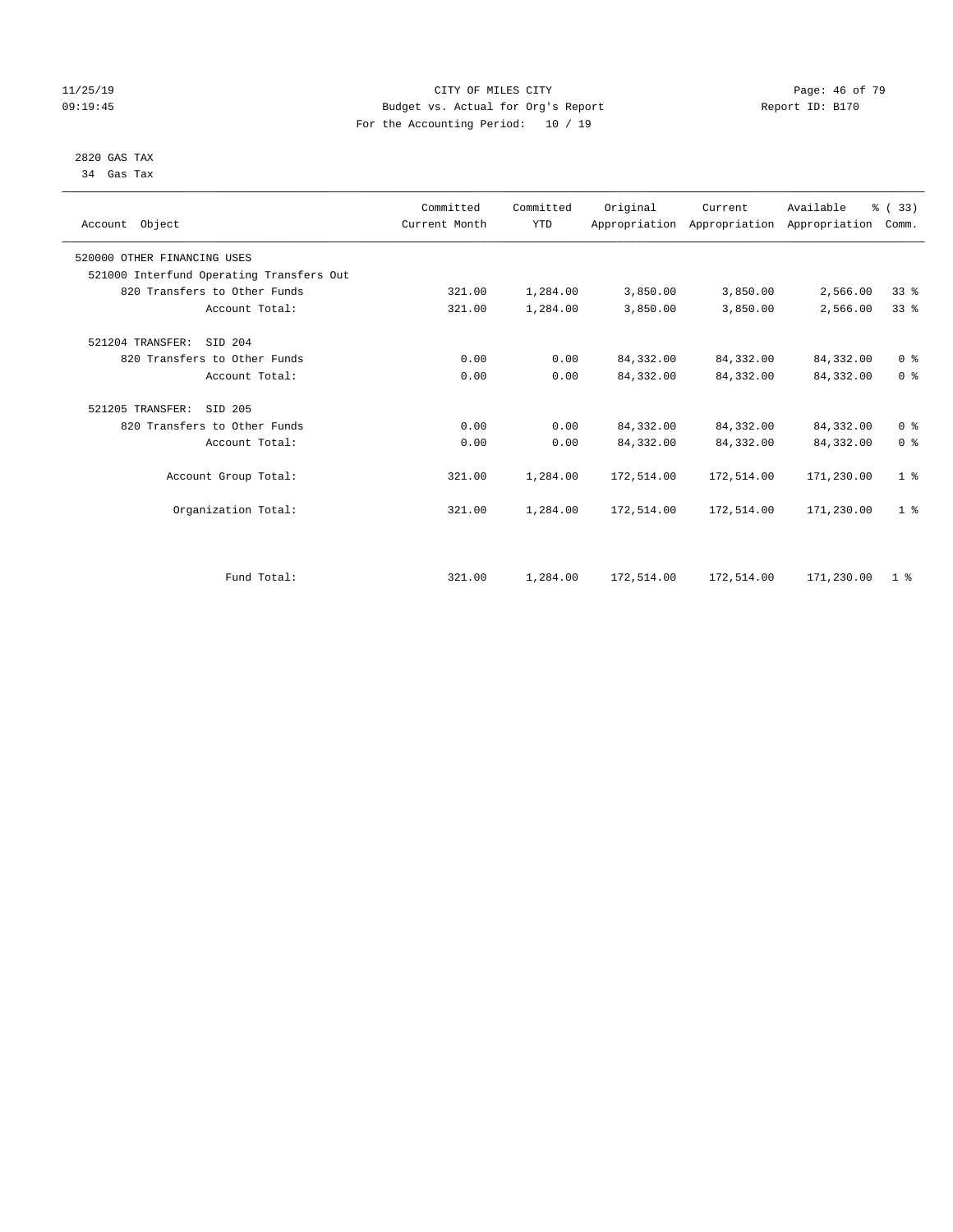#### 11/25/19 Page: 47 of 79 09:19:45 Budget vs. Actual for Org's Report Communication of Report ID: B170 For the Accounting Period: 10 / 19

#### 2821 HB473- Fuel Tax 95 HB473

| Account Object                                            | Committed<br>Current Month | Committed<br><b>YTD</b> | Original<br>Appropriation | Current<br>Appropriation | Available<br>Appropriation | % (33)<br>Comm. |
|-----------------------------------------------------------|----------------------------|-------------------------|---------------------------|--------------------------|----------------------------|-----------------|
| 430000 Public Works-GASB68<br>430233 Roadway/Re-surfacing |                            |                         |                           |                          |                            |                 |
| 935 HB473 Tax Match Program                               | 5,759.39                   | 138,752.00              | 138,752.00                | 138,752.00               | 0.00                       | $100$ %         |
| Account Total:                                            | 5,759.39                   | 138,752.00              | 138,752.00                | 138,752.00               | 0.00                       | $100*$          |
| Account Group Total:                                      | 5,759.39                   | 138,752.00              | 138,752.00                | 138,752.00               |                            | $0.00$ 100 %    |
| Organization Total:                                       | 5,759.39                   | 138,752.00              | 138,752.00                | 138,752.00               | 0.00                       | $100$ %         |
|                                                           |                            |                         |                           |                          |                            |                 |
| Fund Total:                                               | 5,759.39                   | 138,752.00              | 138,752.00                | 138,752.00               | $0.00$ 100 %               |                 |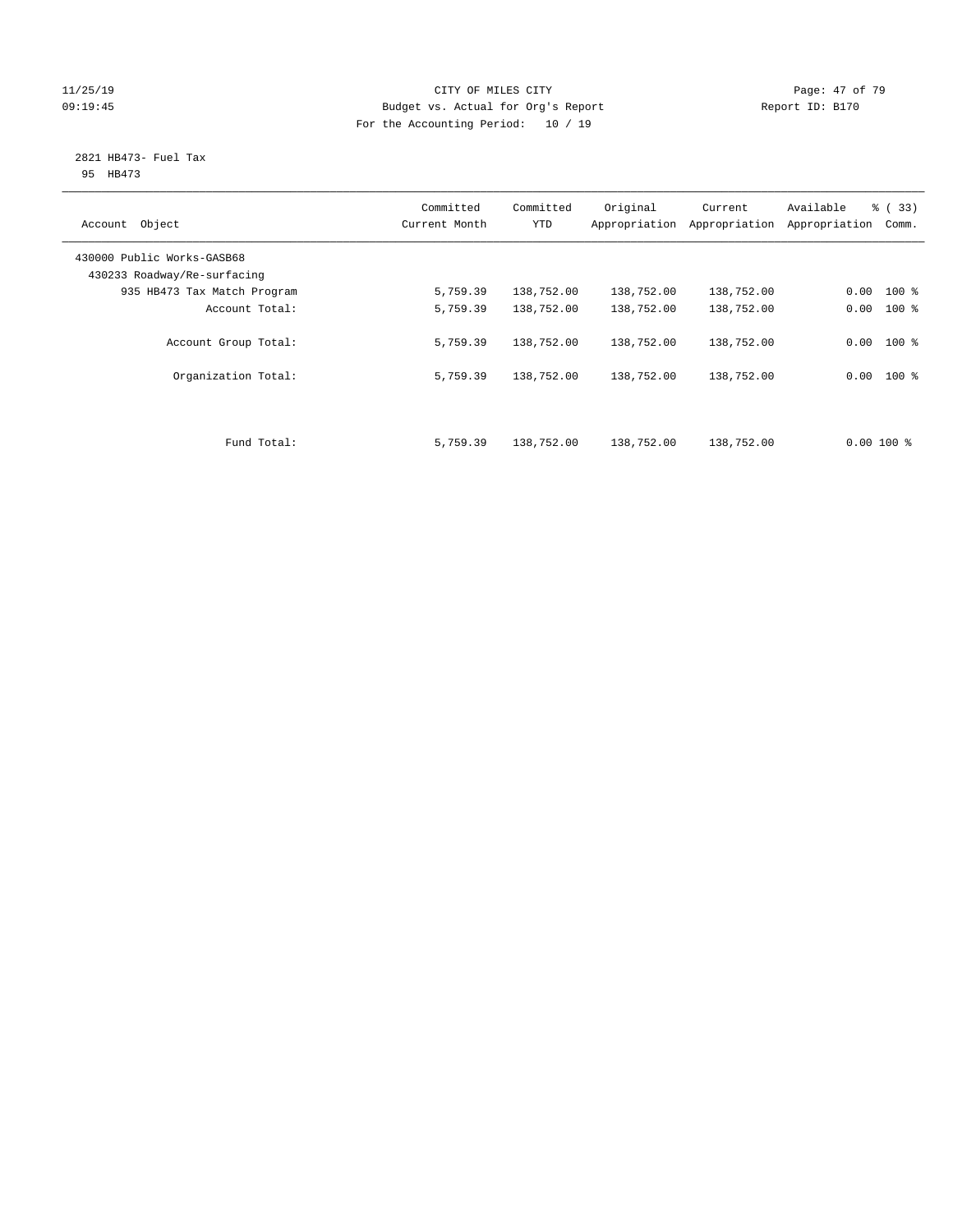#### 11/25/19 Page: 48 of 79 09:19:45 Budget vs. Actual for Org's Report Communication of Report ID: B170 For the Accounting Period: 10 / 19

2850 911 EMERGENCY

105 Enhanced 911

| Account Object                              | Committed<br>Current Month | Committed<br><b>YTD</b> | Original   | Current    | Available<br>Appropriation Appropriation Appropriation Comm. | 8 (33)          |
|---------------------------------------------|----------------------------|-------------------------|------------|------------|--------------------------------------------------------------|-----------------|
| 420000 PUBLIC SAFETY-GASB68                 |                            |                         |            |            |                                                              |                 |
| 420140 Crime Control and Investigation (05) |                            |                         |            |            |                                                              |                 |
| 210 Office Supplies and Materials           | 0.00                       | 0.00                    | 1,000.00   | 1,000.00   | 1,000.00                                                     | 0 <sup>8</sup>  |
| 214 Small Items of Equipment                | 0.00                       | 1,053.00                | 2,000.00   | 2,000.00   | 947.00                                                       | 53%             |
| 220 Operating Expenses                      | 0.00                       | 0.00                    | 2,000.00   | 2,000.00   | 2,000.00                                                     | 0 <sup>8</sup>  |
| 311 Postage, Box Rent, Etc.                 | 0.00                       | 0.00                    | 150.00     | 150.00     | 150.00                                                       | 0 <sup>8</sup>  |
| 320 Printing, Duplicating, Typing &         | 0.00                       | 0.00                    | 100.00     | 100.00     | 100.00                                                       | 0 <sup>°</sup>  |
| 334 Memberships, Registrations & Dues       | 0.00                       | 0.00                    | 400.00     | 400.00     | 400.00                                                       | 0 <sup>8</sup>  |
| 341 Electric Utility Services               | 49.12                      | 199.05                  | 600.00     | 600.00     | 400.95                                                       | 33 <sup>8</sup> |
| 345 Telephone                               | 2,323.47                   | 7,253.23                | 28,000.00  | 28,000.00  | 20,746.77                                                    | 26%             |
| 350 Professional Services                   | 53.31                      | 23, 247.67              | 70,000.00  | 70,000.00  | 46,752.33                                                    | 33 <sup>8</sup> |
| 370 Travel                                  | 0.00                       | 784.92                  | 1,500.00   | 1,500.00   | 715.08                                                       | $52$ $%$        |
| 380 Training Services                       | 0.00                       | 0.00                    | 3,000.00   | 3,000.00   | 3,000.00                                                     | 0 <sup>8</sup>  |
| 512 Insurance on Vehicles & Equipment       | 0.00                       | 245.00                  | 245.00     | 245.00     | 0.00                                                         | $100*$          |
| 940 Machinery & Equipment                   | 0.00                       | 0.00                    | 30,000.00  | 30,000.00  | 30,000.00                                                    | 0 <sup>8</sup>  |
| 941 911 Eq & Software (2/01)                | 106,583.40                 | 284, 222.40             | 401,790.00 | 401,790.00 | 117,567.60                                                   | 71 %            |
| Account Total:                              | 109,009.30                 | 317,005.27              | 540,785.00 | 540,785.00 | 223, 779. 73                                                 | 59 <sub>8</sub> |
| Account Group Total:                        | 109,009.30                 | 317,005.27              | 540,785.00 | 540,785.00 | 223, 779. 73                                                 | 59%             |
| 520000 OTHER FINANCING USES                 |                            |                         |            |            |                                                              |                 |
| 521000 Interfund Operating Transfers Out    |                            |                         |            |            |                                                              |                 |
| 820 Transfers to Other Funds                | 0.00                       | 14,923.00               | 59,693.00  | 59,693.00  | 44,770.00                                                    | 25%             |
| Account Total:                              | 0.00                       | 14,923.00               | 59,693.00  | 59,693.00  | 44,770.00                                                    | 25%             |
| Account Group Total:                        | 0.00                       | 14,923.00               | 59,693.00  | 59,693.00  | 44,770.00                                                    | 25%             |
| Organization Total:                         | 109,009.30                 | 331,928.27              | 600,478.00 | 600,478.00 | 268,549.73                                                   | 55%             |
| Fund Total:                                 | 109,009.30                 | 331,928.27              | 600,478.00 | 600,478.00 | 268,549.73 55 %                                              |                 |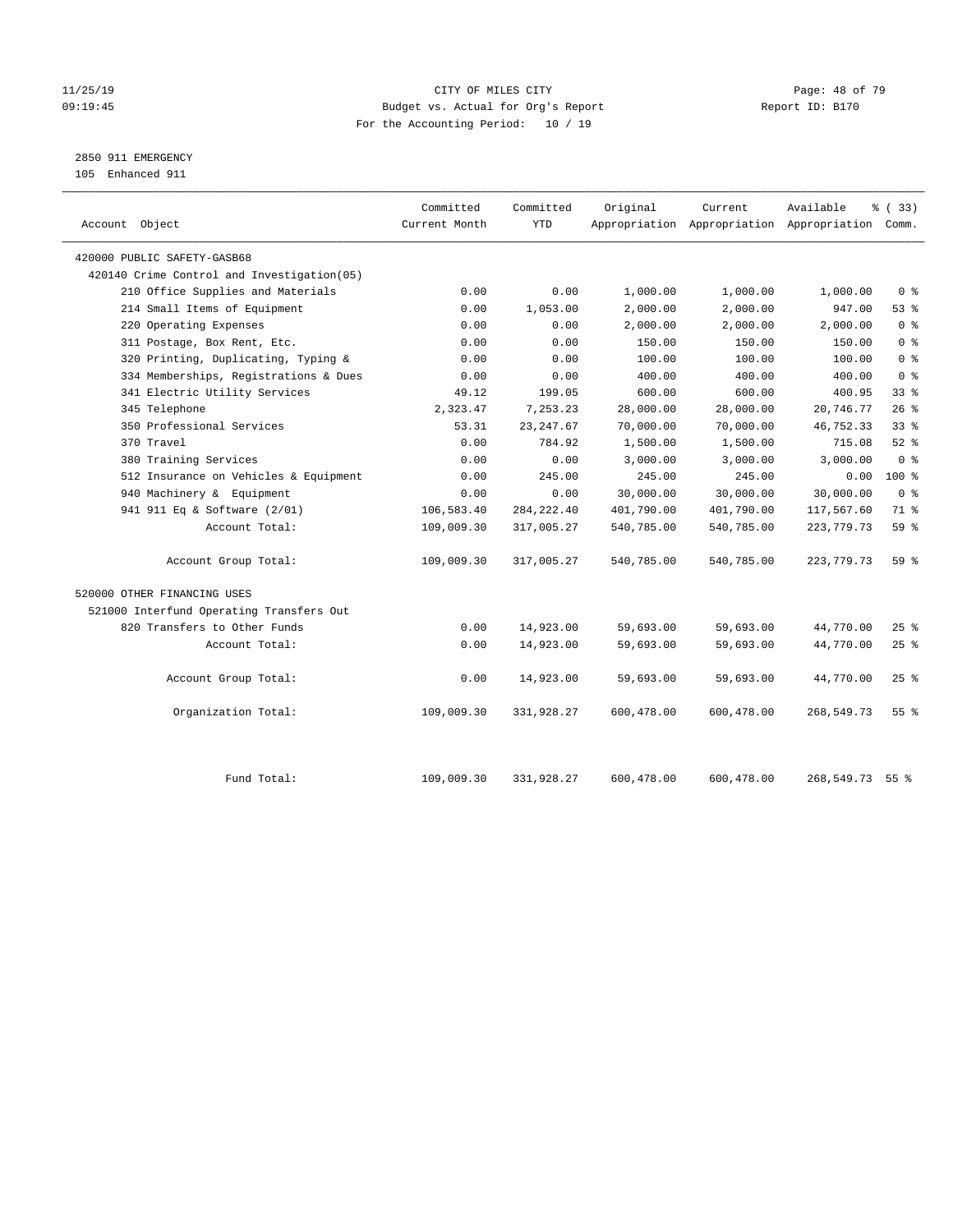#### 11/25/19 Page: 49 of 79 09:19:45 Budget vs. Actual for Org's Report Changer Report ID: B170 For the Accounting Period: 10 / 19

## 2880 LIBRARY GRANTS

39 Partners Program

| Account Object                                                      | Committed<br>Current Month | Committed<br><b>YTD</b> | Original<br>Appropriation | Current<br>Appropriation | Available<br>Appropriation | % (33)<br>Comm. |
|---------------------------------------------------------------------|----------------------------|-------------------------|---------------------------|--------------------------|----------------------------|-----------------|
| 460000 CULTURE AND RECREATION-GASB68<br>460100 Library Services(16) |                            |                         |                           |                          |                            |                 |
| 311 Postage, Box Rent, Etc.                                         | 243.00                     | 741.00                  | 4,900.00                  | 4,900.00                 | 4,159.00                   | 15 <sup>8</sup> |
| 382 Books                                                           | 0.00                       | 0.00                    | 100.00                    | 100.00                   | 100.00                     | 0 <sup>8</sup>  |
| Account Total:                                                      | 243.00                     | 741.00                  | 5,000.00                  | 5,000.00                 | 4,259.00                   | 15 <sup>8</sup> |
| Account Group Total:                                                | 243.00                     | 741.00                  | 5,000.00                  | 5,000.00                 | 4,259.00                   | 15 <sup>8</sup> |
| Organization Total:                                                 | 243.00                     | 741.00                  | 5.000.00                  | 5,000.00                 | 4,259.00                   | 15 <sup>8</sup> |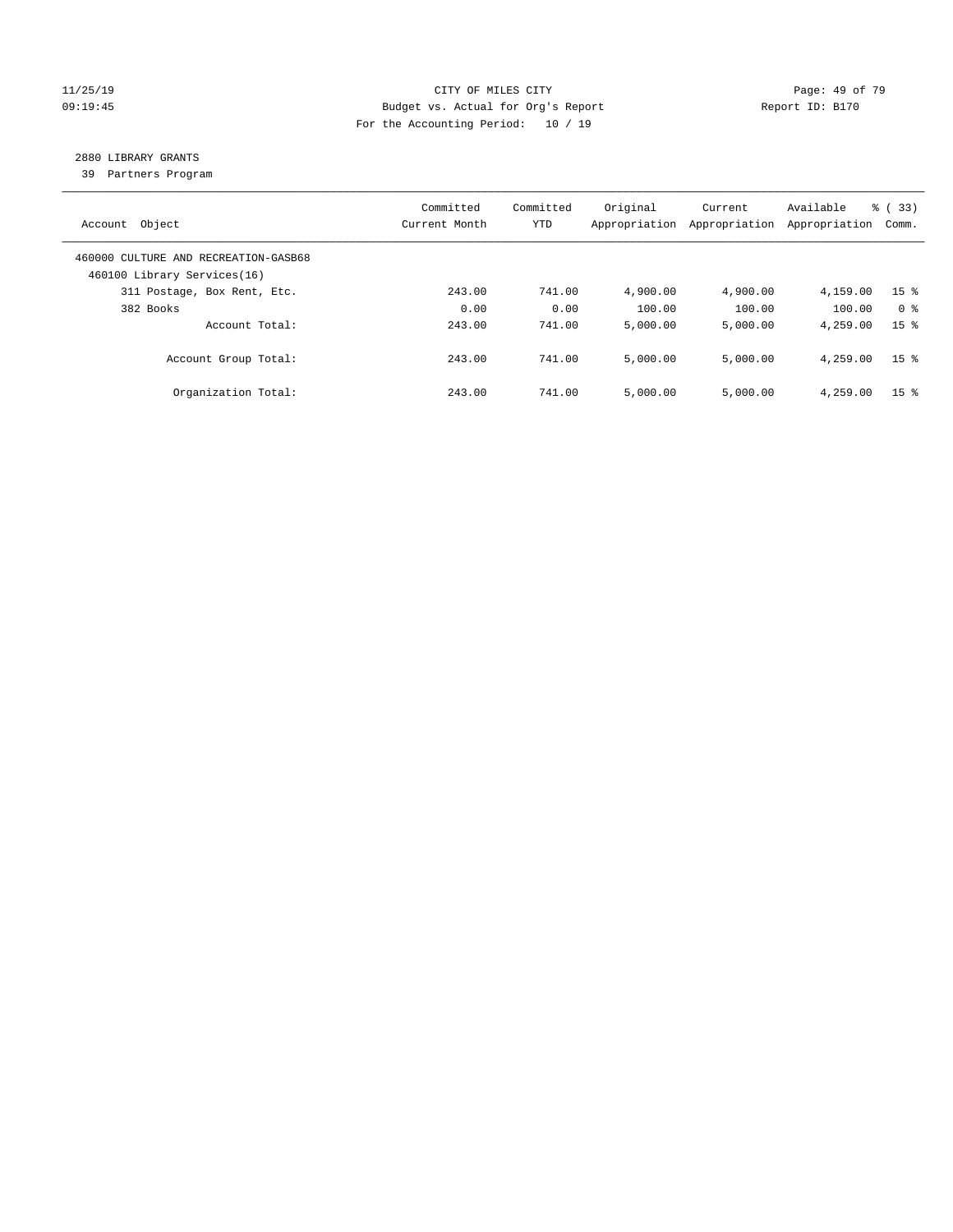#### 11/25/19 Page: 50 of 79 09:19:45 Budget vs. Actual for Org's Report Changer Report ID: B170 For the Accounting Period: 10 / 19

#### 2880 LIBRARY GRANTS

41 Sagebrush Fed/Coal Sev Tax

| Object<br>Account                    | Committed<br>Current Month | Committed<br><b>YTD</b> | Original<br>Appropriation | Current<br>Appropriation | Available<br>Appropriation | % (33)<br>Comm. |
|--------------------------------------|----------------------------|-------------------------|---------------------------|--------------------------|----------------------------|-----------------|
| 460000 CULTURE AND RECREATION-GASB68 |                            |                         |                           |                          |                            |                 |
| 460100 Library Services(16)          |                            |                         |                           |                          |                            |                 |
| 210 Office Supplies and Materials    | 0.00                       | 0.00                    | 500.00                    | 500.00                   | 500.00                     | 0 <sup>8</sup>  |
| 214 Small Items of Equipment         | 0.00                       | 0.00                    | 2,500.00                  | 2,500.00                 | 2,500.00                   | 0 <sup>8</sup>  |
| 350 Professional Services            | 0.00                       | 0.00                    | 5,000.00                  | 5,000.00                 | 5,000.00                   | 0 <sup>8</sup>  |
| 370 Travel                           | 436.96                     | 436.96                  | 5,000.00                  | 5,000.00                 | 4,563.04                   | 9 <sup>8</sup>  |
| 380 Training Services                | 50.00                      | 50.00                   | 2,000.00                  | 2,000.00                 | 1,950.00                   | 3 <sup>8</sup>  |
| Account Total:                       | 486.96                     | 486.96                  | 15,000.00                 | 15,000.00                | 14,513.04                  | 3 <sup>8</sup>  |
| Account Group Total:                 | 486.96                     | 486.96                  | 15,000.00                 | 15,000.00                | 14,513.04                  | 3 <sup>8</sup>  |
| Organization Total:                  | 486.96                     | 486.96                  | 15,000.00                 | 15,000.00                | 14,513.04                  | 3 <sup>8</sup>  |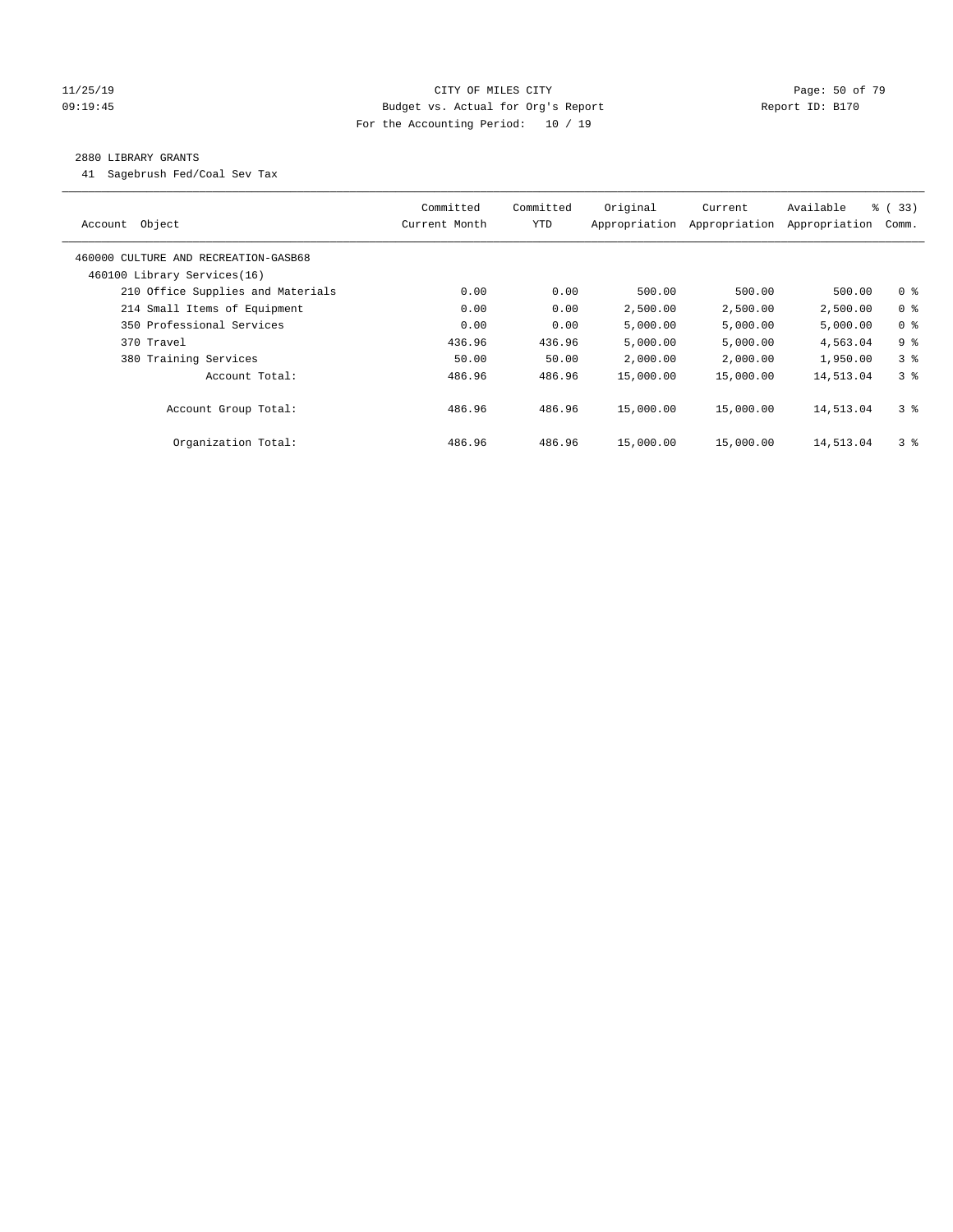#### 11/25/19 Page: 51 of 79 Page: 51 of 79 Page: 51 of 79 Page: 51 of 79 Page: 51 of 79 Page: 51 of 79 Page: 51 of 79 09:19:45 Budget vs. Actual for Org's Report Changer Report ID: B170 For the Accounting Period: 10 / 19

#### 2880 LIBRARY GRANTS

43 State Aid Per Capita-Tech Serv

| Object<br>Account                                                   | Committed<br>Current Month | Committed<br><b>YTD</b> | Original<br>Appropriation | Current<br>Appropriation | Available<br>Appropriation | % (33)<br>Comm. |
|---------------------------------------------------------------------|----------------------------|-------------------------|---------------------------|--------------------------|----------------------------|-----------------|
| 460000 CULTURE AND RECREATION-GASB68<br>460100 Library Services(16) |                            |                         |                           |                          |                            |                 |
| 210 Office Supplies and Materials                                   | 0.00                       | 0.00                    | 1,000.00                  | 1,000.00                 | 1,000.00                   | 0 <sup>8</sup>  |
| 350 Professional Services                                           | 0.00                       | 550.00                  | 15,284.00                 | 15,284.00                | 14,734.00                  | $4\degree$      |
| 370 Travel                                                          | 0.00                       | 0.00                    | 5.000.00                  | 5,000.00                 | 5.000.00                   | 0 <sup>8</sup>  |
| Account Total:                                                      | 0.00                       | 550.00                  | 21,284.00                 | 21,284.00                | 20,734.00                  | 3 <sup>8</sup>  |
| Account Group Total:                                                | 0.00                       | 550.00                  | 21,284.00                 | 21,284.00                | 20,734.00                  | 3 <sup>8</sup>  |
| Organization Total:                                                 | 0.00                       | 550.00                  | 21,284.00                 | 21,284.00                | 20,734.00                  | 3 <sup>8</sup>  |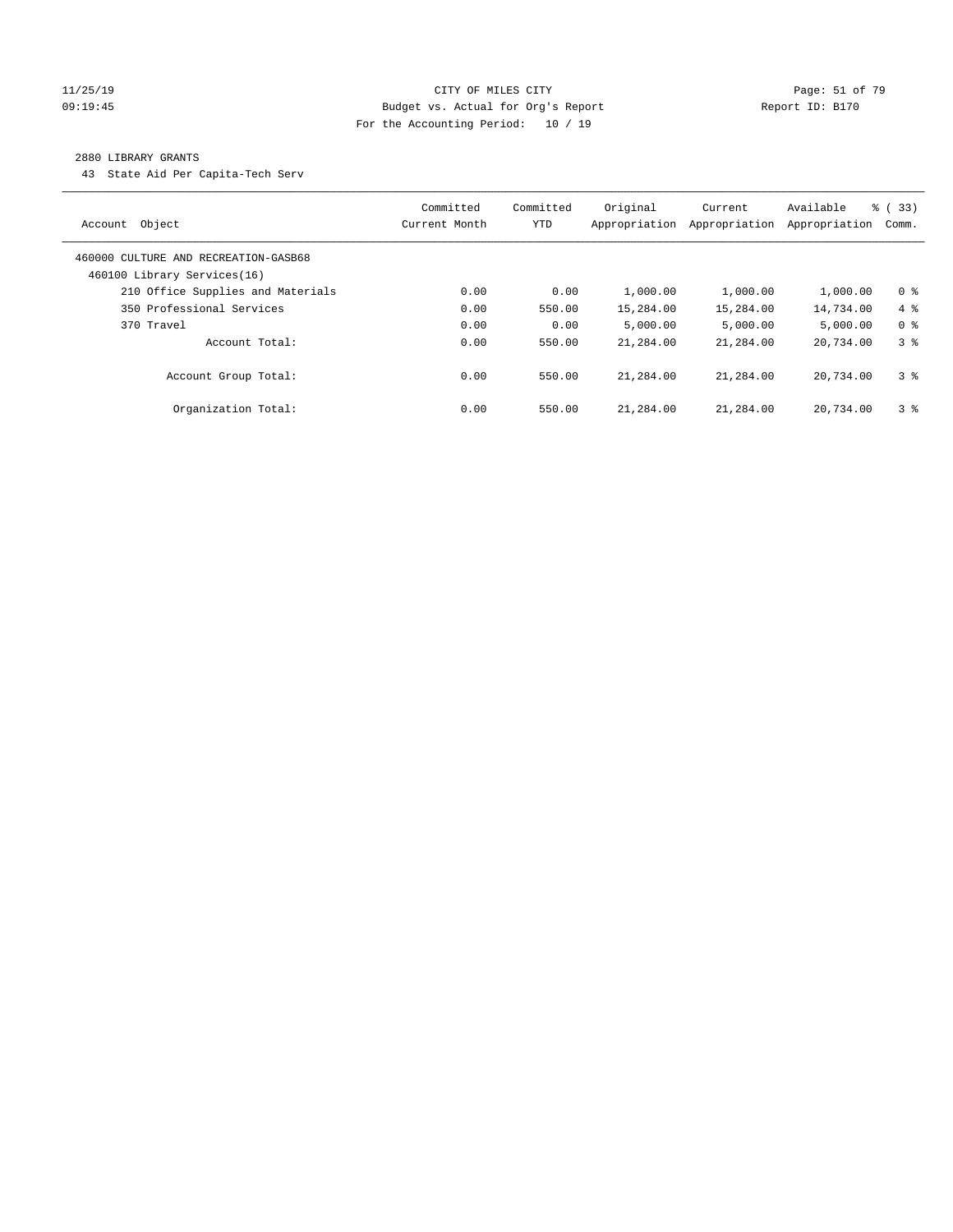#### 11/25/19 Page: 52 of 79 09:19:45 Budget vs. Actual for Org's Report Changer Report ID: B170 For the Accounting Period: 10 / 19

#### 2880 LIBRARY GRANTS

111 One Time Endowments-Library

| Object<br>Account                                                   | Committed<br>Current Month | Committed<br>YTD | Original<br>Appropriation | Current<br>Appropriation | Available<br>Appropriation | % (33)<br>Comm. |
|---------------------------------------------------------------------|----------------------------|------------------|---------------------------|--------------------------|----------------------------|-----------------|
| 460000 CULTURE AND RECREATION-GASB68<br>460100 Library Services(16) |                            |                  |                           |                          |                            |                 |
| 214 Small Items of Equipment                                        | 0.00                       | 279.96           | 2,000.00                  | 2,000.00                 | 1,720.04                   | $14$ %          |
| 350 Professional Services                                           | 0.00                       | 0.00             | 1,500.00                  | 1,500.00                 | 1,500.00                   | 0 <sup>8</sup>  |
| Account Total:                                                      | 0.00                       | 279.96           | 3,500.00                  | 3,500.00                 | 3,220.04                   | 8 %             |
| Account Group Total:                                                | 0.00                       | 279.96           | 3,500.00                  | 3,500.00                 | 3,220.04                   | 8 %             |
| Organization Total:                                                 | 0.00                       | 279.96           | 3,500.00                  | 3.500.00                 | 3,220.04                   | 8 %             |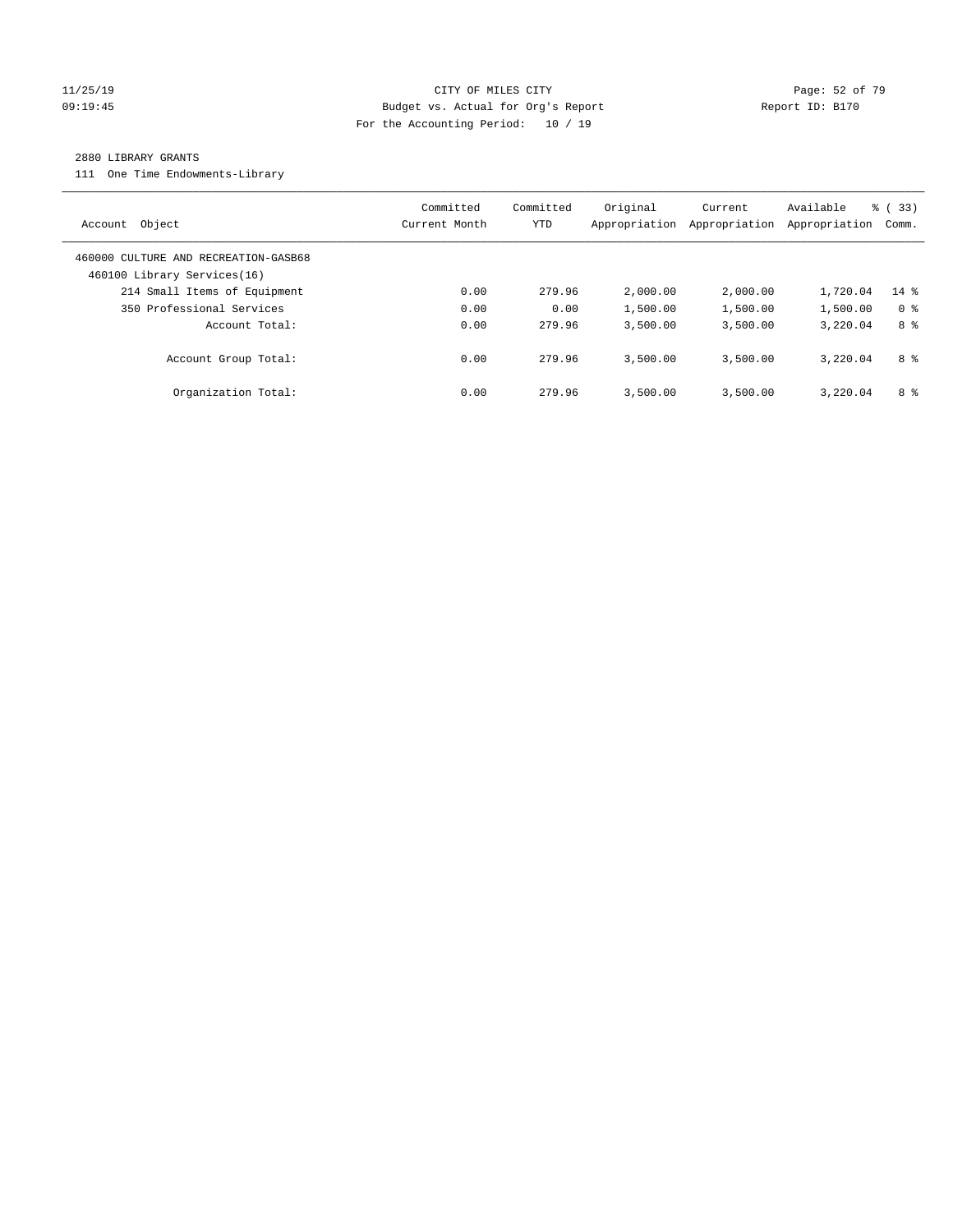#### 11/25/19 Page: 53 of 79 09:19:45 Budget vs. Actual for Org's Report Communication of Report ID: B170 For the Accounting Period: 10 / 19

#### 2880 LIBRARY GRANTS

112 Library Board of Trustees-Library

| Object<br>Account                                                   | Committed<br>Current Month | Committed<br><b>YTD</b> | Original<br>Appropriation | Current<br>Appropriation | Available<br>Appropriation | % (33)<br>Comm. |
|---------------------------------------------------------------------|----------------------------|-------------------------|---------------------------|--------------------------|----------------------------|-----------------|
| 460000 CULTURE AND RECREATION-GASB68<br>460100 Library Services(16) |                            |                         |                           |                          |                            |                 |
| 350 Professional Services                                           | 0.00                       | 0.00                    | 10,000.00                 | 10,000.00                | 10,000.00                  | 0 <sup>8</sup>  |
| 360 Contr R & M                                                     | 0.00                       | 0.00                    | 40,000.00                 | 40,000.00                | 40,000.00                  | 0 <sup>8</sup>  |
| 382 Books                                                           | 0.00                       | 0.00                    | 10,000.00                 | 10,000.00                | 10,000.00                  | 0 <sup>8</sup>  |
| Account Total:                                                      | 0.00                       | 0.00                    | 60,000.00                 | 60,000.00                | 60,000.00                  | 0 <sup>8</sup>  |
| Account Group Total:                                                | 0.00                       | 0.00                    | 60,000.00                 | 60,000.00                | 60,000.00                  | 0 <sup>8</sup>  |
| Organization Total:                                                 | 0.00                       | 0.00                    | 60,000.00                 | 60,000.00                | 60,000.00                  | 0 <sup>8</sup>  |
|                                                                     |                            |                         |                           |                          |                            |                 |
| Fund Total:                                                         | 729.96                     | 2,057.92                | 104,784.00                | 104,784.00               | 102,726.08                 | 2 <sup>8</sup>  |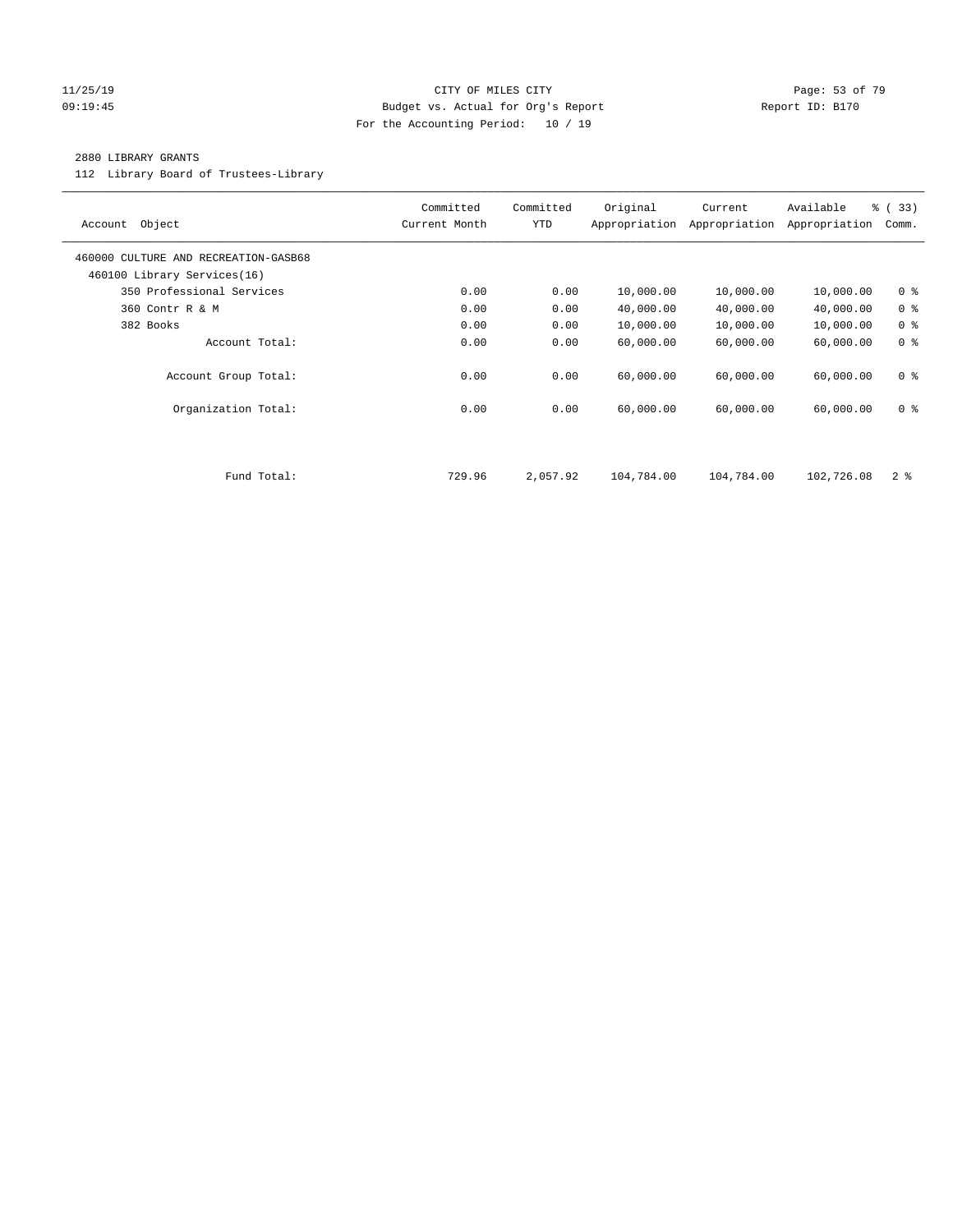#### 11/25/19 Page: 54 of 79 09:19:45 Budget vs. Actual for Org's Report Report ID: B170 For the Accounting Period: 10 / 19

2935 Historic Preservation

11 Historic Preservation

| Account Object                              | Committed<br>Current Month | Committed<br><b>YTD</b> | Original | Current  | Available<br>Appropriation Appropriation Appropriation Comm. | ៖ (33)         |
|---------------------------------------------|----------------------------|-------------------------|----------|----------|--------------------------------------------------------------|----------------|
| 460000 CULTURE AND RECREATION-GASB68        |                            |                         |          |          |                                                              |                |
| 460461 Historic Preservation-Administration |                            |                         |          |          |                                                              |                |
| 111 Salaries and Wages - Permanent          | 0.00                       | 0.00                    | 1,968.00 | 1,968.00 | 1,968.00                                                     | 0 <sup>8</sup> |
| 131 VACATION                                | 0.00                       | 0.00                    | 60.00    | 60.00    | 60.00                                                        | 0 <sup>8</sup> |
| 132 SICK LEAVE                              | 0.00                       | 0.00                    | 60.00    | 60.00    | 60.00                                                        | 0 <sup>8</sup> |
| 133 OTHER LEAVE PAY                         | 0.00                       | 0.00                    | 100.00   | 100.00   | 100.00                                                       | 0 <sup>8</sup> |
| 141 Unemployment Insurance                  | 0.00                       | 0.00                    | 3.00     | 3.00     | 3.00                                                         | 0 <sup>8</sup> |
| 142 Workers' Compensation                   | 0.00                       | 0.00                    | 28.00    | 28.00    | 28.00                                                        | 0 <sup>8</sup> |
| 144 FICA                                    | 0.00                       | 0.00                    | 167.00   | 167.00   | 167.00                                                       | 0 <sup>8</sup> |
| 145 PERS                                    | 0.00                       | 0.00                    | 190.00   | 190.00   | 190.00                                                       | 0 <sup>8</sup> |
| 196 CLOTHING ALLOTMENT                      | 0.00                       | 0.00                    | 75.00    | 75.00    | 75.00                                                        | 0 <sup>8</sup> |
| 210 Office Supplies and Materials           | 0.00                       | 5.99                    | 1,000.00 | 1,000.00 | 994.01                                                       | 1 <sup>8</sup> |
| 220 Operating Expenses                      | 0.00                       | 0.00                    | 2,000.00 | 2,000.00 | 2,000.00                                                     | 0 <sup>8</sup> |
| 311 Postage, Box Rent, Etc.                 | 0.00                       | 0.42                    | 150.00   | 150.00   | 149.58                                                       | 0 <sup>8</sup> |
| 320 Printing, Duplicating, Typing &         | 0.00                       | 0.00                    | 300.00   | 300.00   | 300.00                                                       | 0 <sup>8</sup> |
| 330 Publicity, Subscriptions & Dues         | 0.00                       | 0.00                    | 200.00   | 200.00   | 200.00                                                       | 0 <sup>8</sup> |
| 331 Publication of Formal & Legal Notices   | 0.00                       | 0.00                    | 150.00   | 150.00   | 150.00                                                       | 0 <sup>8</sup> |
| 334 Memberships, Registrations & Dues       | 0.00                       | 0.00                    | 20.00    | 20.00    | 20.00                                                        | 0 <sup>8</sup> |
| 345 Telephone                               | 0.00                       | 1.22                    | 0.00     | 0.00     | $-1.22$                                                      | $***$ $-$      |
| 347 Internet                                | 0.84                       | 3.31                    | 60.00    | 60.00    | 56.69                                                        | 6 %            |
| 350 Professional Services                   | 75.25                      | 75.25                   | 1,800.00 | 1,800.00 | 1,724.75                                                     | 4%             |
| 360 Contr R & M                             | 0.00                       | 5.00                    | 0.00     | 0.00     | $-5.00$                                                      | $***$ $%$      |
| 370 Travel                                  | 0.00                       | 0.00                    | 500.00   | 500.00   | 500.00                                                       | 0 <sup>8</sup> |
| 380 Training Services                       | 0.00                       | 0.00                    | 300.00   | 300.00   | 300.00                                                       | 0 <sup>8</sup> |
| Account Total:                              | 76.09                      | 91.19                   | 9,131.00 | 9,131.00 | 9,039.81                                                     | 1 <sup>°</sup> |
| Account Group Total:                        | 76.09                      | 91.19                   | 9,131.00 | 9,131.00 | 9,039.81                                                     | 1 <sup>°</sup> |
| Organization Total:                         | 76.09                      | 91.19                   | 9,131.00 | 9,131.00 | 9,039.81                                                     | 1 <sup>°</sup> |
| Fund Total:                                 | 76.09                      | 91.19                   | 9,131.00 | 9,131.00 | 9,039.81                                                     | 1 <sup>8</sup> |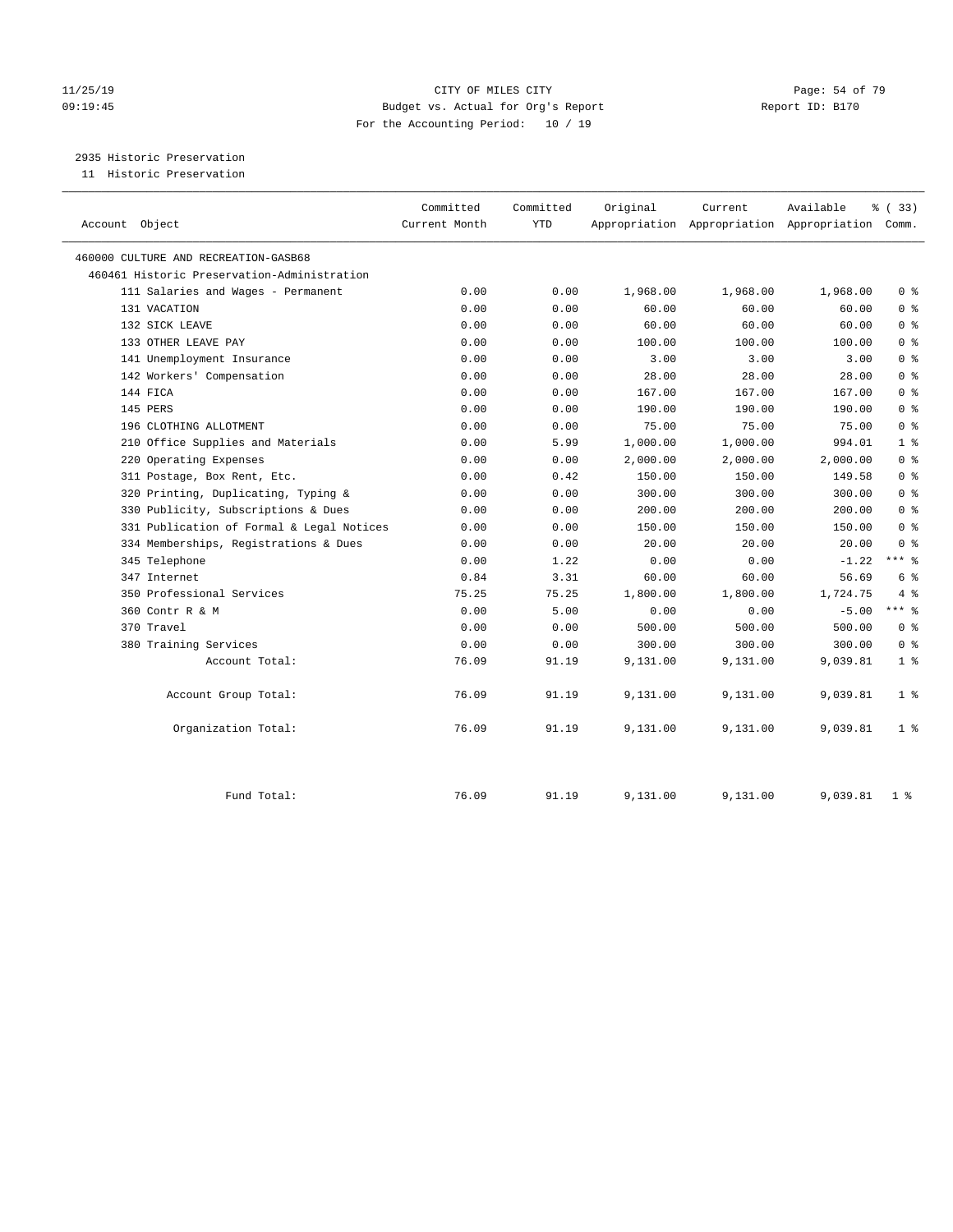#### 11/25/19 Page: 55 of 79 09:19:45 Budget vs. Actual for Org's Report Report ID: B170 For the Accounting Period: 10 / 19

————————————————————————————————————————————————————————————————————————————————————————————————————————————————————————————————————

#### 2985 RETIRED SENIOR VOLUNTEER PROG (RSVP)

15 Retired Senior Volunteer Program

|                                                         | Committed      | Committed           | Original           | Current            | Available                                       | % (33)          |
|---------------------------------------------------------|----------------|---------------------|--------------------|--------------------|-------------------------------------------------|-----------------|
| Account Object                                          | Current Month  | <b>YTD</b>          |                    |                    | Appropriation Appropriation Appropriation Comm. |                 |
| 450000 Social and Economic Services-GASB68              |                |                     |                    |                    |                                                 |                 |
| 450330 RSVP Non-Federal                                 |                |                     |                    |                    |                                                 |                 |
| 111 Salaries and Wages - Permanent                      | 199.41         | 728.25              | 2,000.00           | 2,000.00           | 1,271.75                                        | 36%             |
| 131 VACATION                                            | 4.30           | 32.47               | 200.00             | 200.00             | 167.53                                          | 16 <sup>8</sup> |
| 132 SICK LEAVE                                          | 0.00           | 0.00                | 200.00             | 200.00             | 200.00                                          | 0 <sup>8</sup>  |
| 133 OTHER LEAVE PAY                                     | 7.25           | 19.30               | 100.00             | 100.00             | 80.70                                           | 19 <sup>°</sup> |
| 141 Unemployment Insurance                              | 0.32           | 1.19                | 12.00              | 12.00              | 10.81                                           | $10*$           |
| 142 Workers' Compensation                               | 0.84           | 3.11                | 31.00              | 31.00              | 27.89                                           | $10*$           |
| 143 Health Insurance                                    | 0.00           | 0.00                | 400.00             | 400.00             | 400.00                                          | 0 <sup>8</sup>  |
| 144 FICA                                                | 16.14          | 59.69               | 192.00             | 192.00             | 132.31                                          | $31$ %          |
| 145 PERS                                                | 18.30          | 67.64               | 173.00             | 173.00             | 105.36                                          | 39 %            |
| 210 Office Supplies and Materials                       | 0.00           | 0.00                | 1,098.00           | 1,098.00           | 1,098.00                                        | 0 <sup>8</sup>  |
| 220 Operating Expenses                                  | 24.50          | 1,184.50            | 7,345.00           | 7,345.00           | 6,160.50                                        | 16 <sup>°</sup> |
| 311 Postage, Box Rent, Etc.                             | 63.67          | 191.91              | 750.00             | 750.00             | 558.09                                          | 26%             |
| 330 Publicity, Subscriptions & Dues                     | 0.00           | 159.60              | 160.00             | 160.00             | 0.40                                            | 100 %           |
| 334 Memberships, Registrations & Dues                   | 0.00           | 0.00                | 150.00             | 150.00             | 150.00                                          | 0 <sup>8</sup>  |
| 345 Telephone                                           | 117.38         | 475.11              | 1,440.00           | 1,440.00           | 964.89                                          | 33%             |
| 370 Travel                                              | 0.00           | 0.00                | 1,750.00           | 1,750.00           | 1,750.00                                        | 0 <sup>8</sup>  |
| 379 Other Travel                                        | 68.36          | 184.23              | 1,500.00           | 1,500.00           | 1,315.77                                        | $12*$           |
| 512 Insurance on Vehicles & Equipment                   | 0.00           | 0.00                | 500.00             | 500.00             | 500.00                                          | 0 <sup>8</sup>  |
| 513 Liability                                           | 0.00           | 9.80                | 599.00             | 599.00             | 589.20                                          | 2 <sub>8</sub>  |
| Account Total:                                          | 520.47         | 3,116.80            | 18,600.00          | 18,600.00          | 15,483.20                                       | 17.8            |
| 450340 RSVP FEDERAL GRANT- FALLON/CUSTER                |                |                     |                    |                    |                                                 |                 |
|                                                         | 3,784.76       |                     |                    |                    |                                                 | $31$ %          |
| 111 Salaries and Wages - Permanent                      | 79.39          | 13,960.98<br>953.16 | 44,890.00          | 44,890.00          | 30,929.02                                       | 22 %            |
| 131 VACATION<br>132 SICK LEAVE                          | 0.00           |                     | 4,300.00           | 4,300.00           | 3,346.84                                        | 0 <sup>8</sup>  |
| 133 OTHER LEAVE PAY                                     |                | 0.00<br>362.28      | 3,900.00           | 3,900.00           | 3,900.00                                        | 19 <sup>°</sup> |
|                                                         | 133.23<br>6.00 | 22.76               | 1,900.00<br>247.00 | 1,900.00<br>247.00 | 1,537.72<br>224.24                              | 9 <sup>°</sup>  |
| 141 Unemployment Insurance<br>142 Workers' Compensation | 16.12          | 61.19               | 683.00             | 683.00             | 621.81                                          | 9 <sup>°</sup>  |
| 143 Health Insurance                                    | 794.35         | 3,177.40            | 8,600.00           | 8,600.00           | 5,422.60                                        | 37%             |
| 144 FICA                                                | 305.80         | 1,160.79            | 4,207.00           | 4,207.00           | 3,046.21                                        | $28$ %          |
| 145 PERS                                                | 346.56         | 1,315.54            | 3,794.00           | 3,794.00           | 2,478.46                                        | 35%             |
| 210 Office Supplies and Materials                       | 450.05         | 459.95              | 1,525.00           | 1,525.00           | 1,065.05                                        | $30*$           |
| 334 Memberships, Registrations & Dues                   | 0.00           | 75.00               | 275.00             | 275.00             | 200.00                                          | $27$ %          |
| 370 Travel                                              | 0.00           | 3,584.27            | 7,081.00           | 7,081.00           | 3,496.73                                        | $51$ %          |
| 530 Rent                                                | 0.00           | 1,670.00            | 5,010.00           | 5,010.00           | 3,340.00                                        | $33$ $%$        |
| Account Total:                                          | 5,916.26       | 26,803.32           | 86, 412.00         | 86, 412.00         | 59,608.68                                       | $31$ %          |
|                                                         |                |                     |                    |                    |                                                 |                 |
| 450351 RSVP-Excess                                      |                |                     |                    |                    |                                                 |                 |
| 111 Salaries and Wages - Permanent                      | 0.00           | 776.92              | 2,000.00           | 2,000.00           | 1,223.08                                        | 39%             |
| 141 Unemployment Insurance                              | 0.00           | 1.32                | 10.00              | 10.00              | 8.68                                            | $13*$           |
| 142 Workers' Compensation                               | 0.00           | 3.55                | 26.00              | 26.00              | 22.45                                           | $14$ %          |
| 144 FICA                                                | 0.00           | 67.28               | 155.00             | 155.00             | 87.72                                           | 43 %            |
| 145 PERS                                                | 0.00           | 76.26               | 140.00             | 140.00             | 63.74                                           | $54$ %          |
| 220 Operating Expenses                                  | 17.64          | 1,502.05            | 2,000.00           | 2,000.00           | 497.95                                          | 75 %            |
| Account Total:                                          | 17.64          | 2,427.38            | 4,331.00           | 4,331.00           | 1,903.62                                        | 56 %            |
| Account Group Total:                                    | 6,454.37       | 32, 347.50          | 109,343.00         | 109,343.00         | 76,995.50                                       | $30*$           |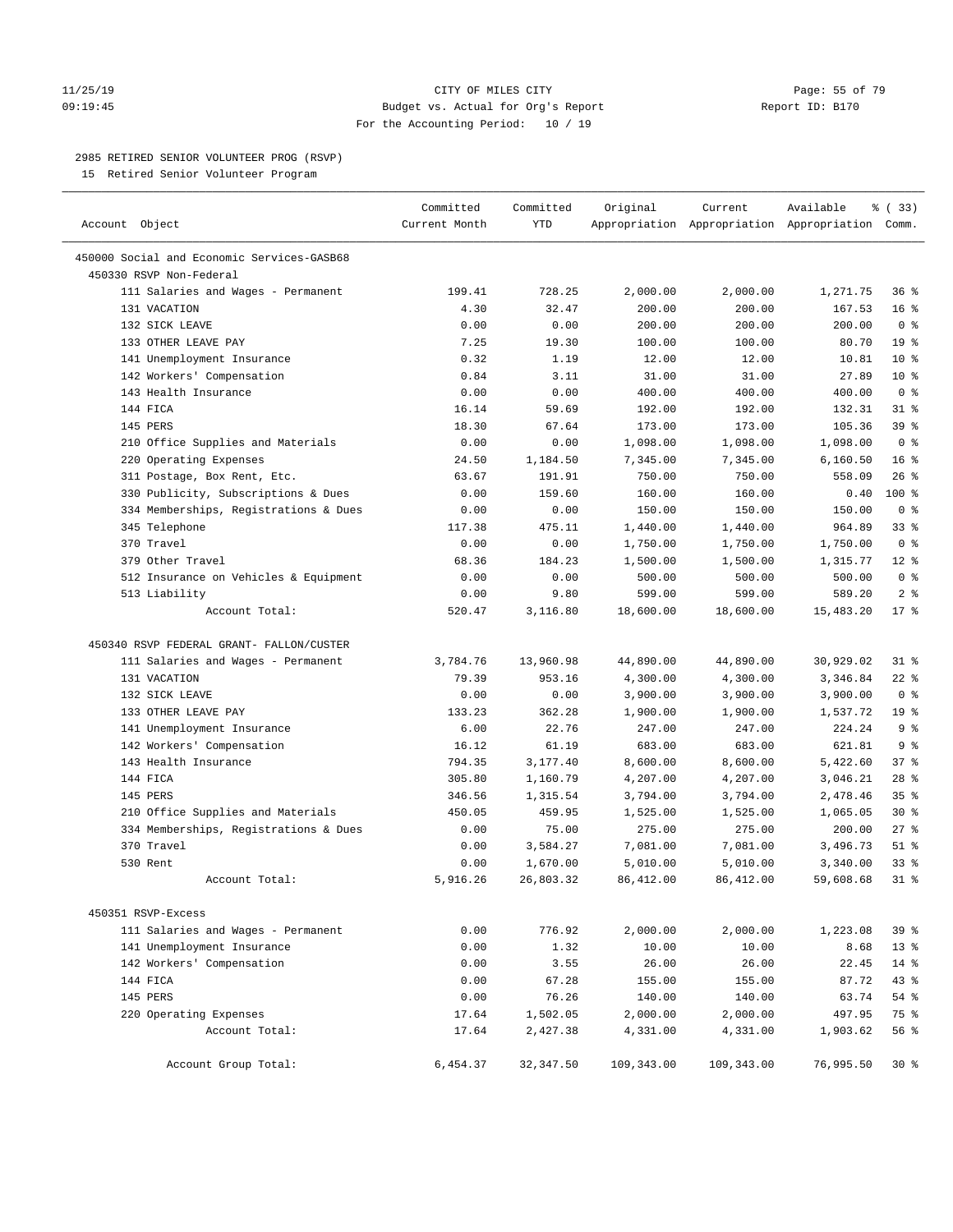#### 11/25/19 Page: 56 of 79 09:19:45 Budget vs. Actual for Org's Report Communication of Report ID: B170 For the Accounting Period: 10 / 19

#### 2985 RETIRED SENIOR VOLUNTEER PROG (RSVP)

15 Retired Senior Volunteer Program

| Account Object      | Committed<br>Current Month | Committed<br><b>YTD</b> | Original   | Current    | Available<br>Appropriation Appropriation Appropriation Comm. | % ( 33 ) |
|---------------------|----------------------------|-------------------------|------------|------------|--------------------------------------------------------------|----------|
| Organization Total: | 6,454.37                   | 32,347.50               | 109,343.00 | 109,343.00 | 76,995.50                                                    | $30*$    |
| Fund Total:         | 6,454.37                   | 32,347.50               | 109,343.00 | 109,343.00 | 76,995.50 30 %                                               |          |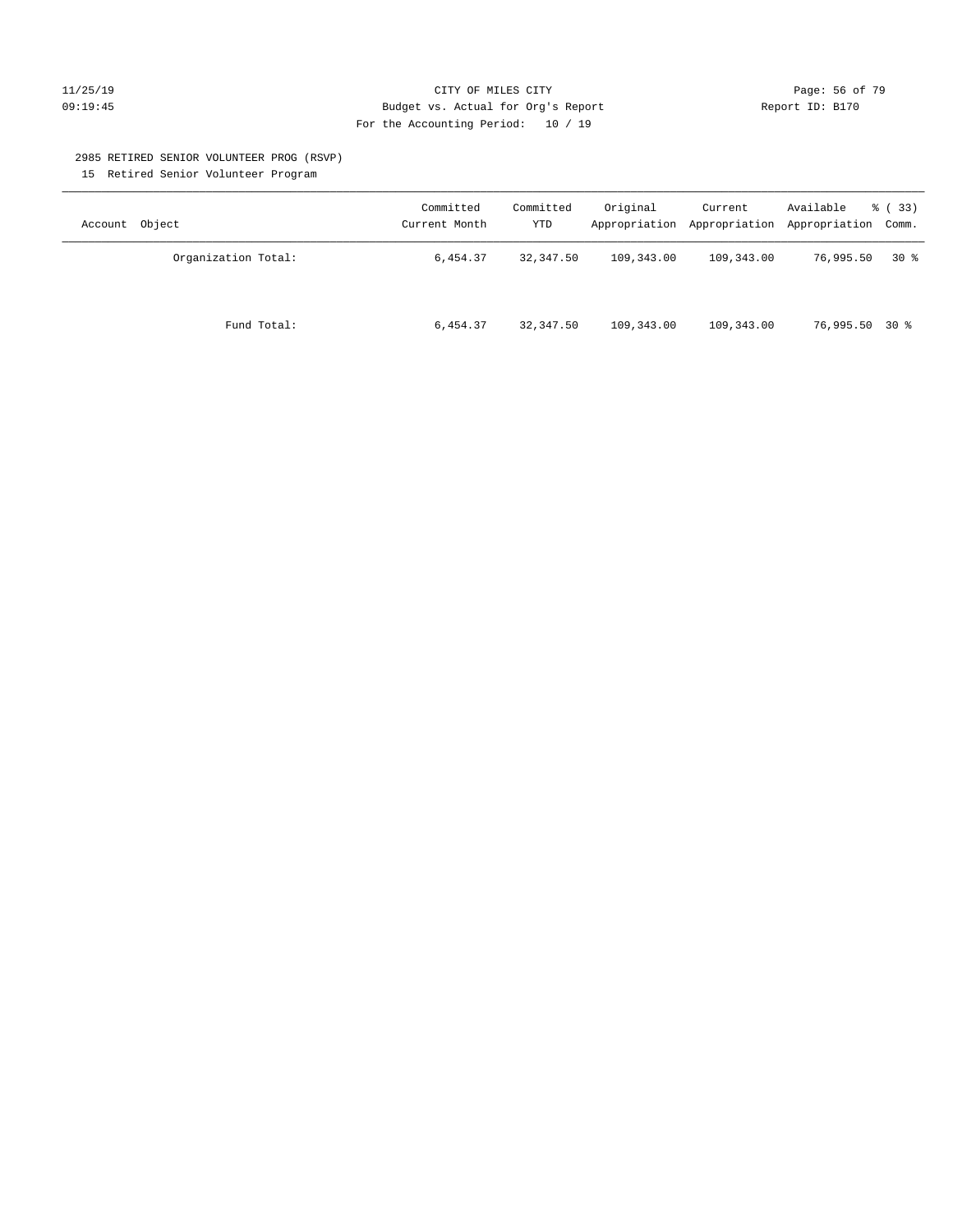#### 11/25/19 Page: 57 of 79 09:19:45 Budget vs. Actual for Org's Report Communication of Report ID: B170 For the Accounting Period: 10 / 19

#### 3670 SID 211 110 SID # 211

| Account Object                     | Committed<br>Current Month | Committed<br><b>YTD</b> | Original | Current<br>Appropriation Appropriation | Available<br>Appropriation | % (33)<br>Comm. |
|------------------------------------|----------------------------|-------------------------|----------|----------------------------------------|----------------------------|-----------------|
| 490000 DEBT SERVICE                |                            |                         |          |                                        |                            |                 |
| 490500 Other Debt Service Payments |                            |                         |          |                                        |                            |                 |
| 643 Principal- SID 211             | 0.00                       | 1,899.32                | 3,806.00 | 3,806.00                               | 1,906.68                   | $50*$           |
| 644 Interest- SID 211              | 0.00                       | 780.16                  | 1,541.00 | 1,541.00                               | 760.84                     | $51$ %          |
| Account Total:                     | 0.00                       | 2,679.48                | 5,347.00 | 5,347.00                               | 2,667.52                   | 50%             |
| Account Group Total:               | 0.00                       | 2,679.48                | 5,347.00 | 5,347.00                               | 2,667.52                   | $50*$           |
| Organization Total:                | 0.00                       | 2,679.48                | 5,347.00 | 5,347.00                               | 2,667.52                   | 50%             |
|                                    |                            |                         |          |                                        |                            |                 |
| Fund Total:                        | 0.00                       | 2,679.48                | 5,347.00 | 5,347.00                               | 2,667.52                   | 50 %            |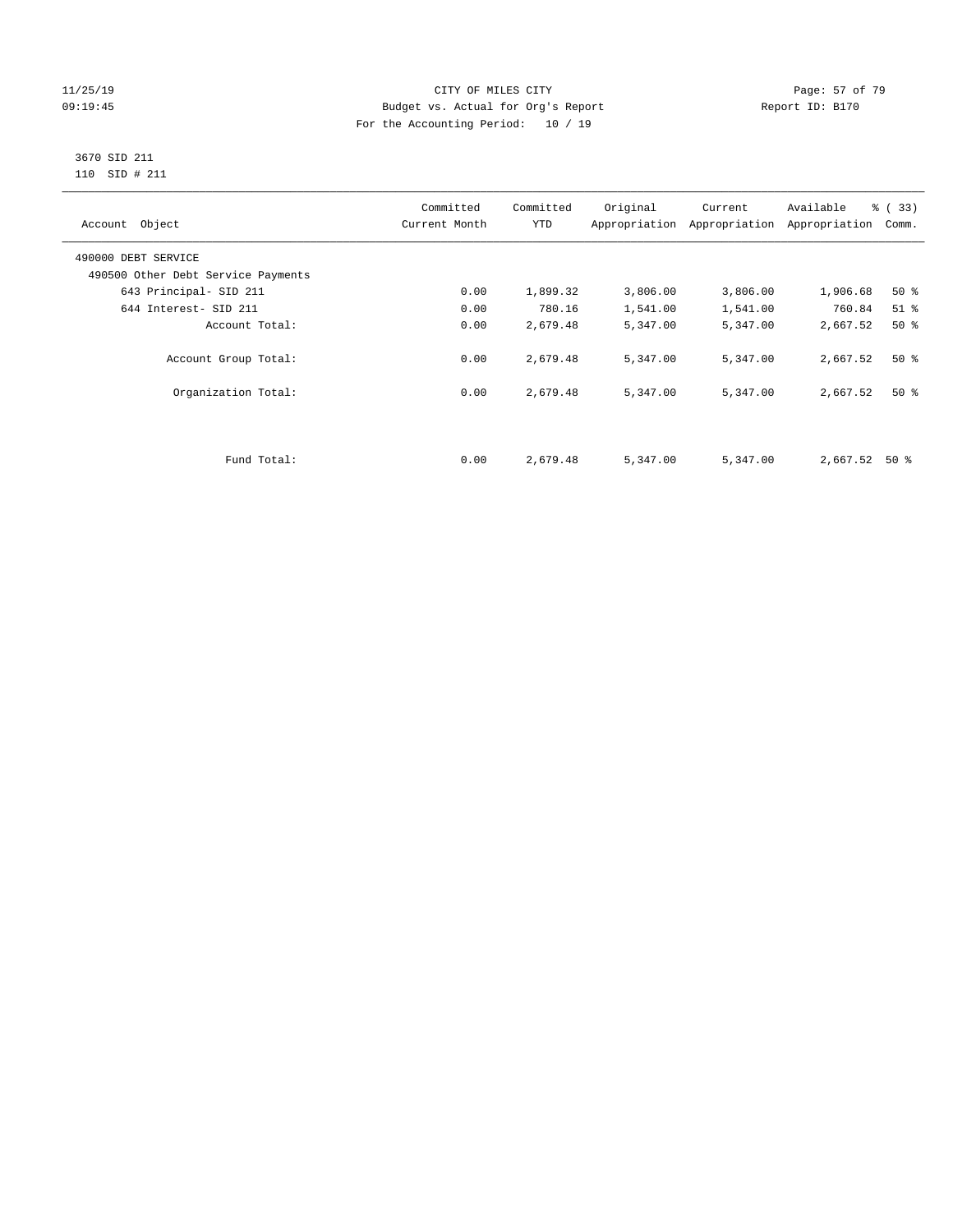#### 11/25/19 Page: 58 of 79 09:19:45 Budget vs. Actual for Org's Report Communication of Report ID: B170 For the Accounting Period: 10 / 19

#### 4000 General Fund Capitol Improvement Fund

501 Capital Purchases

| Account Object                                                     | Committed<br>Current Month | Committed<br><b>YTD</b> | Original  | Current<br>Appropriation Appropriation | Available<br>Appropriation | % (33)<br>Comm. |
|--------------------------------------------------------------------|----------------------------|-------------------------|-----------|----------------------------------------|----------------------------|-----------------|
| 410000 GENERAL GOVERNMENTGASB68<br>410100 Legislative Services(02) |                            |                         |           |                                        |                            |                 |
| 940 Machinery & Equipment                                          | 5,960.00                   | 20,429.00               | 57,640.00 | 57,640.00                              | 37,211.00                  | 35%             |
| Account Total:                                                     | 5,960.00                   | 20,429.00               | 57,640.00 | 57,640.00                              | 37, 211.00                 | 35 <sup>8</sup> |
| Account Group Total:                                               | 5,960.00                   | 20,429.00               | 57,640.00 | 57,640.00                              | 37,211.00                  | 35 <sup>8</sup> |
| Organization Total:                                                | 5,960.00                   | 20,429.00               | 57,640.00 | 57,640.00                              | 37,211.00                  | 35 <sup>8</sup> |
|                                                                    |                            |                         |           |                                        |                            |                 |
| Fund Total:                                                        | 5,960.00                   | 20,429.00               | 57,640.00 | 57,640.00                              | 37,211.00 35 %             |                 |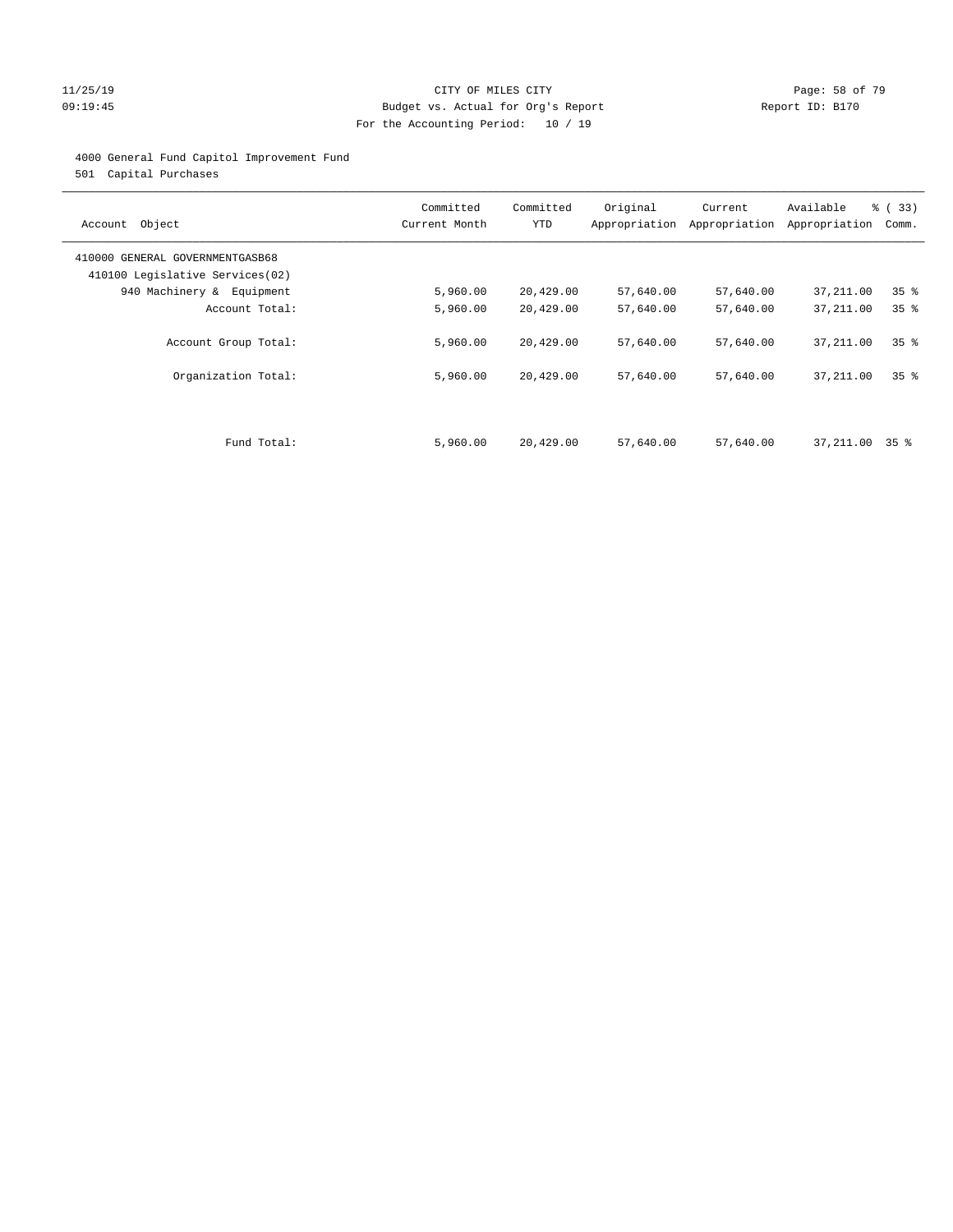#### 11/25/19 Page: 59 of 79 09:19:45 Budget vs. Actual for Org's Report Communication of Report ID: B170 For the Accounting Period: 10 / 19

#### 4050 Ambulance Capital Improvement Fund

10 Ambulance

| Account Object                                                             | Committed<br>Current Month | Committed<br><b>YTD</b> | Original  | Current<br>Appropriation Appropriation | Available<br>Appropriation | % (33)<br>Comm. |
|----------------------------------------------------------------------------|----------------------------|-------------------------|-----------|----------------------------------------|----------------------------|-----------------|
| 420000 PUBLIC SAFETY-GASB68<br>420730 Emergency Medical Services-Ambulance |                            |                         |           |                                        |                            |                 |
| 940 Machinery & Equipment                                                  | 0.00                       | 0.00                    | 13,779.00 | 13,779.00                              | 13,779.00                  | 0 <sup>8</sup>  |
| Account Total:                                                             | 0.00                       | 0.00                    | 13,779.00 | 13,779.00                              | 13,779.00                  | 0 <sup>8</sup>  |
| Account Group Total:                                                       | 0.00                       | 0.00                    | 13,779.00 | 13,779.00                              | 13,779.00                  | 0 <sup>8</sup>  |
| Organization Total:                                                        | 0.00                       | 0.00                    | 13,779.00 | 13,779.00                              | 13,779.00                  | 0 <sup>8</sup>  |
|                                                                            |                            |                         |           |                                        |                            |                 |
| Fund Total:                                                                | 0.00                       | 0.00                    | 13,779.00 | 13,779.00                              | 13,779.00                  | 0 %             |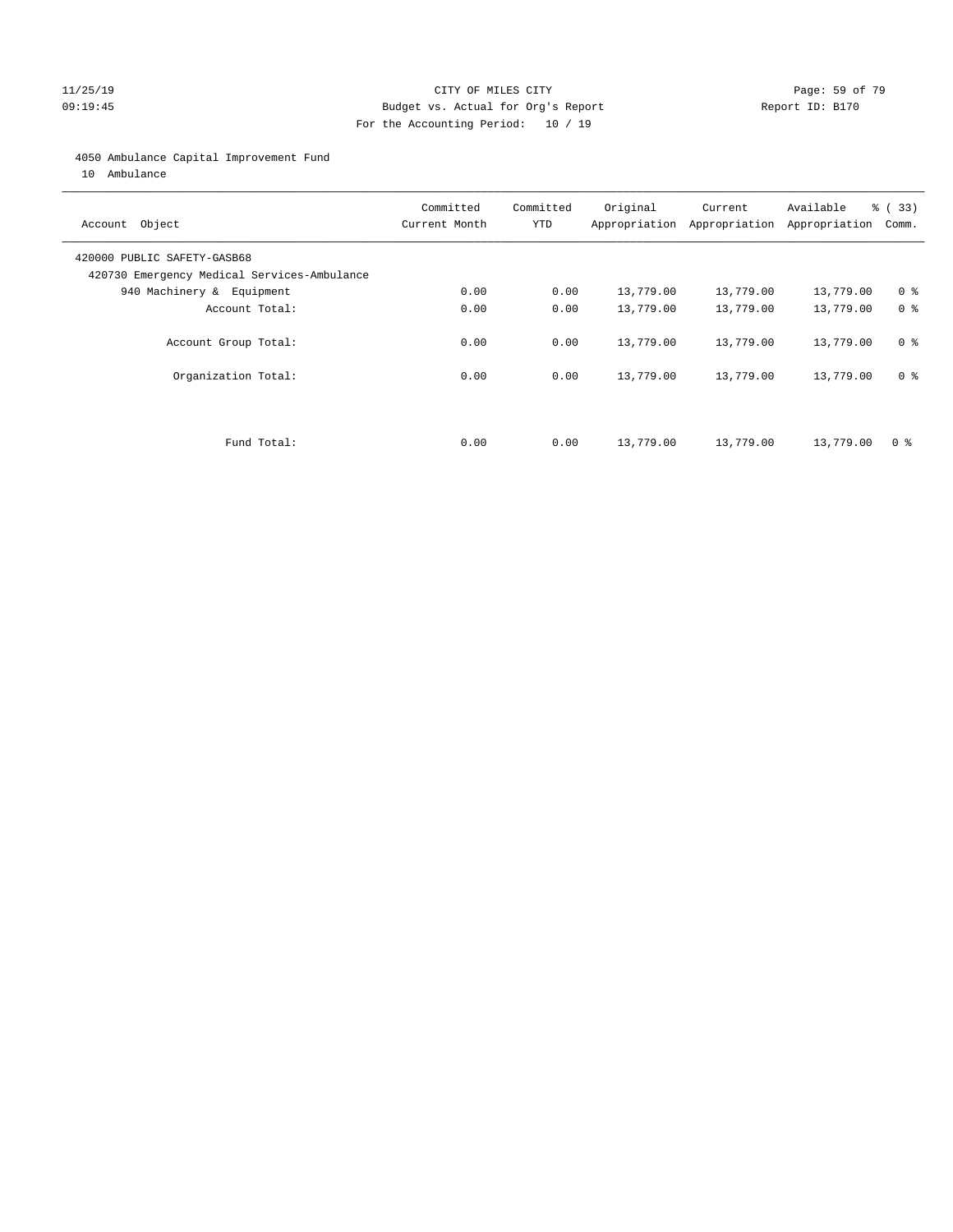#### 11/25/19 Page: 60 of 79 09:19:45 Budget vs. Actual for Org's Report Communication of Report ID: B170 For the Accounting Period: 10 / 19

#### 4060 CAPITAL IMPROV-PUBLIC WORKS

911 Public Works Operations

| Object<br>Account                                         | Committed<br>Current Month | Committed<br><b>YTD</b> | Original<br>Appropriation | Current<br>Appropriation | Available<br>Appropriation | % (33)<br>Comm.                  |
|-----------------------------------------------------------|----------------------------|-------------------------|---------------------------|--------------------------|----------------------------|----------------------------------|
| 430000 Public Works-GASB68<br>430233 Roadway/Re-surfacing |                            |                         |                           |                          |                            |                                  |
| 940 Machinery & Equipment                                 | 0.00                       | 0.00                    | 510,000.00                | 510,000.00               | 510,000.00                 | 0 <sup>8</sup>                   |
| Account Total:                                            | 0.00                       | 0.00                    | 510,000.00                | 510,000.00               | 510,000.00                 | 0 <sup>8</sup>                   |
| Account Group Total:<br>Organization Total:               | 0.00<br>0.00               | 0.00<br>0.00            | 510,000.00<br>510,000.00  | 510,000.00<br>510,000.00 | 510,000.00<br>510,000.00   | 0 <sup>8</sup><br>0 <sup>8</sup> |
| Fund Total:                                               | 0.00                       | 0.00                    | 510,000.00                | 510,000.00               | 510,000.00                 | 0 %                              |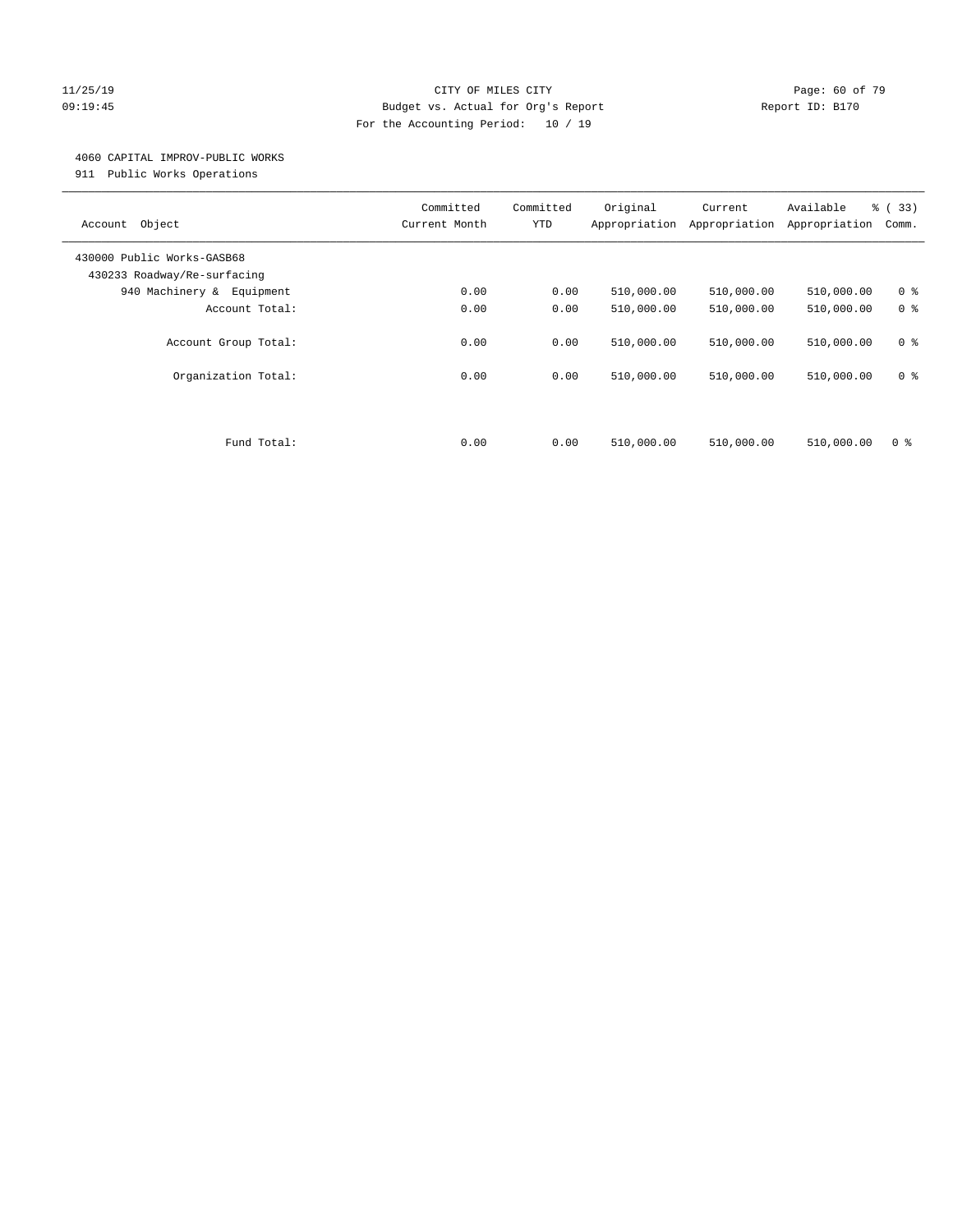#### 11/25/19 Page: 61 of 79 CITY OF MILES CITY CHANGES OF THE PAGE: 61 of 79 09:19:45 Budget vs. Actual for Org's Report Report ID: B170 For the Accounting Period: 10 / 19

————————————————————————————————————————————————————————————————————————————————————————————————————————————————————————————————————

#### 5210 WATER UTILITY

22 Water Plant

|                                               | Committed     | Committed   | Original   | Current    | Available                                       | १ (33)             |
|-----------------------------------------------|---------------|-------------|------------|------------|-------------------------------------------------|--------------------|
| Account Object                                | Current Month | YTD         |            |            | Appropriation Appropriation Appropriation Comm. |                    |
| 430000 Public Works-GASB68                    |               |             |            |            |                                                 |                    |
| 430530 Water Source of Supply and Pumping(22) |               |             |            |            |                                                 |                    |
| 111 Salaries and Wages - Permanent            | 20,947.50     | 83,885.88   | 250,484.00 | 250,484.00 | 166,598.12                                      | 338                |
| 121 OVERTIME-PERMANENT                        | 1,041.37      | 4,194.53    | 10,300.00  | 10,300.00  | 6,105.47                                        | 41 %               |
| 131 VACATION                                  | 1,694.14      | 6,083.01    | 19,500.00  | 19,500.00  | 13,416.99                                       | 31 %               |
| 132 SICK LEAVE                                | 151.71        | 1,034.83    | 5,500.00   | 5,500.00   | 4,465.17                                        | 19 <sup>°</sup>    |
| 133 OTHER LEAVE PAY                           | 5.91          | 5.91        | 2,733.00   | 2,733.00   | 2,727.09                                        | 0 <sup>8</sup>     |
| 134 HOLIDAY PAY                               | 577.96        | 1,897.91    | 5,400.00   | 5,400.00   | 3,502.09                                        | 35%                |
| 141 Unemployment Insurance                    | 36.68         | 147.17      | 441.00     | 441.00     | 293.83                                          | 33%                |
| 142 Workers' Compensation                     | 1,404.46      | 5,732.59    | 16,848.00  | 16,848.00  | 11, 115. 41                                     | $34$ $%$           |
| 143 Health Insurance                          | 4,449.94      | 18,753.04   | 53,404.00  | 53,404.00  | 34,650.96                                       | 35%                |
| 144 FICA                                      | 1,781.76      | 7,153.49    | 22,485.00  | 22,485.00  | 15, 331.51                                      | $32$ $%$           |
| 145 PERS                                      | 2,075.26      | 8,163.27    | 25,482.00  | 25,482.00  | 17,318.73                                       | $32$ $%$           |
| 196 CLOTHING ALLOTMENT                        | 0.00          | 915.00      | 950.00     | 950.00     | 35.00                                           | 96%                |
| 210 Office Supplies and Materials             | 50.98         | 64.44       | 250.00     | 250.00     | 185.56                                          | $26$ %             |
| 214 Small Items of Equipment                  | 0.00          | 0.00        | 8,000.00   | 8,000.00   | 8,000.00                                        | 0 <sup>8</sup>     |
| 220 Operating Expenses                        | 268.53        | 679.56      | 2,500.00   | 2,500.00   | 1,820.44                                        | $27$ %             |
| 222 Chemicals, Lab & Med Supplies             | 0.00          | 0.00        | 250.00     | 250.00     | 250.00                                          | 0 <sup>8</sup>     |
| 226 Clothing and Uniforms                     | 41.28         | 105.68      | 600.00     | 600.00     | 494.32                                          | 18 %               |
| 230 Repair and Maintenance Supplies           | 887.49        | 1,625.07    | 10,000.00  | 10,000.00  | 8,374.93                                        | 16 <sup>°</sup>    |
| 231 Gas, Oil, Diesel Fuel, Grease, etc.       | 138.54        | 960.69      | 2,000.00   | 2,000.00   | 1,039.31                                        | 48 %               |
| 241 Consumable Tools                          | 0.00          | 0.00        | 200.00     | 200.00     | 200.00                                          | 0 <sup>8</sup>     |
| 311 Postage, Box Rent, Etc.                   | 2.00          | 4.15        | 50.00      | 50.00      | 45.85                                           | 8 %                |
| 330 Publicity, Subscriptions & Dues           | 0.00          | 145.00      | 750.00     | 750.00     | 605.00                                          | 19 <sup>°</sup>    |
| 334 Memberships, Registrations & Dues         | 0.00          | 35.00       | 200.00     | 200.00     | 165.00                                          | 18 %               |
| 341 Electric Utility Services                 | 5,230.11      | 26, 284. 15 | 75,800.00  | 75,800.00  | 49,515.85                                       | 35%                |
| 344 Gas Utility Service                       | 226.28        | 381.58      | 10,000.00  | 10,000.00  | 9,618.42                                        | 4%                 |
| 345 Telephone                                 | 76.05         | 303.58      | 1,000.00   | 1,000.00   | 696.42                                          | $30*$              |
| 346 Garbage Service                           | 46.50         | 277.50      | 500.00     | 500.00     | 222.50                                          | 56 %               |
| 347 Internet                                  | 80.20         | 320.80      | 1,000.00   | 1,000.00   | 679.20                                          | $32$ $%$           |
| 350 Professional Services                     | 465.80        | 465.80      | 500.00     | 500.00     | 34.20                                           | 93 %               |
| 352 Wtr/Swr Lab Testing                       | 0.00          | 0.00        | 1,000.00   | 1,000.00   | 1,000.00                                        | 0 <sup>8</sup>     |
| 357 Architectual, Engineering Serv Etc.       | 0.00          | 0.00        | 10,000.00  | 10,000.00  | 10,000.00                                       | 0 <sup>8</sup>     |
| 360 Contr R & M                               | 109.50        | 13,082.00   | 143,000.00 | 143,000.00 | 129,918.00                                      | 9%                 |
| 363 R&M Vehicles/Equip/Labor-PW               | 0.00          | 42.44       | 3,500.00   | 3,500.00   | 3,457.56                                        | $1$ %              |
| 369 Other Repair and Maintenance              | 309.25        | 309.25      | 2,000.00   | 2,000.00   | 1,690.75                                        | 15 <sup>8</sup>    |
| 370 Travel                                    | 58.51         | 126.75      | 1,000.00   | 1,000.00   | 873.25                                          | $13*$              |
| 380 Training Services                         | 0.00          | 94.12       | 2,000.00   | 2,000.00   | 1,905.88                                        | 5 <sup>°</sup>     |
| 382 Books                                     | 0.00          | 0.00        | 200.00     | 200.00     | 200.00                                          | 0 <sup>8</sup>     |
| 400 BUILDING MATERIALS                        | 0.00          | 0.00        | 500.00     | 500.00     | 500.00                                          | 0 <sup>8</sup>     |
| 511 Insurance on Buildings                    | 0.00          | 9,143.21    | 9,522.00   | 9,522.00   | 378.79                                          | 96%                |
| 512 Insurance on Vehicles & Equipment         | 0.00          | 271.93      | 272.00     | 272.00     | 0.07                                            | 100 %              |
| 940 Machinery & Equipment                     | 6,056.00      | 6,056.00    | 85,000.00  | 85,000.00  | 78,944.00                                       | 7 %                |
| Account Total:                                | 48, 213. 71   | 198,745.33  | 785,121.00 | 785,121.00 | 586, 375.67                                     | $25$ %             |
| Account Group Total:                          | 48, 213. 71   | 198,745.33  | 785,121.00 | 785,121.00 | 586,375.67                                      | $25$ $\frac{6}{5}$ |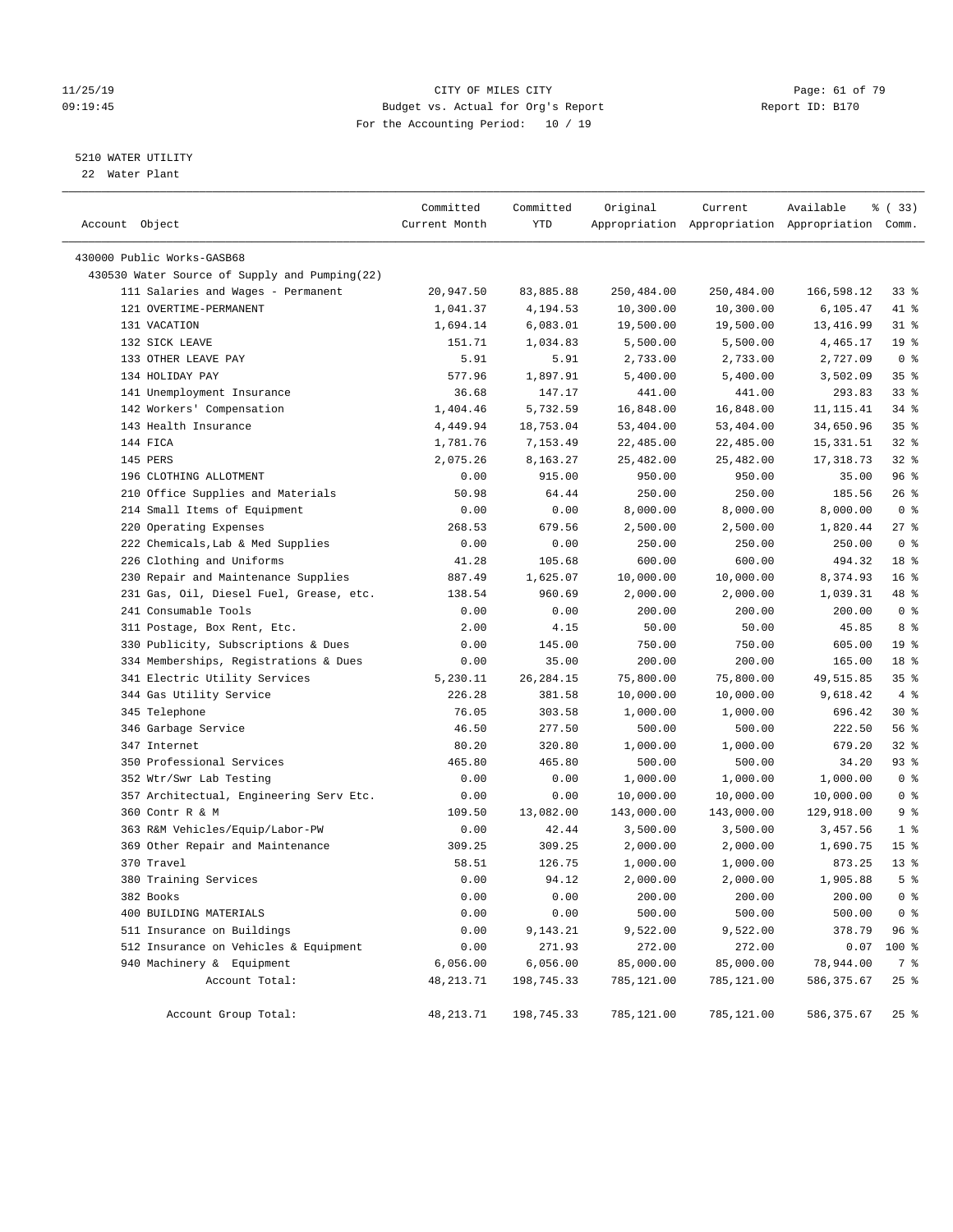#### 11/25/19 Page: 62 of 79 09:19:45 Budget vs. Actual for Org's Report Communication of Report ID: B170 For the Accounting Period: 10 / 19

#### 5210 WATER UTILITY 22 Water Plant

| Account Object |                     | Committed<br>Current Month | Committed<br><b>YTD</b> | Original   | Current    | Available<br>Appropriation Appropriation Appropriation Comm. | - 8 (33) |
|----------------|---------------------|----------------------------|-------------------------|------------|------------|--------------------------------------------------------------|----------|
|                | Organization Total: | 48,213.71                  | 198,745.33              | 785,121.00 | 785,121.00 | 586.375.67 25 %                                              |          |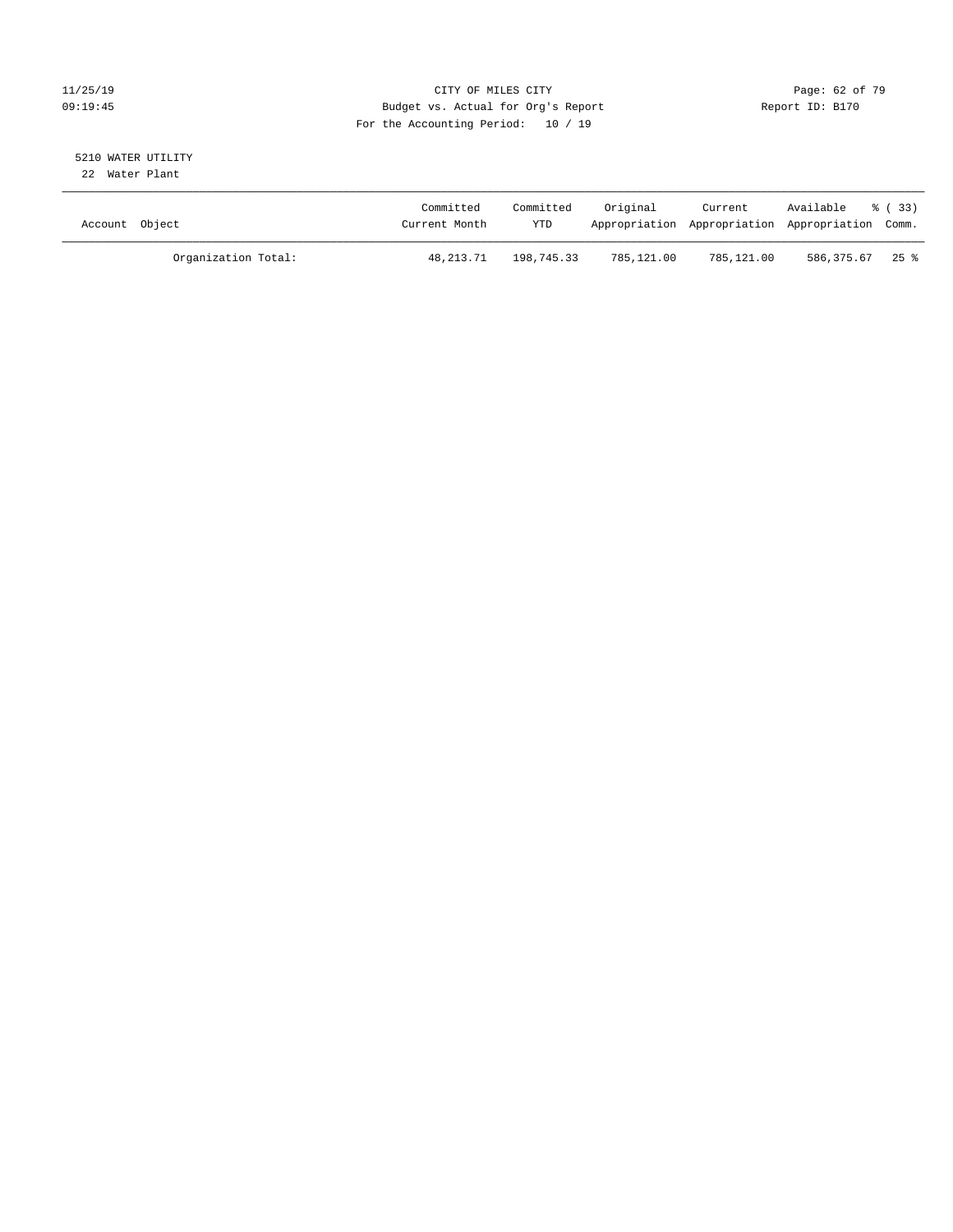#### 11/25/19 Page: 63 of 79 09:19:45 Budget vs. Actual for Org's Report Changer Report ID: B170 For the Accounting Period: 10 / 19

————————————————————————————————————————————————————————————————————————————————————————————————————————————————————————————————————

#### 5210 WATER UTILITY

23 Water Lines

|                                           | Committed     | Committed  | Original     | Current      | Available                                       | १८ ( <b>33</b> ) |
|-------------------------------------------|---------------|------------|--------------|--------------|-------------------------------------------------|------------------|
| Account Object                            | Current Month | YTD        |              |              | Appropriation Appropriation Appropriation Comm. |                  |
|                                           |               |            |              |              |                                                 |                  |
| 430000 Public Works-GASB68                |               |            |              |              |                                                 |                  |
| 430550 Transmission and Distribution(23)  |               |            |              |              |                                                 |                  |
| 111 Salaries and Wages - Permanent        | 10,684.78     | 41,176.72  | 151,428.00   | 151,428.00   | 110,251.28                                      | $27$ %           |
| 121 OVERTIME-PERMANENT                    | 650.23        | 3,753.66   | 10,200.00    | 10,200.00    | 6,446.34                                        | 37%              |
| 131 VACATION                              | 608.85        | 3,533.32   | 7,600.00     | 7,600.00     | 4,066.68                                        | 46 %             |
| 132 SICK LEAVE                            | 273.84        | 1,501.70   | 5,000.00     | 5,000.00     | 3,498.30                                        | $30*$            |
| 133 OTHER LEAVE PAY                       | 8.85          | 8.85       | 1,430.00     | 1,430.00     | 1,421.15                                        | 1 <sup>8</sup>   |
| 134 HOLIDAY PAY                           | 48.16         | 158.54     | 2,100.00     | 2,100.00     | 1,941.46                                        | 8 %              |
| 141 Unemployment Insurance                | 18.39         | 75.90      | 267.00       | 267.00       | 191.10                                          | $28$ %           |
| 142 Workers' Compensation                 | 659.80        | 2,715.98   | 8,523.00     | 8,523.00     | 5,807.02                                        | $32$ $%$         |
| 143 Health Insurance                      | 2,447.19      | 9,788.62   | 34,140.00    | 34,140.00    | 24, 351.38                                      | $29$ %           |
| 144 FICA                                  | 899.03        | 3,710.69   | 13,599.00    | 13,599.00    | 9,888.31                                        | $27$ %           |
| 145 PERS                                  | 1,064.20      | 4,346.51   | 15,412.00    | 15,412.00    | 11,065.49                                       | $28$ %           |
| 196 CLOTHING ALLOTMENT                    | 0.00          | 462.00     | 800.00       | 800.00       | 338.00                                          | 58 %             |
| 210 Office Supplies and Materials         | 7.97          | 66.46      | 350.00       | 350.00       | 283.54                                          | 19 <sup>°</sup>  |
| 214 Small Items of Equipment              | 210.28        | 4,883.99   | 37,000.00    | 37,000.00    | 32,116.01                                       | $13*$            |
| 220 Operating Expenses                    | 469.14        | 2,224.06   | 35,000.00    | 35,000.00    | 32,775.94                                       | 6 <sup>°</sup>   |
| 222 Chemicals, Lab & Med Supplies         | 0.00          | 0.00       | 200.00       | 200.00       | 200.00                                          | 0 <sup>8</sup>   |
| 226 Clothing and Uniforms                 | 0.00          | 0.00       | 700.00       | 700.00       | 700.00                                          | 0 <sup>8</sup>   |
| 230 Repair and Maintenance Supplies       | 1,640.07      | 7,043.04   | 40,000.00    | 40,000.00    | 32,956.96                                       | 18 %             |
| 231 Gas, Oil, Diesel Fuel, Grease, etc.   | 975.34        | 2,911.63   | 15,000.00    | 15,000.00    | 12,088.37                                       | 19 <sup>°</sup>  |
| 233 Water/Sewer Main Replacement and      | 0.00          | 0.00       | 10,000.00    | 10,000.00    | 10,000.00                                       | 0 <sup>8</sup>   |
| 234 Hydrant/Manhole Replacement, Valves   | 586.52        | 12,466.75  | 20,000.00    | 20,000.00    | 7,533.25                                        | 62 %             |
| 235 Curb Stop Replacement                 | 253.47        | 3,884.62   | 18,000.00    | 18,000.00    | 14, 115.38                                      | $22$ %           |
| 241 Consumable Tools                      | 0.00          | 0.00       | 1,000.00     | 1,000.00     | 1,000.00                                        | 0 <sup>8</sup>   |
| 311 Postage, Box Rent, Etc.               | 0.00          | 0.00       | 100.00       | 100.00       | 100.00                                          | 0 <sup>8</sup>   |
| 320 Printing, Duplicating, Typing &       | 0.00          | 0.00       | 100.00       | 100.00       | 100.00                                          | 0 <sup>8</sup>   |
| 330 Publicity, Subscriptions & Dues       | 0.00          | 0.00       | 1,500.00     | 1,500.00     | 1,500.00                                        | 0 <sup>8</sup>   |
| 331 Publication of Formal & Legal Notices | 0.00          | 0.00       | 150.00       | 150.00       | 150.00                                          | 0 <sup>8</sup>   |
| 334 Memberships, Registrations & Dues     | 0.00          | 125.00     | 500.00       | 500.00       | 375.00                                          | $25$ %           |
| 341 Electric Utility Services             | 19.78         | 65.41      | 1,500.00     | 1,500.00     | 1,434.59                                        | 4%               |
| 344 Gas Utility Service                   | 14.45         | 32.17      | 500.00       | 500.00       | 467.83                                          | 6 <sup>°</sup>   |
| 345 Telephone                             | 53.87         | 224.51     | 700.00       | 700.00       | 475.49                                          | $32$ $%$         |
| 347 Internet                              | 11.40         | 45.60      | 200.00       | 200.00       | 154.40                                          | $23$ %           |
| 350 Professional Services                 | 540.23        | 11,876.44  | 45,000.00    | 45,000.00    | 33, 123.56                                      | $26$ %           |
| 357 Architectual, Engineering Serv Etc.   | 0.00          | 0.00       | 15,000.00    | 15,000.00    | 15,000.00                                       | 0 <sup>8</sup>   |
| 360 Contr R & M                           | 296.10        | 890.12     | 80,000.00    | 80,000.00    | 79,109.88                                       | 1 <sup>8</sup>   |
| 363 R&M Vehicles/Equip/Labor-PW           | 1,201.18      | 9,905.65   | 40,000.00    | 40,000.00    | 30,094.35                                       | $25$ %           |
| 369 Other Repair and Maintenance          | 0.00          | 0.00       | 1,000.00     | 1,000.00     | 1,000.00                                        | 0 <sup>8</sup>   |
| 370 Travel                                | 0.00          | 0.00       | 1,200.00     | 1,200.00     | 1,200.00                                        | $0$ %            |
| 380 Training Services                     | 0.00          | 0.00       | 750.00       | 750.00       | 750.00                                          | 0 <sup>8</sup>   |
| 382 Books                                 | 0.00          | 0.00       | 150.00       | 150.00       | 150.00                                          | 0 <sup>8</sup>   |
| 400 BUILDING MATERIALS                    | 31.02         | 31.02      | 750.00       | 750.00       | 718.98                                          | 4%               |
| 511 Insurance on Buildings                | 0.00          | 2,997.20   | 2,998.00     | 2,998.00     | 0.80                                            | 100 %            |
| 512 Insurance on Vehicles & Equipment     | 0.00          | 731.65     | 732.00       | 732.00       | 0.35                                            | 100 %            |
| 532 Land Rental                           | 0.00          | 0.00       | 1,500.00     | 1,500.00     | 1,500.00                                        | 0 <sup>8</sup>   |
| 940 Machinery & Equipment                 | 173, 237.75   | 647,473.87 | 1,875,000.00 | 1,875,000.00 | 1,227,526.13                                    | 35 <sup>8</sup>  |
| Account Total:                            | 196,911.89    | 779,111.68 | 2,497,079.00 | 2,497,079.00 | 1,717,967.32                                    | $31$ %           |
|                                           |               |            |              |              |                                                 |                  |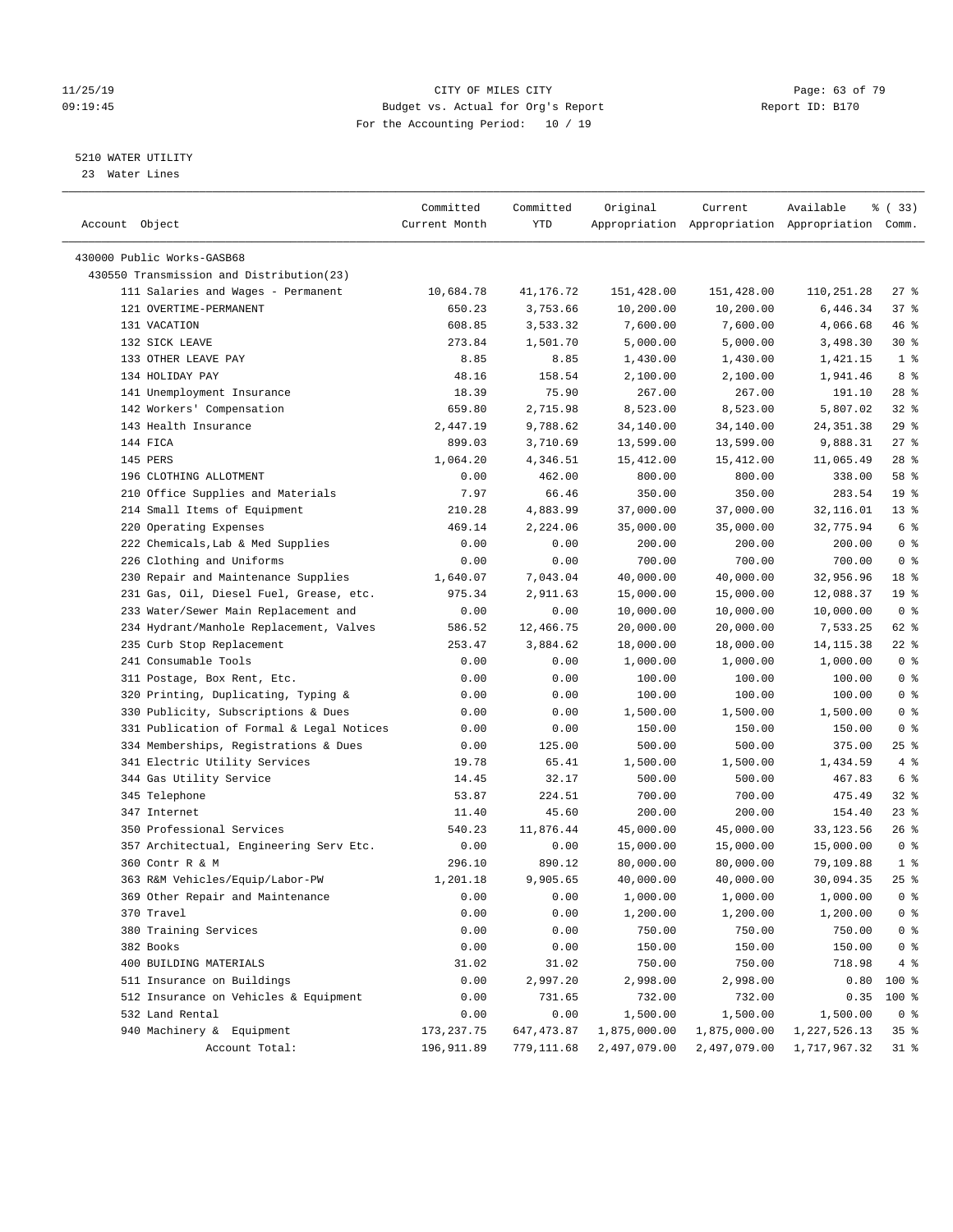#### 11/25/19 Page: 64 of 79 09:19:45 Budget vs. Actual for Org's Report Report ID: B170 For the Accounting Period: 10 / 19

#### 5210 WATER UTILITY

23 Water Lines

| Account Object                             | Committed<br>Current Month | Committed<br><b>YTD</b> | Original     | Current<br>Appropriation Appropriation Appropriation | Available    | % (33)<br>Comm. |
|--------------------------------------------|----------------------------|-------------------------|--------------|------------------------------------------------------|--------------|-----------------|
| Account Group Total:                       | 196, 911.89                | 779,111.68              | 2,497,079.00 | 2,497,079.00                                         | 1,717,967.32 | $31$ %          |
| 490000 DEBT SERVICE                        |                            |                         |              |                                                      |              |                 |
| 490200 Revenue Bonds                       |                            |                         |              |                                                      |              |                 |
| 611 Principal-NE Wtr Line Phase II         | 0.00                       | 0.00                    | 17,000.00    | 17,000.00                                            | 17,000.00    | 0 <sup>8</sup>  |
| 615 Principal-Northeast Water Ln \$2.2     | 0.00                       | 0.00                    | 67,000.00    | 67,000.00                                            | 67,000.00    | 0 <sup>8</sup>  |
| 616 Principal-Carbon Hill Water Tank \$2.2 | 0.00                       | 0.00                    | 66,000.00    | 66,000.00                                            | 66,000.00    | 0 <sup>8</sup>  |
| 617 Principal - NE Wtr Line \$500k         | 0.00                       | 0.00                    | 15,000.00    | 15,000.00                                            | 15,000.00    | 0 <sup>8</sup>  |
| 618 Principal-Carbon Hill \$500k           | 0.00                       | 0.00                    | 15,000.00    | 15,000.00                                            | 15,000.00    | 0 <sup>8</sup>  |
| 622 Interest-NE Wtr Line Phase II          | 0.00                       | 0.00                    | 1,309.00     | 1,309.00                                             | 1,309.00     | 0 <sup>8</sup>  |
| 631 Interest - NE Wtr Line \$500k          | 0.00                       | 0.00                    | 9,997.00     | 9,997.00                                             | 9,997.00     | 0 <sup>8</sup>  |
| 632 Interest - Carbon Hill Wtr Tank \$500k | 0.00                       | 0.00                    | 9,997.00     | 9,997.00                                             | 9,997.00     | 0 <sup>8</sup>  |
| 634 Interest-Northeast Wtr Ln \$2.2        | 0.00                       | 0.00                    | 48,705.00    | 48,705.00                                            | 48,705.00    | 0 <sup>8</sup>  |
| 638 Interest-Carbon Hill Tank \$2.2        | 0.00                       | 0.00                    | 47, 415.00   | 47, 415.00                                           | 47, 415.00   | 0 <sup>8</sup>  |
| Account Total:                             | 0.00                       | 0.00                    | 297,423.00   | 297, 423.00                                          | 297, 423.00  | 0 <sup>8</sup>  |
| Account Group Total:                       | 0.00                       | 0.00                    | 297,423.00   | 297, 423.00                                          | 297, 423.00  | 0 <sup>8</sup>  |
| 520000 OTHER FINANCING USES                |                            |                         |              |                                                      |              |                 |
| 521000 Interfund Operating Transfers Out   |                            |                         |              |                                                      |              |                 |
| 820 Transfers to Other Funds               | 1,000.00                   | 4,000.00                | 12,000.00    | 12,000.00                                            | 8,000.00     | $33*$           |
| Account Total:                             | 1,000.00                   | 4,000.00                | 12,000.00    | 12,000.00                                            | 8,000.00     | 33%             |
| Account Group Total:                       | 1,000.00                   | 4,000.00                | 12,000.00    | 12,000.00                                            | 8,000.00     | 33 <sup>8</sup> |
| Organization Total:                        | 197, 911.89                | 783, 111.68             | 2,806,502.00 | 2,806,502.00                                         | 2,023,390.32 | $28$ %          |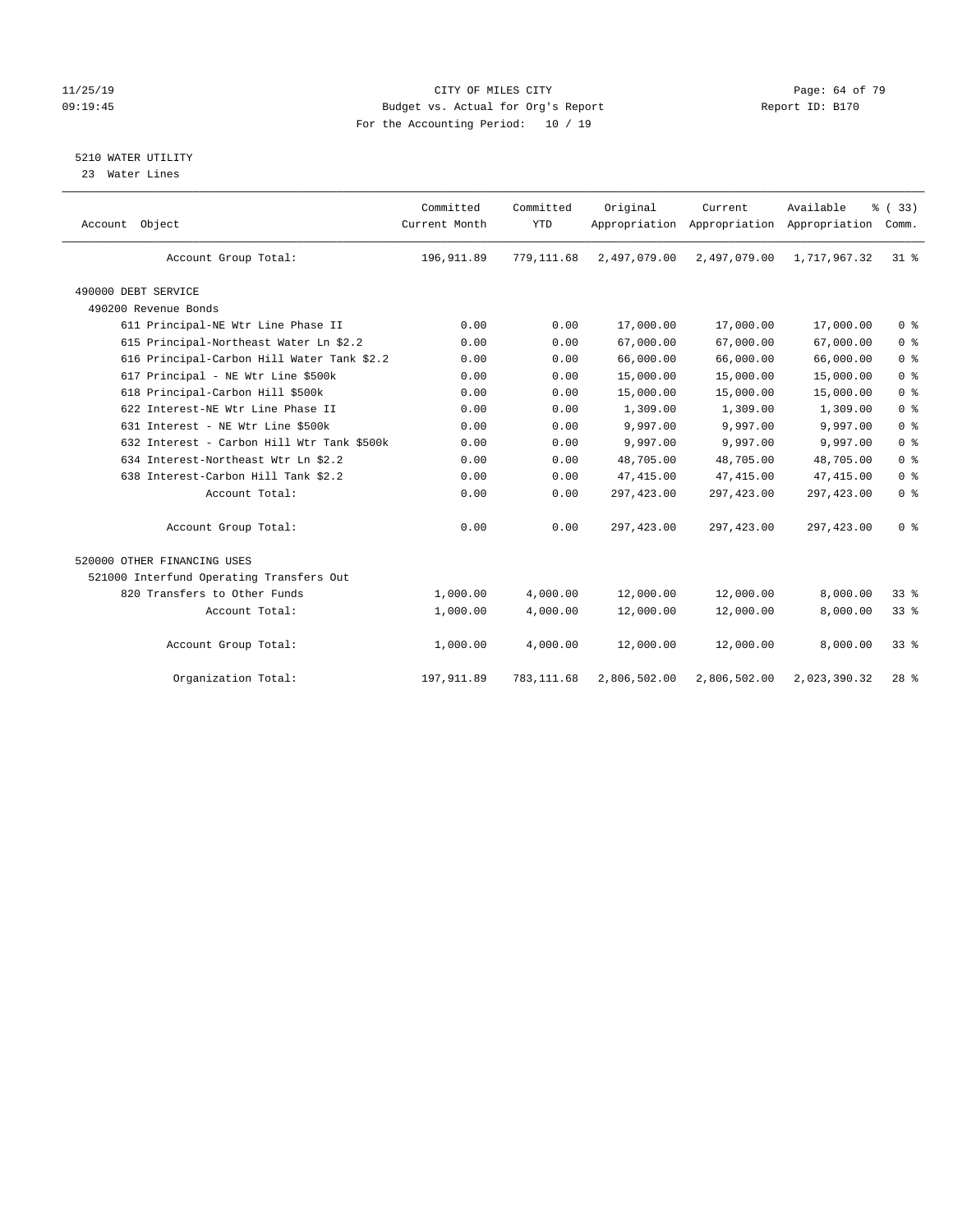#### 11/25/19 **Page: 65 of 79** CITY OF MILES CITY **CITY Page: 65 of 79** 09:19:45 Budget vs. Actual for Org's Report Report ID: B170 For the Accounting Period: 10 / 19

#### 5210 WATER UTILITY

25 Water Administration

| Account Object                            | Committed<br>Current Month | Committed<br><b>YTD</b> | Original   | Current    | Available<br>Appropriation Appropriation Appropriation Comm. | % (33)          |
|-------------------------------------------|----------------------------|-------------------------|------------|------------|--------------------------------------------------------------|-----------------|
| 430000 Public Works-GASB68                |                            |                         |            |            |                                                              |                 |
| 430510 Water Administration(25)           |                            |                         |            |            |                                                              |                 |
| 111 Salaries and Wages - Permanent        | 2,264.78                   | 8,542.09                | 24,656.00  | 24,656.00  | 16, 113.91                                                   | 35%             |
| 121 OVERTIME-PERMANENT                    | 0.00                       | 0.00                    | 120.00     | 120.00     | 120.00                                                       | 0 <sup>8</sup>  |
| 131 VACATION                              | 16.02                      | 558.21                  | 1,700.00   | 1,700.00   | 1,141.79                                                     | $33$ $%$        |
| 132 SICK LEAVE                            | 21.49                      | 159.67                  | 1,100.00   | 1,100.00   | 940.33                                                       | 15 <sup>°</sup> |
| 133 OTHER LEAVE PAY                       | 0.00                       | 6.58                    | 104.00     | 104.00     | 97.42                                                        | 6 %             |
| 141 Unemployment Insurance                | 3.44                       | 14.03                   | 42.00      | 42.00      | 27.97                                                        | 33 <sup>8</sup> |
| 142 Workers' Compensation                 | 27.63                      | 112.62                  | 347.00     | 347.00     | 234.38                                                       | 328             |
| 143 Health Insurance                      | 437.05                     | 1,748.31                | 5,245.00   | 5,245.00   | 3,496.69                                                     | 33%             |
| 144 FICA                                  | 176.14                     | 718.06                  | 2,118.00   | 2,118.00   | 1,399.94                                                     | 34%             |
| 145 PERS                                  | 199.61                     | 803.40                  | 2,400.00   | 2,400.00   | 1,596.60                                                     | 338             |
| 196 CLOTHING ALLOTMENT                    | 0.00                       | 120.00                  | 125.00     | 125.00     | 5.00                                                         | 96%             |
| 210 Office Supplies and Materials         | 171.73                     | 363.40                  | 3,200.00   | 3,200.00   | 2,836.60                                                     | 11 <sup>°</sup> |
| 214 Small Items of Equipment              | 0.00                       | 2,666.17                | 2,700.00   | 2,700.00   | 33.83                                                        | 99 <sub>8</sub> |
| 220 Operating Expenses                    | $-1, 258.81$               | 1,528.79                | 3,000.00   | 3,000.00   | 1,471.21                                                     | $51$ %          |
| 230 Repair and Maintenance Supplies       | 0.00                       | 0.00                    | 1,000.00   | 1,000.00   | 1,000.00                                                     | 0 <sup>8</sup>  |
| 311 Postage, Box Rent, Etc.               | 608.43                     | 2,595.16                | 7,000.00   | 7,000.00   | 4,404.84                                                     | 37%             |
| 320 Printing, Duplicating, Typing &       | 0.00                       | 0.00                    | 1,100.00   | 1,100.00   | 1,100.00                                                     | 0 <sup>8</sup>  |
| 330 Publicity, Subscriptions & Dues       | 0.00                       | 462.40                  | 1,300.00   | 1,300.00   | 837.60                                                       | 36%             |
| 345 Telephone                             | 46.94                      | 187.14                  | 600.00     | 600.00     | 412.86                                                       | $31$ %          |
| 347 Internet                              | 12.95                      | 51.18                   | 250.00     | 250.00     | 198.82                                                       | $20*$           |
| 350 Professional Services                 | 1,788.67                   | 2,094.05                | 6,000.00   | 6,000.00   | 3,905.95                                                     | 35 <sup>8</sup> |
| 360 Contr R & M                           | 194.38                     | 7,423.72                | 8,100.00   | 8,100.00   | 676.28                                                       | 92%             |
| 370 Travel                                | 0.00                       | 0.00                    | 250.00     | 250.00     | 250.00                                                       | 0 <sup>8</sup>  |
| 380 Training Services                     | 0.00                       | 50.00                   | 250.00     | 250.00     | 200.00                                                       | $20*$           |
| 382 Books                                 | 0.00                       | 0.00                    | 125.00     | 125.00     | 125.00                                                       | 0 <sup>8</sup>  |
| 513 Liability                             | 0.00                       | 15,623.29               | 15,000.00  | 15,000.00  | $-623.29$                                                    | $104$ %         |
| 531 Building & Office Rental              | 500.00                     | 2,000.00                | 8,366.00   | 8,366.00   | 6,366.00                                                     | $24$ %          |
| 810 Losses (Bad debt expense - Enterprise | 0.00                       | 0.00                    | 500.00     | 500.00     | 500.00                                                       | 0 <sup>8</sup>  |
| 920 Buildings                             | 0.00                       | 0.00                    | 2,000.00   | 2,000.00   | 2,000.00                                                     | 0 <sup>8</sup>  |
| Account Total:                            | 5,210.45                   | 47,828.27               | 98,698.00  | 98,698.00  | 50,869.73                                                    | 48 %            |
| Account Group Total:                      | 5,210.45                   | 47,828.27               | 98,698.00  | 98,698.00  | 50,869.73                                                    | 48 %            |
| 520000 OTHER FINANCING USES               |                            |                         |            |            |                                                              |                 |
| 521000 Interfund Operating Transfers Out  |                            |                         |            |            |                                                              |                 |
| 820 Transfers to Other Funds              | 3,693.00                   | 14,772.00               | 55,271.00  | 55,271.00  | 40,499.00                                                    | 27%             |
| Account Total:                            | 3,693.00                   | 14,772.00               | 55,271.00  | 55,271.00  | 40,499.00                                                    | 27%             |
| Account Group Total:                      | 3,693.00                   | 14,772.00               | 55,271.00  | 55,271.00  | 40,499.00                                                    | 27%             |
| Organization Total:                       | 8,903.45                   | 62,600.27               | 153,969.00 | 153,969.00 | 91,368.73                                                    | 41 %            |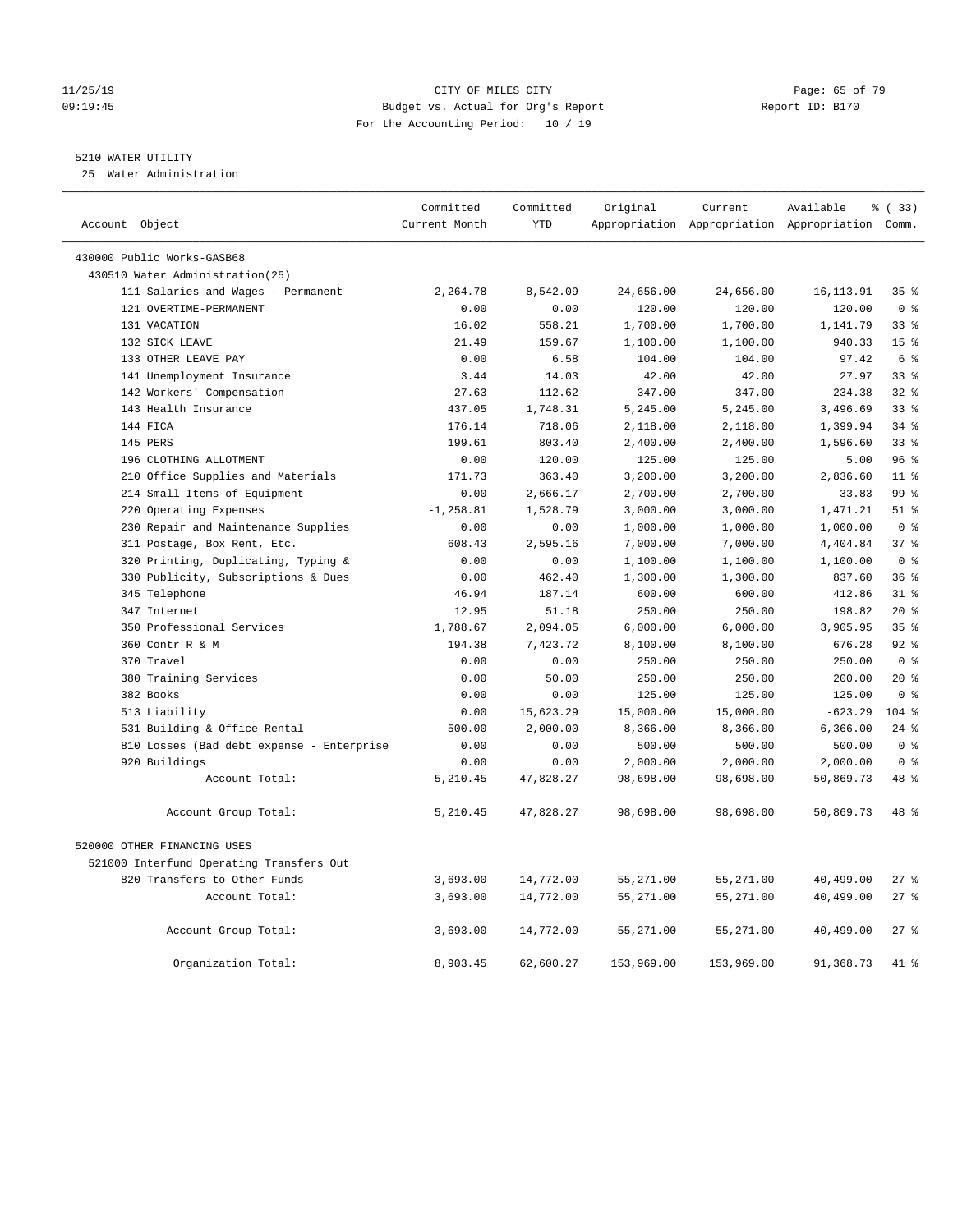#### 11/25/19 Page: 66 of 79 09:19:45 Budget vs. Actual for Org's Report Report ID: B170 For the Accounting Period: 10 / 19

## 5210 WATER UTILITY

80 Water Purification

| Account Object                          | Committed<br>Current Month | Committed<br><b>YTD</b> | Original   | Current    | Available<br>Appropriation Appropriation Appropriation Comm. | % (33)             |
|-----------------------------------------|----------------------------|-------------------------|------------|------------|--------------------------------------------------------------|--------------------|
| 430000 Public Works-GASB68              |                            |                         |            |            |                                                              |                    |
| 430540 Water Purification and Treatment |                            |                         |            |            |                                                              |                    |
| 210 Office Supplies and Materials       | 50.99                      | 64.45                   | 400.00     | 400.00     | 335.55                                                       | 16 <sup>°</sup>    |
| 214 Small Items of Equipment            | 0.00                       | 0.00                    | 3,000.00   | 3,000.00   | 3,000.00                                                     | 0 <sup>8</sup>     |
| 220 Operating Expenses                  | 272.02                     | 628.89                  | 3,000.00   | 3,000.00   | 2,371.11                                                     | $21$ %             |
| 222 Chemicals, Lab & Med Supplies       | 13,856.09                  | 32,761.65               | 60,000.00  | 60,000.00  | 27, 238.35                                                   | 55 %               |
| 226 Clothing and Uniforms               | 34.40                      | 94.22                   | 500.00     | 500.00     | 405.78                                                       | 19 <sup>°</sup>    |
| 230 Repair and Maintenance Supplies     | 1,487.32                   | 2,282.25                | 10,000.00  | 10,000.00  | 7,717.75                                                     | $23$ $%$           |
| 231 Gas, Oil, Diesel Fuel, Grease, etc. | 173.16                     | 927.03                  | 2,000.00   | 2,000.00   | 1,072.97                                                     | 46%                |
| 311 Postage, Box Rent, Etc.             | 2.15                       | 36.75                   | 100.00     | 100.00     | 63.25                                                        | 37%                |
| 320 Printing, Duplicating, Typing &     | 0.00                       | 0.00                    | 100.00     | 100.00     | 100.00                                                       | 0 <sup>8</sup>     |
| 330 Publicity, Subscriptions & Dues     | 0.00                       | 145.00                  | 750.00     | 750.00     | 605.00                                                       | 19 <sup>°</sup>    |
| 334 Memberships, Registrations & Dues   | 0.00                       | 35.00                   | 300.00     | 300.00     | 265.00                                                       | $12*$              |
| 352 Wtr/Swr Lab Testing                 | 285.00                     | 2,384.48                | 10,000.00  | 10,000.00  | 7,615.52                                                     | $24$ $%$           |
| 357 Architectual, Engineering Serv Etc. | 0.00                       | 0.00                    | 8,000.00   | 8,000.00   | 8,000.00                                                     | 0 <sup>8</sup>     |
| 360 Contr R & M                         | 112.50                     | 461.00                  | 4,000.00   | 4,000.00   | 3,539.00                                                     | $12*$              |
| 369 Other Repair and Maintenance        | 0.00                       | 0.00                    | 1,500.00   | 1,500.00   | 1,500.00                                                     | 0 <sup>8</sup>     |
| 370 Travel                              | 77.75                      | 128.93                  | 1,500.00   | 1,500.00   | 1,371.07                                                     | 9 <sup>°</sup>     |
| 380 Training Services                   | 0.00                       | 70.59                   | 1,500.00   | 1,500.00   | 1,429.41                                                     | 5 <sup>°</sup>     |
| 382 Books                               | 0.00                       | 0.00                    | 200.00     | 200.00     | 200.00                                                       | 0 <sup>8</sup>     |
| 533 Machinery and Equipment Rental      | 0.00                       | 0.00                    | 500.00     | 500.00     | 500.00                                                       | 0 <sup>8</sup>     |
| 940 Machinery & Equipment               | 0.00                       | 0.00                    | 5,000.00   | 5,000.00   | 5,000.00                                                     | 0 <sup>8</sup>     |
| Account Total:                          | 16,351.38                  | 40,020.24               | 112,350.00 | 112,350.00 | 72,329.76                                                    | 36 <sup>8</sup>    |
| Account Group Total:                    | 16, 351.38                 | 40,020.24               | 112,350.00 | 112,350.00 | 72,329.76                                                    | $36$ $\frac{6}{3}$ |
| Organization Total:                     | 16, 351.38                 | 40,020.24               | 112,350.00 | 112,350.00 | 72,329.76                                                    | $36$ $\frac{6}{3}$ |

| Fund Total. | 271,380.43 1,084,477.52 3,857,942.00 3,857,942.00 |  | 2,773,464.48 28 % |
|-------------|---------------------------------------------------|--|-------------------|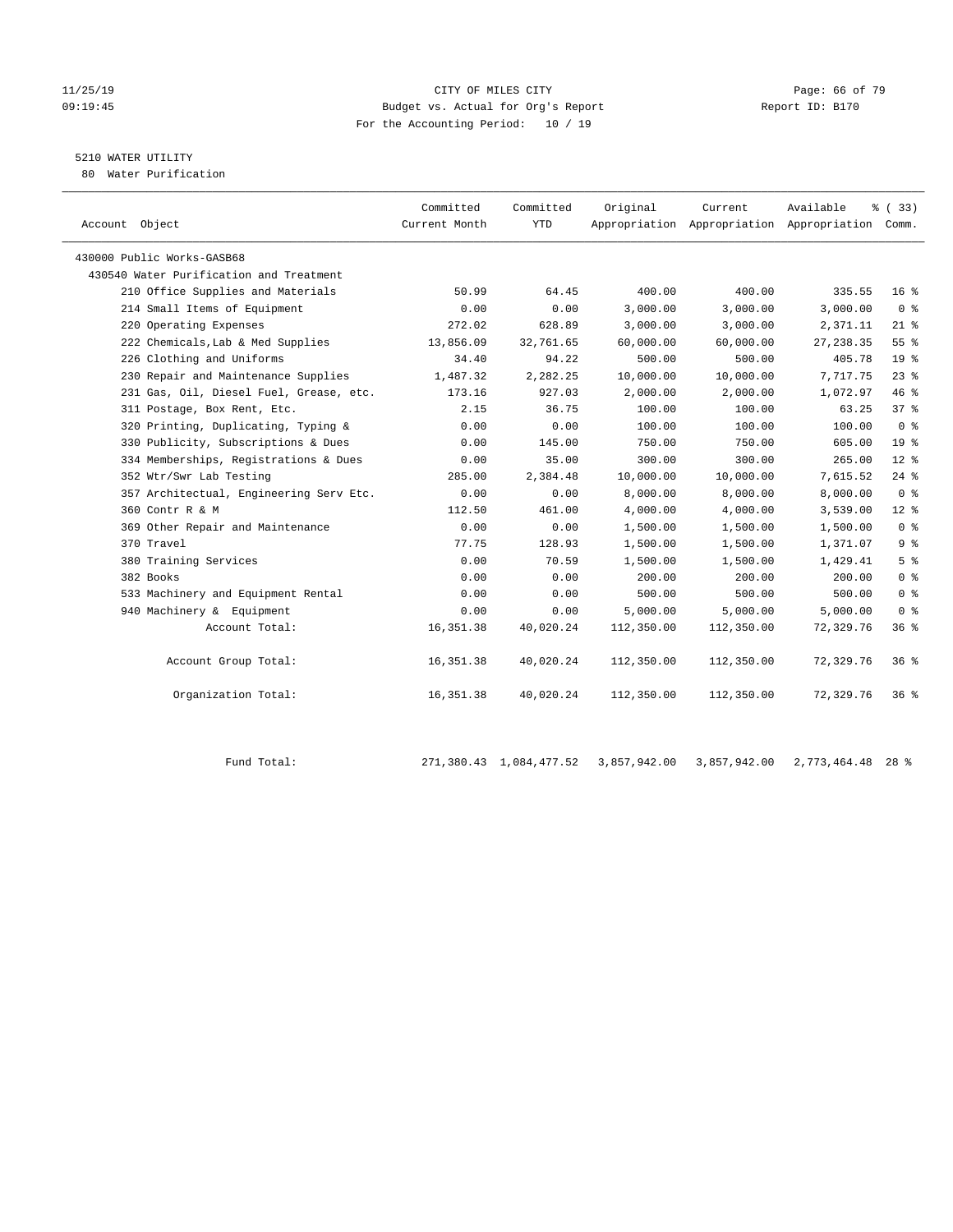#### 11/25/19 Page: 67 of 79 09:19:45 Budget vs. Actual for Org's Report Report ID: B170 For the Accounting Period: 10 / 19

————————————————————————————————————————————————————————————————————————————————————————————————————————————————————————————————————

#### 5310 SEWER UTILITY

29 Sewer Administration

|                                          | Committed     | Committed   | Original   | Current    | Available                                       | 8 (33)          |
|------------------------------------------|---------------|-------------|------------|------------|-------------------------------------------------|-----------------|
| Account Object                           | Current Month | YTD         |            |            | Appropriation Appropriation Appropriation Comm. |                 |
| 430000 Public Works-GASB68               |               |             |            |            |                                                 |                 |
| 430610 Sewer Administration(29)          |               |             |            |            |                                                 |                 |
| 111 Salaries and Wages - Permanent       | 2,264.48      | 8,541.37    | 24,668.00  | 24,668.00  | 16,126.63                                       | 35%             |
| 121 OVERTIME-PERMANENT                   | 0.00          | 0.00        | 120.00     | 120.00     | 120.00                                          | 0 <sup>8</sup>  |
| 131 VACATION                             | 16.02         | 558.21      | 1,700.00   | 1,700.00   | 1,141.79                                        | 338             |
| 132 SICK LEAVE                           | 21.50         | 159.68      | 1,100.00   | 1,100.00   | 940.32                                          | 15 <sup>°</sup> |
| 133 OTHER LEAVE PAY                      | 0.00          | 6.58        | 105.00     | 105.00     | 98.42                                           | 6 %             |
| 141 Unemployment Insurance               | 3.44          | 14.07       | 42.00      | 42.00      | 27.93                                           | $34$ $%$        |
| 142 Workers' Compensation                | 27.62         | 112.66      | 347.00     | 347.00     | 234.34                                          | $32$ $%$        |
| 143 Health Insurance                     | 437.00        | 1,748.15    | 5,245.00   | 5,245.00   | 3,496.85                                        | 33%             |
| 144 FICA                                 | 176.09        | 718.09      | 2,119.00   | 2,119.00   | 1,400.91                                        | $34$ $%$        |
| 145 PERS                                 | 199.59        | 803.39      | 2,401.00   | 2,401.00   | 1,597.61                                        | 33%             |
| 196 CLOTHING ALLOTMENT                   | 0.00          | 120.00      | 125.00     | 125.00     | 5.00                                            | 96%             |
| 210 Office Supplies and Materials        | 171.73        | 363.41      | 3,200.00   | 3,200.00   | 2,836.59                                        | $11$ %          |
| 214 Small Items of Equipment             | 0.00          | 2,666.17    | 2,700.00   | 2,700.00   | 33.83                                           | 99 %            |
| 220 Operating Expenses                   | $-1, 258.81$  | 1,528.79    | 3,500.00   | 3,500.00   | 1,971.21                                        | 44 %            |
| 230 Repair and Maintenance Supplies      | 0.00          | 0.00        | 1,000.00   | 1,000.00   | 1,000.00                                        | 0 <sup>8</sup>  |
| 311 Postage, Box Rent, Etc.              | 608.43        | 2,595.18    | 7,000.00   | 7,000.00   | 4,404.82                                        | 37%             |
| 320 Printing, Duplicating, Typing &      | 0.00          | 0.00        | 1,100.00   | 1,100.00   | 1,100.00                                        | 0 <sup>8</sup>  |
| 330 Publicity, Subscriptions & Dues      | 0.00          | 462.40      | 1,300.00   | 1,300.00   | 837.60                                          | 36%             |
| 345 Telephone                            | 46.92         | 187.06      | 600.00     | 600.00     | 412.94                                          | $31$ %          |
| 347 Internet                             | 19.51         | 78.04       | 250.00     | 250.00     | 171.96                                          | $31$ %          |
| 350 Professional Services                | 1,788.67      | 2,015.30    | 6,000.00   | 6,000.00   | 3,984.70                                        | $34$ $%$        |
| 360 Contr R & M                          | 194.38        | 7,423.72    | 8,100.00   | 8,100.00   | 676.28                                          | $92$ %          |
| 370 Travel                               | 0.00          | 0.00        | 250.00     | 250.00     | 250.00                                          | 0 <sup>8</sup>  |
| 380 Training Services                    | 0.00          | 50.00       | 250.00     | 250.00     | 200.00                                          | 20 %            |
| 382 Books                                | 0.00          | 0.00        | 125.00     | 125.00     | 125.00                                          | 0 <sup>8</sup>  |
| 531 Building & Office Rental             | 500.00        | 2,000.00    | 6,000.00   | 6,000.00   | 4,000.00                                        | $33$ $%$        |
| 920 Buildings                            | 0.00          | 0.00        | 2,000.00   | 2,000.00   | 2,000.00                                        | 0 <sup>8</sup>  |
| Account Total:                           | 5,216.57      | 32, 152. 27 | 81,347.00  | 81,347.00  | 49,194.73                                       | 40 %            |
| Account Group Total:                     | 5,216.57      | 32, 152. 27 | 81,347.00  | 81,347.00  | 49,194.73                                       | 40 %            |
| 490000 DEBT SERVICE                      |               |             |            |            |                                                 |                 |
| 490200 Revenue Bonds                     |               |             |            |            |                                                 |                 |
| 608 Prpl-Wastewater Project Phase I      | 0.00          | 0.00        | 69,000.00  | 69,000.00  | 69,000.00                                       | 0 %             |
| 619 Principal-WWTP Phase II              | 0.00          | 0.00        | 259,000.00 | 259,000.00 | 259,000.00                                      | 0 <sup>8</sup>  |
| 626 Interest-Wastewater Project Phase I  | 0.00          | 0.00        | 31,890.00  | 31,890.00  | 31,890.00                                       | 0 <sup>8</sup>  |
| 639 Interest-WWTP Phase II               | 0.00          | 0.00        | 143,338.00 | 143,338.00 | 143,338.00                                      | 0 <sup>8</sup>  |
| Account Total:                           | 0.00          | 0.00        | 503,228.00 | 503,228.00 | 503,228.00                                      | 0 %             |
| Account Group Total:                     | 0.00          | 0.00        | 503,228.00 | 503,228.00 | 503,228.00                                      | 0 <sup>8</sup>  |
| 510000 MISCELLANEOUS                     |               |             |            |            |                                                 |                 |
| 510330 Comprehensive Liability Insurance |               |             |            |            |                                                 |                 |
| 513 Liability                            | 0.00          | 10,096.97   | 10,097.00  | 10,097.00  |                                                 | $0.03$ 100 %    |
| Account Total:                           | 0.00          | 10,096.97   | 10,097.00  | 10,097.00  |                                                 | $0.03$ 100 %    |
|                                          |               |             |            |            |                                                 |                 |
| Account Group Total:                     | 0.00          | 10,096.97   | 10,097.00  | 10,097.00  |                                                 | $0.03$ 100 %    |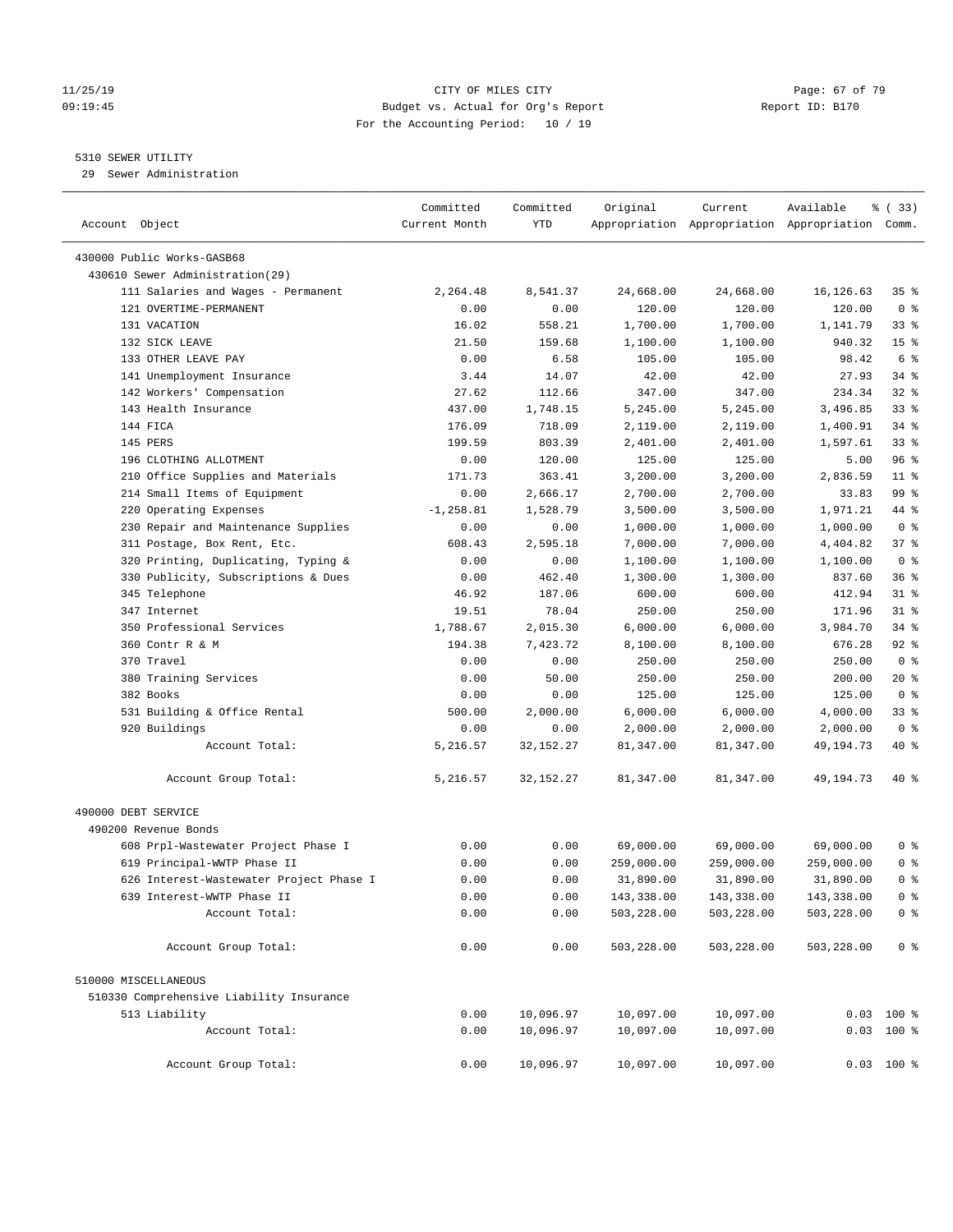#### 11/25/19 Page: 68 of 79 09:19:45 Budget vs. Actual for Org's Report Communication Chemical Report ID: B170 For the Accounting Period: 10 / 19

#### 5310 SEWER UTILITY

29 Sewer Administration

| Object<br>Account                                                       | Committed<br>Current Month | Committed<br><b>YTD</b> | Original<br>Appropriation | Current<br>Appropriation | Available<br>Appropriation | $\frac{6}{6}$ (33)<br>Comm. |
|-------------------------------------------------------------------------|----------------------------|-------------------------|---------------------------|--------------------------|----------------------------|-----------------------------|
| 520000 OTHER FINANCING USES<br>521000 Interfund Operating Transfers Out |                            |                         |                           |                          |                            |                             |
| 820 Transfers to Other Funds                                            | 2,654.00                   | 10,616.00               | 42,805.00                 | 42,805.00                | 32,189.00                  | $25$ $\frac{6}{5}$          |
| Account Total:                                                          | 2,654.00                   | 10,616.00               | 42,805.00                 | 42,805.00                | 32,189.00                  | $25$ $\frac{6}{5}$          |
| Account Group Total:                                                    | 2,654.00                   | 10,616.00               | 42,805.00                 | 42,805.00                | 32,189.00                  | $25$ $%$                    |
| Organization Total:                                                     | 7.870.57                   | 52,865.24               | 637, 477, 00              | 637, 477, 00             | 584,611.76                 | 8 %                         |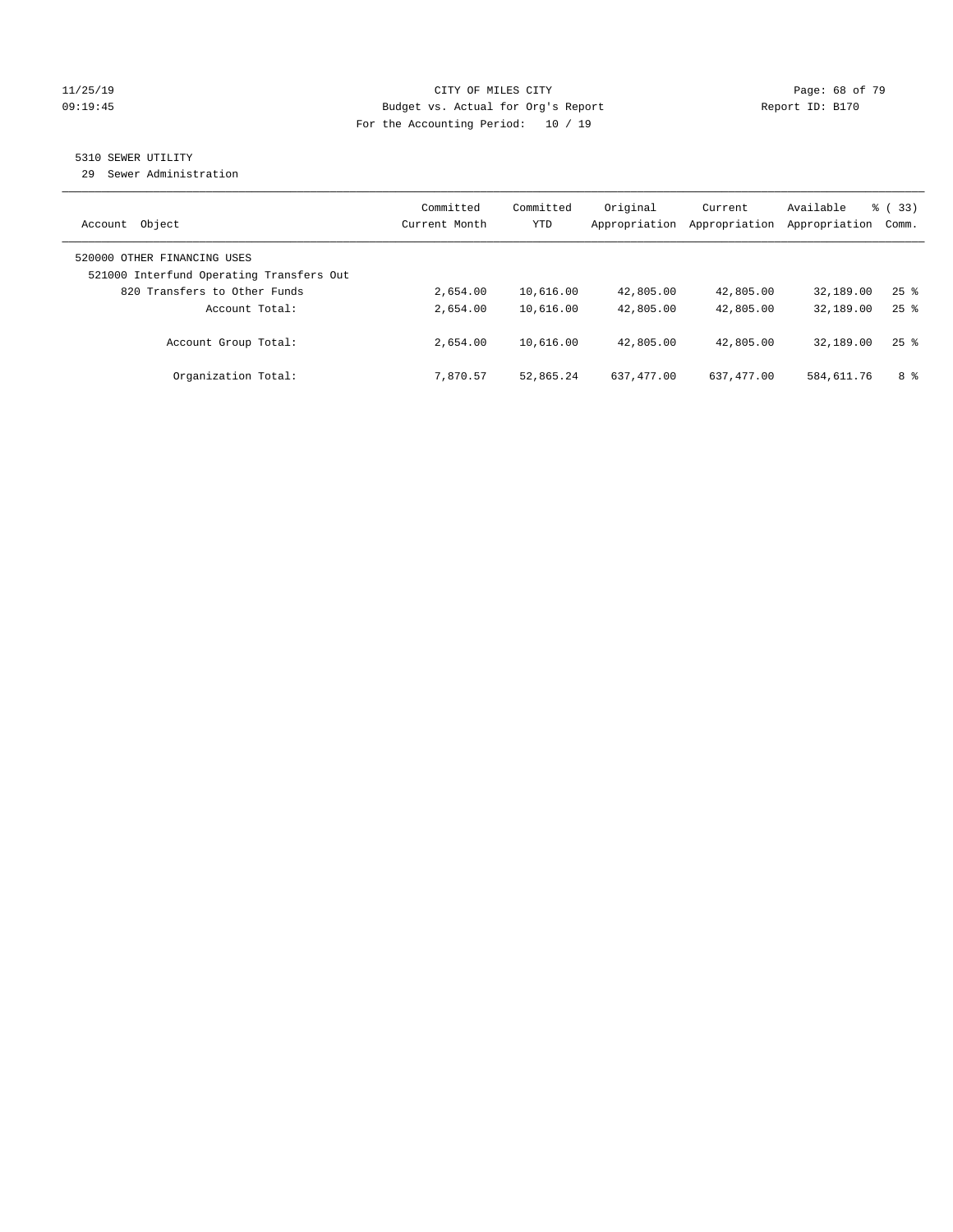#### 11/25/19 Page: 69 of 79 09:19:45 Budget vs. Actual for Org's Report Communication of Report ID: B170 For the Accounting Period: 10 / 19

————————————————————————————————————————————————————————————————————————————————————————————————————————————————————————————————————

#### 5310 SEWER UTILITY

31 Sewer Lines

| Account Object                               | Committed<br>Current Month | Committed<br>YTD     | Original   | Current               | Available<br>Appropriation Appropriation Appropriation Comm. | % (33)          |
|----------------------------------------------|----------------------------|----------------------|------------|-----------------------|--------------------------------------------------------------|-----------------|
| 430000 Public Works-GASB68                   |                            |                      |            |                       |                                                              |                 |
| 430630 Sewer Collection and Transmission(31) |                            |                      |            |                       |                                                              |                 |
| 111 Salaries and Wages - Permanent           | 10,370.73                  | 39,987.62            | 139,268.00 | 139,268.00            | 99,280.38                                                    | 29%             |
| 121 OVERTIME-PERMANENT                       | 648.97                     | 3,751.20             |            | 10,200.00             |                                                              | 37%             |
| 131 VACATION                                 |                            |                      | 10,200.00  |                       | 6,448.80                                                     | 47 %            |
| 132 SICK LEAVE                               | 603.59                     | 3,449.68             | 7,300.00   | 7,300.00              | 3,850.32                                                     | $31$ %          |
|                                              | 273.84<br>7.37             | 1,494.93<br>7.37     | 4,800.00   | 4,800.00              | 3,305.07                                                     | 1 <sup>°</sup>  |
| 133 OTHER LEAVE PAY                          |                            |                      | 1,234.00   | 1,234.00              | 1,226.63                                                     | 8 %             |
| 134 HOLIDAY PAY                              | 48.16<br>17.92             | 158.54<br>73.99      | 2,100.00   | 2,100.00              | 1,941.46<br>173.01                                           | $30*$           |
| 141 Unemployment Insurance                   |                            |                      | 247.00     | 247.00                |                                                              | 35%             |
| 142 Workers' Compensation                    | 658.24<br>2,399.44         | 2,709.78<br>9,597.89 | 7,785.00   | 7,785.00<br>28,800.00 | 5,075.22                                                     | $33$ $%$        |
| 143 Health Insurance                         |                            |                      | 28,800.00  |                       | 19,202.11                                                    |                 |
| 144 FICA                                     | 876.69                     | 3,620.95             | 12,615.00  | 12,615.00             | 8,994.05                                                     | 29%             |
| 145 PERS                                     | 1,036.32                   | 4,235.24             | 14,297.00  | 14,297.00             | 10,061.76                                                    | $30*$           |
| 196 CLOTHING ALLOTMENT                       | 0.00                       | 453.00               | 600.00     | 600.00                | 147.00                                                       | 76 %            |
| 210 Office Supplies and Materials            | 7.96                       | 61.05                | 400.00     | 400.00                | 338.95                                                       | 15 <sup>°</sup> |
| 214 Small Items of Equipment                 | 0.00                       | 16.29                | 20,000.00  | 20,000.00             | 19,983.71                                                    | 0 <sup>8</sup>  |
| 220 Operating Expenses                       | 493.47                     | 867.96               | 15,000.00  | 15,000.00             | 14, 132.04                                                   | 6 <sup>°</sup>  |
| 222 Chemicals, Lab & Med Supplies            | 0.00                       | 0.00                 | 1,000.00   | 1,000.00              | 1,000.00                                                     | 0 <sup>8</sup>  |
| 226 Clothing and Uniforms                    | 0.00                       | 0.00                 | 1,000.00   | 1,000.00              | 1,000.00                                                     | 0 <sup>8</sup>  |
| 230 Repair and Maintenance Supplies          | 174.83                     | 255.66               | 10,000.00  | 10,000.00             | 9,744.34                                                     | 3%              |
| 231 Gas, Oil, Diesel Fuel, Grease, etc.      | 975.33                     | 2,911.63             | 15,000.00  | 15,000.00             | 12,088.37                                                    | 19 <sup>°</sup> |
| 233 Water/Sewer Main Replacement and         | 0.00                       | 303.80               | 5,000.00   | 5,000.00              | 4,696.20                                                     | $6\degree$      |
| 234 Hydrant/Manhole Replacement, Valves      | 220.00                     | 220.00               | 8,000.00   | 8,000.00              | 7,780.00                                                     | 3%              |
| 241 Consumable Tools                         | 0.00                       | 0.00                 | 500.00     | 500.00                | 500.00                                                       | 0 <sup>8</sup>  |
| 311 Postage, Box Rent, Etc.                  | 0.00                       | 0.00                 | 100.00     | 100.00                | 100.00                                                       | 0 <sup>8</sup>  |
| 320 Printing, Duplicating, Typing &          | 0.00                       | 0.00                 | 100.00     | 100.00                | 100.00                                                       | 0 <sup>8</sup>  |
| 330 Publicity, Subscriptions & Dues          | 0.00                       | 0.00                 | 300.00     | 300.00                | 300.00                                                       | 0 <sup>8</sup>  |
| 331 Publication of Formal & Legal Notices    | 0.00                       | 0.00                 | 250.00     | 250.00                | 250.00                                                       | 0 <sup>8</sup>  |
| 334 Memberships, Registrations & Dues        | 0.00                       | 125.00               | 750.00     | 750.00                | 625.00                                                       | $17$ %          |
| 341 Electric Utility Services                | 19.78                      | 65.41                | 1,000.00   | 1,000.00              | 934.59                                                       | 7 %             |
| 344 Gas Utility Service                      | 14.45                      | 32.17                | 500.00     | 500.00                | 467.83                                                       | 6 <sup>°</sup>  |
| 345 Telephone                                | 53.85                      | 224.45               | 1,000.00   | 1,000.00              | 775.55                                                       | $22$ %          |
| 347 Internet                                 | 11.40                      | 45.60                | 170.00     | 170.00                | 124.40                                                       | 27%             |
| 350 Professional Services                    | 540.23                     | 9,866.15             | 20,000.00  | 20,000.00             | 10,133.85                                                    | 49 %            |
| 357 Architectual, Engineering Serv Etc.      | 0.00                       | 0.00                 | 10,000.00  | 10,000.00             | 10,000.00                                                    | 0 <sup>8</sup>  |
| 360 Contr R & M                              | 166.10                     | 760.12               | 5,000.00   | 5,000.00              | 4,239.88                                                     | 15 <sup>°</sup> |
| 363 R&M Vehicles/Equip/Labor-PW              | 1,201.18                   | 9,860.65             | 40,000.00  | 40,000.00             | 30,139.35                                                    | $25$ %          |
| 369 Other Repair and Maintenance             | 0.00                       | 0.00                 | 1,000.00   | 1,000.00              | 1,000.00                                                     | 0 <sup>8</sup>  |
| 370 Travel                                   | 0.00                       | 0.00                 | 1,200.00   | 1,200.00              | 1,200.00                                                     | 0 <sup>8</sup>  |
| 380 Training Services                        | 0.00                       | 0.00                 | 750.00     | 750.00                | 750.00                                                       | 0 <sup>8</sup>  |
| 382 Books                                    | 0.00                       | 0.00                 | 150.00     | 150.00                | 150.00                                                       | 0 <sup>°</sup>  |
| 400 BUILDING MATERIALS                       | 31.03                      | 31.03                | 750.00     | 750.00                | 718.97                                                       | 4%              |
| 512 Insurance on Vehicles & Equipment        | 0.00                       | 1,624.63             | 1,625.00   | 1,625.00              | 0.37                                                         | 100 %           |
| 513 Liability                                | 0.00                       | 0.00                 | 5,000.00   | 5,000.00              | 5,000.00                                                     | 0 <sub>8</sub>  |
| 532 Land Rental                              | 0.00                       | 850.34               | 1,200.00   | 1,200.00              | 349.66                                                       | 71 %            |
| 940 Machinery & Equipment                    | 49,951.05                  | 160,490.70           | 510,000.00 | 510,000.00            | 349,509.30                                                   | 31 %            |
| Account Total:                               | 70,801.93                  | 258,152.83           | 905,991.00 | 905,991.00            | 647,838.17                                                   | 28 %            |
| Account Group Total:                         | 70,801.93                  | 258,152.83           | 905,991.00 | 905,991.00            | 647,838.17                                                   | $28$ %          |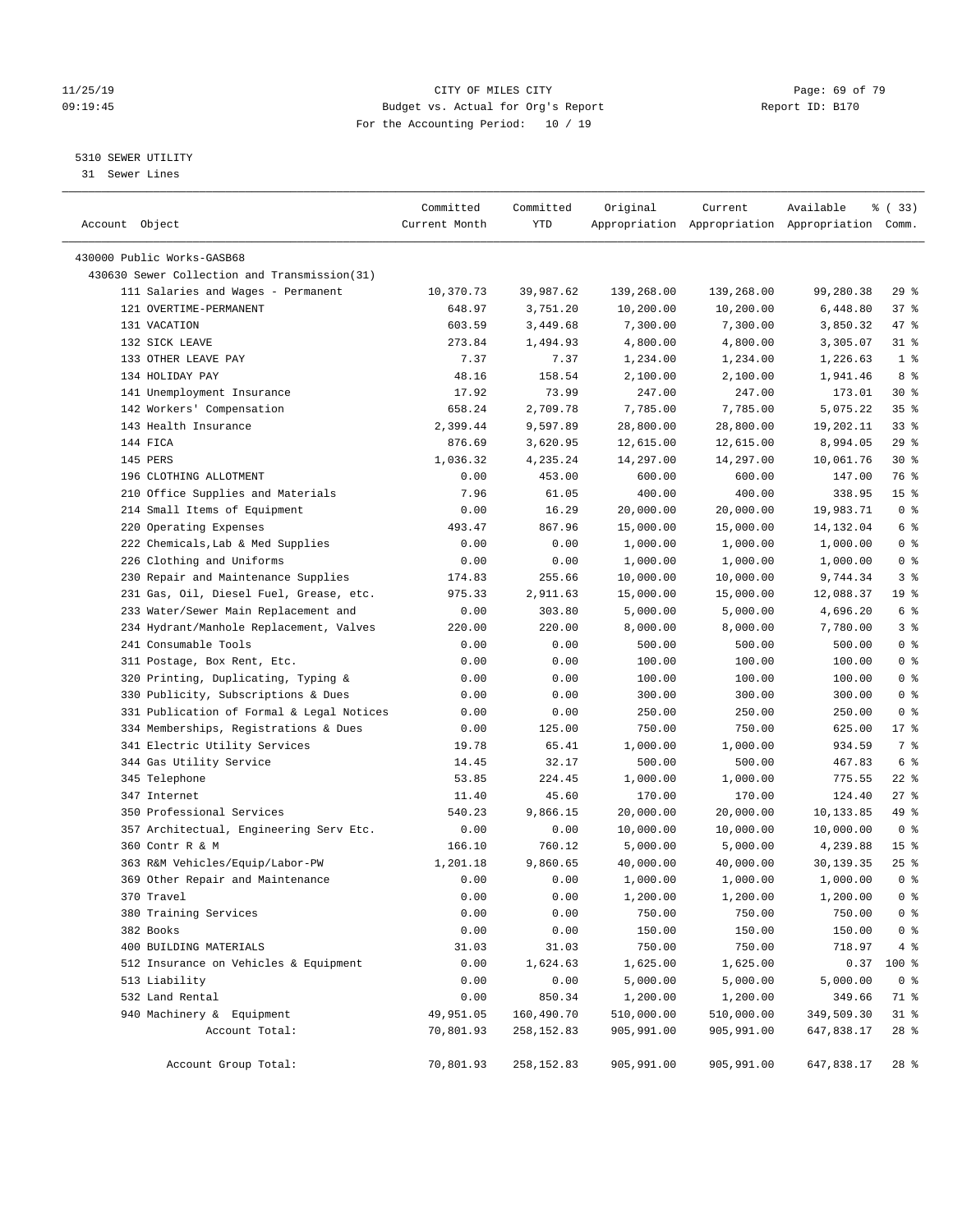#### 11/25/19 Page: 70 of 79 09:19:45 Budget vs. Actual for Org's Report Report ID: B170 For the Accounting Period: 10 / 19

# 5310 SEWER UTILITY

31 Sewer Lines

| Object<br>Account                                                       | Committed<br>Current Month | Committed<br>YTD | Original<br>Appropriation | Current<br>Appropriation | Available<br>Appropriation | $\frac{6}{6}$ (33)<br>Comm. |
|-------------------------------------------------------------------------|----------------------------|------------------|---------------------------|--------------------------|----------------------------|-----------------------------|
| 520000 OTHER FINANCING USES<br>521000 Interfund Operating Transfers Out |                            |                  |                           |                          |                            |                             |
| 820 Transfers to Other Funds                                            | 1,000.00                   | 4,000.00         | 12,000.00                 | 12,000.00                | 8.000.00                   | 338                         |
| Account Total:                                                          | 1,000.00                   | 4,000.00         | 12,000.00                 | 12,000.00                | 8,000.00                   | 338                         |
| Account Group Total:                                                    | 1,000.00                   | 4,000.00         | 12,000.00                 | 12,000.00                | 8,000.00                   | 338                         |
| Organization Total:                                                     | 71,801.93                  | 262, 152.83      | 917,991.00                | 917,991.00               | 655,838.17                 | 298                         |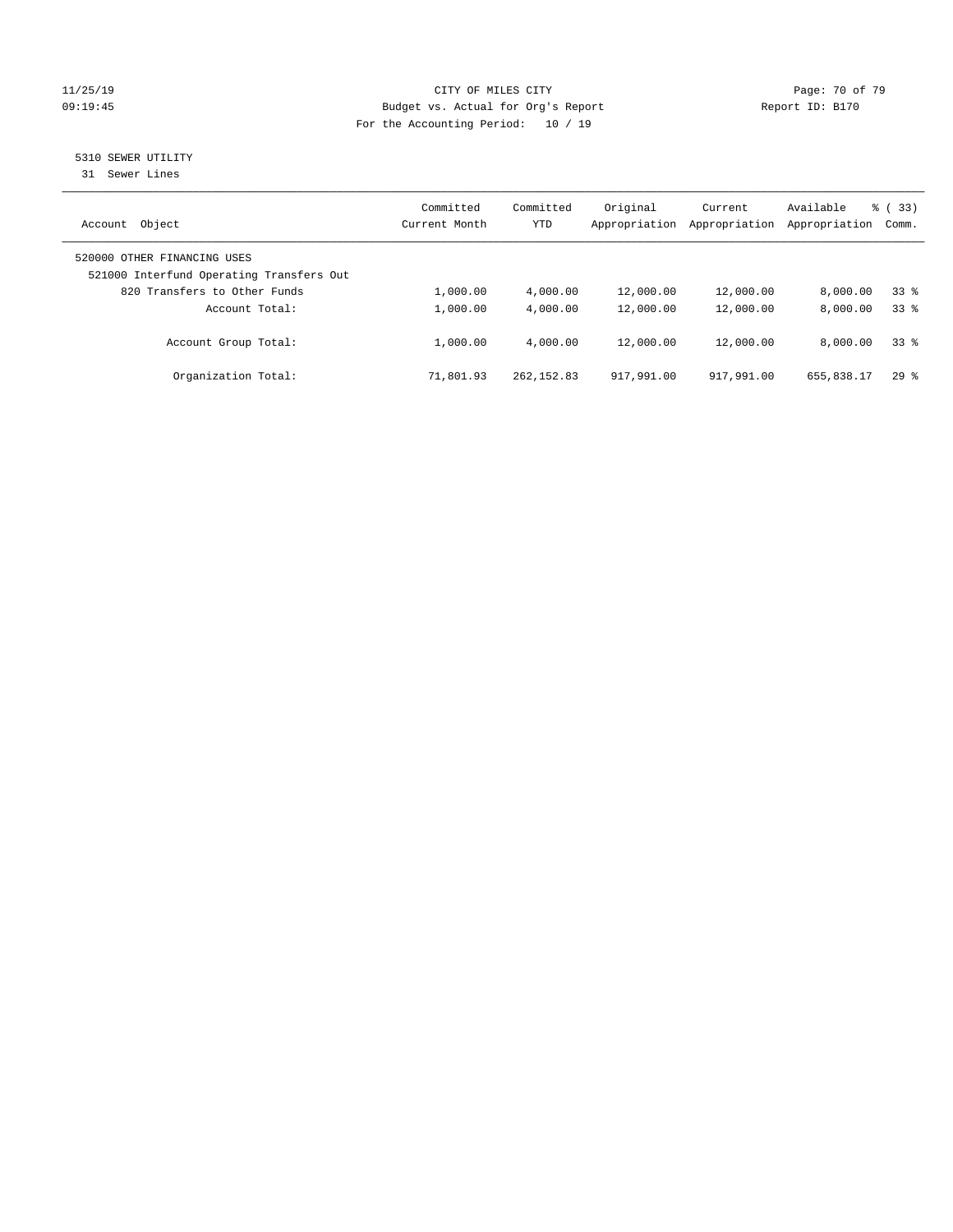#### 11/25/19 Page: 71 of 79 CITY OF MILES CITY CHANGES OF THE PAGE: 71 of 79 09:19:45 Budget vs. Actual for Org's Report Changer Report ID: B170 For the Accounting Period: 10 / 19

5310 SEWER UTILITY

32 Sewer Lifts

| Account Object                          | Committed<br>Current Month | Committed<br>YTD | Original   | Current    | Available<br>Appropriation Appropriation Appropriation Comm. | % (33)          |
|-----------------------------------------|----------------------------|------------------|------------|------------|--------------------------------------------------------------|-----------------|
| 430000 Public Works-GASB68              |                            |                  |            |            |                                                              |                 |
| 430690 Sewer Lift Stations(32)          |                            |                  |            |            |                                                              |                 |
| 111 Salaries and Wages - Permanent      | 5,551.41                   | 21,942.08        | 66,424.00  | 66,424.00  | 44,481.92                                                    | 33%             |
| 121 OVERTIME-PERMANENT                  | 278.10                     | 1,116.68         | 2,700.00   | 2,700.00   | 1,583.32                                                     | 41 %            |
| 131 VACATION                            | 451.75                     | 1,643.20         | 5,300.00   | 5,300.00   | 3,656.80                                                     | $31$ %          |
| 132 SICK LEAVE                          | 40.45                      | 275.97           | 1,500.00   | 1,500.00   | 1,224.03                                                     | 18 %            |
| 133 OTHER LEAVE PAY                     | 2.06                       | 2.06             | 794.00     | 794.00     | 791.94                                                       | 0 <sup>8</sup>  |
| 134 HOLIDAY PAY                         | 154.04                     | 506.03           | 1,400.00   | 1,400.00   | 893.97                                                       | 36%             |
| 141 Unemployment Insurance              | 9.71                       | 38.55            | 117.00     | 117.00     | 78.45                                                        | 33%             |
| 142 Workers' Compensation               | 367.96                     | 1,486.49         | 4,478.00   | 4,478.00   | 2,991.51                                                     | $33$ $%$        |
| 143 Health Insurance                    | 1,199.84                   | 4,735.79         | 14,400.00  | 14,400.00  | 9,664.21                                                     | $33$ $%$        |
| 144 FICA                                | 471.85                     | 1,872.08         | 5,976.00   | 5,976.00   | 4,103.92                                                     | $31$ %          |
| 145 PERS                                | 561.68                     | 2,209.82         | 6,773.00   | 6,773.00   | 4,563.18                                                     | $33$ $%$        |
| 196 CLOTHING ALLOTMENT                  | 0.00                       | 226.50           | 600.00     | 600.00     | 373.50                                                       | 38 %            |
| 210 Office Supplies and Materials       | 0.00                       | 7.17             | 400.00     | 400.00     | 392.83                                                       | 2 <sup>8</sup>  |
| 214 Small Items of Equipment            | 0.00                       | 0.00             | 12,000.00  | 12,000.00  | 12,000.00                                                    | 0 <sup>8</sup>  |
| 220 Operating Expenses                  | 83.33                      | 316.98           | 2,000.00   | 2,000.00   | 1,683.02                                                     | 16 <sup>°</sup> |
| 222 Chemicals, Lab & Med Supplies       | 0.00                       | 0.00             | 1,000.00   | 1,000.00   | 1,000.00                                                     | 0 <sup>8</sup>  |
| 226 Clothing and Uniforms               | 33.03                      | 55.05            | 500.00     | 500.00     | 444.95                                                       | $11$ %          |
| 230 Repair and Maintenance Supplies     | 429.17                     | 939.87           | 18,000.00  | 18,000.00  | 17,060.13                                                    | 5 <sup>°</sup>  |
| 231 Gas, Oil, Diesel Fuel, Grease, etc. | 138.54                     | 623.34           | 2,500.00   | 2,500.00   | 1,876.66                                                     | $25$ %          |
| 241 Consumable Tools                    | 0.00                       | 0.00             | 100.00     | 100.00     | 100.00                                                       | 0 <sup>8</sup>  |
| 311 Postage, Box Rent, Etc.             | 0.00                       | 0.00             | 50.00      | 50.00      | 50.00                                                        | 0 <sup>8</sup>  |
| 341 Electric Utility Services           | 1,890.02                   | 7,110.10         | 20,000.00  | 20,000.00  | 12,889.90                                                    | 36%             |
| 344 Gas Utility Service                 | 68.68                      | 253.87           | 2,000.00   | 2,000.00   | 1,746.13                                                     | $13*$           |
| 352 Wtr/Swr Lab Testing                 | 0.00                       | 0.00             | 250.00     | 250.00     | 250.00                                                       | 0 <sup>8</sup>  |
| 360 Contr R & M                         | 0.00                       | 494.00           | 2,000.00   | 2,000.00   | 1,506.00                                                     | 25%             |
| 369 Other Repair and Maintenance        | 0.00                       | 0.00             | 1,000.00   | 1,000.00   | 1,000.00                                                     | 0 <sup>8</sup>  |
| 370 Travel                              | 43.15                      | 63.63            | 600.00     | 600.00     | 536.37                                                       | $11$ %          |
| 380 Training Services                   | 0.00                       | 28.23            | 600.00     | 600.00     | 571.77                                                       | 5 <sup>°</sup>  |
| 400 BUILDING MATERIALS                  | 0.00                       | 0.00             | 200.00     | 200.00     | 200.00                                                       | 0 <sup>8</sup>  |
| 511 Insurance on Buildings              | 0.00                       | 1,686.74         | 1,687.00   | 1,687.00   | 0.26                                                         | $100*$          |
| 533 Machinery and Equipment Rental      | 0.00                       | 0.00             | 200.00     | 200.00     | 200.00                                                       | 0 <sup>8</sup>  |
| Account Total:                          | 11,774.77                  | 47,634.23        | 175,549.00 | 175,549.00 | 127,914.77                                                   | $27$ %          |
| Account Group Total:                    | 11,774.77                  | 47,634.23        | 175,549.00 | 175,549.00 | 127,914.77                                                   | $27$ %          |
| Organization Total:                     | 11,774.77                  | 47,634.23        | 175,549.00 | 175,549.00 | 127,914.77                                                   | $27$ %          |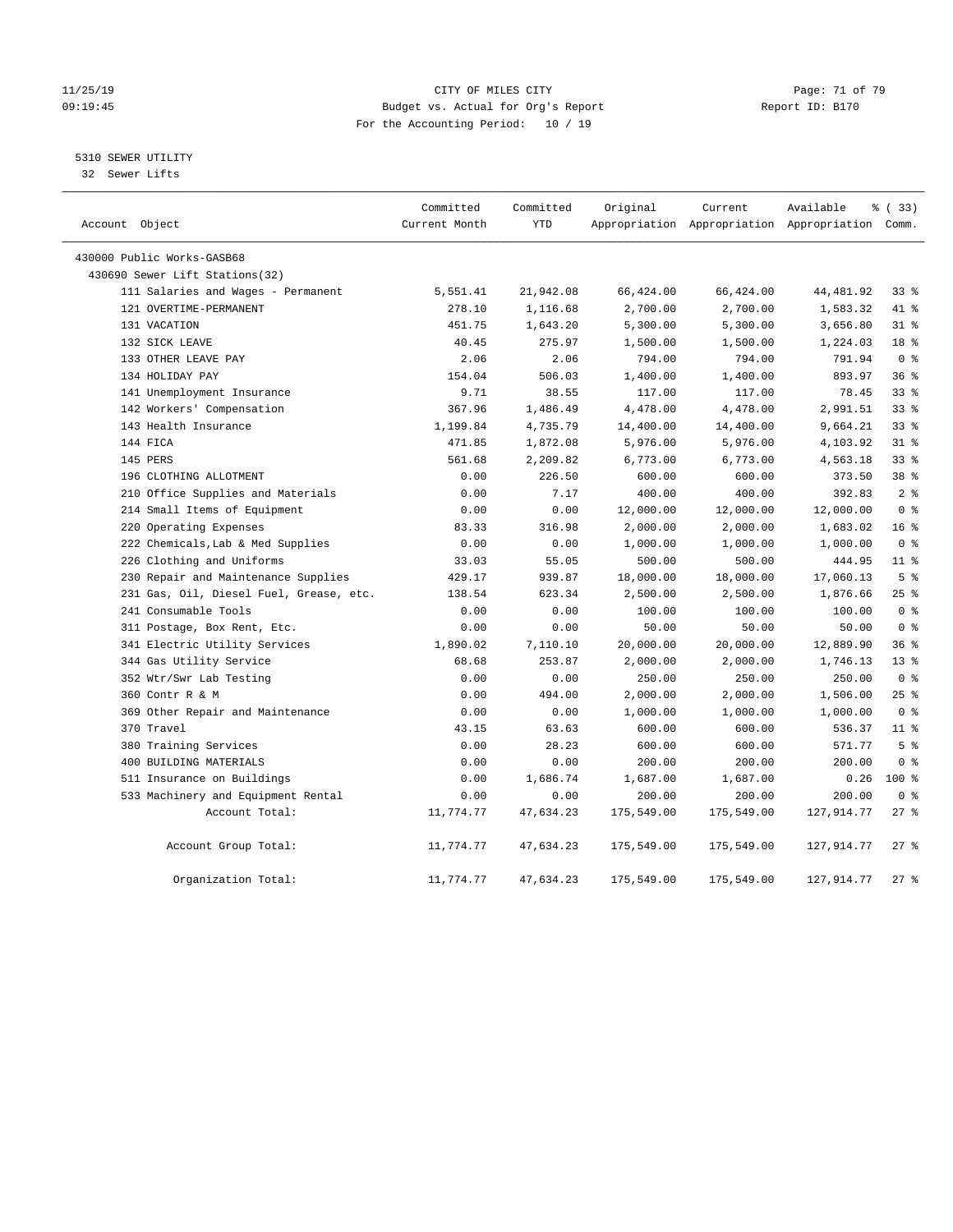#### 11/25/19 Page: 72 of 79 09:19:45 Budget vs. Actual for Org's Report Report ID: B170 For the Accounting Period: 10 / 19

————————————————————————————————————————————————————————————————————————————————————————————————————————————————————————————————————

#### 5310 SEWER UTILITY

33 Sewer Plant

|                                         | Committed     | Committed  | Original     | Current      | Available                                       | % (33)             |
|-----------------------------------------|---------------|------------|--------------|--------------|-------------------------------------------------|--------------------|
| Account Object                          | Current Month | YTD        |              |              | Appropriation Appropriation Appropriation Comm. |                    |
| 430000 Public Works-GASB68              |               |            |              |              |                                                 |                    |
| 430640 Sewer Treatment and Disposal(33) |               |            |              |              |                                                 |                    |
| 111 Salaries and Wages - Permanent      | 9,231.52      | 37,452.03  | 105,796.00   | 105,796.00   | 68,343.97                                       | 35%                |
| 121 OVERTIME-PERMANENT                  | 416.12        | 1,682.32   | 4,100.00     | 4,100.00     | 2,417.68                                        | 41 %               |
| 131 VACATION                            | 677.64        | 2,559.65   | 8,400.00     | 8,400.00     | 5,840.35                                        | $30*$              |
| 132 SICK LEAVE                          | 60.68         | 413.93     | 2,600.00     | 2,600.00     | 2,186.07                                        | 16 <sup>°</sup>    |
| 133 OTHER LEAVE PAY                     | 5.31          | 5.31       | 1,527.00     | 1,527.00     | 1,521.69                                        | 0 <sup>8</sup>     |
| 134 HOLIDAY PAY                         | 231.28        | 759.27     | 2,100.00     | 2,100.00     | 1,340.73                                        | 36%                |
| 141 Unemployment Insurance              | 15.92         | 64.92      | 187.00       | 187.00       | 122.08                                          | 35%                |
| 142 Workers' Compensation               | 579.91        | 2,401.38   | 7,200.00     | 7,200.00     | 4,798.62                                        | 33%                |
| 143 Health Insurance                    | 1,859.42      | 7,342.36   | 23,078.00    | 23,078.00    | 15,735.64                                       | $32$ $%$           |
| 144 FICA                                | 773.57        | 3,156.05   | 9,526.00     | 9,526.00     | 6,369.95                                        | 33%                |
| 145 PERS                                | 879.17        | 3,461.51   | 10,796.00    | 10,796.00    | 7,334.49                                        | $32$ $%$           |
| 196 CLOTHING ALLOTMENT                  | 0.00          | 426.00     | 500.00       | 500.00       | 74.00                                           | 85 %               |
| 210 Office Supplies and Materials       | 0.00          | 10.77      | 250.00       | 250.00       | 239.23                                          | 4%                 |
| 214 Small Items of Equipment            | 0.00          | 1,099.99   | 16,000.00    | 16,000.00    | 14,900.01                                       | 7 %                |
| 220 Operating Expenses                  | 122.60        | 1,062.07   | 20,000.00    | 20,000.00    | 18,937.93                                       | 5 <sup>°</sup>     |
| 222 Chemicals, Lab & Med Supplies       | 318.28        | 1,726.36   | 30,000.00    | 30,000.00    | 28, 273.64                                      | 6 %                |
| 226 Clothing and Uniforms               | 41.28         | 68.80      | 600.00       | 600.00       | 531.20                                          | $11$ %             |
| 230 Repair and Maintenance Supplies     | 46.19         | 1,247.77   | 20,000.00    | 20,000.00    | 18,752.23                                       | $6\degree$         |
| 231 Gas, Oil, Diesel Fuel, Grease, etc. | 138.54        | 526.36     | 6,000.00     | 6,000.00     | 5,473.64                                        | 9 <sup>°</sup>     |
| 241 Consumable Tools                    | 0.00          | 0.00       | 200.00       | 200.00       | 200.00                                          | 0 <sup>8</sup>     |
| 311 Postage, Box Rent, Etc.             | 2.90          | 2.90       | 100.00       | 100.00       | 97.10                                           | 3%                 |
| 320 Printing, Duplicating, Typing &     | 0.00          | 0.00       | 100.00       | 100.00       | 100.00                                          | 0 <sup>8</sup>     |
| 330 Publicity, Subscriptions & Dues     | 0.00          | 0.00       | 100.00       | 100.00       | 100.00                                          | 0 <sup>8</sup>     |
| 334 Memberships, Registrations & Dues   | 0.00          | 0.00       | 400.00       | 400.00       | 400.00                                          | 0 <sup>8</sup>     |
| 341 Electric Utility Services           | 6,734.19      | 24,481.75  | 130,000.00   | 130,000.00   | 105,518.25                                      | 19 <sup>°</sup>    |
| 342 Water Utility Services              | 39.94         | 364.85     | 1,500.00     | 1,500.00     | 1,135.15                                        | $24$ %             |
| 345 Telephone                           | 34.79         | 138.54     | 800.00       | 800.00       | 661.46                                          | $17*$              |
| 346 Garbage Service                     | 31.24         | 724.24     | 1,400.00     | 1,400.00     | 675.76                                          | $52$ %             |
| 347 Internet                            | 45.60         | 182.40     | 650.00       | 650.00       | 467.60                                          | 28 %               |
| 350 Professional Services               | 461.00        | 461.00     | 5,000.00     | 5,000.00     | 4,539.00                                        | 9 <sup>°</sup>     |
| 352 Wtr/Swr Lab Testing                 | 110.00        | 465.00     | 9,000.00     | 9,000.00     | 8,535.00                                        | 5 <sup>°</sup>     |
| 357 Architectual, Engineering Serv Etc. | 0.00          | 0.00       | 5,000.00     | 5,000.00     | 5,000.00                                        | 0 <sup>8</sup>     |
| 360 Contr R & M                         | 15.00         | 208.60     | 8,000.00     | 8,000.00     | 7,791.40                                        | 3%                 |
| 363 R&M Vehicles/Equip/Labor-PW         | 255.66        | 1,735.66   | 5,000.00     | 5,000.00     | 3,264.34                                        | $35$ $\frac{6}{3}$ |
| 370 Travel                              | 58.51         | 92.61      | 1,000.00     | 1,000.00     | 907.39                                          | 9 <sup>°</sup>     |
| 380 Training Services                   | 0.00          | 47.06      | 1,000.00     | 1,000.00     | 952.94                                          | 5 <sup>°</sup>     |
| 382 Books                               | 0.00          | 0.00       | 200.00       | 200.00       | 200.00                                          | 0 <sup>8</sup>     |
| 400 BUILDING MATERIALS                  | 0.00          | 139.00     | 500.00       | 500.00       | 361.00                                          | $28$ %             |
| 511 Insurance on Buildings              | 0.00          | 10,902.57  | 10,903.00    | 10,903.00    | 0.43                                            | 100 %              |
| 512 Insurance on Vehicles & Equipment   | 0.00          | 76.36      | 77.00        | 77.00        | 0.64                                            | 99 %               |
| 533 Machinery and Equipment Rental      | 0.00          | 0.00       | 2,000.00     | 2,000.00     | 2,000.00                                        | 0 <sup>8</sup>     |
| 940 Machinery & Equipment               | 0.00          | 51,000.50  | 610,000.00   | 610,000.00   | 558,999.50                                      | 8 %                |
| Account Total:                          | 23, 186. 26   | 156,489.89 | 1,061,590.00 | 1,061,590.00 | 905,100.11                                      | 15 <sup>°</sup>    |
|                                         |               |            |              |              |                                                 |                    |
| Account Group Total:                    | 23, 186. 26   | 156,489.89 | 1,061,590.00 | 1,061,590.00 | 905,100.11                                      | 15 <sup>8</sup>    |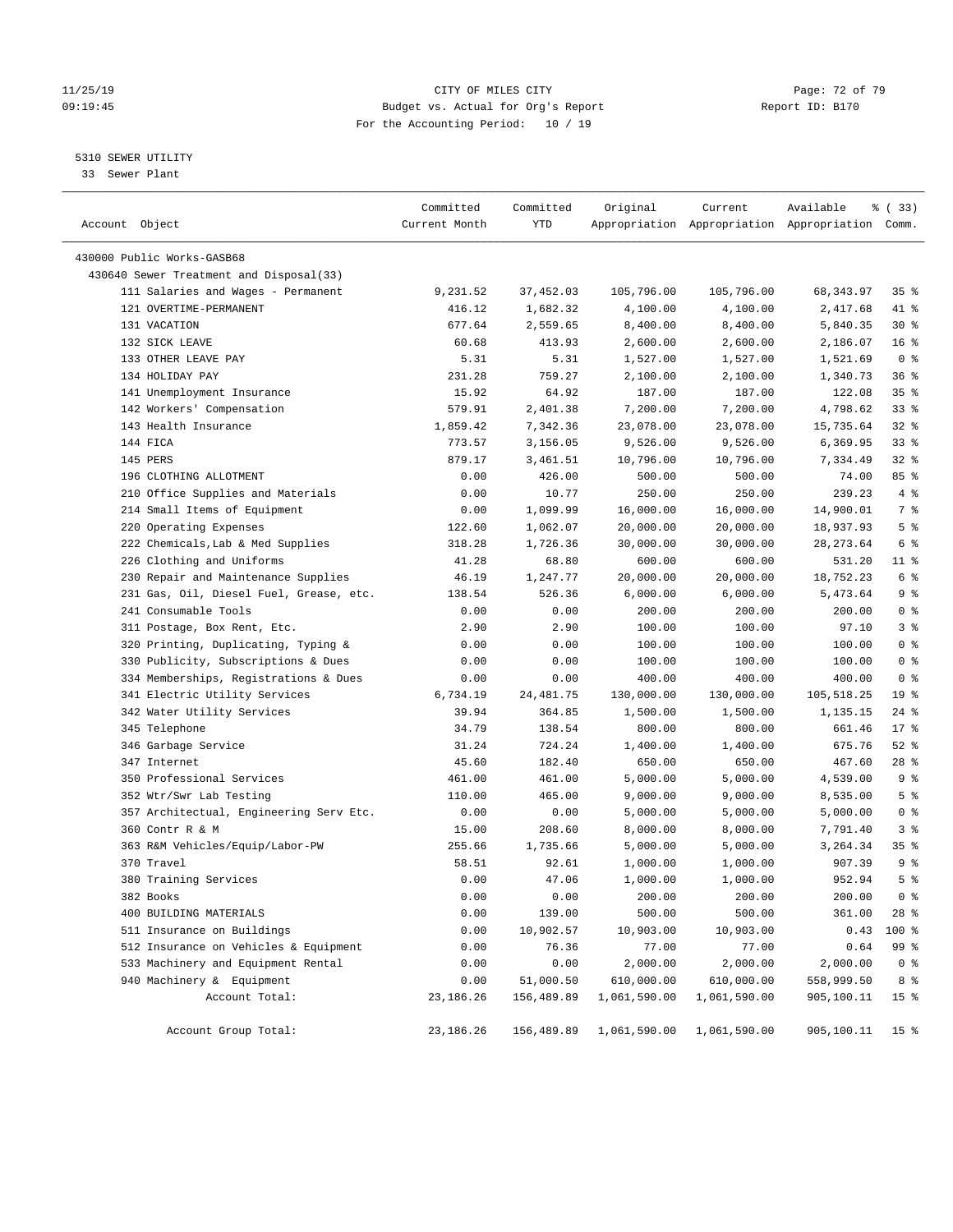#### 11/25/19 Page: 73 of 79 09:19:45 Budget vs. Actual for Org's Report Communication Report ID: B170 For the Accounting Period: 10 / 19

# 5310 SEWER UTILITY

33 Sewer Plant

| Account Object      | Committed<br>Current Month | Committed<br>YTD | Original     | Current      | Available<br>Appropriation Appropriation Appropriation Comm. | % ( 33 ) |
|---------------------|----------------------------|------------------|--------------|--------------|--------------------------------------------------------------|----------|
| Organization Total: | 23,186.26                  | 156,489.89       | 1,061,590.00 | 1,061,590.00 | 905,100.11                                                   | 15 %     |
| Fund Total:         | 114,633.53                 | 519,142.19       | 2,792,607.00 | 2,792,607.00 | 2, 273, 464.81 19 %                                          |          |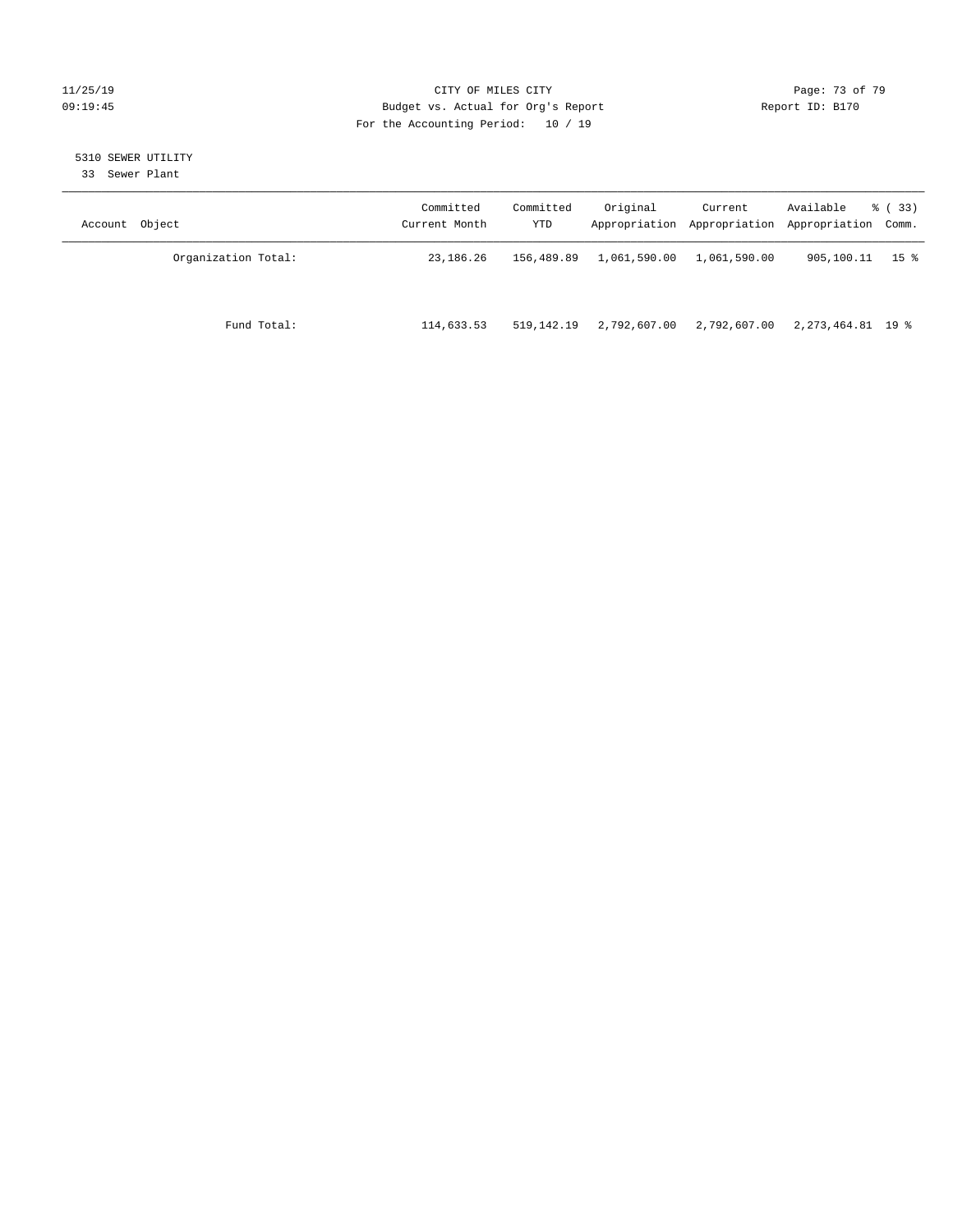#### 11/25/19 Page: 74 of 79 09:19:45 Budget vs. Actual for Org's Report Changer Report ID: B170 For the Accounting Period: 10 / 19

# 5510 AMBULANCE FUND

10 Ambulance

| Account Object                              | Committed<br>Current Month | Committed<br>YTD | Original   | Current    | Available<br>Appropriation Appropriation Appropriation Comm. | % (33)          |
|---------------------------------------------|----------------------------|------------------|------------|------------|--------------------------------------------------------------|-----------------|
| 420000 PUBLIC SAFETY-GASB68                 |                            |                  |            |            |                                                              |                 |
| 420730 Emergency Medical Services-Ambulance |                            |                  |            |            |                                                              |                 |
| 111 Salaries and Wages - Permanent          | 22,104.28                  | 81,289.55        | 207,984.00 | 207,984.00 | 126,694.45                                                   | 39%             |
| 112 SALARIES AND WAGES - PART PAID          | 1,464.00                   | 4,632.00         | 20,000.00  | 20,000.00  | 15,368.00                                                    | $23$ $%$        |
| 121 OVERTIME-PERMANENT                      | 2,316.71                   | 10,013.83        | 51,800.00  | 51,800.00  | 41,786.17                                                    | 19 <sup>°</sup> |
| 131 VACATION                                | 1,587.06                   | 6,725.50         | 26,600.00  | 26,600.00  | 19,874.50                                                    | $25$ %          |
| 132 SICK LEAVE                              | 345.25                     | 4,696.86         | 10,600.00  | 10,600.00  | 5,903.14                                                     | 44 %            |
| 133 OTHER LEAVE PAY                         | 0.00                       | 0.00             | 8,189.00   | 8,189.00   | 8,189.00                                                     | 0 <sup>8</sup>  |
| 134 HOLIDAY PAY                             | 493.38                     | 1,535.40         | 12,000.00  | 12,000.00  | 10,464.60                                                    | $13*$           |
| 141 Unemployment Insurance                  | 42.43                      | 163.27           | 462.00     | 462.00     | 298.73                                                       | 35%             |
| 142 Workers' Compensation                   | 1,719.70                   | 6,612.38         | 15,300.00  | 15,300.00  | 8,687.62                                                     | $43$ %          |
| 143 Health Insurance                        | 4,071.49                   | 15,104.38        | 44,054.00  | 44,054.00  | 28,949.62                                                    | 34%             |
| 144 FICA                                    | 499.86                     | 1,860.82         | 5,019.00   | 5,019.00   | 3,158.18                                                     | 37%             |
| 147 Firemen's Pension                       | 3,072.84                   | 11,899.08        | 49,174.00  | 49,174.00  | 37, 274.92                                                   | $24$ %          |
| 210 Office Supplies and Materials           | 20.53                      | 77.82            | 3,000.00   | 3,000.00   | 2,922.18                                                     | 3 <sup>8</sup>  |
| 214 Small Items of Equipment                | 0.00                       | 72.39            | 6,600.00   | 6,600.00   | 6,527.61                                                     | 1 <sup>°</sup>  |
| 220 Operating Expenses                      | 55.27                      | 303.26           | 33,409.00  | 33,409.00  | 33,105.74                                                    | 1 <sup>°</sup>  |
| 222 Chemicals, Lab & Med Supplies           | 5,154.16                   | 14,378.68        | 30,000.00  | 30,000.00  | 15,621.32                                                    | 48 %            |
| 230 Repair and Maintenance Supplies         | 0.00                       | 28.89            | 3,000.00   | 3,000.00   | 2,971.11                                                     | 1 <sup>°</sup>  |
| 231 Gas, Oil, Diesel Fuel, Grease, etc.     | 1,270.64                   | 4,558.95         | 16,000.00  | 16,000.00  | 11,441.05                                                    | $28$ %          |
| 241 Consumable Tools                        | 1,041.00                   | 1,616.25         | 5,000.00   | 5,000.00   | 3,383.75                                                     | $32$ $%$        |
| 300 PURCHASED SERVICES                      | 0.00                       | 0.00             | 2,000.00   | 2,000.00   | 2,000.00                                                     | 0 <sup>8</sup>  |
| 311 Postage, Box Rent, Etc.                 | 0.00                       | 1.50             | 100.00     | 100.00     | 98.50                                                        | 2 <sub>8</sub>  |
| 320 Printing, Duplicating, Typing &         | 0.00                       | $-80.84$         | 350.00     | 350.00     | 430.84                                                       | $-23$ %         |
| 341 Electric Utility Services               | 286.26                     | 1,195.79         | 2,000.00   | 2,000.00   | 804.21                                                       | 60 %            |
| 342 Water Utility Services                  | 24.89                      | 99.19            | 400.00     | 400.00     | 300.81                                                       | $25$ %          |
| 343 Sewer Utility Services                  | 29.80                      | 127.78           | 400.00     | 400.00     | 272.22                                                       | 32%             |
| 344 Gas Utility Service                     | 10.12                      | 34.46            | 1,200.00   | 1,200.00   | 1,165.54                                                     | 3 <sup>8</sup>  |
| 345 Telephone                               | 168.10                     | 552.91           | 1,750.00   | 1,750.00   | 1,197.09                                                     | 32%             |
| 346 Garbage Service                         | 30.87                      | 259.56           | 1,065.00   | 1,065.00   | 805.44                                                       | $24$ %          |
| 347 Internet                                | 28.24                      | 138.92           | 550.00     | 550.00     | 411.08                                                       | $25$ %          |
| 350 Professional Services                   | 3,571.84                   | 19,613.78        | 47,000.00  | 47,000.00  | 27,386.22                                                    | 42 %            |
| 360 Contr R & M                             | 0.00                       | 2,773.39         | 5,000.00   | 5,000.00   | 2,226.61                                                     | 55%             |
| 364 R&M Vehicles - Fire/Amb                 | 413.94                     | 2,149.89         | 15,000.00  | 15,000.00  | 12,850.11                                                    | $14*$           |
| 370 Travel                                  | 0.00                       | 0.00             | 2,500.00   | 2,500.00   | 2,500.00                                                     | 0 <sup>8</sup>  |
| 380 Training Services                       | 0.00                       | 500.00           | 7,982.00   | 7,982.00   | 7,482.00                                                     | 6 <sup>8</sup>  |
| 382 Books                                   | 0.00                       | 0.00             | 2,000.00   | 2,000.00   | 2,000.00                                                     | 0 <sup>8</sup>  |
| 400 BUILDING MATERIALS                      | 0.00                       | 0.00             | 2,000.00   | 2,000.00   | 2,000.00                                                     | 0 <sup>8</sup>  |
| 511 Insurance on Buildings                  | 0.00                       | 680.43           | 681.00     | 681.00     | 0.57                                                         | 100 %           |
| 512 Insurance on Vehicles & Equipment       | 0.00                       | 2,531.08         | 2,532.00   | 2,532.00   | 0.92                                                         | 100 %           |
| 810 Losses (Bad debt expense - Enterprise   | $-1, 206.06$               | 42,073.02        | 100,000.00 | 100,000.00 | 57,926.98                                                    | 42 %            |
| 811 Contractual Allowances (Ambl)           | 39,707.16                  | 179,512.78       | 250,000.00 | 250,000.00 | 70,487.22                                                    | 72 %            |
| 940 Machinery & Equipment                   | 0.00                       | 0.00             | 6,221.00   | 6,221.00   | 6,221.00                                                     | 0 <sup>8</sup>  |
| Account Total:                              | 88, 323. 76                | 417,732.95       | 998,922.00 | 998,922.00 | 581,189.05                                                   | 42 %            |
|                                             |                            |                  |            |            |                                                              |                 |
| Account Group Total:                        | 88, 323. 76                | 417,732.95       | 998,922.00 | 998,922.00 | 581,189.05                                                   | $42$ %          |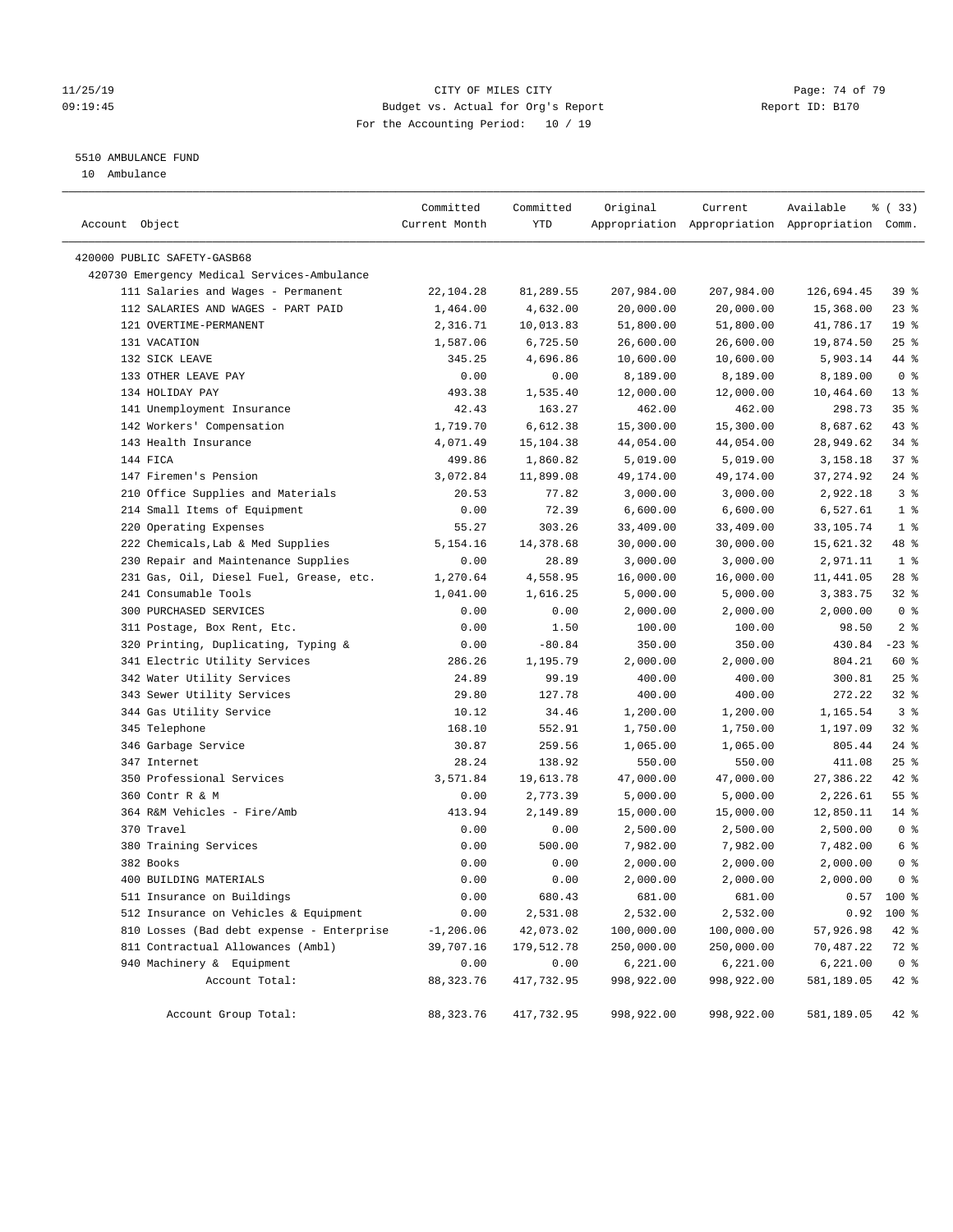#### 11/25/19 Page: 75 of 79 09:19:45 Budget vs. Actual for Org's Report Communication of Report ID: B170 For the Accounting Period: 10 / 19

# 5510 AMBULANCE FUND

10 Ambulance

| Account Object                           | Committed<br>Current Month | Committed<br><b>YTD</b> | Original     | Current      | Available<br>Appropriation Appropriation Appropriation | % (33)<br>Comm. |  |
|------------------------------------------|----------------------------|-------------------------|--------------|--------------|--------------------------------------------------------|-----------------|--|
| 510000 MISCELLANEOUS                     |                            |                         |              |              |                                                        |                 |  |
| 510330 Comprehensive Liability Insurance |                            |                         |              |              |                                                        |                 |  |
| 513 Liability                            | 0.00                       | 4,930.24                | 4,931.00     | 4,931.00     | 0.76                                                   | $100*$          |  |
| Account Total:                           | 0.00                       | 4,930.24                | 4,931.00     | 4,931.00     | 0.76                                                   | $100$ %         |  |
| Account Group Total:                     | 0.00                       | 4,930.24                | 4,931.00     | 4,931.00     |                                                        | $0.76$ 100 %    |  |
| 520000 OTHER FINANCING USES              |                            |                         |              |              |                                                        |                 |  |
| 521000 Interfund Operating Transfers Out |                            |                         |              |              |                                                        |                 |  |
| 820 Transfers to Other Funds             | 2,166.00                   | 8,664.00                | 35,991.00    | 35,991.00    | 27,327.00                                              | $24$ %          |  |
| Account Total:                           | 2,166.00                   | 8,664.00                | 35,991.00    | 35,991.00    | 27,327.00                                              | $24$ $%$        |  |
| Account Group Total:                     | 2,166.00                   | 8,664.00                | 35,991.00    | 35,991.00    | 27,327.00                                              | $24$ %          |  |
| Organization Total:                      | 90,489.76                  | 431, 327, 19            | 1,039,844.00 | 1,039,844.00 | 608,516.81                                             | $41*$           |  |
|                                          |                            |                         |              |              |                                                        |                 |  |
| Fund Total:                              | 90,489.76                  | 431,327.19              | 1,039,844.00 | 1,039,844.00 | 608,516.81                                             | $41*$           |  |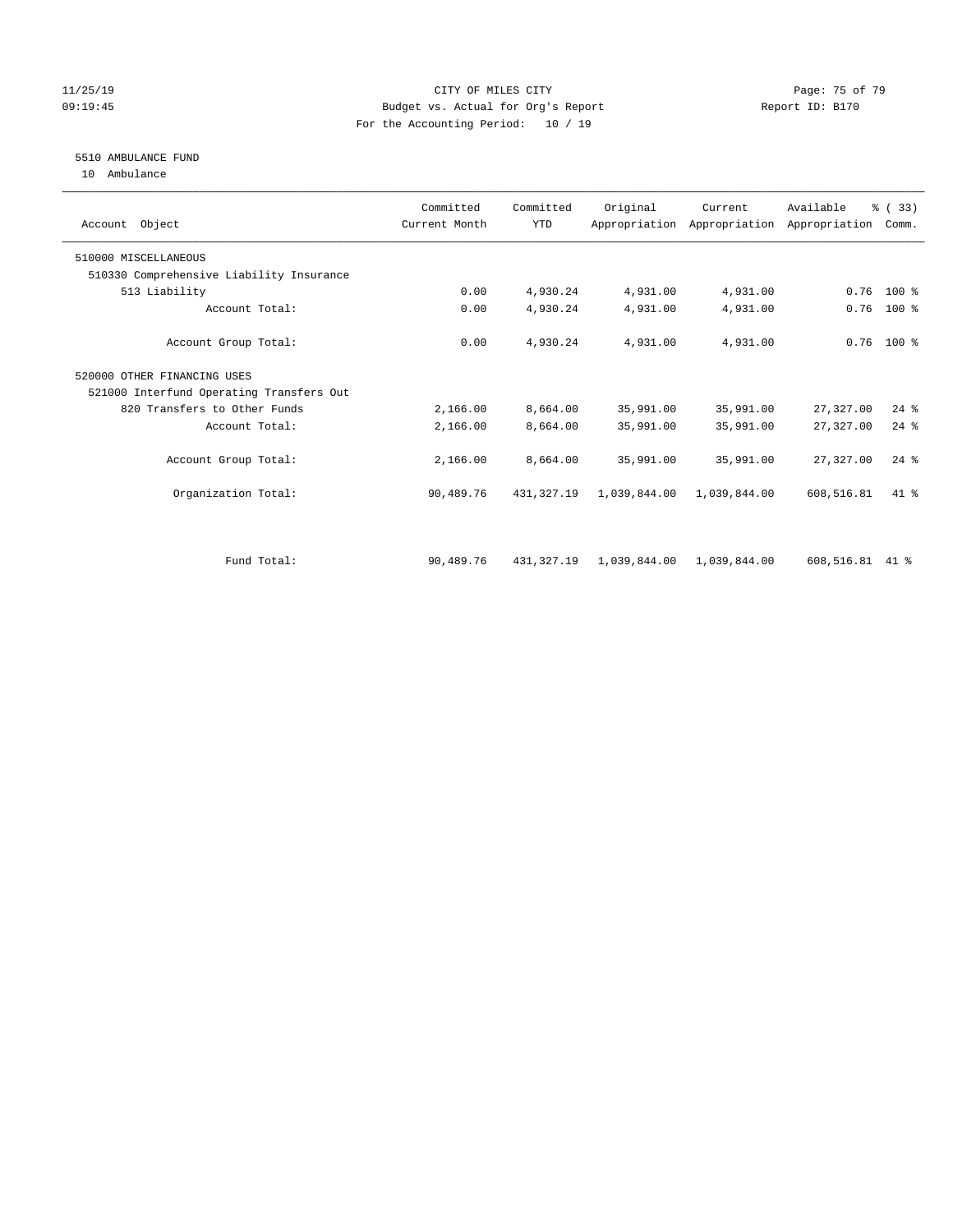#### 11/25/19 Page: 76 of 79 09:19:45 Budget vs. Actual for Org's Report Changer Report ID: B170 For the Accounting Period: 10 / 19

————————————————————————————————————————————————————————————————————————————————————————————————————————————————————————————————————

## 5610 AIRPORT OPERATING

87 Airport

|                                            | Committed     | Committed  | Original     | Current      | Available                                       | % (33)          |
|--------------------------------------------|---------------|------------|--------------|--------------|-------------------------------------------------|-----------------|
| Account Object                             | Current Month | YTD        |              |              | Appropriation Appropriation Appropriation Comm. |                 |
| 430000 Public Works-GASB68                 |               |            |              |              |                                                 |                 |
| 430300 Airport (87)                        |               |            |              |              |                                                 |                 |
| 111 Salaries and Wages - Permanent         | 7,614.53      | 30,367.15  | 100,260.00   | 100,260.00   | 69,892.85                                       | $30*$           |
| 121 OVERTIME-PERMANENT                     | 106.80        | 827.70     | 2,800.00     | 2,800.00     | 1,972.30                                        | $30*$           |
| 131 VACATION                               | 684.77        | 1,532.81   | 2,100.00     | 2,100.00     | 567.19                                          | 73 %            |
| 132 SICK LEAVE                             | 95.96         | 226.81     | 1,800.00     | 1,800.00     | 1,573.19                                        | $13*$           |
| 133 OTHER LEAVE PAY                        | 104.68        | 2,305.54   | 3,203.00     | 3,203.00     | 897.46                                          | 72 %            |
| 134 HOLIDAY PAY                            | 70.80         | 212.40     | 1,600.00     | 1,600.00     | 1,387.60                                        | $13*$           |
| 141 Unemployment Insurance                 | 13.02         | 53.74      | 168.00       | 168.00       | 114.26                                          | $32$ $%$        |
| 142 Workers' Compensation                  | 470.13        | 1,936.28   | 6,154.00     | 6,154.00     | 4,217.72                                        | $31$ %          |
| 143 Health Insurance                       | 1,589.05      | 6,356.20   | 19,073.00    | 19,073.00    | 12,716.80                                       | $33$ $%$        |
| 144 FICA                                   | 663.83        | 2,740.93   | 8,550.00     | 8,550.00     | 5,809.07                                        | $32$ $%$        |
| 145 PERS                                   | 752.33        | 3,075.42   | 9,690.00     | 9,690.00     | 6,614.58                                        | 32%             |
| 196 CLOTHING ALLOTMENT                     | 0.00          | 356.25     | 375.00       | 375.00       | 18.75                                           | 95%             |
| 210 Office Supplies and Materials          | 36.88         | 130.77     | 600.00       | 600.00       | 469.23                                          | $22$ %          |
| 214 Small Items of Equipment               | 0.00          | 0.00       | 250.00       | 250.00       | 250.00                                          | 0 <sup>8</sup>  |
| 220 Operating Expenses                     | 272.10        | 826.35     | 4,000.00     | 4,000.00     | 3,173.65                                        | $21$ %          |
| 230 Repair and Maintenance Supplies        | 305.36        | 3,386.45   | 8,000.00     | 8,000.00     | 4,613.55                                        | 42 %            |
| 231 Gas, Oil, Diesel Fuel, Grease, etc.    | 206.93        | 956.22     | 2,500.00     | 2,500.00     | 1,543.78                                        | 38 <sup>8</sup> |
| 237 Aviation Fuel                          | 30,874.45     | 135,901.98 | 300,000.00   | 300,000.00   | 164,098.02                                      | 45 %            |
| 239 Tires, Tubes Etc.                      | 0.00          | 0.00       | 2,500.00     | 2,500.00     | 2,500.00                                        | 0 <sup>8</sup>  |
| 250 Supplies for Resale                    | 0.00          | 0.00       | 1,000.00     | 1,000.00     | 1,000.00                                        | 0 <sup>8</sup>  |
| 311 Postage, Box Rent, Etc.                | 64.75         | 137.95     | 200.00       | 200.00       | 62.05                                           | 69 %            |
| 319 Other Communication and Transportation | 114.20        | 456.80     | 1,200.00     | 1,200.00     | 743.20                                          | 38 %            |
| 330 Publicity, Subscriptions & Dues        | 0.00          | 0.00       | 1,200.00     | 1,200.00     | 1,200.00                                        | 0 <sup>8</sup>  |
| 334 Memberships, Registrations & Dues      | 0.00          | 12.99      | 600.00       | 600.00       | 587.01                                          | 2 <sub>8</sub>  |
| 341 Electric Utility Services              | 965.08        | 4,008.70   | 10,000.00    | 10,000.00    | 5,991.30                                        | 40 %            |
| 344 Gas Utility Service                    | 132.29        | 409.14     | 5,000.00     | 5,000.00     | 4,590.86                                        | 8 %             |
| 345 Telephone                              | 163.91        | 684.51     | 3,000.00     | 3,000.00     | 2,315.49                                        | $23$ $%$        |
| 347 Internet                               | 10.20         | 46.00      | 400.00       | 400.00       | 354.00                                          | $12*$           |
| 350 Professional Services                  | 0.00          | 0.00       | 1,000.00     | 1,000.00     | 1,000.00                                        | 0 <sup>8</sup>  |
| 360 Contr R & M                            | 0.00          | 3,656.18   | 0.00         | 0.00         | $-3,656.18$                                     | $***$ $-$       |
| 363 R&M Vehicles/Equip/Labor-PW            | 829.60        | 1,080.32   | 6,000.00     | 6,000.00     | 4,919.68                                        | 18 <sup>°</sup> |
| 367 Plumbing, Heating, Electrical          | 0.00          | 0.00       | 1,000.00     | 1,000.00     | 1,000.00                                        | 0 <sup>8</sup>  |
| 380 Training Services                      | 0.00          | 0.00       | 150.00       | 150.00       | 150.00                                          | 0 <sup>8</sup>  |
| 511 Insurance on Buildings                 | 0.00          | 3,439.69   | 3,440.00     | 3,440.00     | 0.31                                            | 100 %           |
| 512 Insurance on Vehicles & Equipment      | 0.00          | 2,037.97   | 2,038.00     | 2,038.00     | 0.03                                            | $100$ %         |
| 513 Liability                              | 0.00          | 0.00       | 4,800.00     | 4,800.00     | 4,800.00                                        | 0 <sup>8</sup>  |
| 925 Industrial Park Project-Airport        | 0.00          | 2,560.00   | 180,000.00   | 180,000.00   | 177,440.00                                      | 1 <sup>8</sup>  |
| 939 AIP-3-30-055-017-2018                  | 0.00          | 0.00       | 418,920.00   | 418,920.00   | 418,920.00                                      | 0 <sup>8</sup>  |
| 944 Snow Removal Environment Study         | 0.00          | 204.00     | 0.00         | 0.00         | $-204.00$                                       | $***$ $_{8}$    |
| Account Total:                             | 46, 141.65    | 209,927.25 | 1,113,571.00 | 1,113,571.00 | 903,643.75                                      | 19 <sup>°</sup> |
| 430320 Airport - Improvements              |               |            |              |              |                                                 |                 |
| 360 Contr R & M                            | 0.00          | 0.00       | 13,510.00    | 13,510.00    | 13,510.00                                       | 0 <sup>8</sup>  |
| 940 Machinery & Equipment                  | 0.00          | 0.00       | 20,000.00    | 20,000.00    | 20,000.00                                       | 0 <sup>8</sup>  |
| Account Total:                             | 0.00          | 0.00       | 33,510.00    | 33,510.00    | 33,510.00                                       | 0 <sup>8</sup>  |
| Account Group Total:                       | 46,141.65     | 209,927.25 | 1,147,081.00 | 1,147,081.00 | 937, 153.75                                     | 18 %            |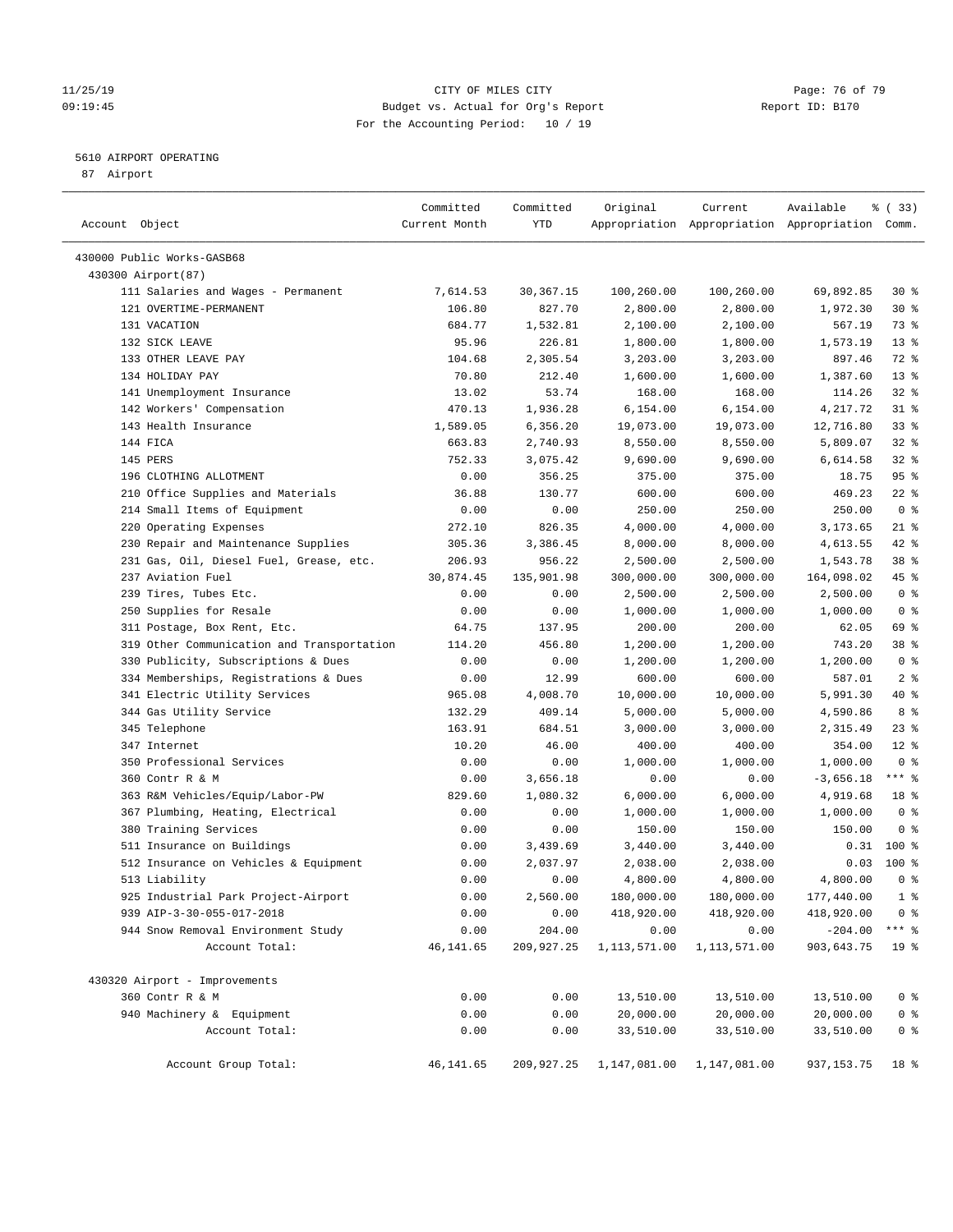### 11/25/19 Page: 77 of 79 09:19:45 Budget vs. Actual for Org's Report Report ID: B170 For the Accounting Period: 10 / 19

## 5610 AIRPORT OPERATING

87 Airport

| Account Object                           | Committed<br>Current Month | Committed<br><b>YTD</b> | Original                  | Current<br>Appropriation Appropriation Appropriation | Available         | % (33)<br>Comm. |
|------------------------------------------|----------------------------|-------------------------|---------------------------|------------------------------------------------------|-------------------|-----------------|
| 490000 DEBT SERVICE                      |                            |                         |                           |                                                      |                   |                 |
| 490500 Other Debt Service Payments       |                            |                         |                           |                                                      |                   |                 |
| 648 MT Aero Principle 06-2015            | 0.00                       | 0.00                    | 16,953.00                 | 16,953.00                                            | 16,953.00         | 0 <sup>8</sup>  |
| 649 MT Aero Interest06-2015              | 0.00                       | 0.00                    | 1,653.00                  | 1,653.00                                             | 1,653.00          | 0 <sup>8</sup>  |
| Account Total:                           | 0.00                       | 0.00                    | 18,606.00                 | 18,606.00                                            | 18,606.00         | 0 <sup>8</sup>  |
| Account Group Total:                     | 0.00                       | 0.00                    | 18,606.00                 | 18,606.00                                            | 18,606.00         | 0 <sup>8</sup>  |
| 520000 OTHER FINANCING USES              |                            |                         |                           |                                                      |                   |                 |
| 521000 Interfund Operating Transfers Out |                            |                         |                           |                                                      |                   |                 |
| 820 Transfers to Other Funds             | 1,683.00                   | 6,732.00                | 20,191.00                 | 20,191.00                                            | 13,459.00         | 33%             |
| Account Total:                           | 1,683.00                   | 6,732.00                | 20,191.00                 | 20,191.00                                            | 13,459.00         | $33*$           |
| Account Group Total:                     | 1,683.00                   | 6,732.00                | 20,191.00                 | 20,191.00                                            | 13,459.00         | 338             |
| Organization Total:                      | 47,824.65                  | 216,659.25              | 1,185,878.00              | 1,185,878.00                                         | 969, 218.75       | 18 <sup>8</sup> |
|                                          |                            |                         |                           |                                                      |                   |                 |
| Fund Total:                              | 47,824.65                  | 216,659.25              | 1,185,878.00 1,185,878.00 |                                                      | 969, 218. 75 18 % |                 |